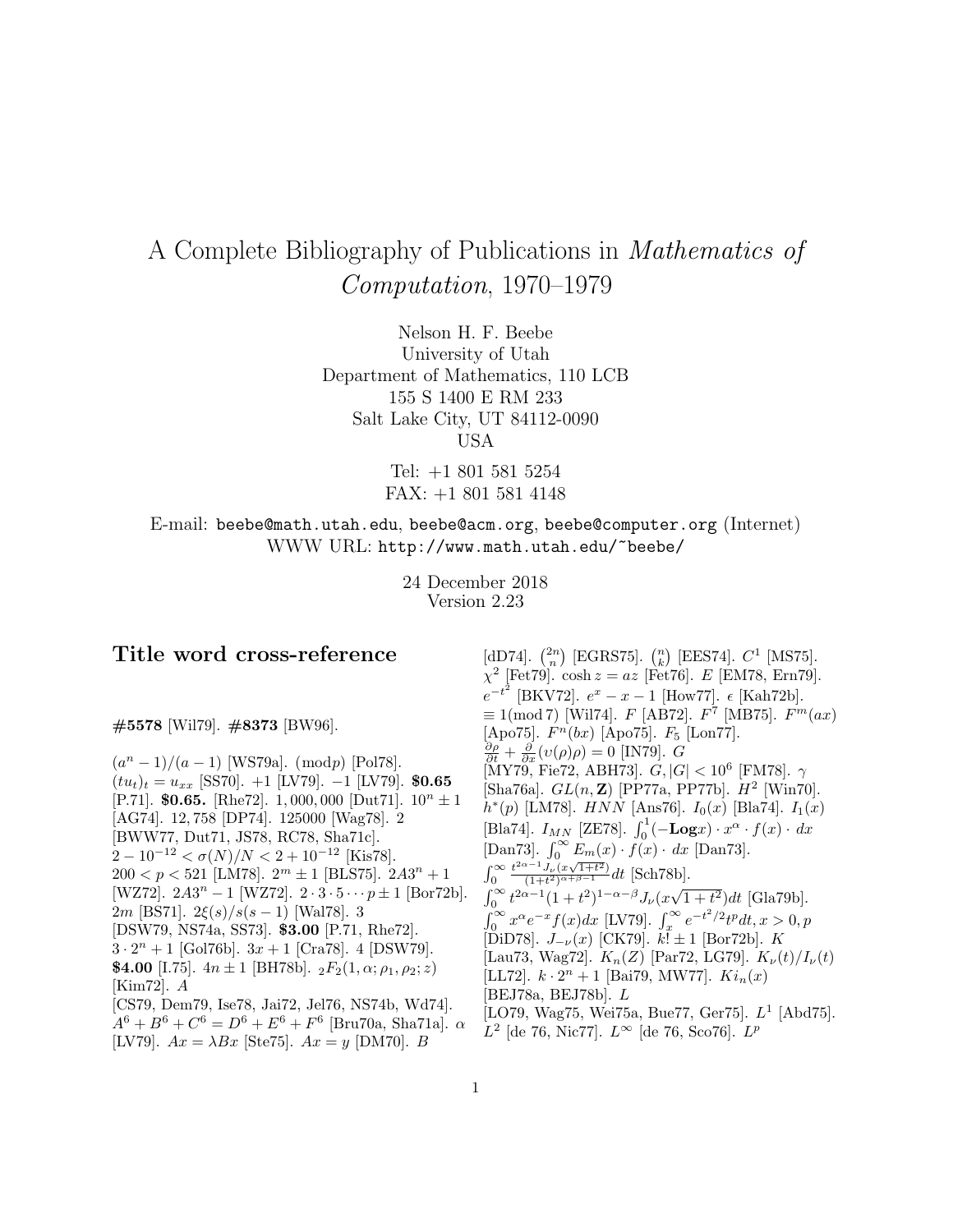[Wat73, Shr74].  $L_{+}1$  [AG79b].  $l_1$  [FB78, Lew70].  $L_2$ [CSW77].  $l_{\infty}$  [LR73, LR79a, DDW75].  $L_p$ [Kah72c, Wol75]. [0, 1] [Ros71a].  $[\alpha, \infty)$  [Dun75a].  $LDL<sup>T</sup>$  [FP74].  $LDV$  [GMS75].  $log n$  [KR79]. M [McC78, Poo75, Mv77, Phi70, Wil76b]. M(23) [Hun74b].  $M_{k,1/2}$  [Lau73]. GF(q) [Bea74, BW74a, BW76]. GF[2] [Mos72]. GF[ $q, x$ ] [Web73]. IM $(X) = 1$  [Wun73]. QR [War76]. SOR [Ruh74]. µp [Joh73]. N [Kis78, Lyn76, WJ76a, Hud71, Per70].  $N^2 \pm 1$ [WJ76a].  $n \geq 5$  [MS75].  $\nu$  [CH70a, CK79]. div  $v = 0$  [Fal76b]. p [Joh78, Wag75]. p < 8000 [Joh73].  $\phi(n) = \phi(n+k)$  [LG72].  $\pi$ [CDR71, Sal76a, Sha76a].  $\pi_{3,2}(x) < \pi_{3,1}(x)$ [BH78a].  $\psi(x)$  [Sch76b, RS75b].  $Q(-p)^{1/2}$  [Coh79a].  $Q(\sqrt{D})$  [WB79].  $Q(\zeta^{16})$  [Oja77].  $QR$  [Rei71].  $R^1$ [BR79].  $R^2$  [Erd73]. **R**<sup>n</sup> [Kea78]. S [Mor73, de 79].  $\sin z = az, \cos z = az$  [Fet76].  $\sum_{1}^{N} l/i$  [BE75]. t [KMR77].  $T^{+m}$  [Str76a].  $T_{+m}$  [Str76b].  $\tau$  [Spi73].  $\theta(x)$  [Sch76b, RS75b].  $u^t + u^x = 0$  [Hed75].  $W_{k,1/2}$ [Lau73].  $W_{k,m}(z)$  [WR71, Won73].  $\wp$  [Eck76]. x [BH78a, Mad72].  $x^3 + Dy^3 = 1$  [WH77].  $x^n$ [McC77].  $x^n - 1$  [BW74a].  $y$  [Mad72].  $y'' = f(x, y)$ [CM78, Jel78, Mic73].  $Y^2 + k = X^5$  [Bla76b].  $||A^{-1}||_{\infty}$  [Dem79].  $|G| < 10^{6}$  [MY79].

**-Adic** [Wag75]. **-Algorithm** [Kah72b]. **-Bases** [RC78]. **-Class** [Ger75]. **-dimensional** [de 79, Lyn76]. **-Dirichlet** [Spi73]. **-distribution** [Fet79]. **-Divisibility** [Joh78]. **-Free** [Wag72]. **-Function** [Eck76, Mor73, Fie72]. **-Functions** [Wag75, Wei75a, LO79, Bue77]. **-Irregular** [EM78, Ern79]. **-Matrices** [Poo75]. **-Matrix** [Mv77]. **-Methods** [Ruh74]. **-norm** [de 76]. **-Rank** [DSW79, NS74a]. **-Sequences** [Wil76b]. **-Spline** [dD74]. **-Splines** [ABH73]. **-Stability** [Ise78, Jel76]. **-Stable** [CS79, Wd74, Jai72, NS74b]. **-Sylow** [JS78, Sha71c]. **-Zeros** [CH70a, CK79].

**16** [Wim72a].

**2** [S.78]. **2-Rank** [EFO78]. **24** [Lun72, Sha71a, Sha71b]. **25** [BW96, Sha76a]. **27** [LR79a]. **29** [Hil76, Sha75b]. **2k** [Hun75a]. **2n** [Rio75]. **2nd** [RT77, S.75].

**46** [BW96].

**50th** [Gau94]. **55** [Wil79].

**A.** [P.71, Rhe72]. **Abel** [Bru74a, Wei72b]. **Abramowitz** [Str71]. **Abscissa** [Hud71]. **Abscissas** [PB74b, PB74a]. **Absorbing** [EM77]. **Academic** [Mac72b]. **Accelerated** [BR76, Had78]. **Accelerating** [JH70, SJR76]. **acceleration** [Ehr72]. **accuracy** [AG73, BS77, OD78, PR74]. **Accurate** [Cho73, CS73, Per70, RP70, ZA71]. **Acknowledgement** [Ano77a]. **Adams** [Hil76, Hil75]. **Adaptive** [Bra77, Hab75, SW79d]. **added** [Duf74]. **Addendum** [Ano75a, BEJ78a]. **Addition** [Ans76, Fet72, PB74b, Ans78, PB74a]. **Adic** [Wag75]. **Adjusted** [Lyn71a]. **adjusting** [Har78]. **Advanced** [Wd74]. **Aerospace** [Fet71a, Fet71b]. **affine** [Lyn79a]. **Air** [Fet71a, Fet71b]. **Airy** [BPD79, CH78, HB75b]. **algebra** [BK74, I.72]. **Algebraic** [But72a, Gol72, Lyn71c, NGF74, Tur75, CGZ72, PZ77, SR76, Wan76]. **Algebraic-Numerical** [NGF74]. **algebras** [Lon77]. **Algorithm** [Alo76, Atk75, Bas72, Boy73, Bro71, CDHW73, Cli72, Dun75b, GR79, Hen74, IN79, Kah72b, KLT78, Kyu79, New71, Nic77, PS79a, Rei71, Sco79, Ste71d, Swa79, War76, WB79, Bog74, BR74, CGZ72, Car72, Dun75c, EW76, Fet74, Gek72, How73a, How73b, Hud74, Lel75, McC77, Oja77, Pet73, SR76, Vau78, Wan78, Wil76a]. **Algorithms** [AG79b, BM70, Bra71, DGKS76, KD71, Kro70, LR73, Lyn79b, MPR77, OS72, Ore73, Ris73, Ruh79, Sam71, WJ76b, AG73, Hen77b, LR79a, Lyn79a, Moe77, Bre75c]. **Aliasing** [SF74]. **Aliquot** [Erd76, GS75]. **Almost** [Sal71a, Sal73]. **Almost-Interpolatory** [Sal73]. **Alston** [I.75]. **Alternatives** [Pru79]. **Amicable** [BLM70, Coh70, Hag70, Hag71, HL77, te 74, Bor72a]. **Analog** [Osl72a, Sim72]. **Analogue** [Osl72b, Sik79]. **Analogues** [Ste71b]. **Analysis** [BR79, BJM77, CDHW73, CP70, DDW78, KT78, New73, New74, P.71, Pai73, Pai79, Pau72, Ram71, Sni76a, Ste71d, BN70, BW74c, BD76, CH78, CR78, Fal76a, GK73, Hic78, NO76, Phi73, Skö79, I.75, Tha77]. **Analytic**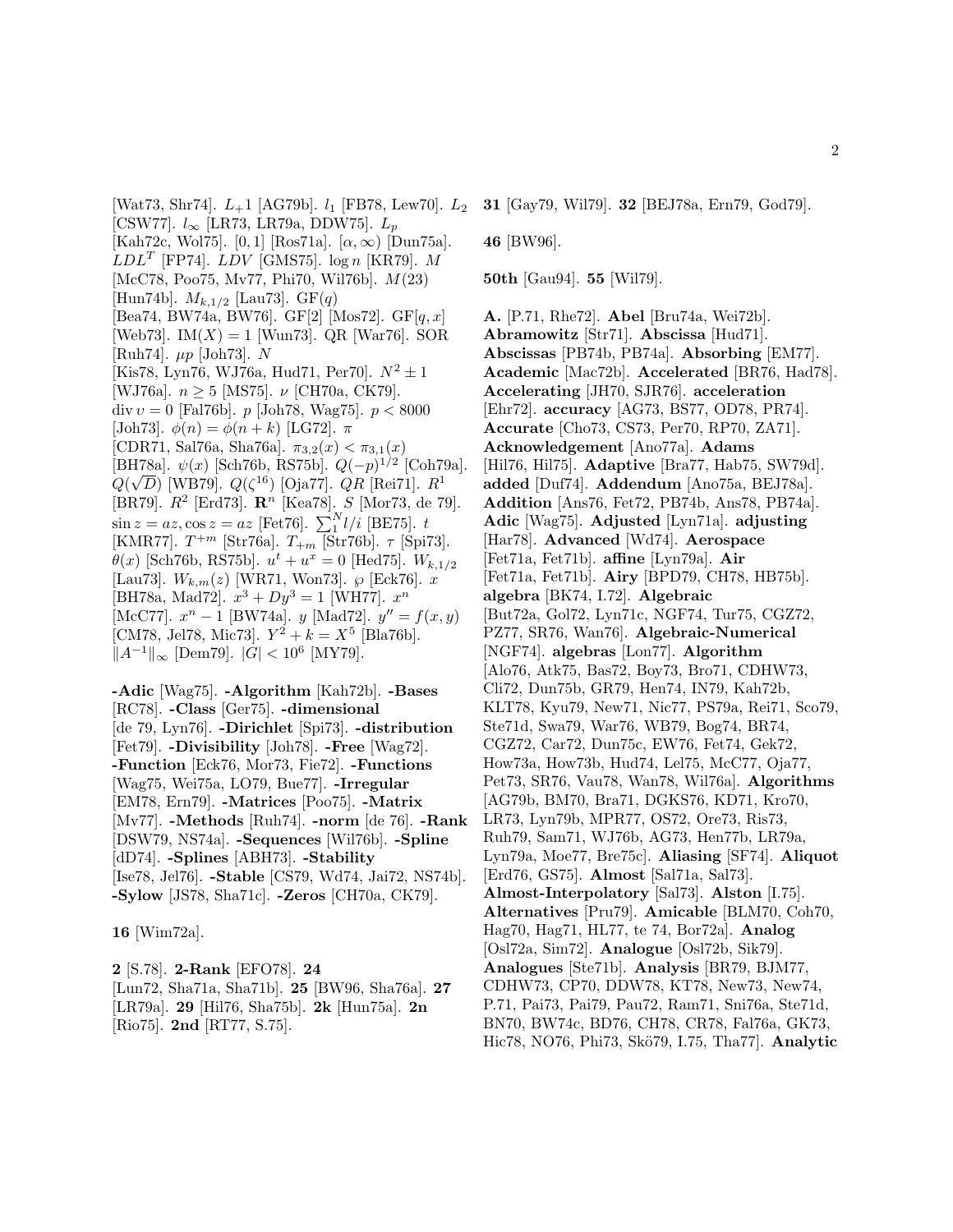[Cha73, Let73, RR70c, SP75]. **Angles** [BG73, RS75a]. **Angstl** [Bau77]. **Anharmonic** [Pau72]. **Anniversary** [Gau94]. **Anomalous** [Gau77]. **any** [JH78]. **applicability** [FHU77]. **Application** [Bel74, Bon71, Hou77, Ric71, Ris73, SF74, Als74, BK74, BR74, CR78, DM74, Kel75, LG79, Lew75, Wei74b, de 79, dW77]. **Applications** [Hen74, Hil73, Lyn71a, Poo75, Sha75a, Tur73, FT77, PS73, Sha75b, Sni76b, Usm78, Wil76a]. **Applied** [BMN70a, Nic78b, Skö79, Tha77]. **Approach** [Cha73, Mil75a, RV73]. **Approximants** [Chi73, CSW77, Sid77, ZE78]. **Approximate** [Mic73, GK73, NW74, SW79b, Ser75, WZ78]. **Approximating** [Hil73, BDT72, Pru73]. **Approximation** [BM70, Bel74, BKV72, Cus71, DiD78, Dun75a, Dun75b, Eck76, FB78, Gek74, Kah72c, KLT78, Kel75, Kut71, Lar70, LR73, Lew70, Nin70b, Osb75, Ros71a, Shr74, SF74, Wei72a, Wol75, Abd75, BDM78, BCSW78, Bel72, BK74, Bra73a, BS78, Bur78, Coh73, Cus72, Dun76, EW76, EF79, Fal74, Gir76, Gro75, Hen77b, JT75, Ker72, Kol79, LR79a, LG79, Lew75, Lus79, Net73, PS73, Sch78a, TW74a, Wil76a, Wil72, de 76]. **Approximations**

[Car75b, CDR71, CH70b, CPT70, CHT71, CST73, Der77, DDW75, DLT73, EP75, FS71, For73, Hil73, JH70, Kra78, Lew72, Luk70, Nin70a, Ple72, Red76, Var70b, Win70, BBT77, Bey79, Bla74, Bla76a, BEJ76, BEJ78a, BEJ78b, Bow76, BO73, FT73, GA74, GT78, GKS72, Gus75, KT78, Kre72a, Mad72, Nev78, Osh72, Sha76a, Ste76, Tho77, Tho79, Wat73, Wei75b]. **Approximative** [Tur75]. **Arbitrary** [EP75]. **arctangents** [Car72]. **Area** [Kel79]. **Argument** [Mor79]. **Arguments** [Gre70b]. **Arising** [Cha73, Sac71, Var72, MM74, Sin72]. **Arithmetic** [Coh79a, GR79, GH79, Sal76a, Wei77, How73a, How73b, Tun75, Wag79a].

**Arithmetic-Geometric** [Sal76a]. **arrangement** [BH77]. **artificial** [Har78, Hic78, Hof79]. **Artin** [LO79]. **Aspects** [I.72, Ruh79, Nic79]. **Associated** [EES74, Ell71, Sam74, Wim62, LG74, Wim72a]. **associativity** [BvT78]. **Asymmetric** [Fia71]. **Asymptotic** [Ell71, Erd76, FT77, Kim72, Lyn71a, New76, Oka76, RR70a, Won73, dW73, CC72, Fet79,

Fie72, Mac72a, Sch78a, SP75, Tem75].

**Asymptotically** [DM71, AO74]. **attempt** [SW79c]. **August** [Gau94]. **Authors** [P.71]. **autonomous** [Ral76]. **Available** [P.71, Rhe72]. **averages** [And75]. **averaging** [BS77, MW76]. **avoid** [SW79c].

**B** [BW96, I.72, Sin72]. **B-splines** [Sin72]. **B.** [KS79]. **Back** [Bur71b]. **Backtrack** [Knu75]. **Backward** [OS72, Tha79]. **Bairstow** [Bro75, Car73]. **Banach** [BS78]. **Band** [HP72, Ruh79, Tre74]. **Banded** [Dem79]. **Base** [Fet71a, Fet71b]. **Based** [ABH73, Hic78, Lyn74]. **Bases** [BMN70a, BMN70b, RC78, Sha71b, Var77]. **basic** [Alf79c]. **Basis** [MS75]. **Bateman** [SL72]. **Bearings** [Cry71]. **behavior** [FT77]. **Ben** [Bog76]. **Ben-Israel** [Bog76]. **Bench** [Lyn79b]. **Bergman** [Bur70, Bur71a]. **Bernoulli** [Cha79, Fra79, Joh74b]. **Bessel** [Wim72a, Amo74, BC79, BK78, Bla74, Gab79, GS78, Gla74b, LG79, Lin72, LK73, Lir71, Luk71a, Luk71b, Luk72, Nas74, Par72, PS77b, PS79b, Tha79, Wim62]. **Best** [CSW77, Kah72c, Lew70, Lew72, Nin70a, Win70, BCSW78, Wat73, WZ78]. **beta** [Tem75]. **Between** [Bre74, Cad71, Hud71, LV79, Ada79, BG73, Bre73, Tun75]. **Beyer** [Sha71b]. **bicharacteristics** [JP72]. **Bickley** [BEJ78a, BEJ78b]. **Bicyclic** [BWW77]. **Bidiagonal** [Cha74]. **Bieberbach** [Ros71b]. **Bifurcation** [Wei75b]. **biharmonic** [BR72]. **bilinear** [FHP78, Sch74]. **Billevich** [SR76]. **Binary** [Sta73a, Yan76]. **Binomial** [Mak70, Tak78]. **Biquadrate** [RB73]. **Biquadrates** [RB73]. **Biquadratic** [BWW77]. **Bisecting** [RS75a]. **Bisection** [Kea78, Sty79]. **bisections** [Sik79]. **Bivariate** [Dre78, GW78, Sal71b]. **Block** [BR72, Ris73, Var72, Wat78]. **Block-Tridiagonal** [Var72]. **Blocks** [Atk75]. **Blue** [Gau79b]. **Book** [I.72, I.75, P.71, Rhe72, S.75, S.78, Tha77]. **Books** [Ano71e, Ano71f, Ano72e, Ano75d, Ano75e, Ano76d]. **Bound** [Hag73, Het72, Kea78, RS75a, Tuc73, de 76]. **Boundaries** [HS75a]. **Boundary** [BS71, BT72, Bra77, CP70, CS71, Cry71, DDW75, Hos73, Per70, Rob71, Sac71, Var70b, dS77, AG79a,

AI75, Als74, ACR79, BG75, Bay78, Bey79, Bla76a,

BDT72, BR74, EM77, FO77, Gir76, GA74, Gol77a,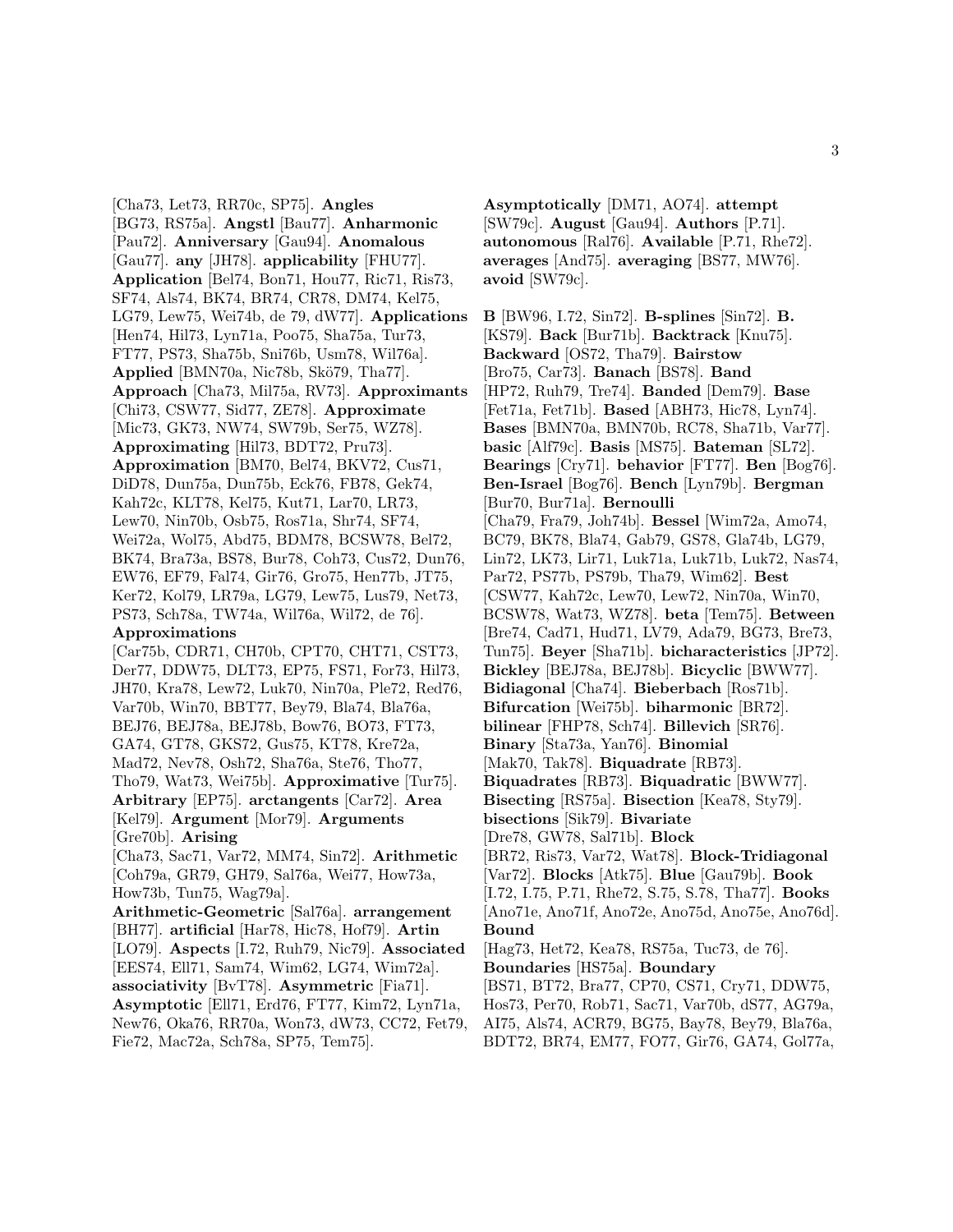GT78, Gun77, GKS72, Gus75, Joh74a, Kel75, Kre72a, LP74, MM74, Oli74, Oli76, Osh72, Pru73, RV75, SW79b, Ser75, Skö79, Ste79, Ste76, Usm78, Var74, Wei74b, Wei75b, Zla75]. **Boundary-Value** [BS71, Bra77, CP70, Per70, Rob71, Var70b, BDT72, BR74, Oli74, Oli76, Wei74b]. **Bounded** [Fra71b]. **Bounding** [Dem79]. **Bounds** [Amo73, Boy70, Car70, FM71, Hag70, Het73, Let70, Let73, Mad73, RS75b, Sch70d, Wal72, WCJ72, Kah72a, Sch76b, Tun75]. **British** [Gau94]. **Brouwer** [Erd73]. **Broyden** [Den71, MT76]. **Brudno** [Sha71a]. **Brun** [SW74]. **Bur** [Str71]. **Butcher** [Nos73].

**C** [Fet71a, Fet71b, Sha76a, Str71]. **Calculate** [Die75]. **Calculating** [BK77, WZ78]. **Calculation** [BG70, Gus79, Lyn70, Lyn71b, Lyn71c, Sha75a, Spi71, Spi73, WB79, PWKW79, Wat73, Sha75b]. **Calculations** [RG70]. **Calculators** [Der77]. **Can** [LS72]. **Capacitance** [OW79, PW76]. **Carasso** [MS73b]. **Cardinal** [Kre72b, MSW71]. **Carlo** [Oka76, PWKW79, Pol78]. **Cartesian** [Zar76]. **Case** [Nic78a, PP77b, DC79, Hic78, Joh77]. **Cases** [PP77a]. **Casilinear** [Per70]. **Caslin** [Fet71a, Fet71b]. **Catalan** [CS73, te 73]. **Catalogue** [BCH73]. **Cauchy** [EP79, EF79, GB79]. **CDS** [Alf79a]. **century** [Gau94]. **Certain** [GH72, Ker70, LM70, Osl75, Rob75, Shr74, Var72, Wil77, Wil79, AL77, BC79, Bay78, CC72, HM77, Lak74, Lak75, Lun72, Osh72, SS72, Sty79, TE72]. **Certaine** [SF74]. **Chains** [Gup71, Gen72]. **Chambers** [BB74, Cox72]. **changing** [GW79]. **Character** [Hun74b, LLS70, Hun74a]. **Characteristic** [Wil76b, McN73]. **Characterization** [Jel78, DM74]. **Characters** [Hud73, McK76]. **Charlier** [BG70]. **Chebyshev** [BEJ78a, Abd77, BDM78, Bas70, Bla74, BEJ76, BEJ78b, Bog74, Bra73a, CH70b, CPT70, CHT71, CST73, CR72, Dun75a, Dun75b, Ehr72, EW76, GY74, Gau75, Hay73, Kah70, Kam73, MH77, NRRZ71, Nin70b, RR70b, Ros71a, RS75b, Sag70, Sal73, Sal76b, Sch76b, Sch78d, TW74a, Wil72]. **Chebyshev-Type** [GY74, Gau75, RR70b]. **checking** [Bau77]. **chi** [WB76]. **choice** [Cul79]. **Choong** [Sha76a]. **chords** [Rio75]. **Chowla** [LF71]. **Christoffel** [Gal71]. **Christopherson**

[Cry71]. **circle** [Rio75, Yan79]. **Circulant** [Yan71, HM77]. **Class** [BR76, Bue76, BWW77, Coh79a, Ger75, GH72, Hen74, HP72, Kum74, Leh77, LM78, Lir71, McA71, Par78, Sha76b, Sta75, Wd74, Wil77, WS79b, AL77, Alf79c, BWB76, Bue77, But72b, Fal74, Gir76, Gri78, GK73, Hen75, Lak74, Lak75, Par77, SPB75, WB76, Wil79]. **Class-Number** [BWW77, Sta75, Wil77, WS79b, Wil79]. **Classes** [Cho71, Coh77, DMP74, TE72]. **classical** [Hud76, SS72]. **Cliffs** [Bre75c]. **Closed** [GW71, Lel75, Pet73]. **Clough** [Cia78, Man78]. **cm** [I.75, P.71, Rhe72]. **cm.** [S.75]. **Co** [S.75]. **code** [Mar75, Sha78]. **Codes** [Alt71]. **Coefficient** [Lyn71a, Mv77]. **Coefficients** [BG70, Der77, Lam70, Lyn70, Lyn71b, Lyn71c, Mak70, RR70c, Ros71b, Tak78, TE72, dD74, BO78, DD75a, FNC75, Pru73, Sch76a, Sch77]. **Coerror** [Amo73]. **Collocation** [Hen77a, AI75, ACR79, Bru74b, CR78, DD73, Hou77, HP78, LR79b, Sin72, Wei74b, Día79. **collocation-Galerkin** [D´ıa79]. **Columbia** [Gau94]. **Combinatorial** [BCH73, Str75, Dum79]. **Combined** [KLT78]. **Comments** [dS77]. **Commerce** [P.71, Rhe72]. **Common** [BK78]. **Comp** [BW96, BEJ78a, Ern79, Gay79, God79, Hil76, LR79a, Lun72, Sha71a, Sha71b, Sha75b, Sha76a, Wil79, Wim72a]. **Compact** [Osb75, Wei74a, CL75, CL78, Slo76]. **Comparing** [SW71, Hil75, Hil76]. **Comparison** [Hen77b, LR73, dS77, For72, Gal78, HKK75, LR79a, RV75, Var74]. **Complementary** [FCC73b, FCC73a, HR72]. **Complete** [Jel78]. **completely** [RH72]. **Complex** [FCC73a, Fet76, FK75, Kah71, Kol70, Kol72a, Par72, Sta75, Tha77, BDM78, Cio79, EW76, Lak74, Lak75, Let77, LG79]. **complex-valued** [BDM78]. **complexity** [PS77c]. **Components** [Sha73b]. **Compound** [FM71, RV72]. **compression** [Har78]. **Computation** [AMS84, AB72, Amo74, Bre77, Dre78, EFO78, ET73, Lak74, Lak75, LV79, Lew70, Lew72, Lin70, MR71, ND70, Pol78, Rei71, Ric71, Ros71b, Ruh79, Sal76a, WH77, BW74c, BC74, BC73, Chi72, GS78, Gau94, Har78, LK73, Mac73]. **Computational** [Gus70, KS78, Lyn74, Mor73, PS77c, Ser75, Tha77, BWB76, Gau94, WB76]. **Computations** [Jer77]. **Compute** [Gaf78].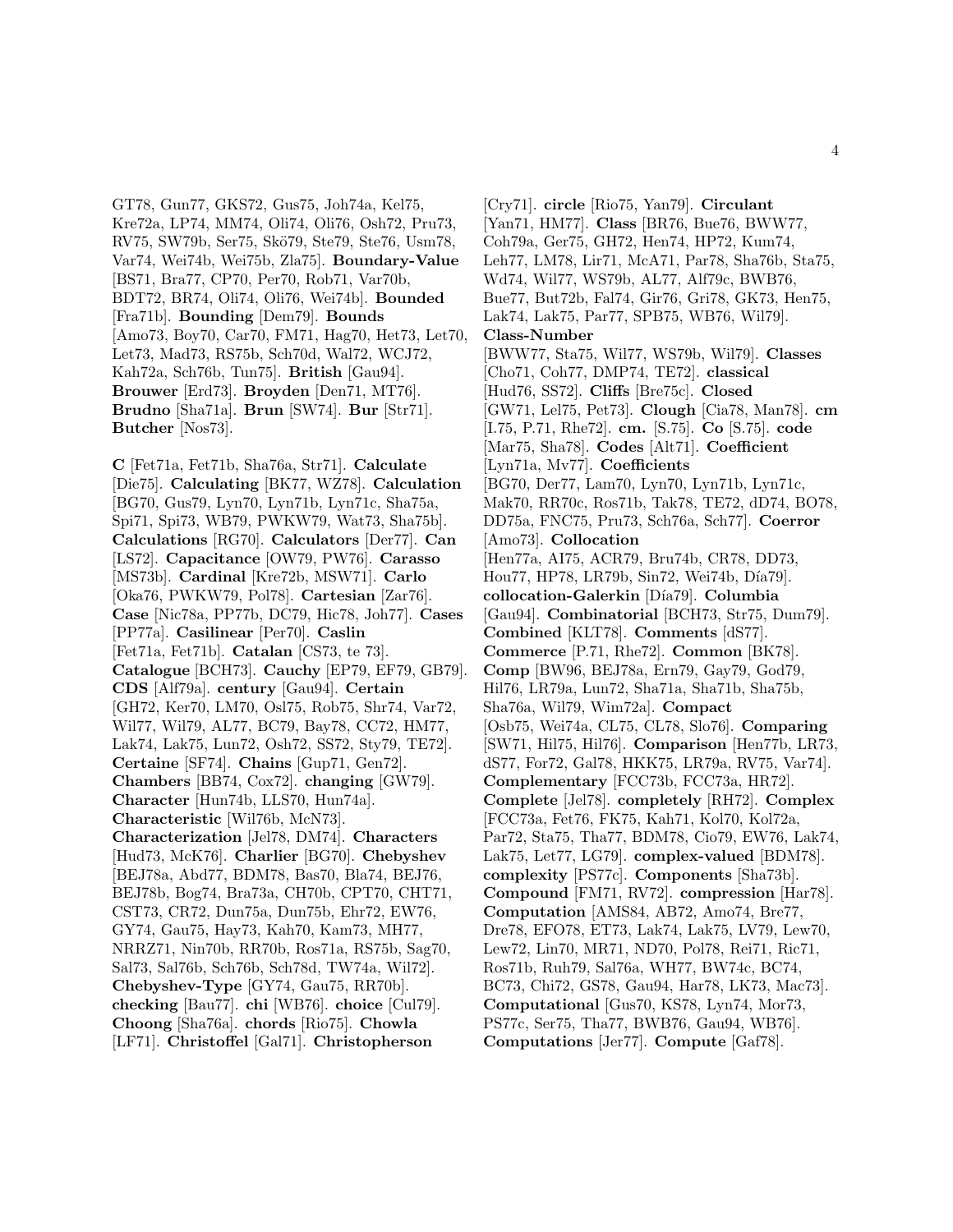#### **Computer**

[KMR77, Pai79, Pex70, Sam71, SS78, KL79, PS73]. **Computer-Generated** [SS78]. **Computers** [War76]. **Computing** [Abd77, Bea74, BG73, Dix70, Erd73, Fet70, GMS75, KL79, Lin72, MPR77, Osl72b, SW73, Var70a, Win78, Car72, Fet74, Gab79, Gen72, Kro79, LO79, Pag73, PZ77, Ral76]. **Conception** [Le 77]. **Concerning** [JR70, RP71, Eil72, KS79, Sch74, Wre73]. **Condition** [Gau72, Gau79a, Hou72, Jel76, Bur78, Cio79, Gir76, Mah75, Var77]. **conditional** [Hud74]. **Conditioned** [Var70a]. **Conditioning** [Dor71, Rhe76, Sha70, SK70]. **conditions** [Bla76a, EM77, GA74, Ste76]. **cones** [Wil76a]. **Confluent** [Des74, SP75]. **Conformal** [Bur70, CA79, HKK72, Gut77, HKK75]. **Congruence** [Cho71, New75b, DMP74, Wag79b]. **congruences** [Joh77]. **Congruent** [AC74, God78, God79]. **Congruential** [BRW71, Nie72, BW96, Nie74, Nie76]. **Conjecture** [JR70, Mak70, Mal71, Ros71b, Ste71a, Zwi79, te 73, CS73]. **conjectures** [KS79]. **Conjugate** [BR76, Naz76]. **Connected** [Bur70, Bur71a]. **Consecutive** [Cad71, RJ70]. **Conservation** [ZA71, AG73, Hof79]. **conserving** [GP79]. **consideration** [OD78]. **Consisting** [GH79]. **Constant** [Boy70, SW74, BW74c, Bre77, LG74, PK72]. **Constants** [SL72, ZE78]. **Constrained** [BR76]. **Constraint** [FS71, Bel72]. **Construct** [Kyu79]. **Constructed** [RS75a]. **Constructible** [Yan71]. **constructing** [MS73b]. **Construction**

[Dan73, Gau70, Smy78, Mon78b]. **constructive** [CMPY78, I.72]. **contact** [Har78]. **Continued** [Cus77, Hen74, Mil75b, WB79, ZP75, Ada79, Bre77, CGZ72, Dij77, Fie77, Fra79, Gau77, JT74, McC74, Sha76a, Vau78]. **Continuity** [JR71]. **Continuous** [Lyn70, Lyn71b, PS78]. **Continuously** [LV79]. **contraction** [Nev78]. **Contractive** [BT71]. **Control** [Gus70]. **Converge** [LS72, Sco79]. **Convergence**

[Bro70, Bro71, CS71, Cli72, DM71, Dun75b, Dus73, Hd78, JH70, Kea78, Lam78, Lus79, Mad72, NW74, Nic77, Nic78a, SJR76, Sid79, TW74b, You70, Bey79, Bog76, BO73, But72b, Den71, DM74, Fie77, FT73, Gau77, Gus75, MT76, Nat77, Nev78, Nic78b, Sty79].

**Convergent** [Man71, Ral76]. **convergents** [Ada79]. **Conversion** [ZP75]. **Converting** [Sal76b]. **Convex** [MR78, Wil76a]. **Coordinates** [Boy73]. **copy** [P.71, Rhe72]. **Correction** [AL77, KLT78, Alf79c]. **Corrections** [Lon77, BDT72, FHU77]. **Corrector** [GH72]. **Correspondence** [McC78]. **corresponding** [Kam73]. **Corrigenda** [Ano70a, Ano71a, Ano72a, Ano73a, Ano74a, Ano74b, Ano75b, Ano75c, Ano76a, Ano76b, BW96, CS73, Ern79, Gay79, God79, JS78, LR79a, Sha75b]. **Corrigendum** [Ano70b, Ano71b, Ano71c, Ano72b, Ano72c, Ano72d, Ano73b, Ano74c, Ano76c, Ano77b, Ano77c, Ano77d, Lun72, Sha71a, Sha71b, Ste71c, Tuc77, Wim72a]. **Cotes** [Kam70]. **Coulomb** [CH70b, Ike75, Pex70, SG72]. **Coupled** [Car75a, Ehr72]. **Covering** [Cho71]. **Coxeter** [CDHW73]. **Crank** [For73]. **Criteria** [Wil76c, BLS75, GT78, Gro75, RV72]. **Criterion** [DM70, But72b]. **critical** [Bre79, LO79]. **Cross** [Let70]. **Cross-Product** [Let70]. **crossings** [Rio75]. **Cubature** [Let70, Let73, PH75, Sal77]. **Cubatures** [Fra71a, Hun75a]. **Cubic** [Ang76, EFO78, SK72, SL72, Sha74b, Wil77, WS79b, BWB76, Cio79, GK73, JH78, Ker72, Mac73, Sin72, Var77, Wil79]. **cubics** [Wah75]. **Cumulative** [AMS84]. **Curiosity** [Oli75]. **Curvature** [Bur71a]. **Curve** [New70a]. **Curve-Fitting** [New70a]. **Curves** [Bel74, BMP75, PP74, PP75, Tho76]. **Cyclic** [Coh79a, Sto78, New76]. **Cyclic-Sixteen** [Coh79a]. **Cyclotomic** [EM78, Ern79, EH79, Joh75, Leh77, LM78, McD74, New70b, Apo75, Oja77]. **Cylinder** [WR71].

**D** [Sha76a, Str71]. **damping** [Jel77]. **Data** [CS71, Kin74, MMO78, MPR77, BG75, TW74b]. **Dawson** [CPT70, Dij77, McC74]. **Daykin** [Sha76a]. **Debye** [ND70]. **Decay** [Bel74]. **Deciding** [BvT78]. **Decimals** [Dut71]. **Decision** [Ans76, Sac71]. **Decomposition** [Phi71, Ris73, Jes77]. **Defective** [fC77]. **deferred** [FHU77]. **Defined** [Chi73, Yan79]. **Defining** [SW73]. **Definite** [OSV79, Gla74b, Pag73]. **deflation** [OD78]. **Degenerate** [FB78, PS79b]. **Degree**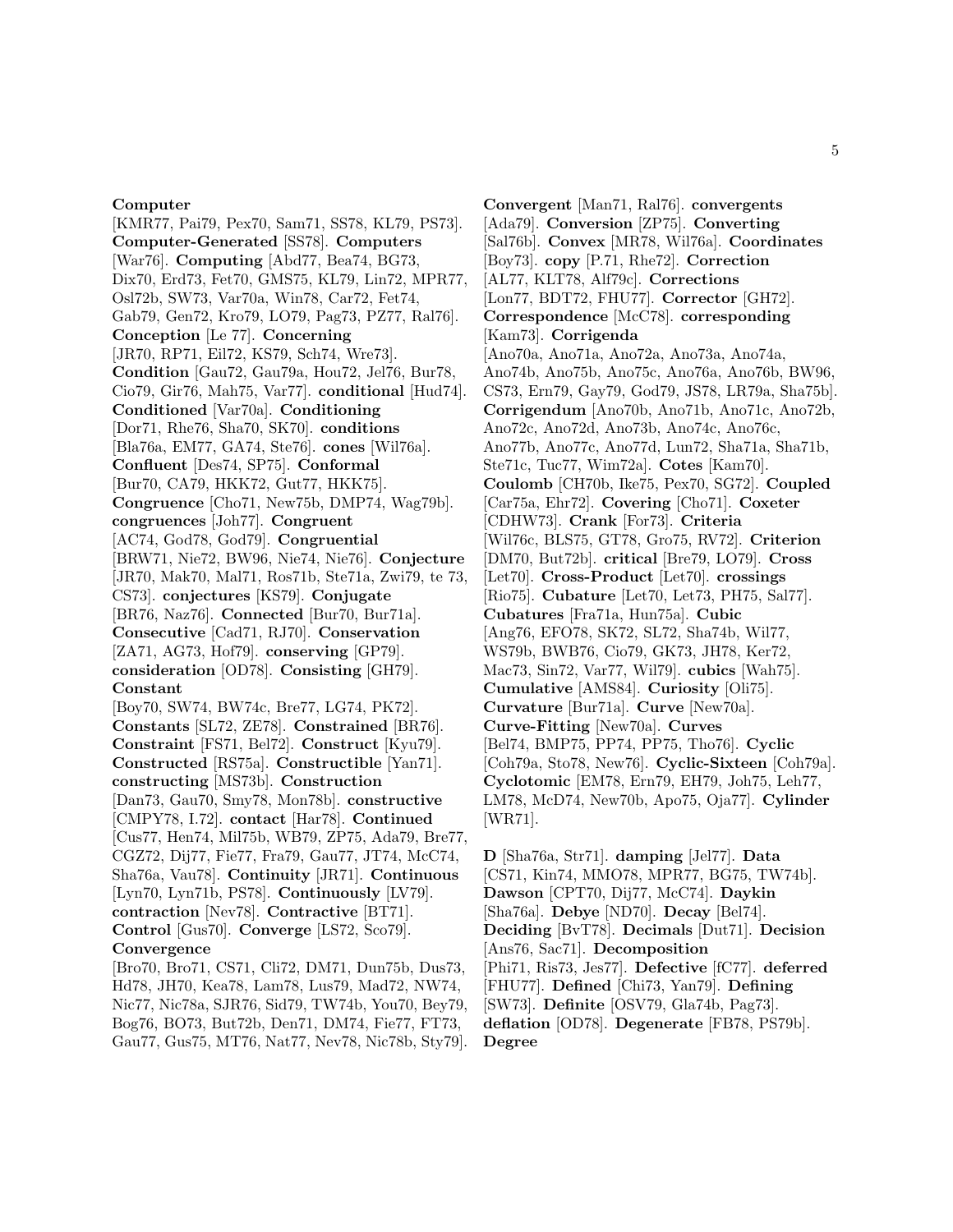[Erd73, Fri70, Gre70b, Hos71, MS75, PH75, Str76c]. **Degrees** [Mos72, McK76, Fet71a, Fet71b]. **Dejon** [I.72]. **delay** [Wie76]. **Density** [Wal72, WCJ72, McN73]. **Department** [P.71, Rhe72]. **Dependent** [GT76]. **Derivative** [Gre78, Gup78a, Hud71, Coh73, Ker72]. **Derivative-Free** [Gre78]. **Derivatives** [Gre72, Ike75, Kow71, Lau73, Lyn70, Ste71b, Bus74, Jel77, Naz76, Tho77, Bre75c]. **Derived** [Gol70]. **Descent** [GP71]. **Descriptions** [Ano71e, Ano71f, Ano72e, Ano75d, Ano75e, Ano76d]. **Design** [Ber75, Lew75]. **Details** [BH78a]. **detecting** [Bur75]. **Determinants** [LM70, GJ74, Lun72]. **Determination** [Bur71a, Sta73b, WJ76a]. **Determining** [JH78, BWB76, How78, PS77a]. **Diagonal** [DM71, AO74, BR72]. **Diagonalization** [WBH75]. **Diaz** [Sha76b, Sha76b]. **Dickson** [CS73, Lon77, te 73]. **Difference** [Bon71, BT71, Cha73, CS71, Cim71, Gek74, KP78, Kow71, Kre72a, Kut71, Liv75, McA71, Mir71, Red76, RP70, ST70, Ste71b, Var70b, Var72, Wim75, van74, AG73, Bey79, Bra73b, Bur78, CH78, CS75b, FT73, Gol73, GT78, GKS72, Gus75, Hed75, Hof79, KT78, LP74, Mad72, Nev78, Nic78b, Oli74, Oli76, Osh72, Skö79, TW74b, Tun75, WF74, Wei75b]. **Differences** [Cry71, DO74, Gup78b, Kro79]. **different** [Moc76]. **Differential** [Bru70b, Cha73, Fat78, For73, GH72, Hil73, KLT78, KD71, Kow71, Mic73, Mir71, Sha74a, SF74, Wim75, Alf79b, BO78, Bro79, Bru74b, Bur78, But73, CG73, EF79, FO77, FT73, Gir76, Gol77b, GP79, GW75, Gup79, GK73, Hed75, Hul72a, Jai72, Kre72a, MH77, Mos77, Nos73, PR74, Ral76, SD77, SL74, Sha73a, Sha78, Sni76b, SW79c, Wie76]. **Differential-Difference** [Cha73, Wim75]. **Differentiation** [GP70, Kro70, SW79d, Win70, Kah72a, PK72, Sal74]. **difficulty** [Dun75c]. **Diffusion** [Tod70]. **Digit** [Wil78]. **digital** [Lew75]. **Digits** [BMN70b, Sha71b]. **Dilogarithm** [Mor79]. **Dimension** [HS75a]. **Dimensional** [Boy73, Hay73, PP77a, PP77b, RV73, RP70, AG79a, Bar76, Hun74a, Lon77, Lyn76, ML79, OW79, Sik79, de 79]. **Dimensions** [GR70, Per70, Eil72]. **Diophantine** [Sha71a, Alt71, Bla76b, Bra71, Bru70a, Cus71, Cus72, Gri78]. **Direct** [LF72, Phi73]. **Direction**

[BR76]. **directions** [Naz76]. **Dirichlet** [Bak73, BDT72, DD75b, Hud73, McA71, PPW77, Spi73, Ste71b, Wei75a]. **discontinuities** [Har78]. **Discontinuous** [CS71, RP70, BO78]. **Discrete** [AG79b, BM70, FB78, Hul72a, MS73a, Sam77, Usm78, Wil70, Win78, Wol75, Abd75, Gut77, Joh74a, Mad72, Sim72]. **Discretization** [Bru77]. **discretizations** [Zla75]. **Disk** [Boy70]. **dispersion** [CH78]. **Displacements** [FB78]. **Dissipative** [GT76]. **Distinct** [BE75, Cho71, Klo75, DMP74, Kis77, Kis78]. **Distribution** [AB72, BLM70, Bre74, Die71, Leh70, Nie72, SL72, AD73, Bre75b, Fet79, HB75b, Hen75, KMR77, Nie74, Nie76, NO76, Rio75]. **distributions** [For72]. **Divergent** [Boa77]. **divided** [Kro79]. **Divisibility** [Joh78, McD71]. **Divisible** [SS73, Kis77, Par77]. **Division** [Ste71d, Lon77]. **divisor** [HM73, HM75]. **Divisors** [Joh74b, McD74, WCJ72]. **do** [Fal76b]. **Domains** [Bab72, Bur70, Bur71a, SW78, SW79a, BDT72, Man78]. **dominant** [AL77, Alf79c]. **Dominating** [Ise78]. **Dorothy** [BW96]. **Double** [Chi73, GN78, Bay78]. **Doubly** [Bur71a]. **Dover** [I.75]. **Drazin** [SPB75]. **Drives** [GS75]. **Dyadotropic** [Coh76b, Coh79b]. **Dynamic** [Tur73, WBH75].

**each** [P.71]. **Early** [Lyn70]. **ed** [S.75]. **edited** [Str71]. **edition** [Mac72b]. **effect** [DD75a]. **effective** [Cul79, PZ77]. **Effects** [Wid71]. **Efficiency** [Knu75, Moe77]. **Efficient** [Kro70, PS73, Abd75, Var79]. **Eigenfrequencies** [TT73]. **Eigenfunction** [SJR76]. **eigenfunctions** [Rak75]. **Eigenproblem** [Kut71, Gol74a]. **Eigensystem** [Var70a]. **Eigenvalue** [Gek74, Kol79, OSV79, Red76, Ruh74, Tro73, BO78, BO73, Kre72a, Sim72, Ste75]. **Eigenvalues** [Lin70, Rei71, Ruh79, Rak75]. **Eigenvectors** [Gek74, Lin70]. **eight** [Hun74a]. **eight-dimensional** [Hun74a]. **elasto** [BJM77]. **elasto-plastic** [BJM77]. **electromagnetic** [PS77a]. **Element** [Bab72, Bab73, BR79, BZ70, Fal76b, Nic77, SW78, SW79a, Sco76, Zla74, Bak75, Bak77, Bla76a, BS77, BJM77, DD73, Fal76a, FHP78, HSK74, JT75, Kol79, LR79b, LG79, Lus79, Man78, RT77, SW77, Tho77, Zla75, Zla78].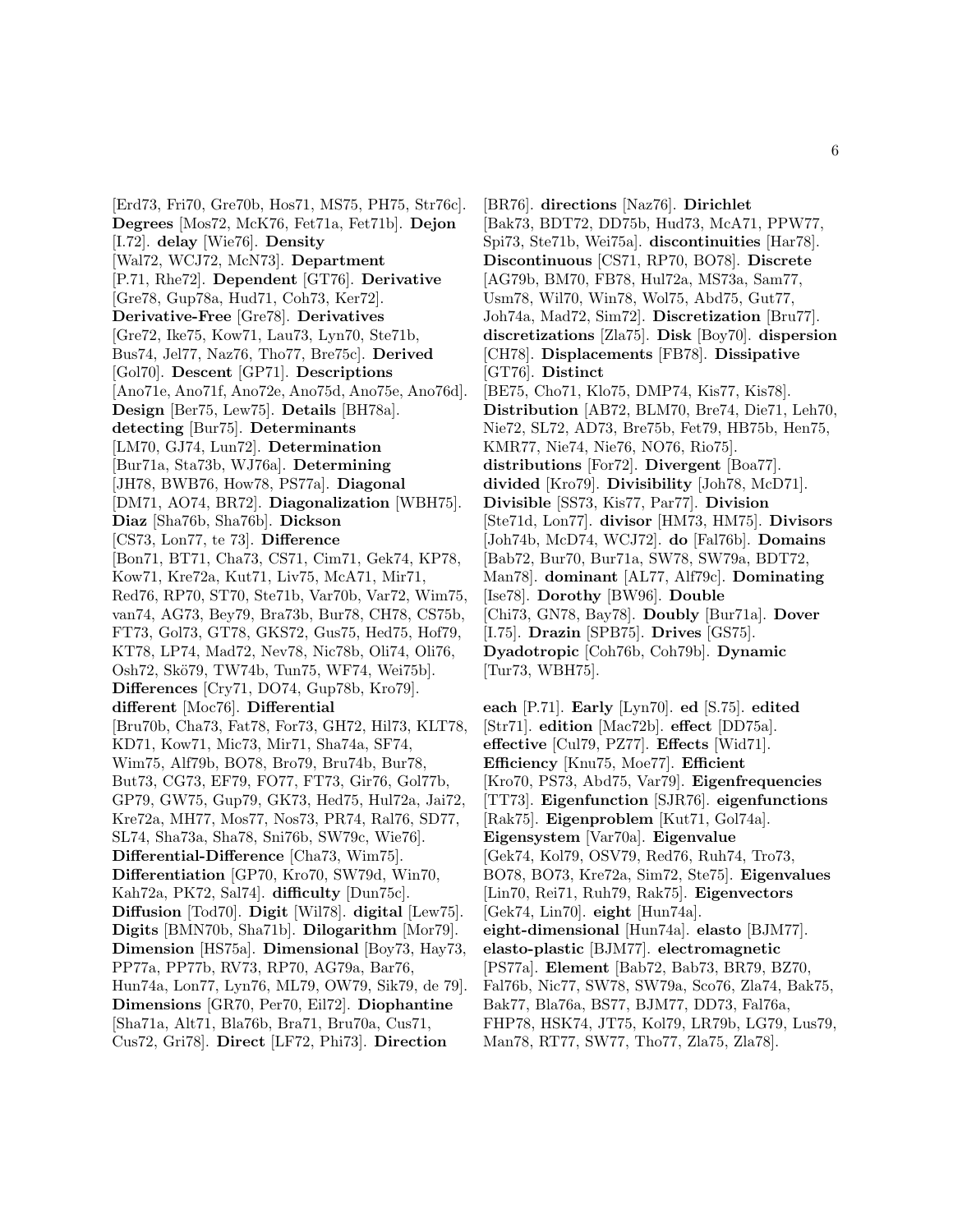**Elimination** [Ste74, Duf74]. **Ellipsoid** [Kel79]. **Elliptic** [BMP75, BS71, Fet72, FGH<sup>+</sup>74, GW71, Gla71, Luk70, McA71, PP74, PP75, Per70, Sch70c, Ste71b, TT73, Wri73, ZC70, Bak77, Dum79, Jes77, Joh74a, Nic78b, RT77, Sch76a, Sch77]. **Elliptical** [Tro73]. **end** [Fet74]. **Endpoint** [SK72]. **Energy** [GP79]. **Energy-conserving** [GP79]. **engineering** [Usm78]. **Engineers** [S.75]. **Englewood** [Bre75c]. **English** [Mac72b]. **Entropy** [Le 77]. **Envelopes** [Mv78]. **epsilon** [BR74, Gek72]. **Epstein** [Sha75b, Sha75a]. **Equal** [Bru76, DSW79, RB73, Sal71a]. **equality** [Ans78]. **Equally** [Gre70b]. **Equation** [Alt71, Bla76b, Bru70a, Car74, Cha73, Cha71, Dus73, For73, IN79, LG72, Mad73, Mic73, Ric71, Sha74a, SS70, Tod70, Var70b, van74, Bar76, BR72, Bre75a, Bru74a, CL75, CL78, Día79, EF79, Gut77, Net73, Nic78b, OW79, Phi73, PW76, SD77, Sha78, Sha71a, Sko75, Toi77, Wei72b, WZ78]. **Equations** [BP70, Bra71, Bru70b, Car70, DM70, DDW78, EP75, Ehr79, Fal76b, Fat78, Fra71b, Gol72, GH72, HS75b, Hil73, KD71, Kow71, Le 77, Lin70, Lir71, Liv75, McA71, Mir71, Nic77, Pai73, Rhe76, Sch70b, ST70, SF74, Swa79, Tur75, Var72, Zla74, ZA71, Abd77, Alf79b, BO78, Bak75, Bak77, Bow76, BR74, Bro75, Bru74b, Bru77, Bur78, But73, CG73, CHK79, Den71, Dou79, DD73, Ehr72, Fal76a, FO77, FT73, Gal78, Gay77, Gay79, Gek72, Gir76, Gla79a, Gol77b, Gri78, Gro75, GP79, GW75, Gup76, Gup79, GK73, Hd78, HKK75, Hed75, HP78, Hul72a, Jai72, Jes77, JP74, Kre72a, Mad72, MH77, Mos77, NW74, Nos73, Oli74, Oli76, PS77b, PS77a, PS78, PS79b, PR74, Rak78, Ral76, RT77, Sag70, SL74, Sha73a, Sik79, Sin72]. **equations** [Slo76, Sni76b, SW79c, Tho79, Ven73, Wie76, Rhe72]. **Equi** [Hos71, Mac73]. **Equi-Spaced** [Hos71, Mac73]. **equivalence** [Hud74]. **Equivalent** [Ske79]. **Erd´elyi** [Eil71]. **Erdos** [JR70, Mak70]. **Errata** [Ano71g, Ano71h, Ano72f, Ano75f, Ano75g, Ano76e, Wil79, Bre75c, Eil71, Fet71a, Fet71b, Hil76, Mac72b, Sha76a, Str71]. **Erratum** [Wre73]. **Error** [Bas70, BW74c, Car75b, CR78, DDW75, Fal74, FM71, FCC73b, Het72, Het73, JT75, Kam70, Kea78, Let70, Let73, Mad73, MR71, Mie77, New73,

**elementary** [McC77]. **Elements**

[BZ70, Fia71, HS75a, Ker70, Klo75, Ste74, Bak77].

New74, NRRZ71, Pai73, Phi70, Phi73, RR70c, Ram71, SD77, Sch70d, SW71, Skö79, Sni76a, Ste71d, Bak73, BN70, BK74, BF77, BEJ76, Cia78, FCC73a, Fet74, GK73, HR72, Kah72a, Lyn76, McC74, PK72, Rak75, Rak78, Sch78d, Sim72]. **Errors** [Gus70, RR70c]. **Estimate** [Bon71, BK74, BF77, McC74, Rak75]. **Estimates** [Bas70, BNS75, DDW75, Fie77, Joh74a, Mie77, NS74c, SW78, SW79a, Sco76, Bak73, BO73, Cia78, Fal74, JT75, Rak78, SD77, SW77, Sim72, Tho79]. **Estimating** [Knu75, OSV79, RR70c]. **Estimation** [Gus70]. **Estimators** [SW71]. **Euclid** [Oja77]. **Euclidean** [Cio79]. **Euler** [BW74c, Bre77, Dus73, Hd78, LP73, NS74a, Wal72, de 79]. **evaluate** [McC77]. **evaluating** [JT74, WB76]. **Evaluation** [Cho73, CS73, GW71, Gus70, KR79, LG74, LL71, LL72, Lin78, New73, New74, New75a, Sch78b, SG72, BC79, DC79, GJ74, HR72, Kad76, ML79]. **event** [Bur75]. **every** [CS75b]. **Evidence** [RP71]. **Exact** [Die71, Bey79, How73a, How73b, SW79c]. **Example** [Dor71]. **Existence** [Bar76, DM70, Fri70, Gut77, Sal71a, Sim72, TW74a, Gay77, Gay79, Gro75]. **Exit** [RV72]. **Expansion** [Kim72, Lyn71a, LP73, Won73, Dij77, Fet79, Fie72, GJ74, Lyn76, McC74, PWKW79, Sch76a, Sch77]. **Expansions** [BMN70a, Des74, Ell71, FI75, Hos73, SJR76, Wim62, WR71, dW73, Fie77, Mac72a, Sch78d, SP75, Tem75, TE72, Wim72a, de 79]. **Experiment** [Lyn79b]. **experiments** [KS78]. **Explicit** [Fet72, LM70, MM75, Oli75, Sch70a, Wil76c, Alf79c, NS74b, Lun72]. **Explicit-Implicit** [MM75]. **Exponential** [Bel74, EP75, Pru79, Ros71a, SL74, BC74, Chi72, Kam73, Wag79b]. **exponentials** [Bra73a]. **expression** [RS78]. **Expressions** [LM70, Lun72]. **Extended** [Mon76, Mon78a, Mon78b]. **extension** [Cas78, FHU77]. **Extensions** [AD73, Coh76a, Hay73, Mon79]. **Exterior** [GN78]. **Extrapolated** [Lar73]. **extrapolation** [Gol77a, KS78, Sha73a]. **Extremal** [RC78, Pag73]. **extreme** [Bue77].

**F** [Eil71]. **F.** [Sha76b]. **Factor** [New70b, Kam73, Pom75]. **Factoring** [Ber70, Leh74, Ris73, WR75, Wan76, Moe77,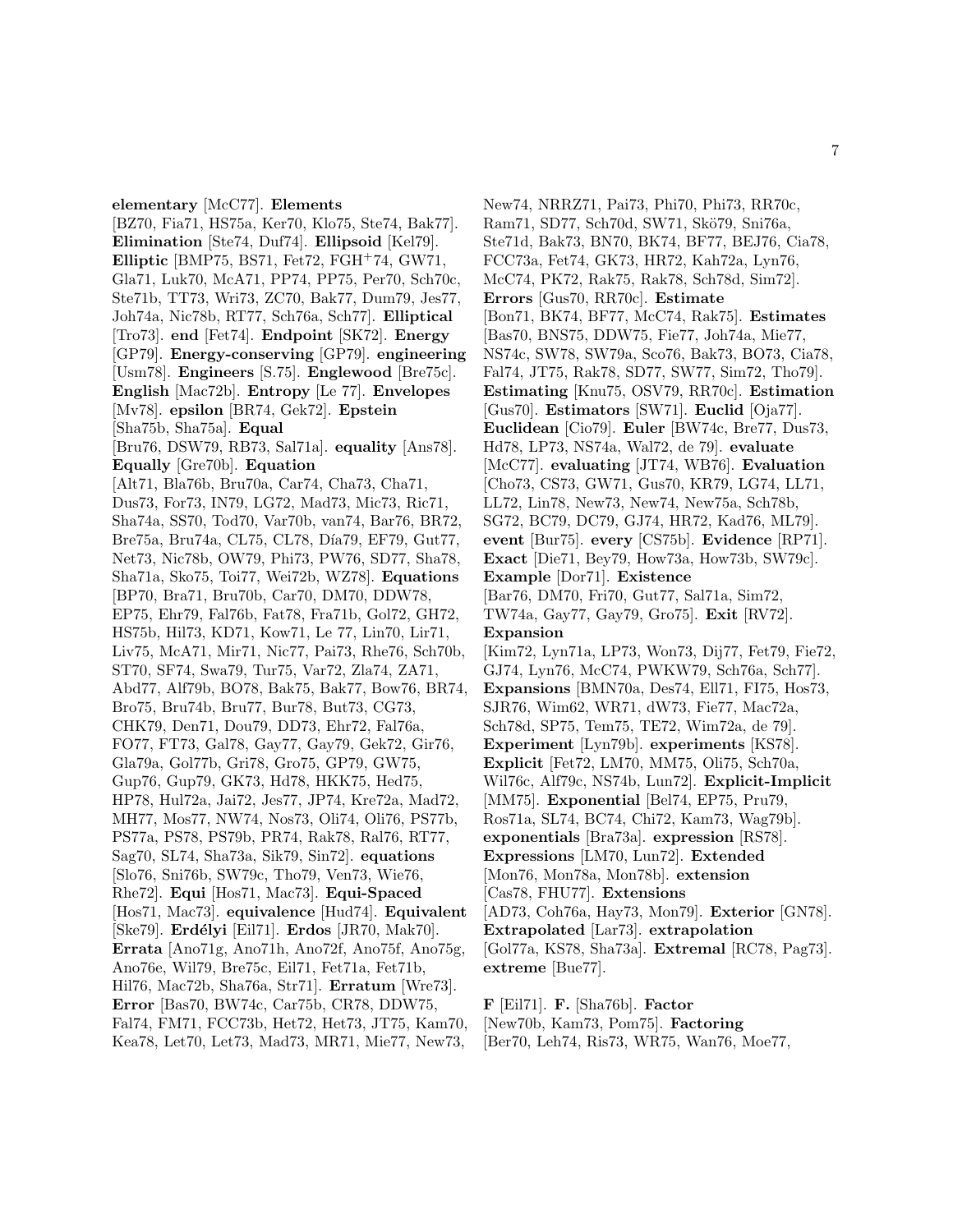MB75, Wan78]. **Factorisation** [Mil75a]. **Factorization** [BW74a, BW76, DGKS76, LL74, Zas78, BH74, MB75]. **Factorizations** [AG74, FP74, GGMS74, BLS75]. **Factorized** [Gol76a]. **Factors** [EES74, EGRS75, GMS75, HB75a, Leh77, LM78, Mig74, Shi78, Kis78, WJ76a]. **Familiar** [DLT73]. **Families** [Dia78b]. **Family** [Gol70, Ise77]. **far** [Cat77]. **Fast** [Ban78, GB79, BR72, BH74, PPW77, KL79, Pol71, Ram71]. **faster** [Sty79]. **FCT** [IN79]. **Feit** [Ste71a]. **Fekete** [BPW75]. **Fermat** [HB75a, Joh77, Joh78, Shi78]. **Fewer** [McK79]. **Field** [Pol71, BWB76, JH78, Oja77, PZ77, WB76]. **Fields** [Ang76, Ber70, BMP75, Bue76, BWW77, Coh79a, Dia78b, DSW79, EFO78, Ger75, NS74a, New70b, Par78, SS73, Sha74b, Sta75, Wil77, WS79b, Bue77, Cio79, Hen75, Lak74, Lak75, Par77, PS77c, Sha76b, SR76, Wan76, Wil79]. **filter** [Lew75]. **Filtering** [Sha75c]. **find** [LG79]. **Finding** [Atk75, Cha71, CMPY78, CH70a, Ste69, Ste71c, Abe73, Cox72, SR76]. **Finite** [Bab72, Bab73, BR79, Bak77, Ber70, BMP75, BZ70, Bus74, Cry71, DC79, Fal76b, Gek74, Gup78b, HS75a, KP78, Kow71, Kut71, Kyu79, LR79b, Nic77, PP77a, PP77b, Pol71, Red76, RV73, Ril71, Ros71a, SW73, SW78, SW79a, Sco76, Var72, Zla74, Zla75, van74, AG73, Bak75, Bey79, Bla76a, Bra73a, BS77, Bra73b, BJM77, DD73, DF77, Fal76a, FHP78, Gol73, HSK74, Hof79, JT75, Kol79, LP74, LG79, Lus79, PS77c, RT77, SW77, Skö79, Tho77, Yan79, Zla78]. **Finite-Difference** [Gek74, Kow71, Kut71, Red76, Var72, van74, Bra73b, Gol73]. **Finite-Dimensional** [RV73]. **Finite-Element** [BR79]. **First** [DM70, Hud71, New70b, ST70, Bak75, BH78a, Bow76, Bre73, Bru77, CG73, Coh73, Gla79a, Gro75, HKK75, Joh77, Ker72, LR79b, NW74]. **First-Order** [ST70, LR79b]. **Fischer** [Hun74b]. **Fitting** [Bel74, Ise77, New70a, SL74]. **Five** [PP77a, BR72, Kis78, Par77]. **Fixed** [Klo75, Kut71, Dun76, KY72]. **flow** [Car75a]. **Flows** [RP70, PWKW79, WF74]. **Fluctuations** [BH78b]. **Fluid** [Tur73, Mar75]. **Force** [Fet71a, Fet71b]. **Form** [Bai79, BH78b, Gau79a, GW71, JS78, MW77, Sha71c, WS79a, ZA71, How73a, How73b].

**formedness** [Bau77]. **Forms** [Cus71, LL74, Lyn71a, Ske79, WZ72, Cus72, Sch74]. **Formula** [Cha71, Fat78, Fet72, Gaf78, Lyn70, Lyn71b, Lyn71c, RG70, Spi71, Toi78, Bor72a, FNC75, Nos73, Sch77]. **Formulae** [Bar78, Gus70, Sal71a, SS74, Sil70, Bau77, Gup76]. **Formulas** [ABH73, Dan73, Dur71, Fri70, Gla74a, Kah70, Kam70, KP78, Kum74, KJ74, LS72, PB74b, Sal71b, Sal77, SK72, Ske79, Wil70, Bar76, Bar77, Hil75, Hil76, Kah72a, New76, PK72, PB74a, PH75, Sal76b, Str71, Str76c]. **Forsythe** [AD73]. **found** [Sha76b]. **Four** [Fia71, GT76, RB73, SS73, Shi78, te 74]. **Fourier** [KL79, Pol71, Ram71, FGH<sup>+</sup>74, Lyn70, Lyn71a, Lyn71b, Lyn71c, MMO78, New73, Osl72b, PS77c, Sch78a, Shr74, Sko75, Win78]. **Fourth** [Kut71, Oli74, ZA71, Mac72b, Man78, Ste76, Str76c, WF74]. **Fourth-Order** [Kut71]. **Fraction** [Cus77, Hen74, WB79, Bre77, CGZ72, Dij77, Fie77, Fra79, Gau77, McC74, Vau78]. **Fractional** [DO74, BPD79]. **Fractions** [McC78, Mil75b, ZP75, Ada79, JT74, Sha76a]. **Fraser** [Dun75b]. **Fredholm** [HP78]. **Free** [Alo76, Cry71, Gre78, HS75a, Sac71, Sto78, Wag72, Bau77, New76, PWKW79]. **Frequency** [Pau72, PS77a]. **Friedrich** [Vai70]. **Frobenius** [How73a, How73b, RV73]. **Frog** [For73, AG79a]. **full** [ZE78]. **Function** [Bur70, CS75a, Car75b, CHT71, CST73, Coh76a, Eck76, EES74, Ell71, FCC73b, Gup78b, Hud71, Kim72, Kol70, Kol72b, LF71, Lal74, Leh70, Lin72, MR71, MSW71, Mor73, Mor79, Sha70, Spi71, Wal72, WCJ72, BC79, BPD79, BEJ76, BC74, Bre79, Coh73, Cox72, DC79, Dun76, FNC75, FCC73a, Fet74, Fie72, FK75, GS78, HR72, LG79, Lyn76, Par72, Tem75, Wre73]. **Functional** [Fra71b, Ise77, Lyn76, PWKW79]. **Functionals** [Gus79]. **Functions** [Amo73, BK78, Bus76, CH70a, Des74, DLT73, Fal76b, Fet72, Ike75, Jer77, JR71, Lar70, Lau73, Let73, Lir71, Luk71a, Luk71b, Luk72, Lyn70, Lyn71b, Lyn71c, MR71, MS73a, Mic73, Nas74, ND70, Osl75, Pex70, Phi79, RR70c, RS75b, Sam74, Sch70c, Sha75a, Smy78, Spi76, SG72, Tha79, Wag75, Wei75a, WJ76b, Wim62, WR71, Amo74, BDM78, Bel72, Bla74, BEJ78a, BEJ78b, Bue77,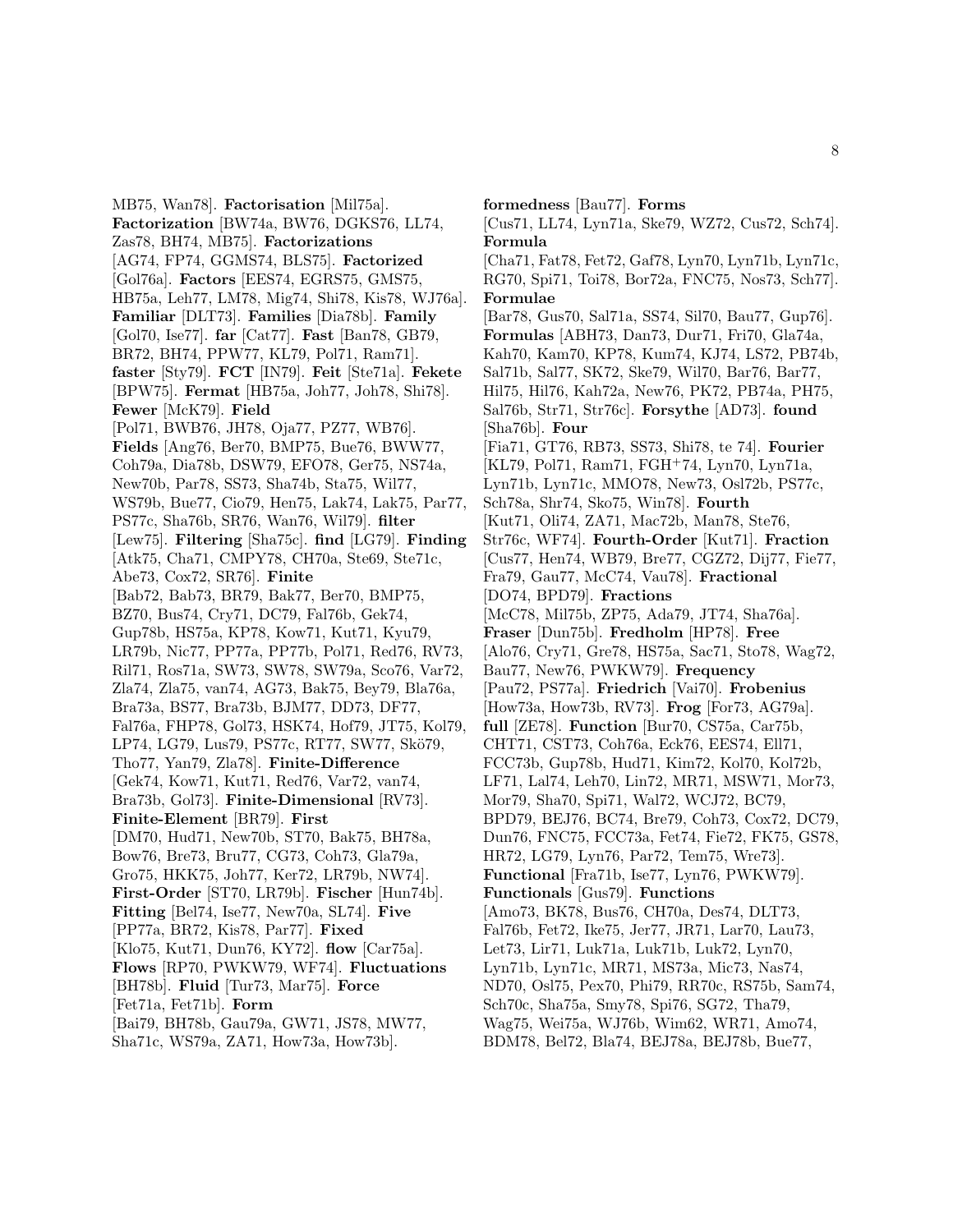Bus74, CH78, Chi72, Coh77, Dum79, Fie77, Gab79, Gau77, Gla74b, HB75b, Kol72a, LO79, LK73, McN73, Pag73, PS77b, PS78, PS79b, Sch76a, Sch77, Sch76b, Sch78d, SP75, Str71, Tem75, TE72, Wim72a, Eil71, Sha75b, Wim72a]. **Fundamental** [I.72, JH78, PZ77]. **Further** [Lin78, Luk70, McC78].

#### **G** [Eil71]. **Galerkin**

[Ste79, BBT77, Bow76, BNS75, CHK79, Día79, Dou79, DD75a, DD75b, DDW75, DDW78, Gun77, HS75b, Hul72a, Hul72b, Mos77, Nat77, NS74c, Sch74, Sch70c, Tho79, Wah75]. **Galois** [Sta73b]. **Gamma** [Kol70, Kol72b, Spi71, Wre73, Tem75]. **GAP** [Mar75]. **Gaps** [Bre74, Bre73]. **gas** [WBH75]. **gas-dynamic** [WBH75]. **Gauss** [JS78, PB74b, Bar76, Bar77, DC79, EP79, Kam70, Lar73, Mon78a, PB74a, Sha71c]. **Gaussian** [Bar78, CR72, Dan73, Duf74, Gau70, JR70, KN70, LV79, LTK75, Mon76, Mon78b, Ste74, Wun73]. **General** [Dur71, Kre72b, RV73, Swa79, Var70a, GJ74, OW79, PPW77, Ste76]. **Generalization** [For77, And75, Dij77, Vau78]. **Generalizations** [Hud76, Par74]. **Generalized** [BMN70a, Bra73b, Dur71, LTK75, Man71, McK72, New71, Nin70b, Osl75, Pai79, Phi70, Poo75, WJ76b, BC74, Bru74a, CH78, HB75b, Ste75, Wei72b]. **Generated** [Fia71, GR79, How77, Nie72, SS78, Bro79, Nie74, Nie76]. **Generating** [BDS74, Boy73, Bru70a, CS75a, MY79, Coh77, Mon79, Sha71a]. **Generation** [KP78, Naz76]. **Geometric** [Sal76a, PZ77, Tun75]. **Geometries** [BCH73]. **geometry** [Mad72]. **Gershgorin** [Ste75]. **given** [JH78, Wag79a]. **Global** [Bru74a, Kra78, dS77, FHP78, MT76, RV75, de 76]. **Goldbach** [Zwi79]. **Good** [Zar76]. **grade** [ZE78]. **Gradshteyn** [Mac72b]. **Gram** [BG70, DGKS76]. **Graph** [Pom79]. **Graphs** [BDS74, Fit74, McK79, Str71]. **Greatest** [Wag79a]. **Greedy** [GR79]. **Green** [MS73a]. **Group** [Atk75, Hun74b, New75b, Str75, Hun74a, Lak74, Lak75, McK76]. **Groups** [Alo76, Ans76, BNZ73, Bue76, Dix70, FM78, Ger75, MY79, Ril71, SW73, Sta73b, Sto78, Ans78, Cat77, Esp75, New76, Sha76b]. **Growth** [Boa77]. **Grunsky** [Ros71b]. **Gutknecht** [S.78].

**Hadamard** [Yan71, Yan79]. **Half** [Lir71, Gau94]. **half-century** [Gau94]. **Hall** [Bre75c]. **Hammerstein** [HS75b]. **Hamming** [S.75]. **Hand** [Der77]. **Handbook** [Str71]. **Hankel** [CH70a, Fra79, Mac72a, Phi71, Ris73]. **Hans** [S.78]. **Hans-Rudolf** [S.78]. **Hardy** [Win70]. **Harmonic** [NGF74, Ehr72]. **Harmonics** [Fet70, Fet71a, Fet71b]. **Hart** [Dun75b]. **Having** [Lyn71c, Gay77, Gay79, LLS70, Wag79a]. **Heat** [Var70b, Bar76, Car75a]. **Heinz** [S.78]. **Helmholtz** [OW79, PW76]. **Henrici** [S.78, I.72, Tha77]. **Hensel** [Zas78]. **Hermite** [BG70, Bra71, Coh76a, Coh77, ET73, Kre72b, Wah75]. **Hermitian** [Gol74a, Gol74b, Rak75, Rei71]. **Hessenberg** [Lar73, SPB75]. **High** [PPW77, SG72, Tho77, van74, Gab79, Gup76]. **High-Order** [van74, Gup76]. **Higher** [AG73, Bla76a, BS77, CL75, GR70, Jer77, Jel77, Eil71]. **Highly** [Per70, MW76, Nat77]. **Hilbert** [Dot78, Lar70, Nev78]. **Hill** [Eil71, S.75, Jer77]. **Homomorphisms** [Ril71]. **homotopy** [CMPY78]. **Householder** [I.75, P.71, Rhe72]. **Howland** [LL71, Lin78]. **Hsieh** [Cia78]. **Huddleston** [Mer72]. **Hurwitz** [Spi76]. **Hybrid** [Oli76, Gup79, Har78, RT77]. **hydrocode** [Hic78]. **Hydrodynamic** [RP70]. **Hyman** [War76]. **Hyperbolic** [BT71, DDW78, Liv75, MM75, ST70, ZA71, AG73, Bak75, Bur78, CHK79, Dou79, Gol73, GA74, GT78, Gun77, GP79, Hou77, JP72, Oli74, Oli76, Skö79, Wah75]. **Hypergeometric** [Bus76, Kim72, Osl75, Wim75, DC79]. **Hyperosculatory** [Sal71b, Sal77]. **hyperrectangles** [Hun75a].

**ibid** [Sha76a]. **ibn** [Bor72a]. **ideal** [Hen75, Lak74, Lak75]. **Identifying** [Mos77]. **Identity** [Gla71, Osl75, Wri73]. **Ignoring** [Mil71]. **II** [Eil71, Fet71b, P.71, BMP75, Coh79b, Cus72, GKS72, HM75, How73b, Lak75, Luk71b, Lyn71b, Nie74, PP77b, Sch76b, Sha78]. **III** [BN70, BNZ73, Har78, Luk72, Lyn71c, Nie76]. **Ill** [Dor71, Fra74, Rhe76]. **Ill-Conditioning** [Dor71, Rhe76]. **Ill-Posed** [Fra74]. **Imaginary** [BWW77, Dia78b]. **imbedding** [Als74]. **Implementation** [CDHW73, Gal71, Ruh79, Var79]. **Implementing**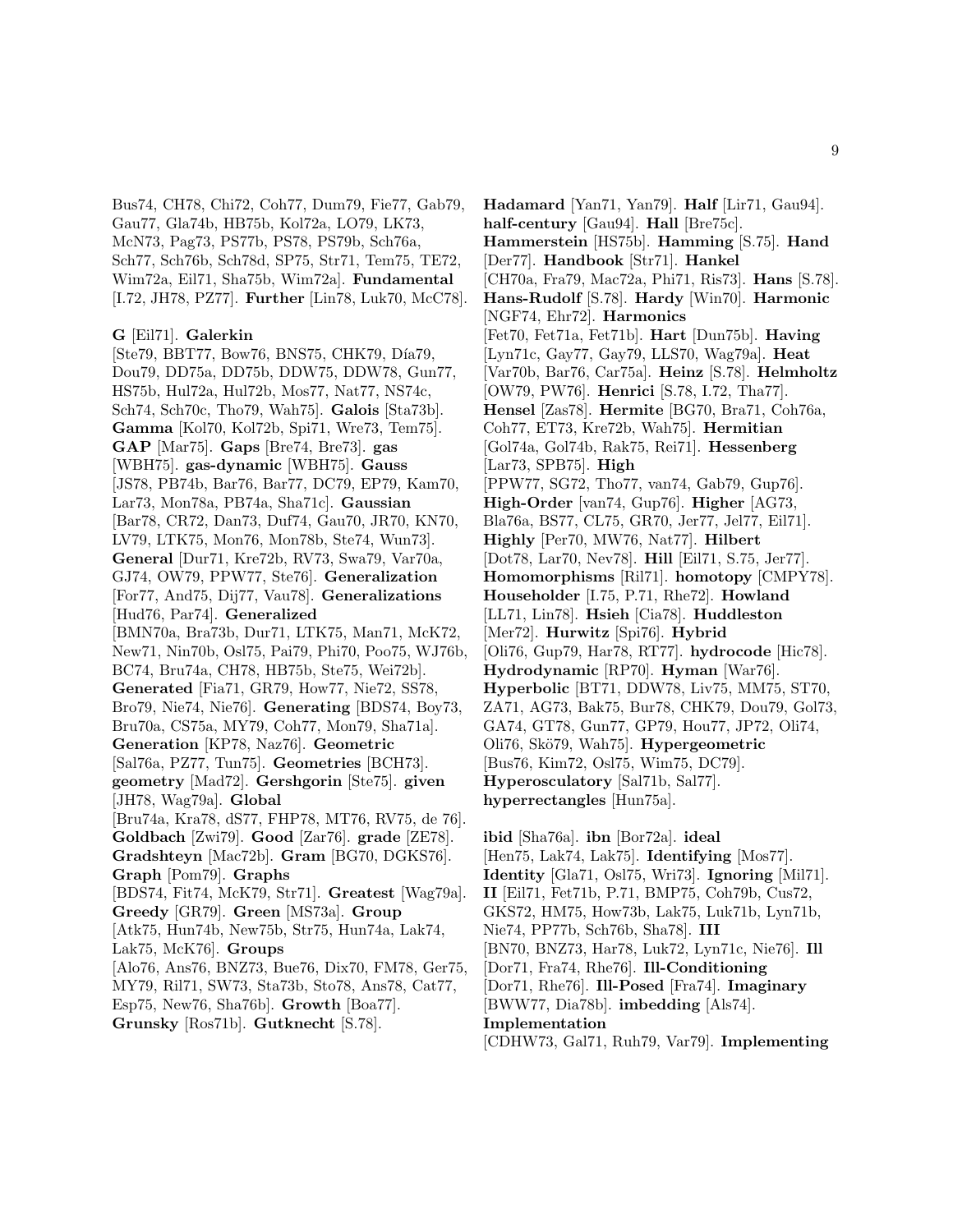[Gup78a]. **Implicit** [Fat78, MM75, Wat78, Bru74a, CL75, CL78, Var79, WF74, Wei74b]. **important** [DC79]. **Improper** [Hab75]. **Improved** [HKK72, Kin71, Mac73, Nin70a, Rak78, Alf79a, Kah72a, Wan78]. **Improvement** [Slo76]. **Incomplete** [Kol70, Kol72b, Kol72a, Tem75]. **Indefinite** [Nic78a, Sch74]. **independent** [GT78]. **Index** [AMS84, P.71, Pol78, Rhe72]. **Indexing** [Fit74]. **Inductive** [Kyu79]. **Inequalities** [Bus76, Ker70, Nas74, BF77, Fal74]. **Inequality** [Mig74]. **Inertia** [BK77]. **Infinite** [Bab72, Cry71, Gau75, KJ74, Lir71, Rob71, Als74, BC79, DR72, Kam73]. **Infinitely** [Bru70a, Sha71a]. **infinity** [HM77, Jel77]. **Information** [P.71]. **Initial** [CS71, Gou70, Hen77a, Hul72b, Kra78, MMO78, SS70, Var70b, AG79a, AL77, Alf79b, Alf79a, GT78, Gun77, GKS72, Gus75, Oli74, Oli76, Osh72, Skö79, dW77]. **initial-boundary** [GT78, Gun77, Skö79]. **Initial-Value** [SS70]. **inner** [Esp75]. **Instability** [For73]. **Integer** [Der77, LLS70, ND70, Sha73b, WB79, Ada79, FNC75]. **Integers** [BMN70b, Cho71, GR79, Leh74, Wag72, WR75, BH78a, Kis78, Sha71b]. **Integral** [Blu79, BNZ73, Car75b, Cha74, CPT70, Dre78, GW71, Gla71, Gla79b, Kin71, Lin70, Osl72a, Osl72b, Sch78b, Wal78, Wri73, BC74, Bru74a, Bru77, Chi72, Dij77, Don79, Gau79b, Gla79a, Gol77b, Gro75, HKK75, HP78, McC74, ML79, NW74, Net73, Phi73, Rak78, Sag70, Sch78a]. **Integrals** [Cho73, FM71, Hab75, KJ74, LL71, Lin78, Lin72, Luk70, Sam74, ZC70, BC79, BPD79, DR72, EP79, Gab79, Gla74b, Kad76, LK73, Mac72a, Mac72b, CS73]. **integrand** [Lyn76]. **Integrating** [Mir71]. **Integration** [ABH73, Bru70b, But72a, Fat78, Fri70, Hab75, Het73, Ise77, NRRZ71, Oka76, RR70a, RR70b, Win70, dW73, BN70, But72b, CR72, DR72, Let77, Nos73, Str76c, Wei72b, Zla78]. **integro** [Gol77b, GK73]. **integro-differential** [Gol77b, GK73]. **Interesting** [Wil78]. **Interior** [Bon71, BNS75, NS74c, SW77, Tho79]. **internal** [GA74]. **Interpolating** [Dun75a, Shr74, DD75a, Dun75c, MS73b, TW74a, Wil72]. **Interpolation** [Bur71b, Cia78, Gaf78, GW78, Gre70b, GR70, Gus70, Hos71, Hos73, Kre72b, Kro70, MR78, McK72, New70a, New71, Sal71b, Sch70d, Tho76, Win70,

Wuy75, BG75, Bar76, Bar77, Bru74a, Sal76b]. **Interpolations** [MPR77]. **Interpolatory** [Sal73, SK72]. **interpretation** [Dum79]. **Interprimed** [Sha73b]. **Interval** [Jel78, Lyn71b, Rob71, Als74, Kam73]. **Intervals** [Cad71, Gau75, Boy78]. **invariance** [Lyn79a]. **Invariant** [Var70a, Als74, Joh73]. **Invariants** [EM78, Joh75, SS73, Ern79]. **Inverse** [Alf79b, fC77, Fet72, Hal78, Ker70, Sch70a, BEJ76, Fet74, Fra79, SPB75]. **Inverses** [Dia78a, Dur71]. **Inversion** [Der72, Lyn70, Lyn71b, Lyn71c, Tre74, BH74, FHP78]. **Inverting** [Gol72]. **Investigation** [Pex70, CC72]. **investigations** [Ser75]. **involution** [RS78]. **Involving** [Ple72, Sam74, WR71, Gab79, LK73, PS77b, PS79b]. **Irene** [Str71]. **Irrational** [BMN70a]. **Irreducible** [Dix70, Mos72, PP77a, PP77b, Esp75, McK76]. **Irregular** [EM78, Joh74b, Joh75, Sco76, SG72, Wag78, Ern79]. **Irregularities** [Bre75b]. **Isoclinal** [Der72]. **isoparametric** [FHP78]. **Israel** [Bog76]. **Iterated** [Amo73, FHU77]. **Iterates** [Lal74]. **Iterating** [Smy78]. **Iteration** [Abe73, fC77, Dia78a, DM70, Kin71, Lar73, Nin70a, Par74, Bog76, How78, Ral76, Sag70, Slo76]. **Iterations** [Ric71]. **Iterative** [Mv77, Ple72, BD76, Dot78, Gol73, Nic78b]. **Iwasawa** [Joh73]. **ix** [S.75].

**J** [Lun72, Mal71, Sha71b, P.71]. **Jacobi** [Ell71, Sam71]. **Jacobi-like** [Sam71]. **Jacobian** [Gay79, Dum79, Fet72, Gay77, Sch76a, Sch77, Sch70b, SW79c]. **James** [Fet71a, Fet71b, Gau79b]. **January** [JS78]. **Jenkins** [For77]. **joining** [Rio75]. **Jonquiere** [FK75]. **Journal** [Cry71].

**Kelvin** [Phi79]. **Kernel** [Lar70, Rak75]. **kernels** [Bar77]. **Kind** [BW74b, DM70, ZC70, Bow76, Bru77, Gla79a, Gla74b, Gro75, HKK75, HP78, NW74, Net73, Sag70]. **Knot** [Ril71, CR78]. **Knots** [Hos71, BCSW78, Ker72, Mac73]. **known** [Cat77, SPB75]. **Kreiss** [Gol77a]. **Kummer** [Gau77]. **Kurrah** [Bor72a]. **Kutta** [CS79, Oli75, SW71, Var79, Wei74b]. **KWIC** [P.71, Rhe72].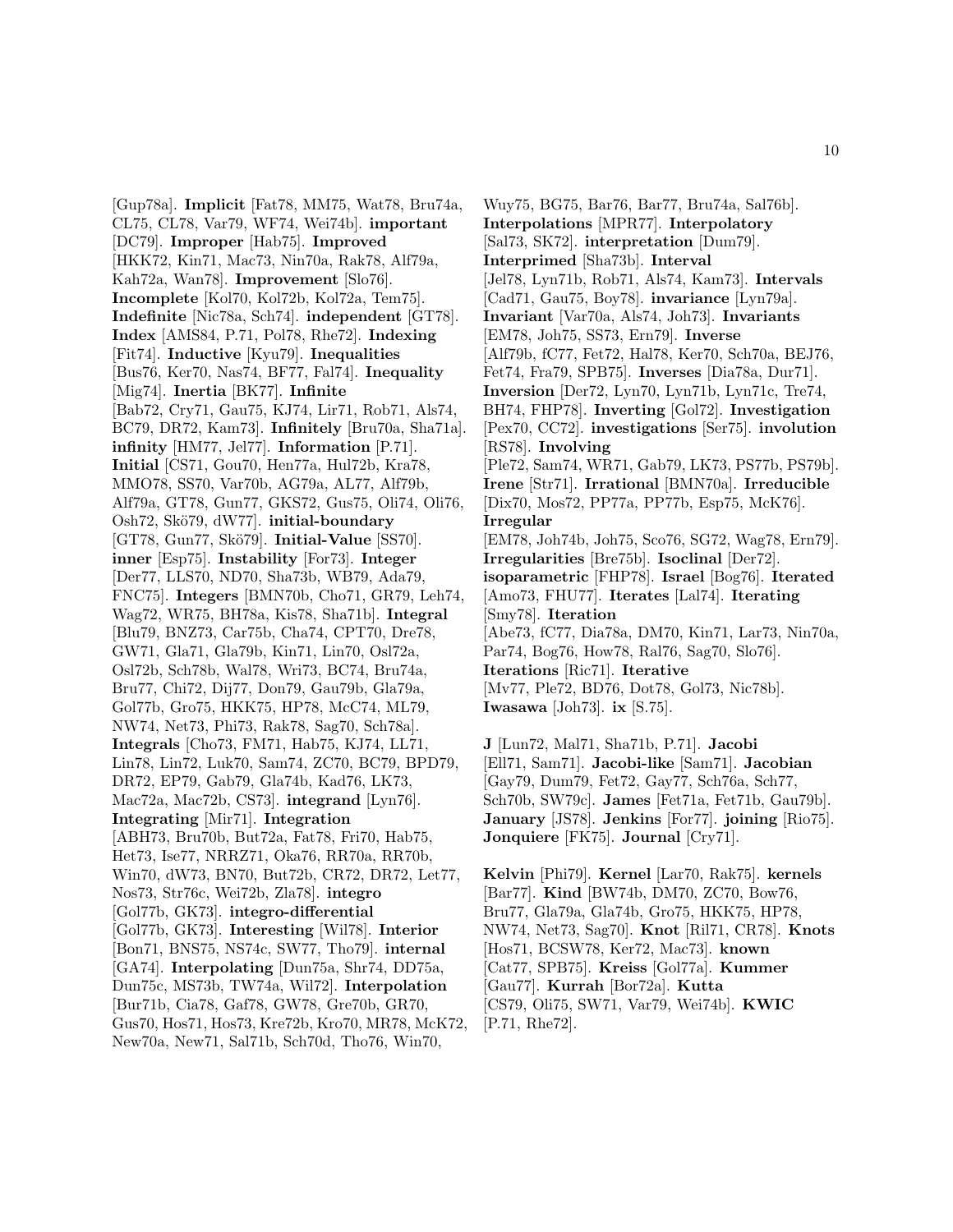**L** [Gau79b, Lun72, WB76]. **L.** [Mal71]. **Lab** [Fet71a, Fet71b]. **Labelled** [Ber75]. **Laboratory** [P.71, Rhe72]. **Lagrange** [Fal76a, Kol79]. **Lagrangian** [Sal74]. **Laguerre** [Coh77]. **Lanczos** [Lyn74, PS79a, Ruh79, Sco79]. **Laplace** [PPW77, Won75]. **Large** [Ber70, Cad71, CP79, Leh74, PP74, Ruh74, Ruh79, Won73, te 74, Bre73]. **Largest** [OSV79, HM73, HM75, McK76, Pom75]. **last** [Joh77]. **Lattice** [BRW71, Die75, BW96]. **Lattices** [Kyu79, Zar76]. **Lauchli** [S.78]. **Laurent** [MS73b]. **Lavoie** [Lun72]. **Law** [ZA71, AG73, Hic78]. **laws** [Hof79]. **Lawson** [Cli72, EW76]. **Lax** [Eil72, Vai70]. **Layer** [GN78]. **Leap** [For73, AG79a]. **Leap-Frog** [For73, AG79a]. **Least** [BS71, BT72, Car74, Kin74, Pai79, PP75, Sam77, Wil70, Bak73, Bog76, Car75a, Jes77, Kis77, NW74, Ser75, Wag79a]. **Least-Squares** [Kin74, Ser75]. **Legendre** [Gau79b, Blu79, Kam70, Mon78a, Sam74]. **Lehmer** [Ste71c, Ste69, WJ76b]. **Leibniz** [Osl72a]. **Level** [Bra77]. **like** [Sam71]. **Limiting** [Sha74a, Sha78]. **Line** [Ore73, Wun73, Boy78]. **Linear** [AG79b, BDM78, BG73, Bra71, Bru72, BK77, Cus71, EW76, Fat78, Fra71b, Gol72, Gus79, Lam70, Le 77, Mv77, Mil75b, Nie72, Pai79, RV73, Rob71, Sha75c, Ste71b, dS77, AG73, Abd75, Abd77, Alf79b, Alf79c, Als74, And75, BK74, Bog74, Cas78, Cus72, NW74, Nie74, Nie76, Phi73, Pru73, RV75, SW79b, Toi77, Wat73, Wil76a, dW77]. **Linearly** [BR76]. **lines** [Hou77]. **Liouville** [Gek74, Hal78, Red76]. **Listing** [Wei74a]. **Littlewood** [BH78b]. **Lobatto** [PB74b, PB74a]. **Local** [GP71, Sha73a, BS77, Bra73b, Tho77, Var77]. **Logarithmic** [Phi70]. **logarithms** [Car72]. **Long** [GR79]. **Longest** [RS75a]. **Low** [Car75b, JR71, Oli75]. **Low-Order** [Car75b, JR71, Oli75]. **Lower** [Boy70, Hag70, Hag73, RS75a, Tuc73, Tun75]. **Lucas** [Mor75]. **Lundquist** [JP74]. **M** [Mac72b]. **Maclaurin** [LP73, de 79].

**magnetohydrodynamics** [JP74]. **Magnus** [Eil71]. **Make** [Sco79]. **Manifolds** [CSW77]. **manipulation** [PS73]. **Many** [Bru70a, Sha71a]. **Mapping** [CA79, HKK72, HKK75]. **mappings**

[Gut77]. **Maps** [Bur70, CMPY78]. **Marching** [Ehr79]. **Marginal** [Bru70b]. **Mark** [Lyn79b]. **Markoff** [Ros76]. **Markov** [RP71]. **Martin** [S.78]. **Math** [BW96, BEJ78a, Ern79, Gay79, God79, Hil76, LR79a, Lun72, Sha71a, Sha71b, Sha75b, Sha76a, Wil79, Wim72a]. **mathematical** [Str71]. **Mathematics** [AMS84, Gau94]. **Mathematik** [S.78]. **Matrices** [Bra71, BGW70, fC77, Der72, Gol72, HP72, Lar73, LM70, Man71, P.71, Par74, Phi71, Ple72, Poo75, Ris73, Ruh74, Ruh79, Tre74, Tur73, Yan71, Yan76, BR72, Don79, Duf74, Gol74a, RH72, RS78, SPB75, WBH75, Yan79, Lun72]. **Matricial** [Mir71, SL74]. **Matrix** [Cha74, GGMS74, GMS75, Hou72, Ker70, Mv77, OSV79, Pai73, Rei71, Ric71, Ris73, Sch70a, Toi78, Var70a, BH74, Fra79, Gay77, Gay79, Gol74b, HM77, How73a, How73b, OW79, PW76, Toi77]. **Maximal** [FM78, PP77a, PP77b, Yan76]. **Maximum** [BNS75, SW78, SW79a, Var70b, Bra73b, SW77]. **Maximum-Norm** [BNS75]. **Maxwell** [Hic78]. **McGraw** [Eil71, S.75]. **McGraw-Hill** [Eil71, S.75]. **Mean** [Sal76a, BCSW78, Tun75]. **Means** [Cry71, Gol70, Bur75]. **Measures** [Rhe76]. **mechanism** [Bau77]. **Mehler** [Coh76a]. **Meijer** [Fie72]. **Membrane** [Kut71, TT73]. **Membranes** [Tro73]. **Mesh** [BKO73, Cim71, Ven73, de 76]. **Meshes** [BR79, Sco76, Nat77]. **Method** [Bab72, Bab73, Bas70, BZ70, CM78, Cry71, Dus73, Fal76b, Fet70, For77, Fra74, FB78, GW78, Gre72, Gre78, GH72, Had78, Hal78, HKK72, HS75b, Kea78, Kin72, Kow71, Lam78, LL71, Lin72, MMO78, Mv77, Mv78, NGF74, Nie72, Pai73, Phi70, Sam77, SW78, SW79a, Sch70b, Sch70c, Sco76, Ste69, Ste71c, Tur75, War76, Wid71, Zas78, Abd75, AI75, AD73, Alf79a, And75, Bak73, Bak75, BF77, BB74, Bla76a, BS77, BJM77, Bro75, Car75a, Car73, Cas78, CG73, CHK79, CL78, Cox72, Den71, Día79, DD73, DD75b, Eil72, Fal76a, For72, Gol73, Gri78, Har78, Hic78, HSK74, Hou77, HP78, Jes77, KY72, KS78, Kol79, LP74, LG79, Lus79, MW76, Mon79, MT76, MB75, Mos77, MS73b, Nat77, Nic78b, Nie74, Nie76, PZ77]. **method** [PW76, Ral76, Sik79, Sko75, Ste79, Sty79, Tho77, WF74, Zla78]. **Methods** [BR76, BG73, BS71, BT72, BNS75, Bro70, Bru72, BK77, But72a, CS71, CS79, DM71, DDW78,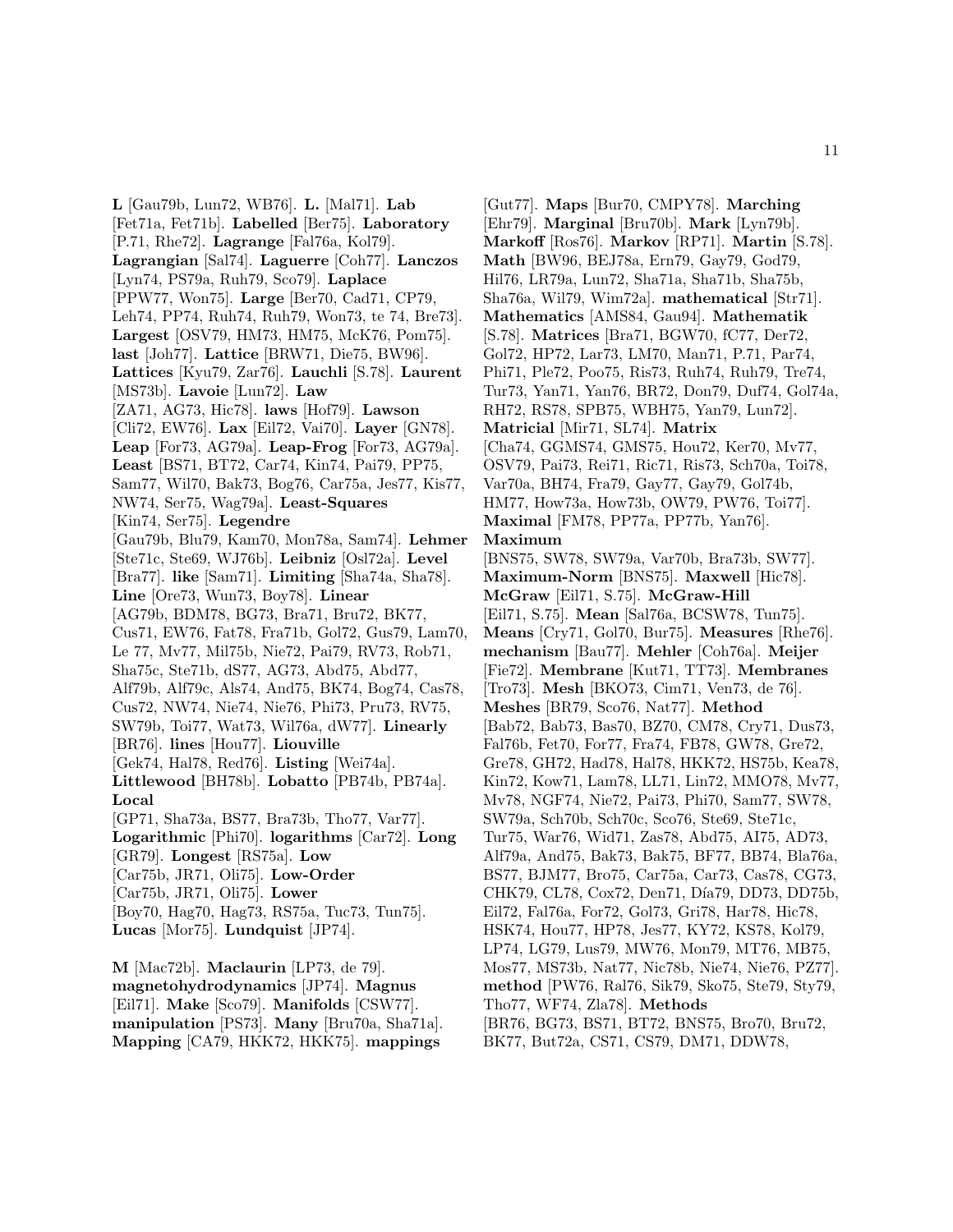FGH<sup>+</sup>74, GGMS74, GMS75, Gol70, Gol72, GT76, Gou70, Gre70a, Gup78a, Hen77a, Hul72b, Jel76, Jel78, Kin74, Lam70, NS74c, Oli75, Pol78, Ruh74, S.75, ST70, SW71, Sha70, SK70, Wat78, Wd74, You70, Zla74, dS77, van74, Abe73, Alf79b, Alf79c, Bak77, BD76, BDT72, But72b, But73, CMPY78, CR78, DM74, Dou79, Gab79, Gal78, Gla79a, Gol76a, Gol77b, Gun77, GW75, GW79, Gup79, Hd78, Hud74, Hul72a, Jai72, Jel77, Kel75, KMR77, LR79b, McC77, Moc76, NS74b, Nic79, OW79, Oli74, Oli76, Phi73, PR74, RT77, RV75, Sag70, SL74, Sch74, SW77, Ser75, Usm78, Var74, Var79, Wei74b, Wie76, dW77]. **Metric** [Gol70, GW78, Gre70a, Ore73, Gol76a]. **Metropolis** [Sha71b]. **Metsänkylä** [Ern79]. **Michaud** [Lun72]. **Microfiche** [JS78, P.71, Rhe72]. **Mildly** [Car70, Lam70]. **Milton** [Str71]. **Miniaturized** [Luk71a, Luk71b, Luk72]. **Minima** [GP71]. **Minimal** [Fri70, JR71, MY79, PK72, RR70a, SW73, JT75]. **Minimax** [FS71, SW79b, Coh73]. **Minimization** [Bas72, BR76, Lyn79b, Ore73, Sha70, Bre75c, Lyn79a, Naz76]. **Minimum** [CH74, Dur71, Kah72a, RR70b, Rum79, Sch78c]. **Minkowski** [Don79]. **minors** [GJ74]. **Mixed** [Kow71, Ste71b, Var70b, ACR79, BJM77, GKS72, Gus75, Osh72, Ste76. Möbius [Lyn70, Lyn71b, Lyn71c]. **model** [Nic78b]. **Models** [Hed75]. **modes** [Lus79]. **Modification** [FP74, Gol72, Sch70b]. **Modified** [Bru72, Gau70, Nas74, Vai70, Amo74, Bla74, Car73, GS78, KY72, Kro79, LG79, Nos73, Par72, Wah75]. **Modifying** [Gay77, Gay79, GGMS74, GMS75, Ste74]. **Modular** [Coh79a, New75b, How73a, How73b]. **Moduli** [Cho71]. **modulo** [DMP74]. **Modulus** [Bur71a, Wag79a]. **molecular** [PWKW79]. **Mollifier** [Hil73]. **Moments** [Gau70, LL72]. **Monotone** [Lew72, Man71, Wim72b]. **monotonic** [Dot78]. **Monotonicity** [Ple72, Str72]. **Monte** [Oka76, PWKW79, Pol78]. **Mordell** [Bre75a, Mal71]. **Movable** [GS70]. **moving** [GA74]. **MR** [BW96, Wil79]. **Multi** [Bra77, Hay73]. **Multi-Dimensional** [Hay73]. **Multi-Level** [Bra77]. **Multiderivative** [Jel76].

**Multidimensional** [BG70, Cus77, GP70, PS73].

**Multigrid** [Nic78a, Nic79]. **Multiple** [Bar78, Gla74a, Hen77a, McD74, BN70, Car73]. **multiplication** [BH74, BvT78, Gen72, McC77]. **Multiplicative** [BRW71, BW96]. **multipliers** [Fal76a, Kol79]. **Multiply** [Ros75]. **multipoint** [LP74]. **Multistep** [Bru72, Gup78a, Jel76, Jel77, Jel78, Lam70, Ske79, Wd74, Alf79b, Alf79c, GW75, Gup76, GW79, Hil75, Hil76, SL74, Wie76, Zla75, dW77, Dou79]. **Multistep-Galerkin** [Dou79]. **Multivariate**

[AB72, GW78, McK72, WR75, Hen77b, Wan76, Wan78].

**N** [Sha71b]. **N.D.** [PK72]. **N.J** [Bre75c]. **Nat** [Str71]. **Nathanson** [Wag79b]. **National** [P.71, Rhe72]. **natural** [Hil75, Hil76, Mac73]. **Near** [Won75, Coh73, Joh74a, Lyn71b]. **Nearest** [WB79, Ada79, Wil76a]. **Necessary** [Jel76, Bur78, Mah75]. **Neergaard** [Sha71b]. **Negative** [Cha74]. **Neumann** [For72, Gir76, GN78, Hic78, Mon79]. **neutral** [CG73]. **Neutron** [Mad73]. **Newton** [Bro70, DM74, Gre72, Gre78, Kam70, Kin71, Lam78, Nin70a, Phi70, Sch78c, Sch70b, Sha70, SK70]. **Nicolson** [For73]. **Nine** [BDS74, PH75]. **Nine-Point** [BDS74]. **No** [GR79, Gre72, BEJ78a, Ern79, Gay79, God79, Wil79]. **Nodal** [MS75]. **Node** [Bar78]. **nome** [FNC75]. **non** [TW74b]. **non-smooth** [TW74b]. **Nonabelian** [FM78, MY79]. **nonconforming** [Bak77]. **Nonelliptic** [Gir76]. **Nonexistence** [Gau75, DR72, NS74b]. **nonexpansive** [Dot78]. **Nonhomogeneous** [Kin74]. **Nonlinear** [Bro71, Car70, CSW77, Fat78, For73, Lam78, MM75, Rhe72, Rhe76, Ric71, Sch70b, ST70, Bog76, BD76, Bro79, Den71, Dot78, DD75a, DD75b, Gay77, Gay79, Hou77, Kel75, LP74, Nev78, Sid79, Sik79, Sim72, SW79c, Ste76]. **Nonnegative** [dD74, RH72]. **Nonnormal** [Par74]. **nonpolygonal** [Man78]. **Nonresidues** [RJ70]. **nonselfadjoint** [BO73]. **Nonseparable** [Ehr79]. **Nonsingularity** [Hou72]. **Nonsmooth** [MMO78]. **nonuniform** [Nat77]. **nonzeros** [Duf74]. **Nordsieck** [Gup78a]. **Norm** [AG79b, BNS75, RR70b, SW78, SW79a, Var70b, Cul79, HM77, Kah72a, SW77, Sch78c, de 76].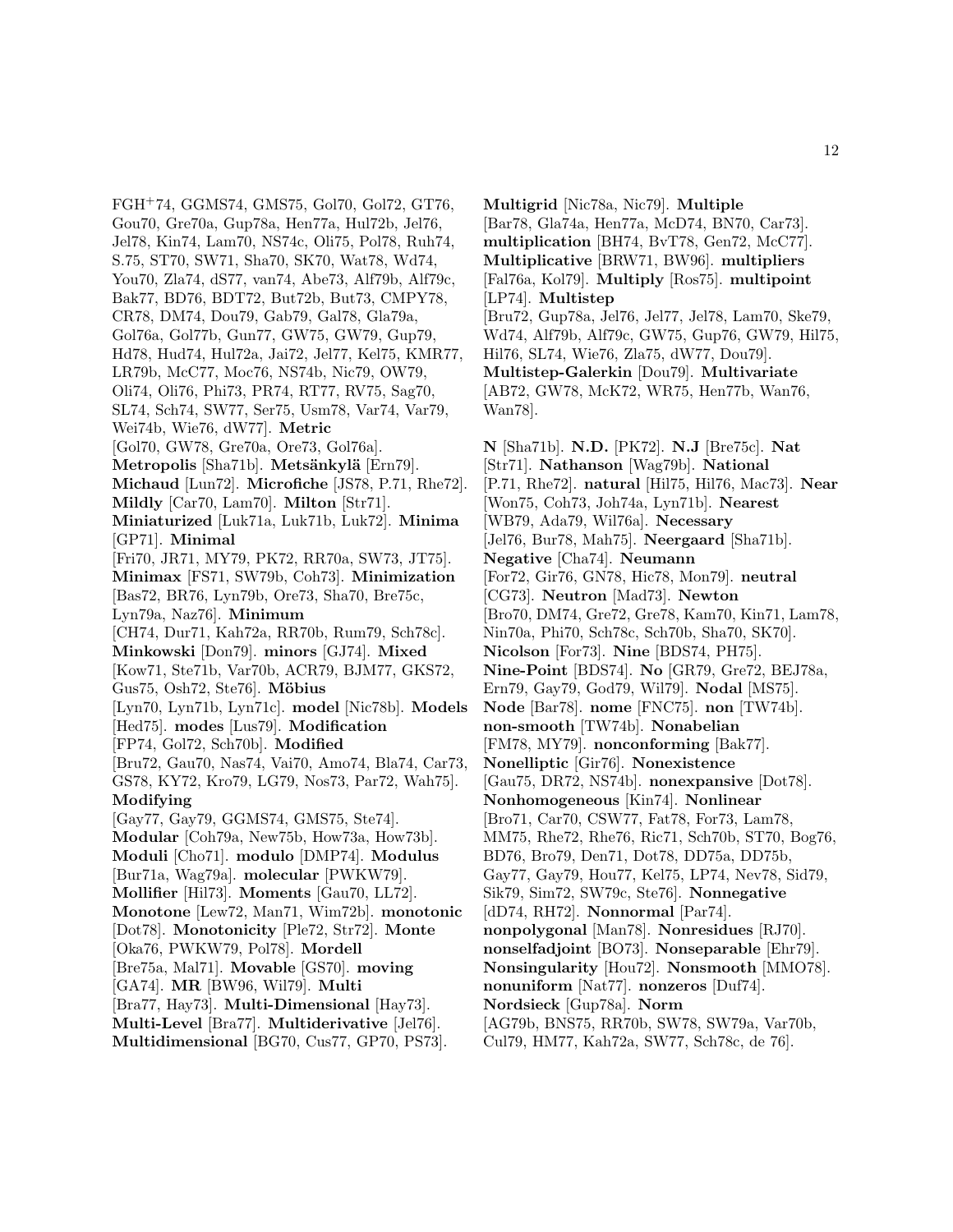#### **Normal**

[Bra71, Car75b, Dre78, AD73, For72, Lus79]. **Normality** [Oka76]. **Normalizer** [BNZ73]. **Norms** [Kin72, LF72, Coh73, GP79]. **Note** [AC74, Bla76b, Bri72, Bru72, Bui79, CS73, Ger75, Gla79b, God78, Gou70, Het73, Hud73, Knu70, LF71, Leh70, Mal71, Mon76, Mor75, OS72, Phi79, PB74b, WS79b, te 73, BB74, CL78, Cox72, Eil72, God79, Gol73, HR72, LK73, PB74a]. **Notice** [Ano71d]. **Number** [BE75, BWW77, Cha73, Ger75, Hen74, McD71, Par78, Pom79, RG70, SW73, Sta75, Wil77, WS79b, BWB76, CS75b, Duf74, HM73, HM75, Hud76, Pet73, PZ77, Pom75, SR76, Var77, Wan76, WB76, Wil79]. **Numbers** [AC74, BE74, BLM70, Coh70, Die71, EH79, God78, Hag70, Hag71, Hag73, HL77, HB75a, How77, Joh74b, Leh77, LM78, Nie72, RP71, Ros76, Shi78, WZ72, Bor72a, Boy78, Bue77, CGZ72, Cha79, God79, Hen75, Kis77, Lel75, Nie74, Nie76, Par77, Tuc73]. **Numerical** [BO78, BPW75, BG73, BC74, Bru70b, Bur71a, Car70, CA79, CC72, CH70a, Dan73, Dor71, EF79, Fat78, GP70, GN78, HKK72, Het73, HSK74, I.75, JP74, JT74, Kah72b, Kro70, Le 77, Lin70, Lyn71a, Mad73, MM75, Mil71, NGF74, NRRZ71, P.71, Per70, Rak75, Rhe72, RP71, Sac71, Sni76b, SW79d, Tod70, Toi78, Web73, Wil72, AL77, Alf79b, Alf79a, BN70, BR72, Bru74b, But73, BC73, Cas78, Chi72, EM77, FO77, Gal78, HKK75, JP72, Let77, MM74, ML79, MH77, NO76, OD78, PK72, PW76, Rak78, Sko75, SW79c, Var74, S.75]. **Numerische** [S.78].

**O.D.E.** [Ise77]. **Oak** [P.71, Rhe72].

**Oberhettinger** [Eil71]. **observation** [Sch74]. **Observations** [GR70, WH78, Bur75]. **observed** [Nic78b]. **obstacle** [BF77]. **Obtaining** [Fra71a]. **occurrence** [Bre73]. **occurring** [Kad76]. **oceans** [Lus79]. **Odd** [Hag73, Kis77, Kis78, McD71, HM73, HM75, Pom75, Tuc73]. **Off** [Dia78a]. **Office** [Fet71a, Fet71b]. **Ohio** [Fet71a, Fet71b]. **Olver** [Cas78]. **One** [HS75a, Hen77a, Hul72b, Lew70, Lir71, RB73, Wat78, Wil77, WS79b, Bar76, Cat77, CMPY78, Hul72a, PR74, Wat73, Wil79]. **one-dimensional** [Bar76]. **One-Half** [Lir71]. **One-Sided** [Lew70, Wat73]. **One-Step**

[Hen77a, Hul72b, Wat78, Hul72a, PR74]. **Only** [GH79]. **Operational** [BC79]. **operator** [CL78, NW74, Slo76, WZ78]. **Operators** [Bon71, Osb75, RV73, Bra73b, Dot78, Ral76]. **Opposite** [Hag70]. **Optimal** [BR79, Bru72, DDW75, Dur71, Fit74, Gaf78, Gen72, Lar70, PB74b, Sco76, SK70, McC77, PB74a]. **optimally** [Sal74]. **Optimization** [Toi78, Gol76a]. **Optimizing** [BH77]. **Order** [Alo76, BS71, Car75b, DO74, EP75, EH79, Jer77, JR71, Kin74, Kut71, Lau73, Lir71, Oli75, RP70, ST70, ZA71, van74, AG73, ACR79, Bak75, BCSW78, Bey79, Bla76a, BS77, BvT78, But73, CG73, CL75, Gla74b, Gup76, LP74, LR79b, Man78, Oli74, PPW77, RT77, Ste76, Tho77, Ven73, WF74]. **Ordered** [RV73]. **Orders** [Fet71a, Fet71b, ND70, Cat77, Ker72]. **Ordinary** [Bru70b, Fat78, KD71, Mir71, Alf79b, Bey79, Bru74b, But73, Esp75, GW75, Gup79, Hul72a, Jai72, Kre72a, Nos73, PR74, SL74, Sha73a]. **ordinate** [Mad72]. **Origin** [Won75]. **Orthogonal** [Fra71a, Gal71, Gau72, Hun75b, Hun74a, Sid77]. **Orthogonalization** [PS79a]. **Oscillator** [NGF74]. **oscillatory** [MW76]. **Osculatory** [Boy73, Sal77, Wuy75]. **Other** [Coh76a, Fra71a, MR71, For72]. **overdetermined** [Abd77, And75, Bog74]. **Overrelaxation** [Had78, Kin72, You70, KY72].

**P** [I.72]. **Packing** [Boy70, Boy73]. **Padé** [Sid77]. **Pairs** [CP79, Die71, Ise78, MY79, te 74, Rio75]. **Paper** [Mer72, Gau79b]. **paperbound** [I.75]. **Parabolic** [Bon71, BT72, CP70, Car70, DDW78, Kin74, Kow71, Le 79, Sac71, WR71, Zla74, BBT77, BF77, BC73, DD73, DD75a, EF79, FT73, Osh72, TW74b, Tho79, Ven73, Zla75]. **Parallel** [Ric71, Sam71, Swa79]. **Parameter** [EP75, PS78]. **Parameters** [Won73, Bus74, KY72]. **parenthesis** [Bau77]. **parenthesis-free** [Bau77]. **Parity** [Hag70]. **parking** [LG74]. **Part** [Dur71, Lyn70, Lyn71b, Lyn71c, SW78, SW79a]. **Partial** [Boa77, For73, BvT78, Bur78, Bus74, EF79, FT73, Gir76, GP79, Hed75, Sni76b]. **Partially** [RV73]. **Partially-Ordered** [RV73]. **particular** [ML79]. **Partition** [Gup78b, Wil74, FNC75]. **Partitioning** [Wei72a].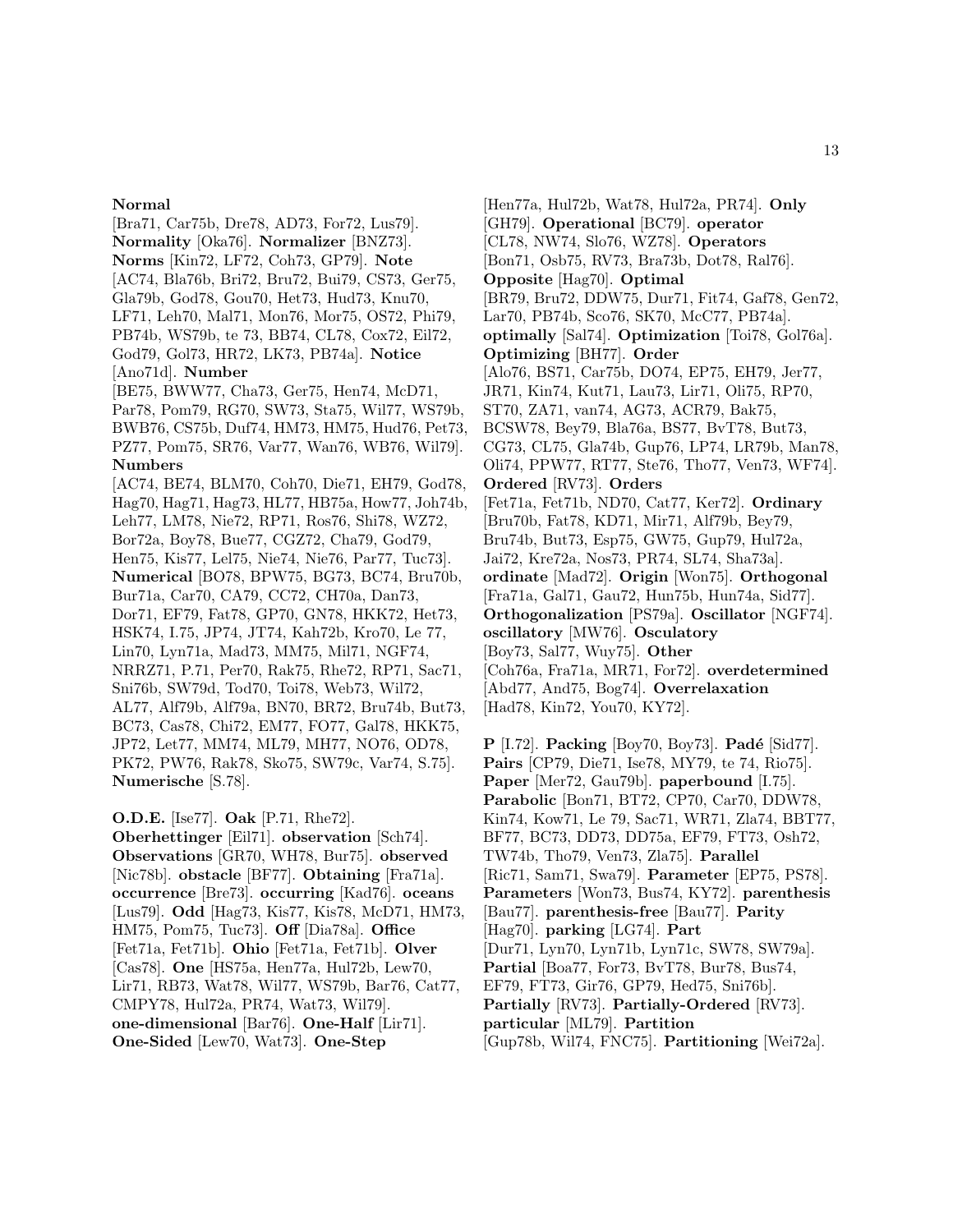**Partitions** [CS75a, Knu70, SS78, CC72]. **paths** [Lel75, Pet73]. **Patterns** [Wil78]. **Patterson** [Fet71a, Fet71b]. **Paul** [JR70]. **Peaceman** [Wid71]. **PECE** [KD71]. **Penalty** [Bab73, KS78]. **percentage** [Fet79]. **Perfect** [Alt71, Hag73, McD71, HM73, HM75, Kis77, Pom75, Tuc73]. **performed** [Duf74]. **periodic** [Bur75, Pag73]. **Periodicity** [Jel78]. **Permutation** [Atk75]. **Perron** [RV73]. **persymmetric** [Gol74a, Gol74b]. **Perturbation** [Dor71, Pai79, KT78]. **Perturbed** [NGF74, BD76]. **Peter** [S.78, Tha77]. **Phase** [CH70b, Phi79]. **PIC** [Mar75]. **PIC-type** [Mar75]. **Picard** [DM70]. **Piecewise** [Hen77a, Hul72b, Lyn71b, MS75, Var77]. **Pisot** [Boy78]. **Pivot** [Ste74]. **Planar** [Fra71a, PH75]. **Plane** [SW78, SW79a, EW76, Joh74a]. **plastic** [BJM77]. **Plateau** [HSK74]. **plates** [BJM77]. **plethysm** [Esp75]. **Point** [BDS74, DDW75, Fat78, Liv75, Rob71, dS77, AI75, Als74, Kel75, Lyn76, RV75, Ste76, Var74, Wei75b, Wil76a]. **Points** [FCC73b, Hud71, BH77, Fet79, KT78, MM74, Rio75]. **Poisson** [Ban78, Día79, Lyn70, Lyn71b, Lyn71c, Sko75, van74]. **Poles** [Lyn71b]. **Polygonal** [SW78, SW79a, BDT72, Lel75, Pet73]. **polyhedral** [Wil76a]. **polylogarithm** [FK75]. **Polynomial** [BG75, Blu79, Coh73, CH74, FI75, Gup78a, Hen77a, Hul72b, Kro70, New74, New75a, Rum79, Sch70d, Ste69, Ste71c, Ste71d, Wim62, Abe73, Bro75, Car73, Gal78, Gau79b, Gen72, Gup79, How78, Moe77, OD78, Wan78, Wim72a]. **Polynomials** [BPW75, BW74b, BG70, Ber70, Coh76b, Coh79b, ET73, Ell71, Fra71a, Gal71, Gau72, Gau79a, Hay73, Hun75b, Kah71, KR79, McD74, Mig74, MS75, Mos72, NRRZ71, Ris73, Sta73a, WR75, Wim75, Apo75, Cha79, Coh77, CR72, Kam73, MH77, Sid77, SS72, Var77, Wan76, Yan79]. **Poorly** [Var70a]. **portions** [Joh74a]. **Posed** [Fra74]. **Positive** [OSV79, RV73, Ris73, Bar77, Pag73, Wil76a]. **positive-definite** [Pag73]. **Positivity** [Mon78a]. **possibly** [Gay77, Gay79]. **Posteriori** [Car70, Mad73, Mie77]. **Potential** [GN78]. **Power** [Chi73, Gau79a, McD71, RJ70, Tur75, ZP75, Fra79, Gen72]. **Powers** [Bru76, Cha74, CS75b]. **pp** [I.75, P.71, Rhe72, S.75]. **Practical** [Bur71b, Nic79]. **preceding** [BC73, Gau79b]. **Precision** [Sha74a, SG72, Gab79, Hun75a, Sha78].

**Predictor** [GH72]. **Predictor-Corrector** [GH72]. **Prentice** [Bre75c]. **Prentice-Hall** [Bre75c]. **Prescribed** [LLS70]. **presentation** [SS72]. **Preserving** [MPR77]. **Press** [Mac72b]. **Price** [I.75, P.71, Rhe72]. **Primal** [RT77]. **Primality** [Mor75, WH78, BLS75, WJ76a]. **Primary** [P.71]. **Prime** [Bri72, CP79, EES74, EGRS75, Hag70, Joh74b, Leh77, McD71, McD74, New70b, Pom79, RG70, Wei74a, WZ72, WJ76b, CS75b, HM73, HM75, Kis78, Pom75]. **Primes** [AG77, Bai79, BH78b, Bre74, Cad71, EM78, GH79, Joh75, JR70, MW77, Wag78, Wei77, Wil74, Wil78, WS79a, Wun73, Zwi79, Bre73, Bre75b, DMP74, Ern79, Kis77, Wag79a]. **Primitive** [BW74b, Sta73a]. **principal** [EP79]. **principles** [Bra73b, I.75]. **Printed** [P.71, Rhe72]. **Priori** [Bon71]. **Probabilistic** [Cha73]. **Probability** [Car75b, CMPY78, McN73]. **Problem** [AG79b, BT72, Cra78, FB78, Gek74, GN78, Hal78, McA71, Rob71, Ruh74, Sac71, SS70, Var70b, Web73, Wuy75, Abd75, Ans78, Bak73, BDT72, DD75b, EF79, GJ74, HSK74, KT78, LG74, MW76, Oli74, Oli76, PPW77, Ste75, TW74a, Usm78]. **Problems** [Ans76, Ban78, BR76, BS71, Bra77, CP70, CS71, Cry71, Dor71, DDW75, FGH<sup>+</sup>74, Fra74, GT76, Gou70, Hen74, Hen77a, Hul72b, Kin74, Kra78, Le 79, Mor73, Pai79, Per70, Red76, Ste71b, dS77, AG79a, AI75, AL77, Alf79b, Alf79a, Als74, ACR79, BO78, BBT77, Bay78, Bey79, Bog76, BR74, BC73, FO77, GT78, Gun77, GKS72, Gus75, Hou77, Joh74a, Kad76, Kel75, Kre72a, LP74, Man78, MM74, Osh72, Pru73, RV75, Sal74, SW79b, Ser75, Sim72, Skö79, Ste79, Ste76, Var74, Wah75, Wei74b, Wei75b, Zla75, dW77]. **Procedure** [Bui79, Bur70, Car74, Sni76a, SD77, Tuc73, Wah75]. **Procedures** [DM70, DD75a, Gro75]. **process** [Dot78]. **Product** [Let70, NS74a, Sto78, Wei72b, dW73, Gla74b]. **Products** [LF72, Zar76, DF77, Esp75, LK73, New76, PS73, Mac72b]. **Programming** [AG79b]. **Programs** [Knu75]. **Progression** [Wei77]. **Progressions** [GR79, GH79, Wag79a]. **Projection** [BDT72, DDW78, Moc76]. **projective** [DF77]. **Proof** [Kea78]. **proofs** [Bak73]. **Properties** [Erd76, Gol76b, HP72, Hun75b, RR70a, Sch76a,

Wim75, You70, Sid79]. **Property** [McC78].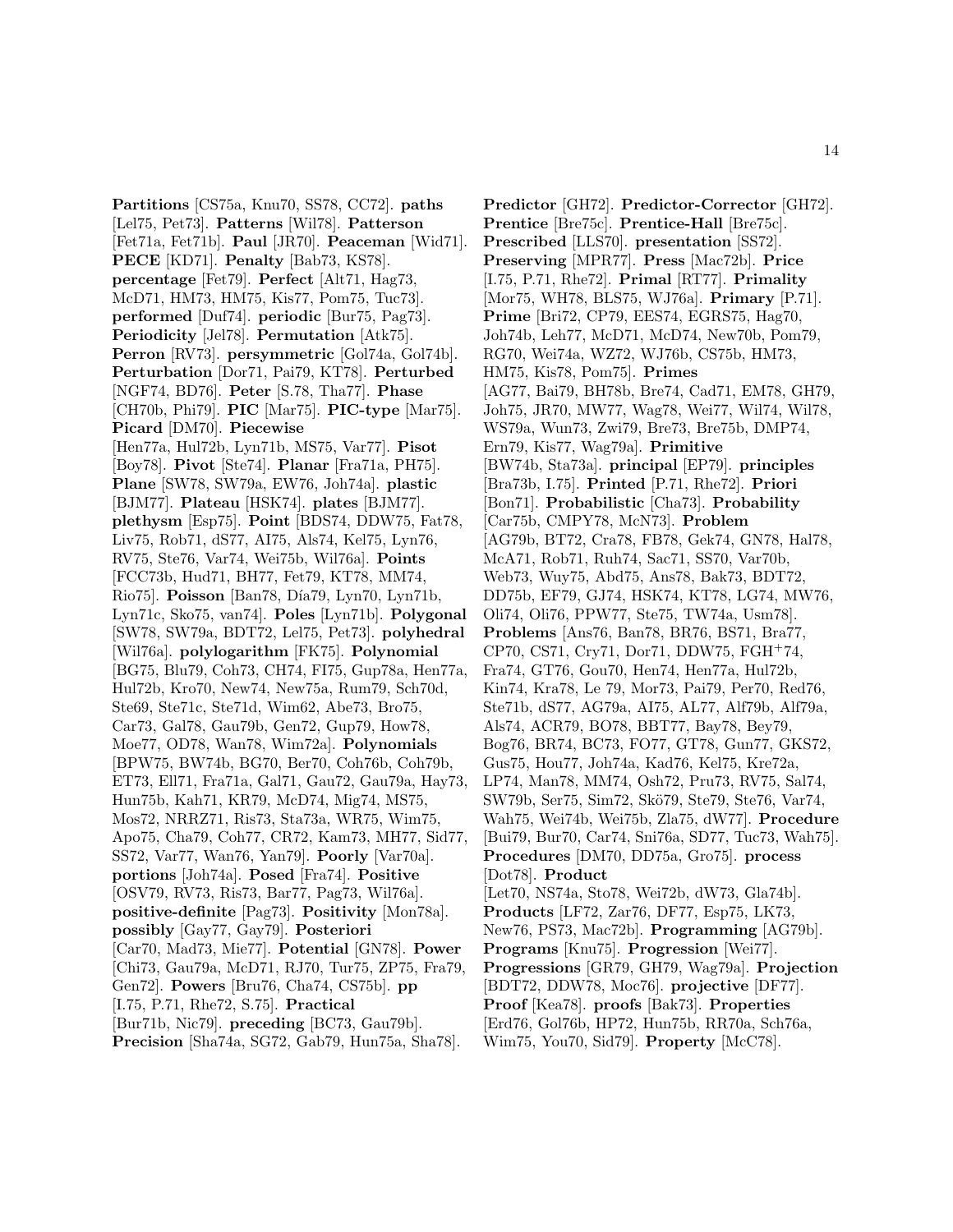#### **Pseudo**

[BRW71, Die71, Nie72, BW96, FT73, Nie74, Nie76]. **pseudo-parabolic** [FT73]. **Pseudo-Random** [BRW71, Die71, Nie72, BW96, Nie74, Nie76]. **pseudoinverse** [Gol74b, SPB75]. **Pseudoperfect** [BE74]. **Pseudospline** [Tho76]. **Psi** [CST73]. **Pure** [EFO78, Wil77, WS79b, BWB76, Cio79, JH78, Wil79].

#### **QR** [DGKS76]. **Quadratic**

[Bue76, Cha71, Dia78b, DSW79, Gup71, LLS70, LL74, MR78, NS74a, Par78, SS73, Sta75, Wil74, Bue77, FHP78, Hen75, Par77, Sha76b, WB76]. **quadratically** [Ral76]. **Quadrature** [Bar78, Bas70, Dan73, Dur71, FM71, Gau70, Gla79a, GS70, Gus70, Kah70, Kah71, Kah72b, Kam70, KN70, Kum74, KJ74, LS72, LTK75, Lyn71a, Mil71, Mon76, PB74b, RR70c, Sal71a, Sal73, SS74, Sil70, Str72, Tua71, Wil70, EP79, Lyn76, Mon78a, Mon78b, PB74a, de 79]. **Quadratures** [GY74, Gau75, Het72, JR71]. **quartic** [Cio79, Lak74, Lak75]. **Quasi** [Bro70, DDW78, Gre72, Gre78, HL77, Lam78, Le 77, Sch70b, Sha70, SK70, Ste71b, AG73, DM74, Sch78c]. **Quasi-Amicable** [HL77]. **Quasi-Linear** [Le 77, Ste71b, AG73]. **Quasi-Newton** [Bro70, Gre72, Gre78, Lam78, Sch70b, Sha70, SK70, DM74, Sch78c]. **Quasi-Projection** [DDW78]. **quasilinear** [DD73]. **question** [NO76]. **questions** [TW74a]. **Quintic** [Wil76c]. **Quotient** [Par74]. **Quotients** [Joh78].

**R** [BW96, KS79, Lun72, Sha71b, Sha76a]. **R.** [S.75]. **Rachford** [Wid71]. **Ramanujan** [Leh70, Spi73]. **Random** [BRW71, Die71, Nie72, AD73, BW96, Duf74, For72, Mon79, Nie74, Nie76]. **range** [Lew75]. **Rank** [Bas72, Bro70, DSW79, EFO78, NS74a, PP74, PP75]. **Rate** [BO73, Cli72, Gus75, Nic78b]. **Rates** [DM71, NW74, TW74b]. **Rathbone** [Sha76a]. **ratio** [de 76]. **Rational** [BM70, Bla74, BEJ76, BEJ78a, BEJ78b, Chi73, CDR71, Dun75b, Dun76, Eck76, KLT78, LR73, Nin70a, Nin70b, Rei71, Sha76a, Smy78, Wol75, Wuy75, Hen77b, LR79a]. **Rationals** [Dun75a, Dun75c, TW74a, Wil72]. **Ratios** [Amo73, Amo74, Gau77, GS78]. **Rayleigh**

[Hal78, Par74, Sch70c]. **Real** [Ang76, DiD78, Mor79, Par77, Boy78, CGZ72, Hen75, PS78, WB76]. **Reciprocal** [How77]. **Reconsidered** [SL72]. **Rectangles** [Fra71a]. **Rectangular** [Ple72, Día79]. **Recurrence** [Kro79, OS72, Sch77, Cas78, Dum79, Sal76b]. **Recurrences** [Mil75b, Tha79, FT77]. **Recursive** [Bru74b, McK72]. **reduced** [Cia78, Zla78]. **Reduction** [Gla74a, Gol74a, Gol74b, JS78, Sha71c, Alf79a, Don79, How73a, How73b]. **reductions** [Esp75]. **Refinement** [BKO73]. **Refinements** [SW79a, Ven73]. **reflection** [Sni76b]. **region** [BH78a, Fet74]. **Regions** [Fra71a, Fri70, Día79, OW79, PPW77, PH75]. **Regular** [Ike75, Sha76a, Ada79, Bre77]. **regularization** [Cul79]. **Regulator** [WB79]. **Related** [Alt71, MR71, RG70, You70, Cha79, Chi72, Hul72a, Joh77, Mac72a, New76, NO76, Sch78d]. **Relations** [Hud71, SW73, Cas78, Kro79]. **relationship** [Ada79]. **Relative** [Par78]. **Relatively** [Hag70]. **Relevant** [Ros71b]. **Remainder** [Tua71]. **Remark** [Mak70, Mer72, Zas78]. **remarks** [Mon78b]. **Remes** [KLT78]. **Remes-Differential** [KLT78]. **Remez** [Hud74]. **Reorthogonalization** [DGKS76]. **Representation** [Gup78a, Gup79, Lyn74]. **Representations** [Dix70, Ric71, Bus74, DF77, Esp75]. **Representing** [Bri72]. **Reproducing** [Lar70]. **Res** [Fet71a, Fet71b]. **Residuacity** [Wil76c]. **Residues** [Gup71, RJ70, SL72]. **Respect** [Lau73, Bus74]. **Restricted** [Lew75, Sch78c]. **resultant** [Apo75, How78]. **Results** [BPW75, Bor72b, BGW70, Coh76a, Toi78, Web73, CC72, FHP78]. **Retrospect** [MSW71]. **Review** [I.72, I.75, P.71, Rhe72, S.75, S.78, Tha77]. **Reviews** [Ano71e, Ano71f, Ano72e, Ano75d, Ano75e, Ano76d]. **Revision** [Gre78]. **Richtmyer** [Hic78]. **Ridge** [P.71, Rhe72]. **Riemann** [Bre79, CHT71, GB79, Kol70, Kol72a, RG70]. **Ritz** [Sch70c, BNS75, Hal78, HS75b, NS74c, Sch74]. **Romberg** [Str72]. **Roof** [BW96]. **Root** [Cha71, CH74, Dut71, Nin70a, Phi70, Rum79]. **Roots** [BMN70a, BMN70b, Fet76, Kin71, Lir71, PS77b, PS77a, PS78, PS79b, Sha71b]. **Rosenbrock**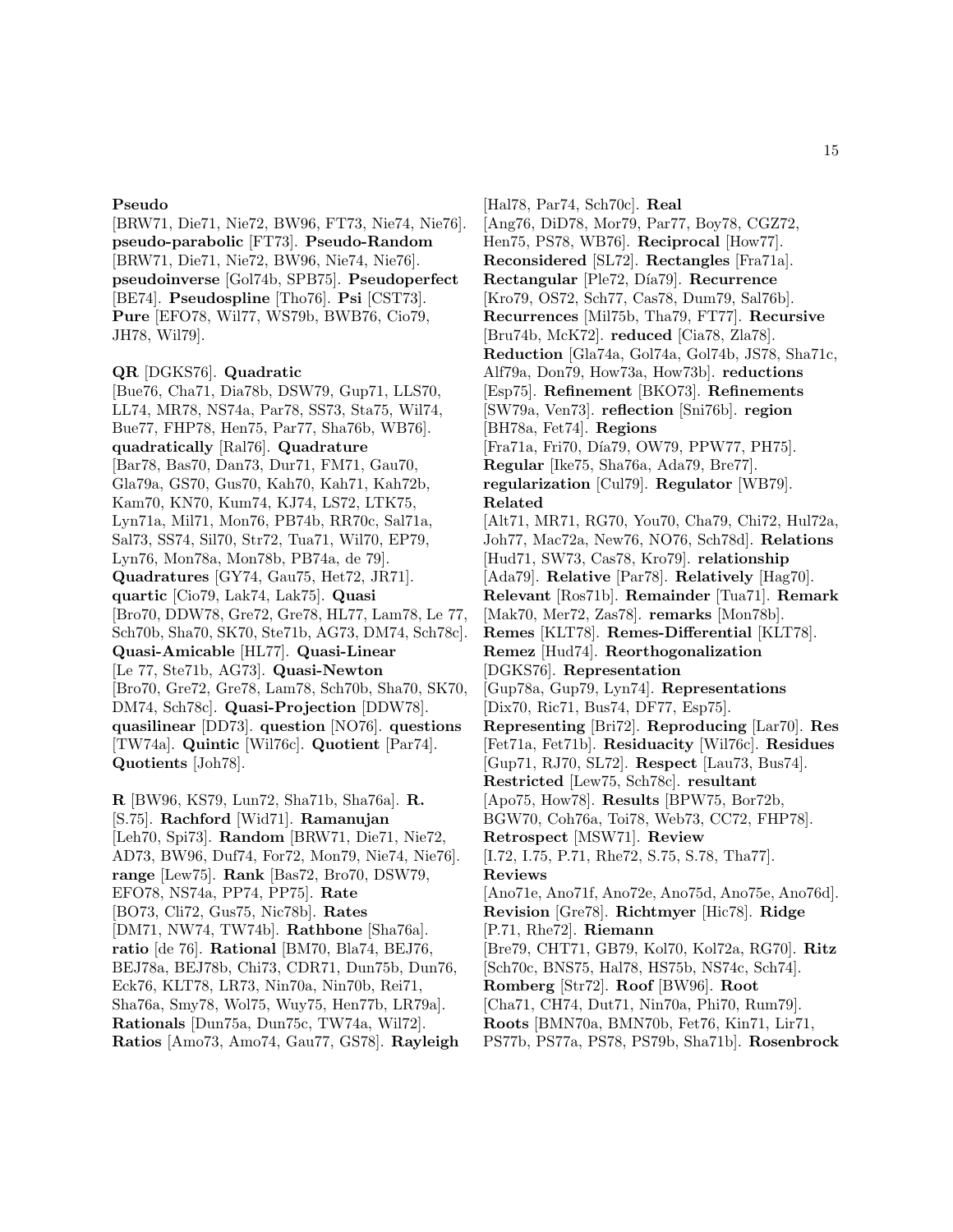[Bui79]. **Rounded** [Dia78a]. **Roundoff** [Ram71, Kah72a]. **Rudolf** [S.78]. **Rule** [Osl72a, Gla79a, RV72]. **Rules** [Gau70, Gus70, Mon76, RR70a, RR70b, Tua71, DR72, EP79, Mon78a, Mon78b]. **Runge** [CS79, Oli75, SW71, Var79, Wei74b]. **Russian** [Mac72b]. **Rutishauser** [S.78]. **Ryzhik** [Mac72b].

**S** [I.75, Mac72b, P.71, Rhe72]. **Saddle** [FCC73b]. **Salem** [Boy78]. **sampling** [AD73, For72, KMR77]. **Santos** [KS79]. **Satisfy** [Fal76b]. **satisfying** [Ral76]. **scalar** [Alf79a, RS78]. **scale** [Lyn79a]. **scales** [BS78]. **Scaling** [Ore73, Wid71]. **scattering** [Kad76]. **Scheme** [GT78, Vai70, Bay78, Hof79]. **Scheme-independent** [GT78]. **Schemes** [ABH73, BT71, Cim71, Ise77, Liv75, MM75, Mir71, New75a, Ros75, RP70, ZA71, AG79a, CH78, CL75, Har78, Hed75, Skö79, TW74b]. **Schett** [Dum79]. **Schmidt** [DGKS76]. **Schwarz** [S.78]. **Scientists** [S.75]. **Search** [CP79, Ore73, PP74, Tuc73]. **Second**

[Gup78a, Kin74, RP70, Tro73, BCSW78, Gla74b, HKK75, HP78, Hud74, Net73, Pom75, Sag70, Ven73]. **Second-Derivative** [Gup78a]. **Second-Order** [RP70]. **Seidel** [Lar73]. **selection** [CR78]. **Selective** [PS79a]. **Self** [Har78, Ore73]. **Self-adjusting** [Har78]. **Self-Scaling** [Ore73]. **Semi** [KJ74, Kam73]. **Semi-Infinite** [KJ74, Kam73]. **Semianalytic** [MM74]. **Semicardinal** [SS74]. **Semidiscrete** [BT72, Kin74, Tho79]. **Semidiscrete-Least** [BT72]. **Semidiscretization** [Le 79]. **Semiexplicit** [CS79]. **semigroups** [Nev78]. **Separable** [FGH<sup>+</sup>74]. **separably** [Alf79a]. **Separation** [CH74, Rum79]. **Sequence** [Gol76b, GS75, LLS70, Sid79]. **Sequences** [Erd76, Fia71, Mor75, Wag72, Wil76b, Wim72b, Bro79, Yan79]. **Serial** [BMN70a]. **Series** [Boa77, Chi73, Gla74a, New73, Osl72b, Spi73, WR71, Wre73, ZP75, Gol77b, Mac72b, Sal76b, Sch76a, Sch77, Sid77, TE72]. **Service** [P.71]. **Set** [Cho71, Hag73, Klo75]. **Sets** [GR79]. **Seven** [Liv75, PP75, PP77a]. **Seven-Point** [Liv75]. **Seventeen** [Wei77]. **several** [SP75]. **Shape** [MPR77]. **Sharper** [RS75b, Sch76b]. **SHASTA** [IN79]. **Shepard** [GW78]. **Shift** [CH70b]. **Shifting**

[Ste71d]. **shocks** [Har78]. **shooting** [Bay78]. **Shortest** [Die75]. **Shrinking** [Ber75]. **Shuffling** [Ros75]. **Side** [RS75a]. **Sided** [Lew70, Wat73]. **significant** [Fet71a, Fet71b]. **Simcha** [Sha71a]. **Simple**

[BM70, FM78, Hun74b, MY79, RV73, Cat77, Vau78]. **Simplest** [Sha74b]. **Simplex** [LP73, DR72, de 79]. **Simplexes** [Sil70, Str76c]. **Simplified** [Bak73, CHK79]. **Simplifying** [Osl75]. **Simply** [Bur70]. **Simpson** [RV72]. **simulation** [EM77]. **Simultaneous** [BS78, WBH75]. **simultaneously** [Abe73]. **sinc** [Ste79]. **sinc-Galerkin** [Ste79]. **Single** [BBT77, Bro70]. **Single-Rank** [Bro70]. **Singular** [Dor71, FM71, Red76, Bay78, Bow76, Gay77, Gay79, KT78, Lyn76, Mad72, ML79, dW77]. **Singularities** [GS70, Lyn71c, Let77]. **Singularity** [Mil71]. **Six** [PP77b]. **Sixteen** [Coh79a, EH79]. **Sixth** [Bru76, McD71]. **size** [GW79]. **Slightly** [NGF74]. **Slowly** [Ber75, LS72, Sco79]. **Small** [Bre74, Bue77, Der77, Wei75a]. **Smallest** [Tro73]. **Smith** [Bra71]. **smooth** [TW74b]. **smoothing** [Cul79]. **Smoothness** [CSW77]. **Sobolev** [Hil73]. **Sociable** [Coh70]. **Solid** [Knu70]. **Solution** [BP70, Car70, DM70, Dor71, GP70, GN78, Gou70, KD71, MM75, Mv77, Mic73, Pai79, Per70, Sac71, Tod70, Tur75, Var72, Wag79b, WH77, Abd77, Alf79b, Alf79a, Als74, BR72, BF77, Bog74, BR74, Bro75, Bru74a, Bru74b, Cas78, FO77, Gek72, Gol77b, GP79, Gut77, GK73, HSK74, JP72, JP74, MH77, Net73, PW76, Rak75, Ser75, Sha73a, Sin72, Sko75, SW79c, Ste79, WZ78]. **Solutions** [Bra77, Bru70a, DDW75, Fra71b, Hil73, Kra78, Mad73, Gay77, Gay79, NW74, Rak78, SW79b, Sha71a, Sim72]. **Solver** [GB79, ACR79]. **Solvers** [Ban78, Sha74a, PPW77, Sha78]. **Solving** [Bro71, BK77, Cry71, Dus73, Gol72, Jel78, Nic77, Pai73, Pru73, Swa79, Bow76, Gal78, Gri78, GW75, Gup76, Gup79, Hou77, Jes77, PR74, Sik79]. **Some** [AG74, BPW75, BW74b, BMN70a, BMN70b, Bor72b, BGW70, BK77, Coh77, Dia78b, FHP78, Gla74b, GR70, GW75, Gup76, Hen74, Hil73, HP72, Hud71, Hun75b, Jai72, Kah71, MW77, McN73, Mon78b, Par74, RC78, RG70, RP71, Ros71b, Sal74, Sam74, SP75, Str76c, Tho79, Toi78, WZ72, WJ76b, WH78, Wil78, WS79a, Wim62, Wim72b, Kad76, KT78, Nic79, Pag73, Sha71b, Sid79, Var74, Wim72a].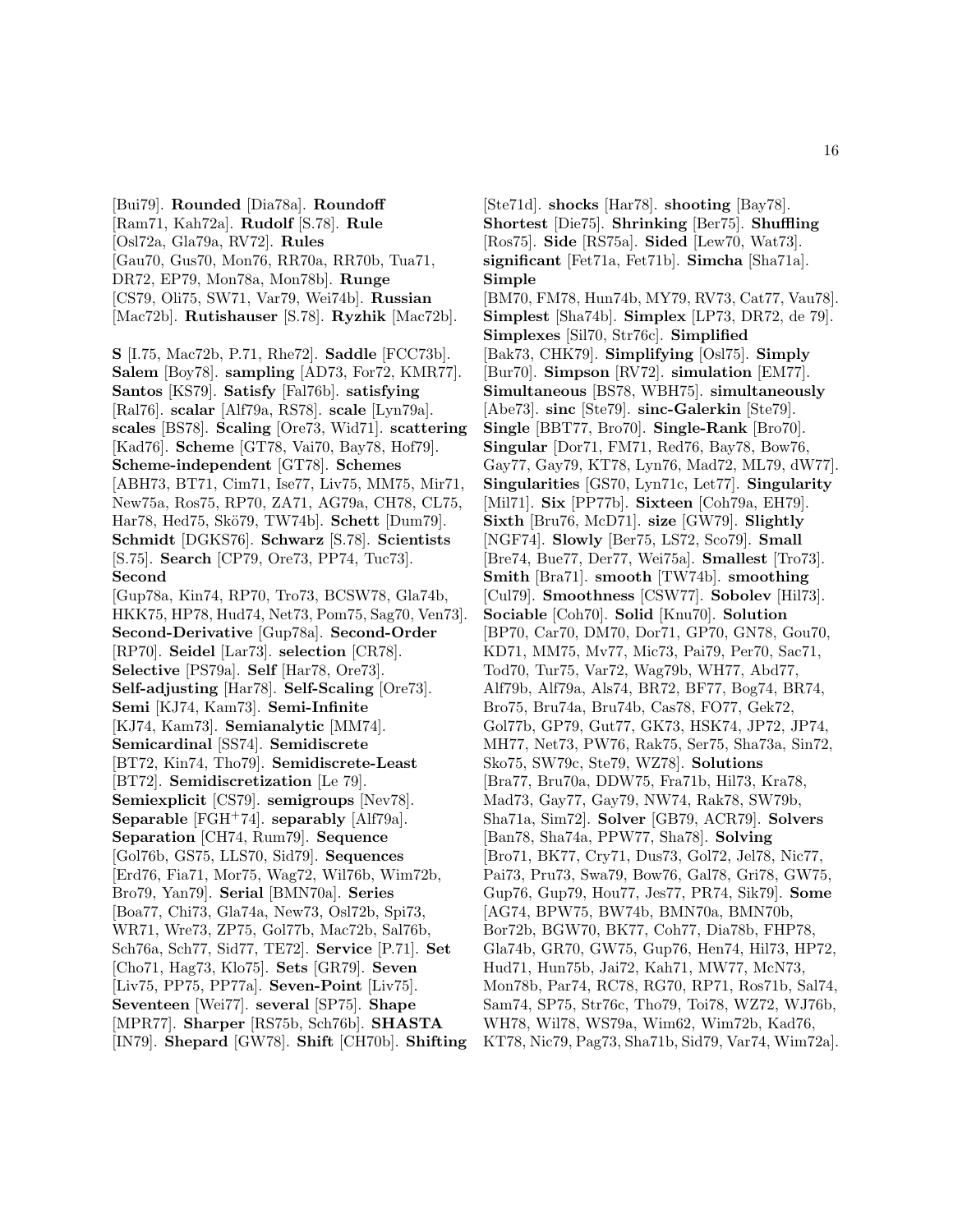**SOR** [Ehr72]. **sound** [Car75a]. **Sources** [Sha78]. **Space** [Tho76, Win70, AL77, Alf79c, Dot78]. **Spaced** [Gre70b, Hos71, Mac73]. **Spaces** [Hil73, Lar70, RV73, BS78, Moc76, Nev78]. **Spacings** [Cim71]. **Sparse** [BGW70, Bro71, Lam78, Ruh74, Ruh79, Sch70b, Toi78, Duf74, Toi77]. **Sparsity** [Ban78]. **special** [Alf79c, Bus74, DC79, Hic78]. **spectra** [PS77a]. **Spectral** [Osb75]. **speed** [Fie77]. **Sphere** [Boy73, BH77]. **spherical** [PS77b, PS77a, PS79b]. **Spline** [CSW77, Gre70b, Hos71, Hos73, MPR77, Mic73, Net73, Pru79, Sch70d, Sch70c, dD74, CR78, GK73, Hil75, Hil76]. **Splines** [ABH73, MR78, SK72, Shr74, dD74, BCSW78, Ker72, Mac73, MS73b, Nat77, Sin72, de 76]. **Splitting** [Man71]. **Springfield** [P.71, Rhe72]. **Square** [Alo76, BMN70a, BMN70b, Dut71, Nin70a, Sha71b]. **Square-Free** [Alo76]. **Squares** [Ber75, BS71, BT72, Bri72, Car74, Kin74, Pai79, Sam77, Wil70, Yan76, Bak73, Bog76, Car75a, Jes77, NW74, Ser75]. **Stability** [AG79a, Bro79, Bru70b, Dia78a, FT73, Fra71b, GKS72, HS75b, Hic78, Ise78, Jel76, Osh72, Vai70, Var70b, Wie76, AO74, BD76, Bur78, Gol73, GT78, Gun77, How78, JT74, PR74]. **Stabilization** [Bru70b]. **Stable** [BK77, Cim71, CS79, DGKS76, GA74, Gus79, KR79, Rei71, Wd74, Fet74, Jai72, NS74b, Sal74]. **Standards** [Str71]. **standing** [PS77a]. **Starting** [Nin70a, Hud74, Sha78]. **States** [Fet71a, Fet71b]. **Stationary** [Fal76b, Fal76a]. **Statistical** [BMN70b, Sac71, Sha71b]. **Stegun** [Str71]. **Step** [Hen77a, Hul72b, Wat78, BBT77, Eil72, GW79, Hul72a, PR74]. **step-size** [GW79]. **Stiff** [EP75, Fat78, GH72, Ise77, KD71, Mir71, SF74, Sni76a, AL77, Alf79a, Bru74b, FO77, Gup76, Jai72, MM74, MW76, Nos73, PR74, SD77, SW79c]. **Stirling** [Spi71]. **Stokes** [Fal76a, Fal76b]. **strict** [Abd77]. **strip** [Bre79, LO79]. **Strongly** [Fia71]. **Structure** [BRW71, Rob75, BW96]. **Student** [KMR77]. **studies** [MM74]. **Study** [BMN70b, Sha71b]. **Sturm** [Gek74, Hal78, Red76]. **Subgroup** [Sha71c, JS78]. **Subgroups** [FM78, New75b, PP77a, PP77b, Sto78]. **Subject** [FS71, Toi77]. **Submatrices** [Yan71]. **Subsets** [Ros71a, Bra73a]. **Subspaces**

[BG73, Var70a, Sch78c]. **substitution** [GJ74]. **Subsums** [BE75]. **Subtracting** [Let77]. **Successive** [Bre74, Kin72, You70, Bre73, KY72]. **sufficient** [Mah75]. **Suggested** [Mil75a]. **Sum** [Bri72, Tak78, Tur75, WCJ72, Yan76, Bus74, CS75b, DC79, Fra79]. **Summable** [Wal78]. **Summation** [Lyn70, Lyn71b, Lyn71c]. **Sums** [Boa77, Bru76, DMP74, Klo75, LF72, Lir71]. **Superconvergence** [Zla78]. **superlinear** [DM74]. **Supplement** [PB74b]. **Surface** [Kel79, JT75]. **Sylow** [JS78, Sha71c]. **Symbolic** [KP78, Gen72]. **Symmetric** [BT71, BK77, Lin70, Mv77, Ruh79, Sil70, You70, ZC70, Esp75, HM77, McK76, PH75, Rak78, Sch78c, Toi77]. **Symmetrization** [Tur73, WBH75]. **symmetrized** [Esp75]. **symplectic** [RS78]. **Symposium** [Gau94]. **Synthetic** [Ste71d]. **System** [Sni76a, Bur78, Hof79]. **Systems** [Ans76, BP70, BT71, Bro71, BK77, DM71, Fat78, GP70, Gol72, KD71, Lam78, MM75, Mv77, Mir71, Rob75, ST70, Var72, AG73, And75, AO74, Ans78, ACR79, Bog74, BR74, Bro79, Den71, Gay77, Gay79, Gek72, Gol73, GA74, Gun77, GP79, JP72, LR79b, Nos73, PR74]. **Szekeres** [Cus77].

#### **T** [Ern79]. **Table**

[Ang76, Ano71g, Ano71h, Ano72f, Ano75f, Ano75g, Ano76e, Bre75c, Eil71, Fet71a, Fet71b, Gre70b, Hil76, Hos71, Hun74b, LM78, Mac72b, Mos72, New70b, Sha76a, Str71, Hun74a, Lon77, Mac72b]. **Tables** [Ano71e, Ano71f, Ano72e, Ano75d, Ano75e, Ano76d, BPD79, BW74a, BW76, Esp75, LV79, Luk71a, Luk71b, Luk72, BvT78, CH78, Str71, Fet71a, Fet71b]. **Tabulation** [ZE78]. **tail** [Fet74]. **tail-end** [Fet74]. **Tau** [Leh70]. **Taylor** [Gol77b, Osl72b, Sch76a, Sch77]. **Technical** [P.71]. **Technique** [Ehr79, LL74, AL77, Alf79c, BWB76, GW79, WB76]. **Techniques** [CP70, CH70a, KS78, Lyn74]. **ten** [Kis77]. **Tennessee** [P.71, Rhe72]. **Tension** [Pru79]. **Tensor** [LF72, PS73]. **terms** [de 76]. **Ternary** [Cus71, JS78, Sha71c, Cus72]. **Test** [BMN70a, Moc76]. **Testing** [Mor75, WJ76b, WH78]. **th** [BS71, Phi70]. **Thabit** [Bor72a]. **Their** [Amo73, BLM70, Ike75, LM78, Amo74, McN73, de 79]. **Theodorsen** [Gut77].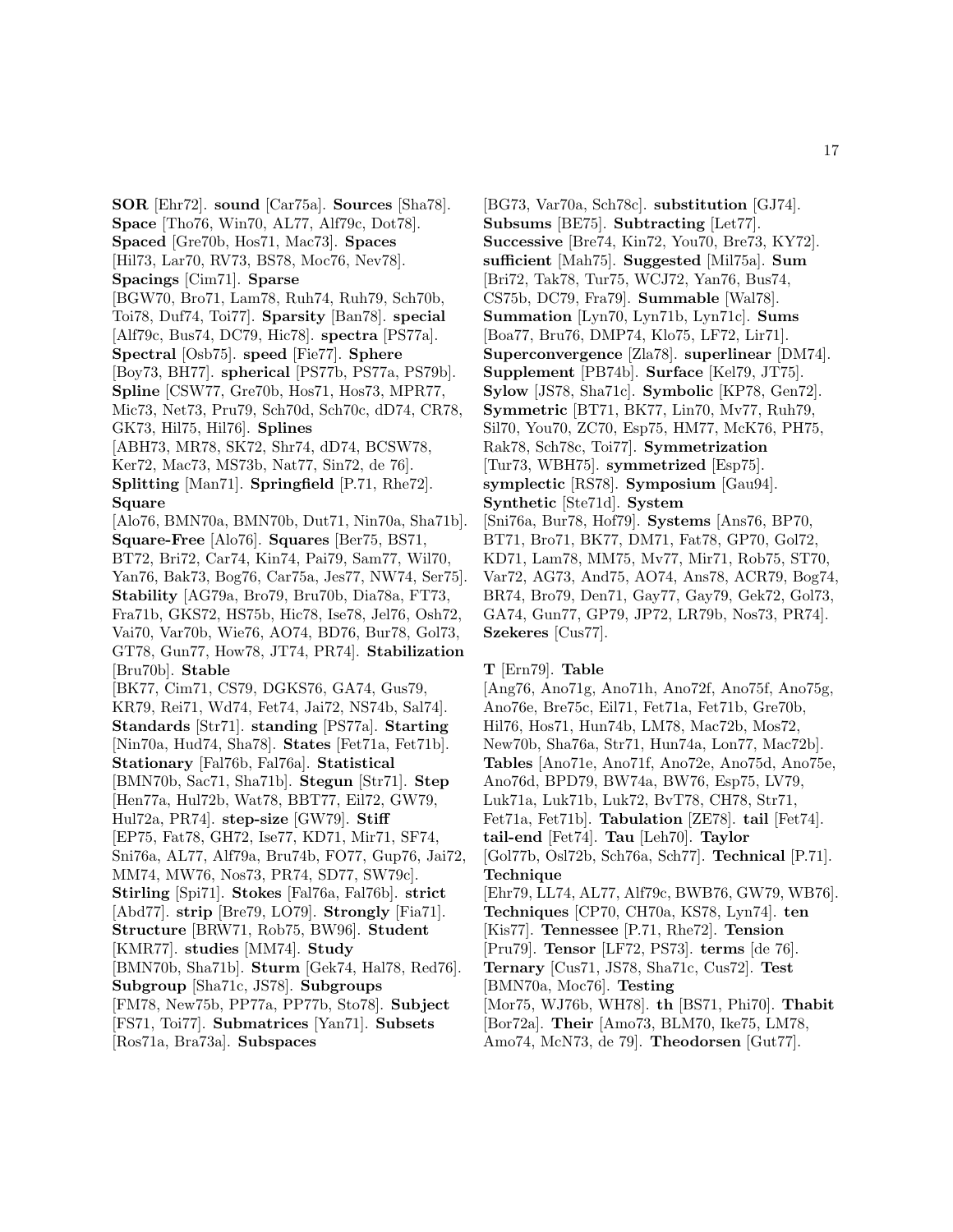[Gal71, I.72, Str75, Gol77a, Hud76, Joh77, NS74b]. **theoretical** [Nic79]. **Theory** [But72a, Cha73, Dur71, Gal71, Mor73, RV73, Sac71, Str75, BK74, CC72, GKS72, Hud76, Ste75]. **theta** [FNC75]. **Third** [BW74b, Fri70, Gre70b, Hos71, ZC70, ZA71]. **Third-Degree** [Gre70b, Hos71]. **Thirteens** [Lan73]. **Thompson** [Ste71a]. **Three** [Boy73, Lan73, PP75, RP70, Eil72, Lon77, OW79, PS79b, Sik79]. **Three-Dimensional** [Boy73, RP70, OW79, Sik79]. **Throw** [Bur71b]. **Throw-Back** [Bur71b]. **Tikhonov** [Fra74]. **Time** [GT76, KR79, Le 79]. **Time-Dependent** [GT76]. **times** [BC73]. **Tocher** [Cia78, Man78]. **Todd** [CDHW73]. **Toeplitz** [FGH<sup>+</sup>74, Ris73, Tre74]. **Toroidal** [Fet70, Fet71a, Fet71b]. **Totally** [Ang76, Bar77]. **Totient** [Lal74]. **totitives** [KS79]. **transcendency** [Mah75]. **Transcendental** [Lir71, Chi72, Eil71, PS77b, PS77a, PS78, PS79b]. **Transform** [Win78, KL79, Pol71, Ram71]. **Transformation** [Str76b, Str76a]. **Transformations** [Wim72b, FHP78, Sid79]. **Transforms** [Osl72b, Shr74, Won75, Mac72a, PS77c]. **Transitive** [McK79]. **translation** [Mac72b]. **Transport** [Mad73]. **Trapezoidal** [Gou70]. **Traub** [For77]. **Treatment** [Rhe72, BO78]. **Trial** [Fal76b, Moc76]. **triangle** [Cia78]. **Triangles** [RS75a, BG75, Sty79]. **Triangular** [BZ70, BH74, CS75a, Phi71, Ris73]. **Tricomi** [Eil71]. **Tridiagonal** [Ker70, Rei71, Sch70a, Ste76, Swa79, Var72]. **Tridiagonalization** [RH72]. **Trigonometric** [JH70, KN70, New70a, LK73]. **trillion** [Cat77]. **Trinomials** [BW76]. **Triple** [Rob75]. **Triples** [Bru76]. **trouble** [Sha78]. **Truncatable** [AG77]. **truncation** [BF77, McC74]. **turning** [KT78, MM74]. **Twenty** [McK79]. **Twin** [CP79, Zwi79, Bre75b]. **Two** [AG79b, BM70, Bas72, BK78, Bri72, Des74, DDW75, EP75, Fat78, GT76, HB75a, KS79, Rob71, Sta75, Wre73, Yan76, dS77, AG79a, AI75, Als74, Chi72, CS75b, Eil72, Gla74b, Hof79, Hud74, Kel75, Kol72a, ML79, PS77b, PS77a, PS78, RV75, Ste76, Var74, Wei75b]. **two-dimensional** [AG79a, ML79]. **Two-Four**

[GT76]. **Two-Parameter** [EP75]. **Two-Point** [DDW75, Fat78, Rob71, dS77, AI75, Als74, RV75, Ste76, Var74, Wei75b]. **two-step** [Eil72]. **Type** [GY74, Gau75, Kah70, RR70b, AG79a, CG73, EP79, HM77, Man78, PB74a, Sch78a, Ser75, PB74b, Mar75].

**U** [P.71, Rhe72]. **Unconstrained**

[Bas72, Ore73, Toi78, Gol76a, Naz76]. **Uneven** [Cim71]. **Unicity** [BCSW78]. **unified** [SS72]. **Uniform** [Bel72, Ell71, MR71, Nat77, Tem75, Wei72a, NO76]. **uniformly** [AO74]. **Uniqueness** [RP71, Ros76, Sid77]. **unit** [BH77, JH78, Yan79]. **Unitary** [Hag71, Lal74]. **United** [Fet71a, Fet71b]. **units** [PZ77, SR76]. **unstable** [Bay78]. **Unsymmetric** [You70]. **updates** [Sch78c]. **Updating** [DGKS76, Toi78, Toi77]. **upper** [Fet79, Tun75]. **Use** [Osl72b, WB79]. **Useful** [BKV72, Hil73, Man78]. **Using** [Bur70, Bur71a, Der77, Dur71, Fal76b, Fra71a, GN78, Gup78a, Hos71, LL74, Mor75, Sal76a, Toi78, WJ76b, Zwi79, AG79a, Bak77, BR74, EW76, Fal76a, How73a, How73b, Jel77, JP72, McC77, WJ76a].

**Va** [Rhe72]. **Value**

[BS71, BT72, Bra77, CP70, CS71, DDW75, Gou70, Hen77a, Hul72b, Kra78, Per70, Rob71, SS70, Var70b, dS77, AG79a, AI75, AL77, Alf79b, Alf79a, Als74, ACR79, Bay78, Bey79, BDT72, BR74, Dun76, EP79, FO77, GT78, Gun77, GKS72, Gus75, Kel75, LP74, MM74, Oli74, Oli76, Osh72, Pru73, RV75, SW79b, Ser75, Skö79, Ste79, Ste76, Usm78, Var74, Wei74b, Wei75b, Zla75, dW77]. **Valued** [Bel74, BDM78, Bel72]. **Values** [Hud71, LV79, Bue77, Gay77, Gay79]. **Vancouver** [Gau94]. **Vandermonde** [BP70, GP70]. **vanishing** [Dun76, Joh73]. **Variable** [Gol70, Gre70a, Ore73, Won73, BCSW78, Gol76a, LP74, Usm78]. **Variable-Metric** [Gol70, Gre70a]. **Variables** [Des74, Mon79, SP75]. **Variance** [Dur71]. **Variational** [DM71, Gol70, BF77, Fal74]. **Variations** [Gre70a]. **Various** [BMN70a, BMN70b, Sha71b]. **Varying** [Lam70, LV79]. **Vector**

[Ans76, Ans78, Bel74, War76, Bel72, FT77, KL79].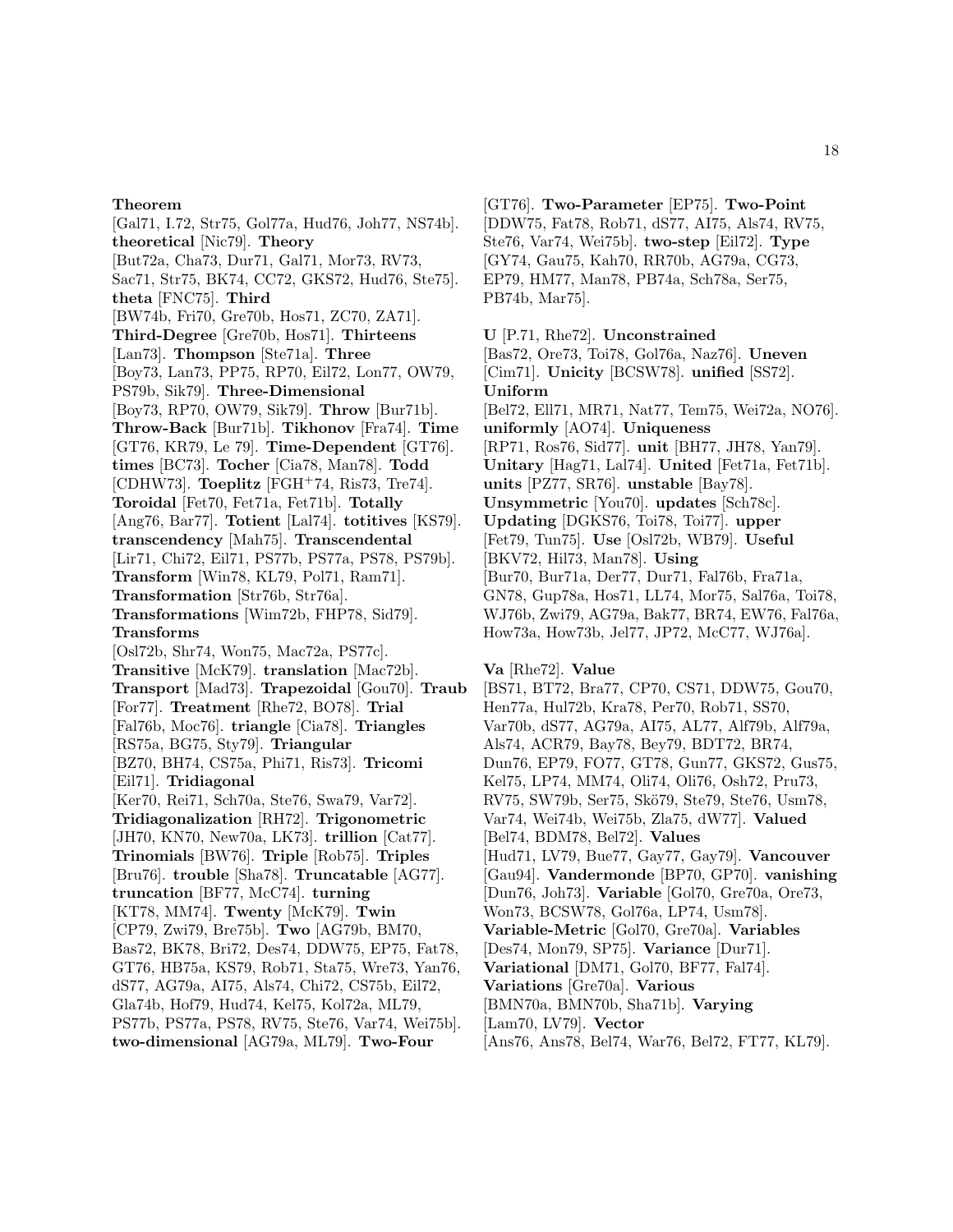#### *REFERENCES* 19

**Vector-Valued** [Bel74, Bel72]. **Vectors** [BRW71, Die75, Sha73b, BW96]. **version** [Alf79a]. **Vertices** [Fit74, McK79]. **vii** [P.71, Rhe72]. **viii** [P.71]. **Virginia** [P.71]. **Virtual** [FB78]. **viscosity** [Hic78, Hof79]. **viscous** [WF74]. **Vogelaere** [CM78]. **Vol** [Eil71]. **Vols** [S.78]. **Volterra** [Bow76, Bru77, Gla79a, Gol77b, GK73, Net73]. **Volume** [P.71, P.71]. **Volumes** [AMS84]. **Vorlesungen** [S.78]. **Vortex** [Dus73, Hd78].

**W** [BW96, Eil71, S.75, Sha71b]. **Waerden** [SS78]. **Waring** [Web73]. **Washington** [Str71]. **Wave** [Car74, Ike75, Pex70, SG72, CL75, CL78]. **waves** [EM77, PS77a]. **Weakly** [FM71, Bow76]. **Weierstrass** [Eck76]. **weight** [Dun76, Kam73]. **Weights** [Sal71a, Mon78a]. **Weird** [BE74]. **Weisner** [Coh76a]. **well** [Bau77]. **well-formedness** [Bau77]. **Wendroff** [Eil72, Vai70]. **Weyl** [BPD79]. **Which** [Mv77, Fal76b, Kis78]. **Whittaker** [Lau73, MSW71]. **whose** [Lyn70]. **Wiener** [CS73, Cho73]. **Williams** [Dun75c]. **Williamson** [BW96]. **winding** [Lel75, Pet73]. **without** [Bre75c, KT78, Naz76, Ore73]. **WONDY** [Hic78]. **wreath** [DF77]. **Wright** [Fet71a, Fet71b]. **Wright-Patterson** [Fet71a, Fet71b]. **Wynn** [Gek72].

**x** [I.75].

**York** [Eil71, I.75, Mac72b, S.75].

**Z** [P.71]. **zero** [Cox72, Dun76, Gla74b]. **zeroes** [CMPY78]. **Zeros** [BK78, CH70a, Ike75, Kol70, Kol72b, Spi76, Ste69, Ste71c, Ste71d, Wag75, Wei75a, Abe73, Bre79, Car73, CK79, FCC73a, FK75, HB75b, Kol72a, LG79, Par72, Ral76]. **Zeta** [CHT71, Kol70, Sha75a, Spi76, Bre79, Kol72a, Sha75b].

## **References**

**Amos:1972:CMD**

[AB72] D. E. Amos and W. G. Bulgren. Computation of a multivariate F distribution. Mathematics of Computation, 26

(117):255–264, January 1972. CODEN MCMPAF. ISSN 0025-5718 (print), 1088- 6842 (electronic).

#### **Abdelmalek:1975:EMD**

[Abd75] Nabih N. Abdelmalek. An efficient method for the discrete linear  $L^1$  approximation problem. Mathematics of Computation, 29 (131):844–850, July 1975. CODEN MCM-PAF. ISSN 0025-5718 (print), 1088-6842 (electronic).

#### **Abdelmalek:1977:CSC**

[Abd77] Nabih N. Abdelmalek. Computing the strict Chebyshev solution of overdetermined linear equations. Mathematics of Computation, 31(140):974–983, October 1977. CODEN MCMPAF. ISSN 0025-5718 (print), 1088-6842 (electronic).

#### **Aberth:1973:IMF**

[Abe73] Oliver Aberth. Iteration methods for finding all zeros of a polynomial simultaneously. Mathematics of Computation, 27(122):339–344, April 1973. CODEN MCMPAF. ISSN 0025-5718 (print), 1088- 6842 (electronic).

#### **Andria:1973:IFS**

[ABH73] George D. Andria, George D. Byrne, and David R. Hill. Integration formulas and schemes based on g-splines. Mathematics of Computation, 27(124):831–838, October 1973. CODEN MCMPAF. ISSN 0025-5718 (print), 1088-6842 (electronic).

## **Alter:1974:NCN**

[AC74] Ronald Alter and Thaddeus B. Curtz. A note on congruent numbers. Mathematics of Computation, 28(125):303–305, January 1974. CODEN MCMPAF. ISSN 0025-5718 (print), 1088-6842 (electronic).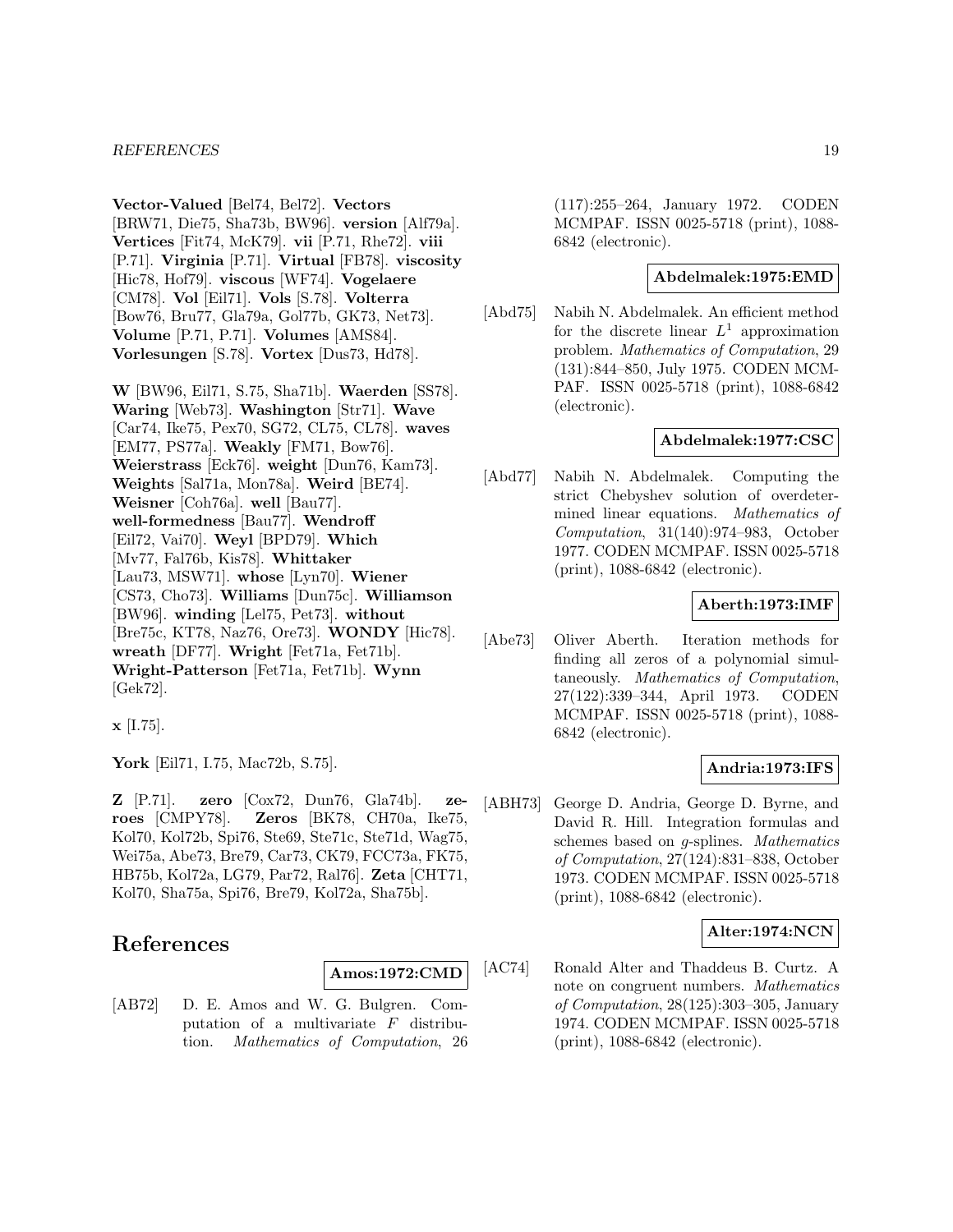#### **Ascher:1979:CSM**

[ACR79] U. Ascher, J. Christiansen, and R. D. Russell. A collocation solver for mixed order systems of boundary value problems. Mathematics of Computation, 33(146): 659–679, April 1979. CODEN MCMPAF. ISSN 0025-5718 (print), 1088-6842 (electronic).

#### **Ahrens:1973:EFM**

[AD73] J. H. Ahrens and U. Dieter. Extensions of Forsythe's method for random sampling from the normal distribution. Mathematics of Computation, 27(124):927–937, October 1973. CODEN MCMPAF. ISSN 0025-5718 (print), 1088-6842 (electronic).

#### **Adams:1979:RBC**

[Ada79] William W. Adams. On a relationship between the convergents of the nearest integer and regular continued fractions. Mathematics of Computation, 33(148):1321– 1331, October 1979. CODEN MCMPAF. ISSN 0025-5718 (print), 1088-6842 (electronic).

## **Abarbanel:1973:HOA**

[AG73] S. Abarbanel and D. Gottlieb. Higher order accuracy finite difference algorithms for quasi-linear, conservation law hyperbolic systems. Mathematics of Computation, 27(123):505–523, July 1973. CODEN MCMPAF. ISSN 0025-5718 (print), 1088- 6842 (electronic).

#### **Angell:1974:SF**

[AG74] I. O. Angell and H. J. Godwin. Some factorizations of  $10^n \pm 1$ . Mathematics of Computation, 28(125):307–308, January 1974. CODEN MCMPAF. ISSN 0025-5718 (print), 1088-6842 (electronic).

## **Angell:1977:TP**

[AG77] I. O. Angell and H. J. Godwin. On truncatable primes. Mathematics of Computation, 31(137):265–267, January 1977. CO-DEN MCMPAF. ISSN 0025-5718 (print), 1088-6842 (electronic).

#### **Abarbanel:1979:STD**

[AG79a] Saul Abarbanel and David Gottlieb. Stability of two-dimensional initial boundary value problems using leap-frog type schemes. Mathematics of Computation, 33 (148):1145–1155, October 1979. CODEN MCMPAF. ISSN 0025-5718 (print), 1088- 6842 (electronic).

#### **Armstrong:1979:TLP**

[AG79b] Ronald D. Armstrong and James P. Godfrey. Two linear programming algorithms for the linear discrete  $L_{+}1$  norm problem. Mathematics of Computation, 33 (145):289–300, January 1979. CODEN MCMPAF. ISSN 0025-5718 (print), 1088- 6842 (electronic).

## **Ahlberg:1975:CMT**

[AI75] J. H. Ahlberg and T. Ito. A collocation method for two-point boundary value problems. Mathematics of Computation, 29(131):761–776, July 1975. CODEN MCMPAF. ISSN 0025-5718 (print), 1088- 6842 (electronic).

## **Alfeld:1977:CDS**

[AL77] P. Alfeld and J. D. Lambert. Correction in the dominant space: a numerical technique for a certain class of stiff initial value problems. Mathematics of Computation, 31(140):922–938, October 1977. CODEN MCMPAF. ISSN 0025-5718 (print), 1088- 6842 (electronic).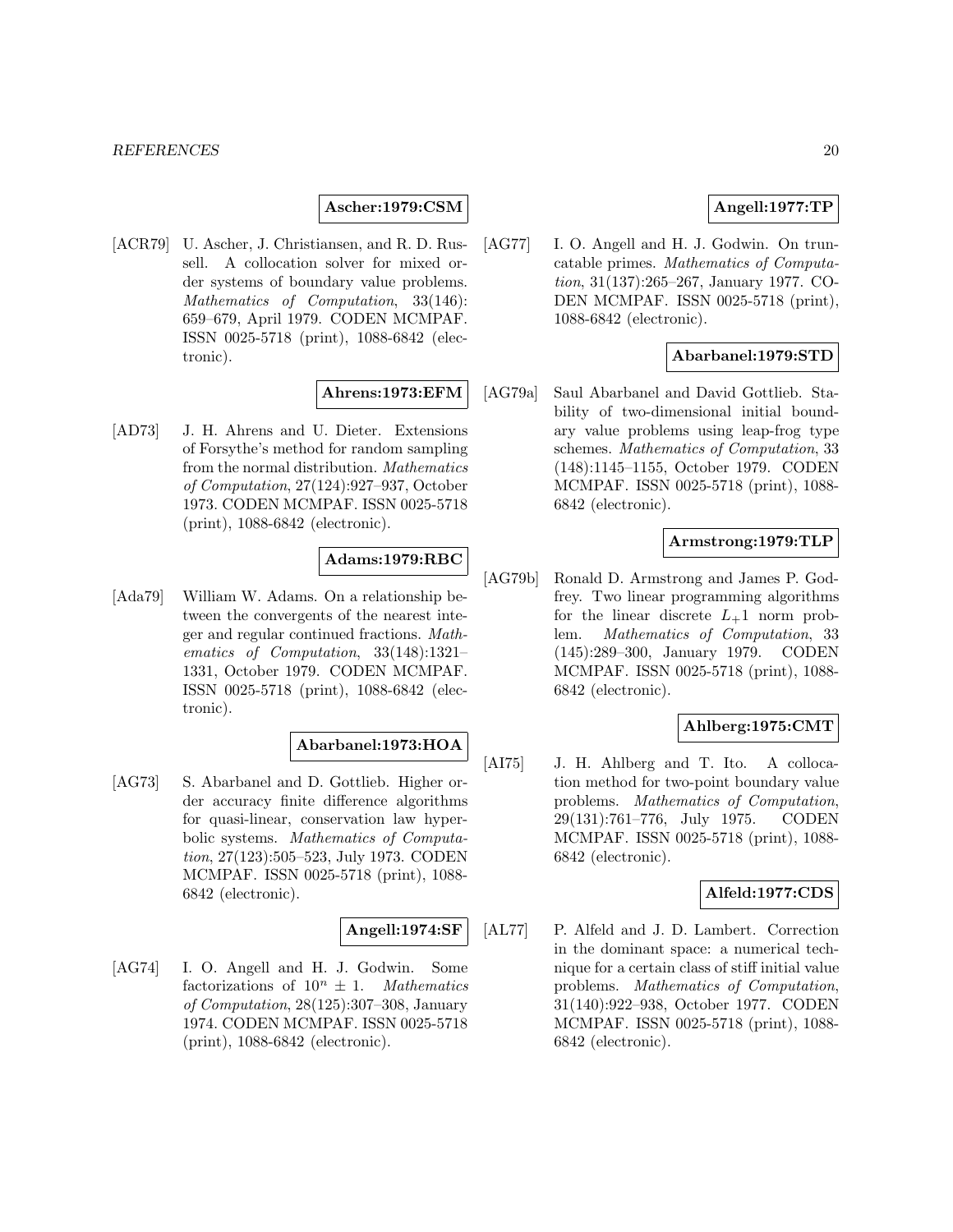## **Alfeld:1979:IVR**

[Alf79a] Peter Alfeld. An improved version of the reduction to scalar CDS method for the numerical solution of separably stiff initial value problems. Mathematics of Computation, 33(146):535–539, April 1979. CO-DEN MCMPAF. ISSN 0025-5718 (print), 1088-6842 (electronic).

## **Alfeld:1979:ILM**

[Alf79b] Peter Alfeld. Inverse linear multistep methods for the numerical solution of initial value problems of ordinary differential equations. Mathematics of Computation, 33(145):111–124, January 1979. CODEN MCMPAF. ISSN 0025-5718 (print), 1088- 6842 (electronic).

## **Alfeld:1979:SCE**

[Alf79c] Peter Alfeld. A special class of explicit linear multistep methods as basic methods for the correction in the dominant space technique. Mathematics of Computation, 33(148):1195–1212, October 1979. CO-DEN MCMPAF. ISSN 0025-5718 (print), 1088-6842 (electronic).

#### **Alonso:1976:GSF**

[Alo76] J. Alonso. Groups of square-free order, an algorithm. Mathematics of Computation, 30(135):632–637, July 1976. CODEN MCMPAF. ISSN 0025-5718 (print), 1088- 6842 (electronic).

#### **Alspaugh:1974:AII**

[Als74] Dale W. Alspaugh. The application of invariant imbedding to the solution of linear two-point boundary value problems on an infinite interval. Mathematics of Computation, 28(128):1005–1015, October 1974. CODEN MCMPAF. ISSN 0025-5718 (print), 1088-6842 (electronic).

## **Alter:1971:DER**

[Alt71] Ronald Alter. On a Diophantine equation related to perfect codes. Mathematics of Computation, 25(115):621–624, July 1971. CODEN MCMPAF. ISSN 0025-5718 (print), 1088-6842 (electronic).

## **Amos:1973:BIC**

[Amo73] D. E. Amos. Bounds on iterated coerror functions and their ratios. Mathematics of Computation, 27(122):413–427, April 1973. CODEN MCMPAF. ISSN 0025-5718 (print), 1088-6842 (electronic).

#### **Amos:1974:CMB**

[Amo74] D. E. Amos. Computation of modified Bessel functions and their ratios. Mathematics of Computation, 28(125):239–251, January 1974. CODEN MCMPAF. ISSN 0025-5718 (print), 1088-6842 (electronic).

## **AMS:1984:CIM**

[AMS84] AMS. Cumulative Index to Mathematics of Computation, Volumes 24–43, 1970–1984. Mathematics of Computation. American Mathematical Society, Providence, RI, USA, October 1984. CODEN MCM-PAF. ISBN 0-8218-0093-0. ISSN 0025- 5718 (print), 1088-6842 (electronic). vii + 503 pp.

#### **Anderson:1975:GMA**

[And75] Ned Anderson. A generalization of the method of averages for overdetermined linear systems. Mathematics of Computation, 29(130):607–614, April 1975. CO-DEN MCMPAF. ISSN 0025-5718 (print), 1088-6842 (electronic).

#### **Angell:1976:TTR**

[Ang76] I. O. Angell. A table of totally real cubic fields. Mathematics of Computation, 30(133):184–187, January 1976. CODEN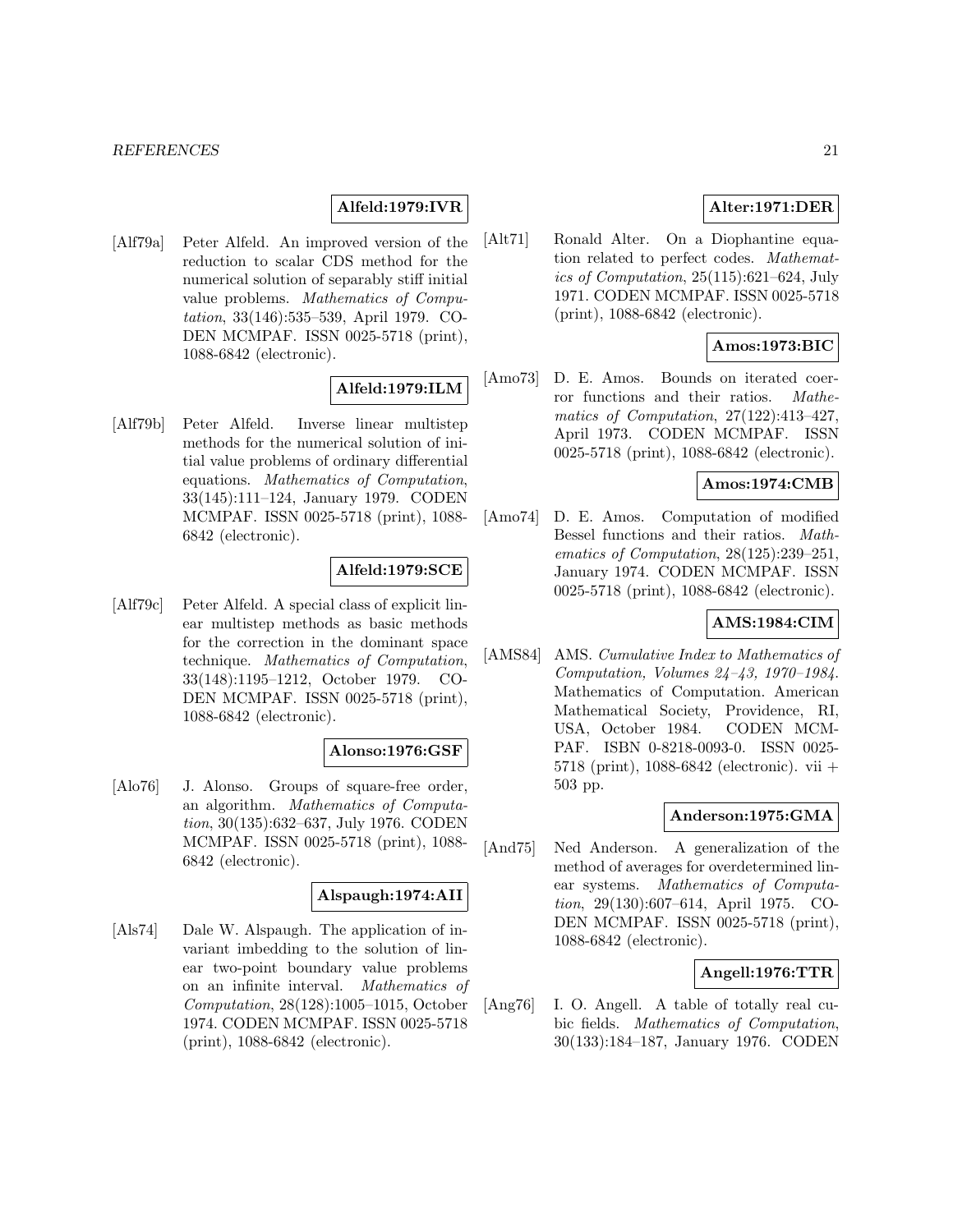MCMPAF. ISSN 0025-5718 (print), 1088- 6842 (electronic).

#### **Anonymous:1970:Ca**

[Ano70a] Anonymous. Corrigenda. Mathematics of Computation, 24(109):243, January 1970. CODEN MCMPAF. ISSN 0025-5718 (print), 1088-6842 (electronic).

#### **Anonymous:1970:Cb**

[Ano70b] Anonymous. Corrigendum. Mathematics of Computation, 24(112):1001, October 1970. CODEN MCMPAF. ISSN 0025-5718 (print), 1088-6842 (electronic).

#### **Anonymous:1971:Cb**

[Ano71a] Anonymous. Corrigenda. Mathematics of Computation, 25(114):409, April 1971. CODEN MCMPAF. ISSN 0025- 5718 (print), 1088-6842 (electronic). URL http://www.ams.org/journals/mcom/ 1971-25-114/S0025-5718-71-99717-1.

#### **Anonymous:1971:Cc**

[Ano71b] Anonymous. Corrigendum. Mathematics of Computation, 25(115):637, July 1971. CODEN MCMPAF. ISSN 0025-5718 (print), 1088-6842 (electronic).

#### **Anonymous:1971:Cd**

[Ano71c] Anonymous. Corrigendum. Mathematics of Computation, 25(116):947, October 1971. CODEN MCMPAF. ISSN 0025-5718 (print), 1088-6842 (electronic).

#### **Anonymous:1971:N**

[Ano71d] Anonymous. Notice. Mathematics of Computation, 25(114):411, April 1971. CO-DEN MCMPAF. ISSN 0025-5718 (print), 1088-6842 (electronic). URL http://www. ams.org/journals/mcom/1971-25-114/ S0025-5718-71-99716-X.

#### **Anonymous:1971:RDTa**

[Ano71e] Anonymous. Reviews and descriptions of tables and books. Mathematics of Computation, 25(114):393–404, April 1971. CO-DEN MCMPAF. ISSN 0025-5718 (print), 1088-6842 (electronic). URL http://www. ams.org/journals/mcom/1971-25-114/ S0025-5718-71-99719-5.

#### **Anonymous:1971:RDTb**

[Ano71f] Anonymous. Reviews and descriptions of tables and books. Mathematics of Computation, 25(115):627–633, July 1971. CO-DEN MCMPAF. ISSN 0025-5718 (print), 1088-6842 (electronic). URL http:// www.ams.org/journals/mcom/1971-25- 115/S0025-5718-71-99712-2; http: //www.ams.org/journals/mcom/1971- 25-115/S0025-5718-71-99712-2/S0025- 5718-71-99712-2.pdf.

#### **Anonymous:1971:TEa**

[Ano71g] Anonymous. Table errata. Mathematics of Computation, 25(114):405– 408, April 1971. CODEN MCM-PAF. ISSN 0025-5718 (print), 1088- 6842 (electronic). URL http://www. ams.org/journals/mcom/1971-25-114/ S0025-5718-71-99718-3.

#### **Anonymous:1971:TEb**

[Ano71h] Anonymous. Table errata. Mathematics of Computation, 25(115):635, July 1971. CO-DEN MCMPAF. ISSN 0025-5718 (print), 1088-6842 (electronic). URL http:// www.ams.org/journals/mcom/1971-25- 115/S0025-5718-71-99711-0; http: //www.ams.org/journals/mcom/1971- 25-115/S0025-5718-71-99711-0/S0025- 5718-71-99711-0.pdf.

#### **Anonymous:1972:Ca**

[Ano72a] Anonymous. Corrigenda. Mathematics of Computation, 26(117):309, January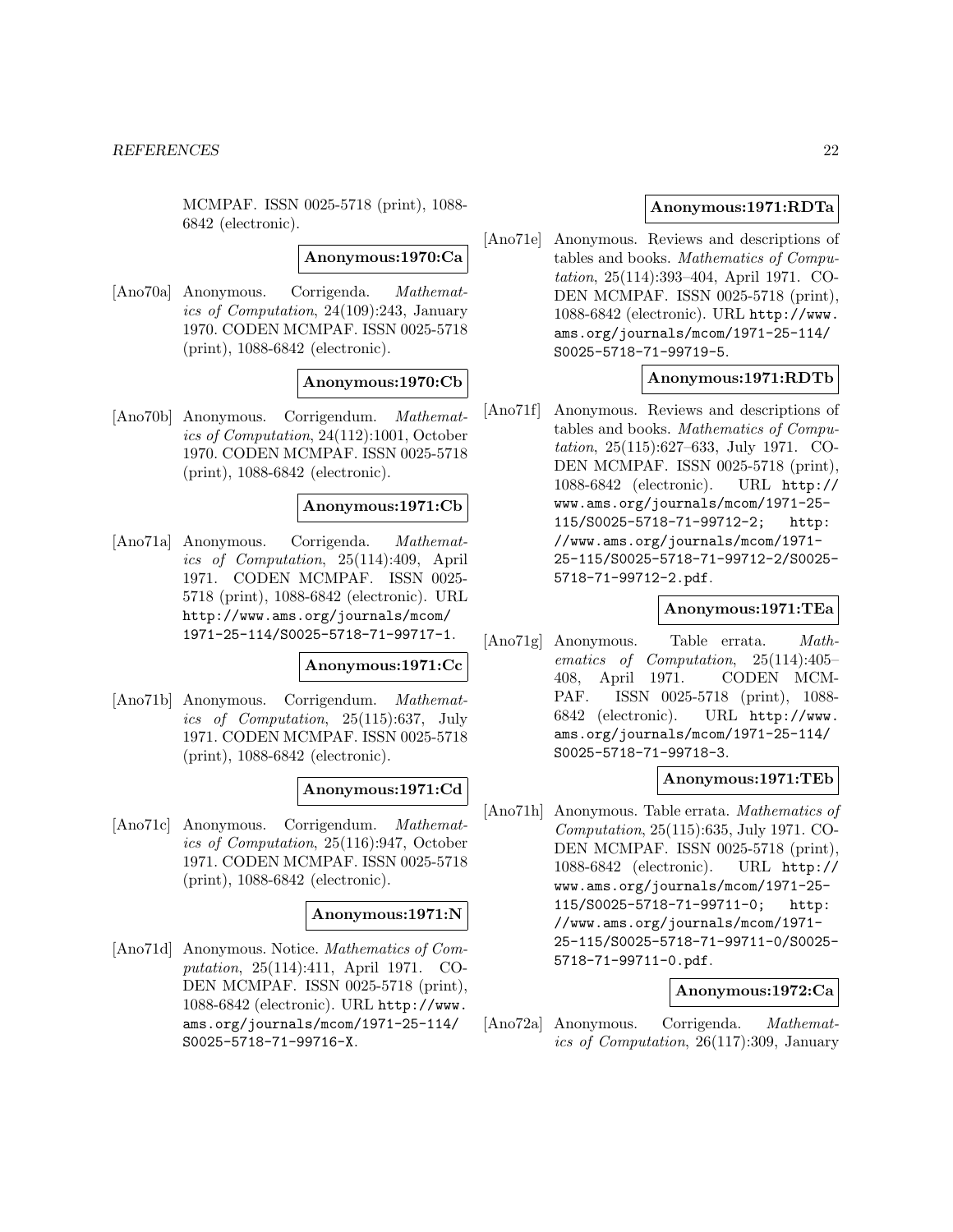1972. CODEN MCMPAF. ISSN 0025-5718 (print), 1088-6842 (electronic).

#### **Anonymous:1972:Cb**

[Ano72b] Anonymous. Corrigendum. Mathematics of Computation, 26(118):601, April 1972. CODEN MCMPAF. ISSN 0025-5718 (print), 1088-6842 (electronic).

#### **Anonymous:1972:Cc**

[Ano72c] Anonymous. Corrigendum. Mathematics of Computation, 26(119):815, July 1972. CODEN MCMPAF. ISSN 0025-5718 (print), 1088-6842 (electronic).

#### **Anonymous:1972:Cd**

[Ano72d] Anonymous. Corrigendum. Mathematics of Computation, 26(120):1031, October 1972. CODEN MCMPAF. ISSN 0025-5718 (print), 1088-6842 (electronic).

#### **Anonymous:1972:RDT**

[Ano72e] Anonymous. Reviews and descriptions of tables and books. Mathematics of Computation, 26(117):287–303, January 1972. CODEN MCMPAF. ISSN 0025- 5718 (print), 1088-6842 (electronic). URL http://www.ams.org/journals/mcom/ 1972-26-117/S0025-5718-72-99110-7; http://www.ams.org/journals/mcom/ 1972-26-117/S0025-5718-72-99110-7/ S0025-5718-72-99110-7.pdf.

## **Anonymous:1972:TE**

[Ano72f] Anonymous. Table errata. Mathematics of Computation, 26(117):305–307, January 1972. CODEN MCMPAF. ISSN 0025- 5718 (print), 1088-6842 (electronic). URL http://www.ams.org/journals/mcom/ 1972-26-117/S0025-5718-72-99109-0; http://www.ams.org/journals/mcom/ 1972-26-117/S0025-5718-72-99109-0/ S0025-5718-72-99109-0.pdf.

#### **Anonymous:1973:Cb**

[Ano73a] Anonymous. Corrigenda. Mathematics of Computation, 27(123):683, July 1973. CO-DEN MCMPAF. ISSN 0025-5718 (print), 1088-6842 (electronic).

## **Anonymous:1973:Ca**

[Ano73b] Anonymous. Corrigendum. Mathematics of Computation, 27(122):453, April 1973. CODEN MCMPAF. ISSN 0025-5718 (print), 1088-6842 (electronic).

### **Anonymous:1974:Cb**

[Ano74a] Anonymous. Corrigenda. Mathematics of Computation, 28(127):887, July 1974. CO-DEN MCMPAF. ISSN 0025-5718 (print), 1088-6842 (electronic).

#### **Anonymous:1974:Cc**

[Ano74b] Anonymous. Corrigenda. Mathematics of Computation, 28(128):1183–1184, October 1974. CODEN MCMPAF. ISSN 0025-5718 (print), 1088-6842 (electronic).

#### **Anonymous:1974:Ca**

[Ano74c] Anonymous. Corrigendum. Mathematics of Computation, 28(125):343, January 1974. CODEN MCMPAF. ISSN 0025-5718 (print), 1088-6842 (electronic).

#### **Anonymous:1975:A**

[Ano75a] Anonymous. An addendum to 12,758. Mathematics of Computation, 29(130):675, April 1975. CODEN MCMPAF. ISSN 0025-5718 (print), 1088-6842 (electronic).

#### **Anonymous:1975:Ca**

[Ano75b] Anonymous. Corrigenda. Mathematics of Computation, 29(130):673–674, April 1975. CODEN MCMPAF. ISSN 0025-5718 (print), 1088-6842 (electronic).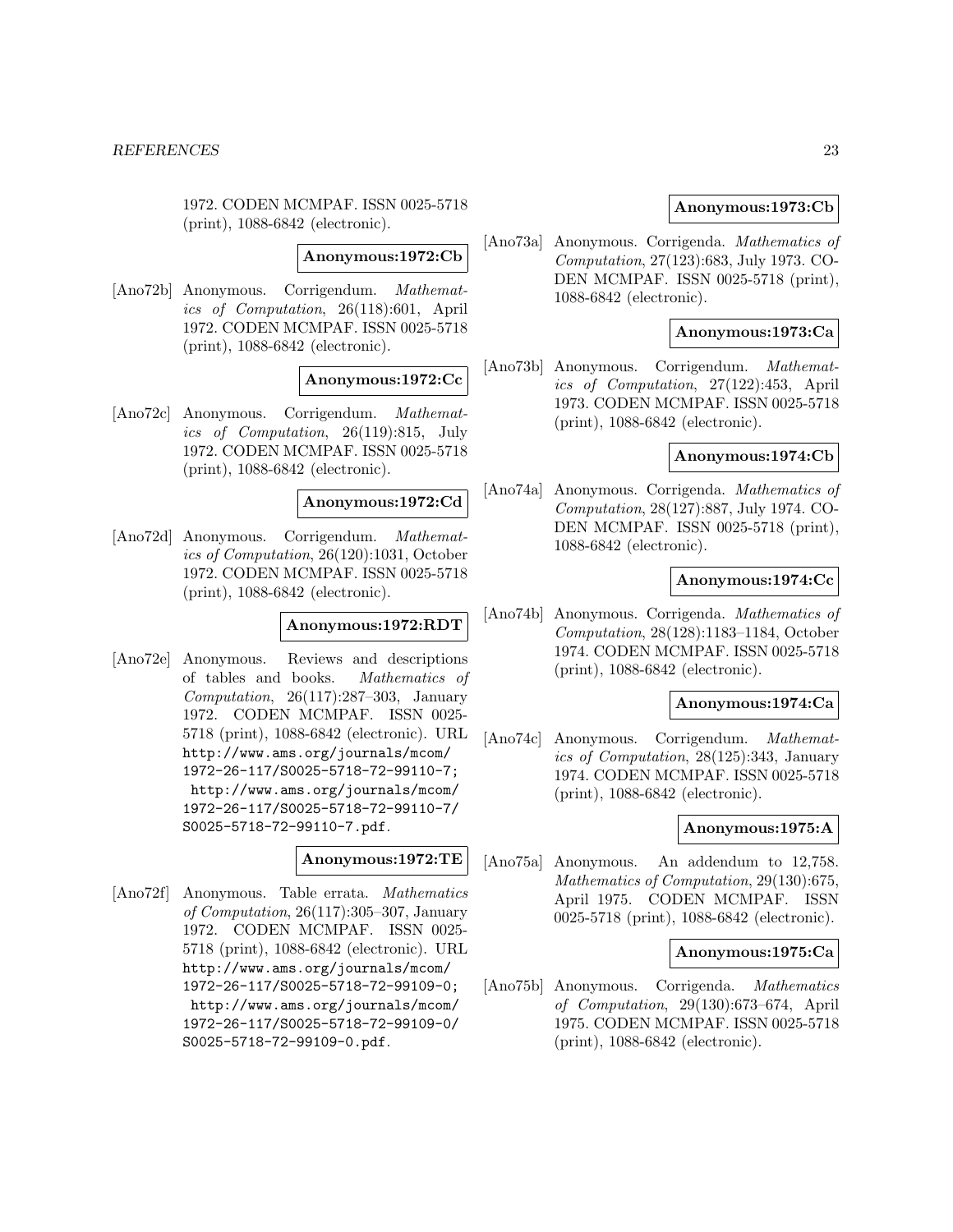#### *REFERENCES* 24

#### **Anonymous:1975:Cb**

[Ano75c] Anonymous. Corrigenda. Mathematics of Computation, 29(132):1167, October 1975. CODEN MCMPAF. ISSN 0025-5718 (print), 1088-6842 (electronic).

#### **Anonymous:1975:RDTa**

[Ano75d] Anonymous. Reviews and descriptions of tables and books. Mathematics of Computation, 29(130):648–669, May 1975. CO-DEN MCMPAF. ISSN 0025-5718 (print), 1088-6842 (electronic). URL http://www. ams.org/journals/mcom/1975-29-130/ S0025-5718-75-99678-7/S0025-5718- 75-99678-7.pdf.

#### **Anonymous:1975:RDTb**

[Ano75e] Anonymous. Reviews and descriptions of tables and books. Mathematics of Computation, 29(132):1152–1165, October 1975. CODEN MCMPAF. ISSN 0025- 5718 (print), 1088-6842 (electronic). URL http://www.ams.org/journals/mcom/ 1975-29-132/S0025-5718-75-99674-X; http://www.ams.org/journals/mcom/ 1975-29-132/S0025-5718-75-99674-X/ S0025-5718-75-99674-X.pdf.

## **Anonymous:1975:TEa**

[Ano75f] Anonymous. Table errata. Mathematics of Computation, 29(130):670, May 1975. CO-DEN MCMPAF. ISSN 0025-5718 (print), 1088-6842 (electronic).

#### **Anonymous:1975:TEb**

[Ano75g] Anonymous. Table errata. Mathematics of Computation, 29(132):1166, October 1975. CODEN MCMPAF. ISSN 0025- 5718 (print), 1088-6842 (electronic). URL http://www.ams.org/journals/mcom/ 1975-29-132/S0025-5718-75-99673-8; http://www.ams.org/journals/mcom/ 1975-29-132/S0025-5718-75-99673-8/ S0025-5718-75-99673-8.pdf.

#### **Anonymous:1976:Ca**

[Ano76a] Anonymous. Corrigenda. Mathematics of Computation, 30(133):198, January 1976. CODEN MCMPAF. ISSN 0025-5718 (print), 1088-6842 (electronic).

## **Anonymous:1976:Cc**

[Ano76b] Anonymous. Corrigenda. Mathematics of Computation, 30(136):900, October 1976. CODEN MCMPAF. ISSN 0025-5718 (print), 1088-6842 (electronic).

#### **Anonymous:1976:Cb**

[Ano76c] Anonymous. Corrigendum. Mathematics of Computation, 30(135):679, July 1976. CODEN MCMPAF. ISSN 0025-5718 (print), 1088-6842 (electronic).

#### **Anonymous:1976:RDT**

[Ano76d] Anonymous. Reviews and descriptions of tables and books. Mathematics of Computation, 30(134):371–380, April 1976. CO-DEN MCMPAF. ISSN 0025-5718 (print), 1088-6842 (electronic). URL http://www. ams.org/journals/mcom/1976-30-134/ S0025-5718-76-99667-8.

### **Anonymous:1976:TE**

[Ano76e] Anonymous. Table errata. Mathematics of Computation, 30(134):381, April 1976. CODEN MCMPAF. ISSN 0025- 5718 (print), 1088-6842 (electronic). URL http://www.ams.org/journals/mcom/ 1976-30-134/S0025-5718-76-99666-6.

#### **Anonymous:1977:A**

[Ano77a] Anonymous. Acknowledgement. Mathematics of Computation, 31(137):331, January 1977. CODEN MCMPAF. ISSN 0025-5718 (print), 1088-6842 (electronic).

#### **Anonymous:1977:Ca**

[Ano77b] Anonymous. Corrigendum. Mathematics of Computation, 31(137):330, January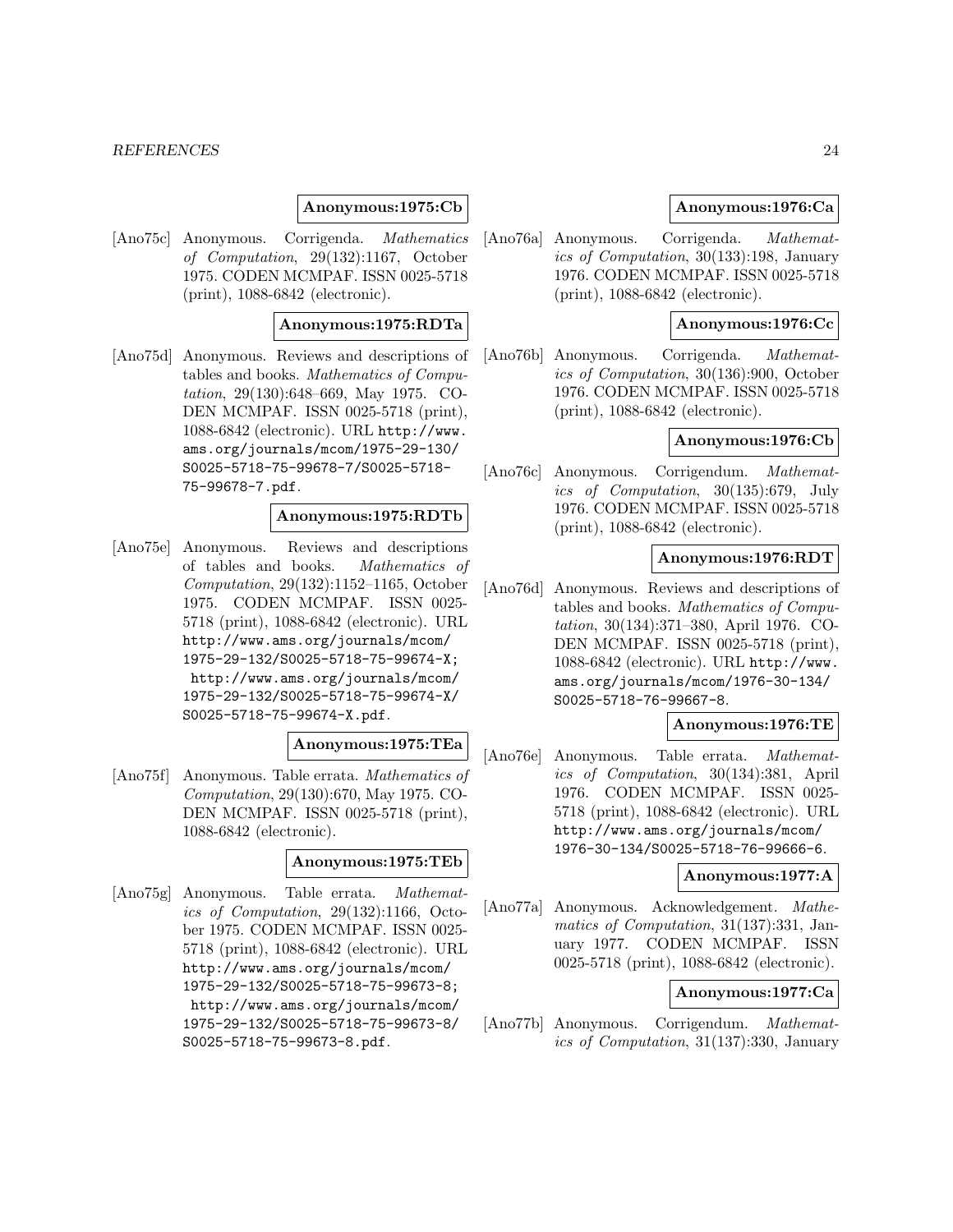1977. CODEN MCMPAF. ISSN 0025-5718 (print), 1088-6842 (electronic).

#### **Anonymous:1977:Cb**

[Ano77c] Anonymous. Corrigendum. Mathematics of Computation, 31(138):617, April 1977. CODEN MCMPAF. ISSN 0025-5718 (print), 1088-6842 (electronic).

## **Anonymous:1977:Cc**

[Ano77d] Anonymous. Corrigendum. Mathematics of Computation, 31(139):808, July 1977. CODEN MCMPAF. ISSN 0025-5718 (print), 1088-6842 (electronic).

#### **Anshel:1976:DPG**

[Ans76] Michael Anshel. Decision problems for HNN groups and vector addition systems. Mathematics of Computation, 30 (133):154–156, January 1976. CODEN MCMPAF. ISSN 0025-5718 (print), 1088- 6842 (electronic).

## **Anshel:1978:VGE**

[Ans78] Michael Anshel. Vector groups and the equality problem for vector addition systems. Mathematics of Computation, 32(142):614–616, April 1978. CODEN MCMPAF. ISSN 0025-5718 (print), 1088- 6842 (electronic).

#### **Anderssen:1974:SUA**

[AO74] R. S. Anderssen and B. J. Omodei. On the stability of uniformly asymptotically diagonal systems. Mathematics of Computation, 28(127):719–730, July 1974. CODEN MCMPAF. ISSN 0025-5718 (print), 1088- 6842 (electronic).

#### **Apostol:1975:RCP**

[Apo75] Tom M. Apostol. The resultant of the cyclotomic polynomials  $F<sup>m</sup>(ax)$  and  $F<sup>n</sup>(bx)$ . Mathematics of Computation, 29(129):1–6, January 1975. CODEN MCMPAF. ISSN 0025-5718 (print), 1088-6842 (electronic).

## **Atkinson:1975:AFB**

[Atk75] M. D. Atkinson. An algorithm for finding the blocks of a permutation group. Mathematics of Computation, 29(131):911–913, July 1975. CODEN MCMPAF. ISSN 0025-5718 (print), 1088-6842 (electronic).

## **Babuska:1972:FEM**

[Bab72] Ivo Babuška. The finite element method for infinite domains. I. Mathematics of Computation, 26(117):1–11, January 1972. CODEN MCMPAF. ISSN 0025-5718 (print), 1088-6842 (electronic).

#### **Babuska:1973:FEM**

[Bab73] Ivo Babuška. The finite element method with penalty. Mathematics of Computation, 27(122):221–228, April 1973. CO-DEN MCMPAF. ISSN 0025-5718 (print), 1088-6842 (electronic).

#### **Baillie:1979:NPF**

[Bai79] Robert Baillie. New primes of the form  $k \cdot 2^n + 1$ . Mathematics of Computation, 33 (148):1333–1336, October 1979. CODEN MCMPAF. ISSN 0025-5718 (print), 1088- 6842 (electronic).

#### **Baker:1973:SPE**

[Bak73] Garth A. Baker. Simplified proofs of error estimates for the least squares method for Dirichlet's problem. Mathematics of Computation, 27(122):229–235, April 1973. CODEN MCMPAF. ISSN 0025-5718 (print), 1088-6842 (electronic).

## **Baker:1975:FEM**

[Bak75] Garth A. Baker. A finite element method for first order hyperbolic equations. Mathematics of Computation, 29 (132):995–1006, October 1975. CODEN MCMPAF. ISSN 0025-5718 (print), 1088- 6842 (electronic).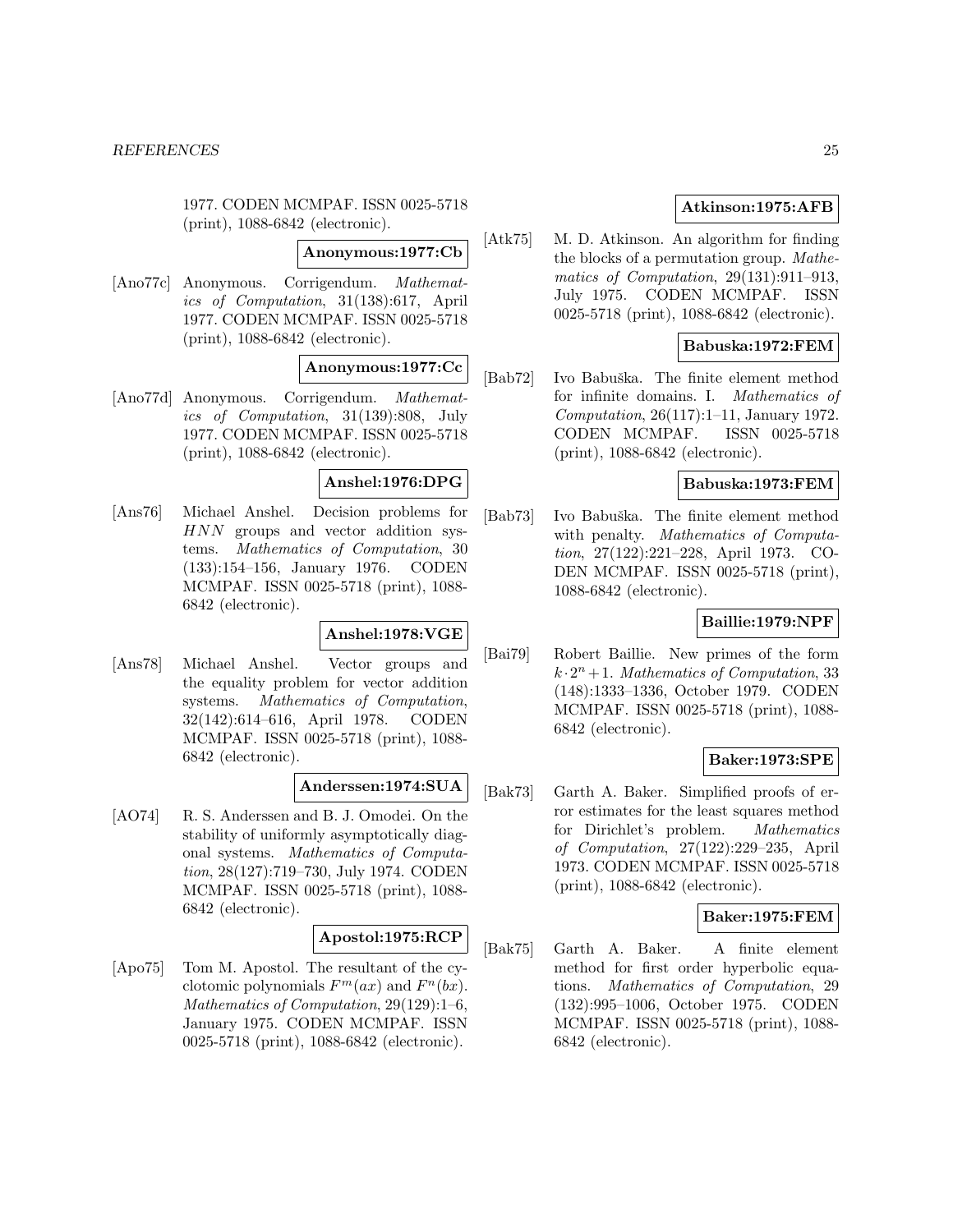#### **Baker:1977:FEM**

[Bak77] Garth A. Baker. Finite element methods for elliptic equations using nonconforming elements. Mathematics of Computation, 31(137):45–59, January 1977. CO-DEN MCMPAF. ISSN 0025-5718 (print), 1088-6842 (electronic).

## **Banegas:1978:FPS**

[Ban78] Alexandra Banegas. Fast Poisson solvers for problems with sparsity. Mathematics of Computation, 32(142):441–446, April 1978. CODEN MCMPAF. ISSN 0025-5718 (print), 1088-6842 (electronic).

#### **Barrow:1976:EGI**

[Bar76] David L. Barrow. Existence of Gauss interpolation formulas for the one-dimensional heat equation. Mathematics of Computation, 30(133):24–34, January 1976. CO-DEN MCMPAF. ISSN 0025-5718 (print), 1088-6842 (electronic).

## **Barrow:1977:GIF**

[Bar77] David L. Barrow. Gauss interpolation formulas and totally positive kernels. Mathematics of Computation, 31(140):984–993, October 1977. CODEN MCMPAF. ISSN 0025-5718 (print), 1088-6842 (electronic).

#### **Barrow:1978:MNG**

[Bar78] David L. Barrow. On multiple node Gaussian quadrature formulae. Mathematics of Computation, 32(142):431–439, April 1978. CODEN MCMPAF. ISSN 0025-5718 (print), 1088-6842 (electronic).

#### **Basu:1970:EEC**

[Bas70] N. K. Basu. Error estimates for a Chebyshev quadrature method. Mathematics of Computation, 24(112):863–867, October 1970. CODEN MCMPAF. ISSN 0025-5718 (print), 1088-6842 (electronic).

## **Bass:1972:RTA**

[Bas72] Ronald Bass. A rank two algorithm for unconstrained minimization. Mathematics of Computation, 26(117):129–143, January 1972. CODEN MCMPAF. ISSN 0025-5718 (print), 1088-6842 (electronic).

## **Bauer:1977:AMC**

[Bau77] F. L. Bauer. Angstl's mechanism for checking well-formedness of parenthesis-free formulae. Mathematics of Computation, 31 (137):318–320, January 1977. CODEN MCMPAF. ISSN 0025-5718 (print), 1088- 6842 (electronic).

## **Bayliss:1978:DSS**

[Bay78] Alvin Bayliss. A double shooting scheme for certain unstable and singular boundary value problems. Mathematics of Computation, 32(141):61–71, January 1978. CO-DEN MCMPAF. ISSN 0025-5718 (print), 1088-6842 (electronic).

## **Blackburn:1974:NCM**

[BB74] J. A. Blackburn and Y. Beaudoin. A note on Chambers' method. Mathematics of Computation, 28(126):573–574, April 1974. CODEN MCMPAF. ISSN 0025-5718 (print), 1088-6842 (electronic).

#### **Baker:1977:SSG**

[BBT77] Garth A. Baker, James H. Bramble, and Vidar Thomee. Single step Galerkin approximations for parabolic problems. Mathematics of Computation, 31(140): 818–847, October 1977. CODEN MCM-PAF. ISSN 0025-5718 (print), 1088-6842 (electronic).

#### **Buzbee:1973:NCP**

[BC73] B. L. Buzbee and Alfred Carasso. On the numerical computation of parabolic problems for preceding times. Mathematics of Computation, 27(122):237–266, April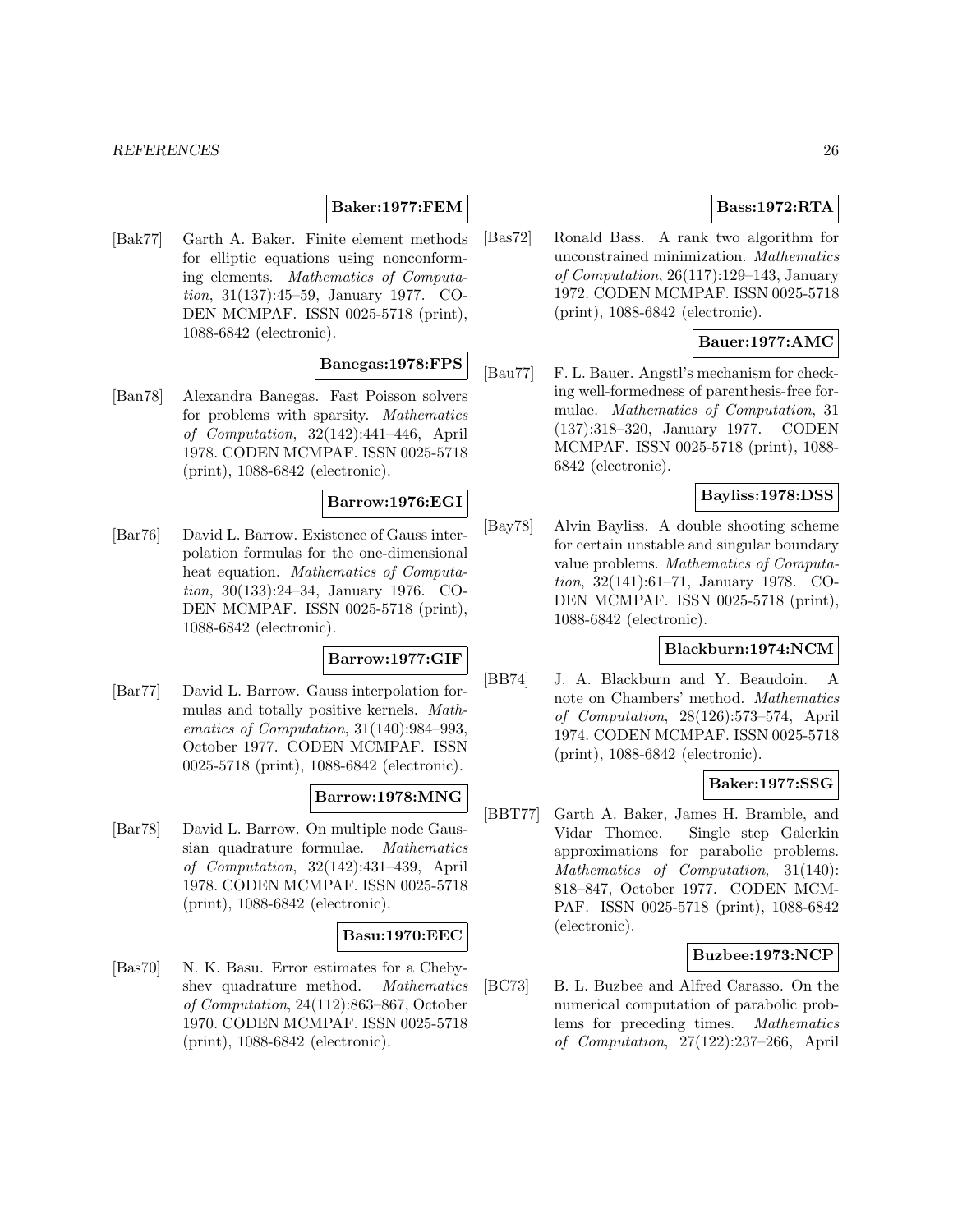1973. CODEN MCMPAF. ISSN 0025-5718 (print), 1088-6842 (electronic).

#### **Breig:1974:NCG**

[BC74] W. F. Breig and A. L. Crosbie. Numerical computation of a generalized exponential integral function. Mathematics of Computation, 28(126):575–579, April 1974. CO-DEN MCMPAF. ISSN 0025-5718 (print), 1088-6842 (electronic).

## **Babb:1979:OEC**

[BC79] Stanley E. Babb, Jr. and James W. Cafky. Operational evaluation of certain infinite Bessel function integrals. Mathematics of Computation, 33(147):1033–1039, July 1979. CODEN MCMPAF. ISSN 0025-5718 (print), 1088-6842 (electronic).

## **Blackburn:1973:CCG**

[BCH73] John E. Blackburn, Henry H. Crapo, and Denis A. Higgs. A catalogue of combinatorial geometries. Mathematics of Computation, 27(121):155–166, January 1973. CO-DEN MCMPAF. ISSN 0025-5718 (print), 1088-6842 (electronic).

#### **Barrow:1978:UBM**

[BCSW78] D. L. Barrow, C. K. Chui, P. W. Smith, and J. D. Ward. Unicity of best mean approximation by second order splines with variable knots. Mathematics of Computation, 32(144):1131–1143, October 1978. CODEN MCMPAF. ISSN 0025-5718 (print), 1088-6842 (electronic).

## **Boggs:1976:SAP**

[BD76] Paul T. Boggs and J. E. Dennis, Jr. A stability analysis for perturbed nonlinear iterative methods. Mathematics of Computation, 30(134):199–215, April 1976. CO-DEN MCMPAF. ISSN 0025-5718 (print), 1088-6842 (electronic). URL http://www. ams.org/journals/mcom/1976-30-134/ S0025-5718-1976-0395209-4.

## **Barrodale:1978:LCA**

[BDM78] I. Barrodale, L. M. Delves, and J. C. Mason. Linear Chebyshev approximation of complex-valued functions. Mathematics of Computation, 32(143):853–863, July 1978. CODEN MCMPAF. ISSN 0025-5718 (print), 1088-6842 (electronic).

#### **Baker:1974:GNP**

[BDS74] H. H. Baker, A. K. Dewdney, and A. L. Szilard. Generating the nine-point graphs. Mathematics of Computation, 28(127): 833–838, July 1974. CODEN MCMPAF. ISSN 0025-5718 (print), 1088-6842 (electronic).

## **Bramble:1972:PMD**

[BDT72] James H. Bramble, Todd Dupont, and Vidar Thomee. Projection methods for Dirichlet's problem in approximating polygonal domains with boundary-value corrections. Mathematics of Computation, 26(120):869–879, October 1972. CODEN MCMPAF. ISSN 0025-5718 (print), 1088- 6842 (electronic).

#### **Benkoski:1974:WPN**

[BE74] S. J. Benkoski and P. Erdős. On weird and pseudoperfect numbers. Mathematics of Computation, 28(126):617–623, April 1974. CODEN MCMPAF. ISSN 0025-5718 (print), 1088-6842 (electronic).

#### **Bleicher:1975:NDS**

[BE75] M. N. Bleicher and P. Erdős. The number of distinct subsums of  $\sum_{1}^{N}l/i$ . *Mathemat*ics of Computation,  $29(129):29-42$ , January 1975. CODEN MCMPAF. ISSN 0025-5718 (print), 1088-6842 (electronic).

## **Beard:1974:C**

[Bea74] Jacob T. B. Beard, Jr. Computing in  $GF(q)$ . Mathematics of Computation, 28 (128):1159–1166, October 1974. CODEN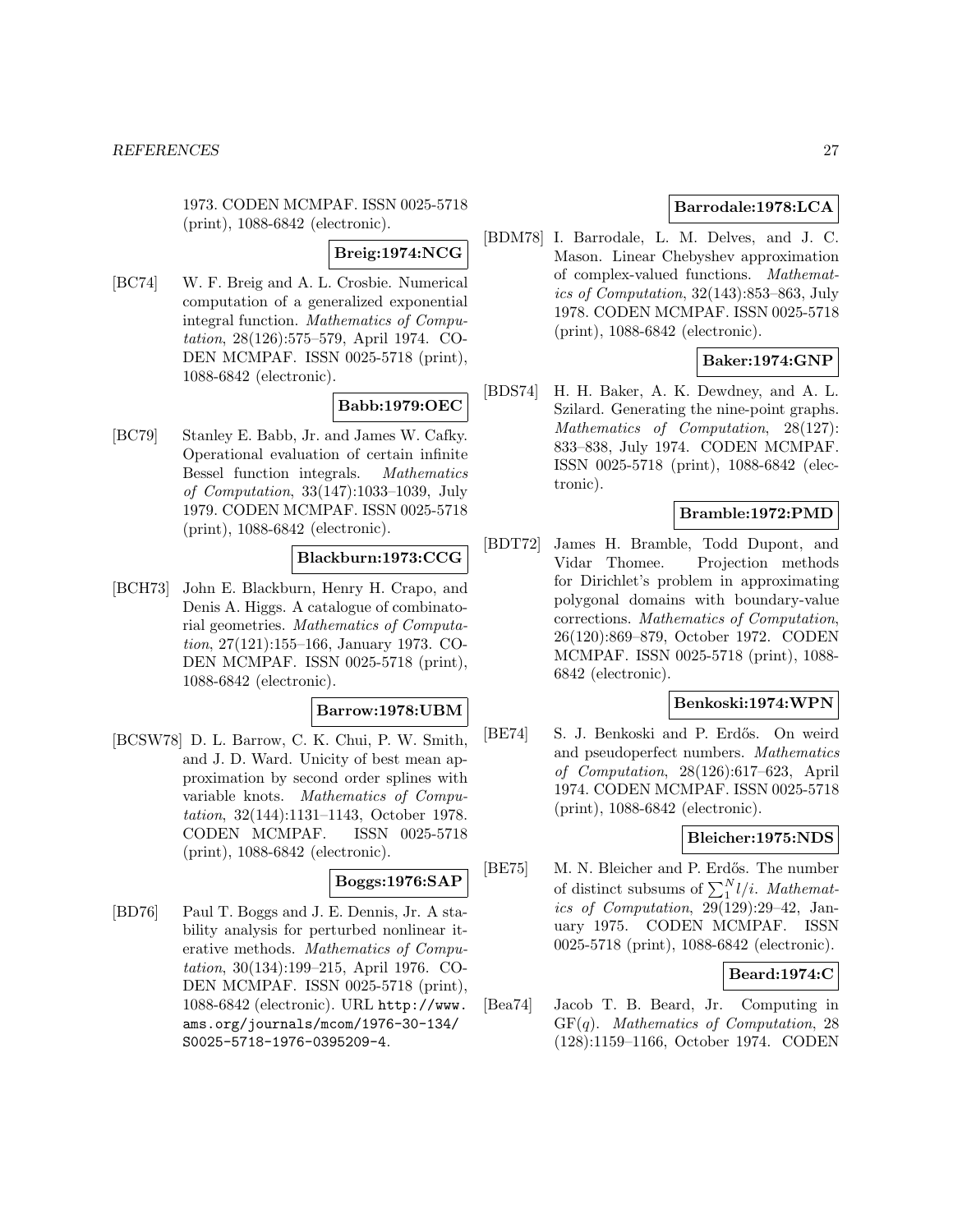MCMPAF. ISSN 0025-5718 (print), 1088- 6842 (electronic).

#### **Blair:1976:RCA**

[BEJ76] J. M. Blair, C. A. Edwards, and J. H. Johnson. Rational Chebyshev approximations for the inverse of the error function. Mathematics of Computation, 30 (136):827–830, October 1976. CODEN MCMPAF. ISSN 0025-5718 (print), 1088- 6842 (electronic).

## **Blair:1978:ARC**

[BEJ78a] J. M. Blair, C. A. Edwards, and J. H. Johnson. Addendum: "Rational Chebyshev approximations for the Bickley functions  $Ki_n(x)$ " (math. comp. **32** (1978), no. 143, 876–886). Mathematics of Computation, 32(143):Microfiche supplement, July 1978. CODEN MCMPAF. ISSN 0025- 5718 (print), 1088-6842 (electronic). See [BEJ78b].

## **Blair:1978:RCA**

[BEJ78b] J. M. Blair, C. A. Edwards, and J. H. Johnson. Rational Chebyshev approximations for the Bickley functions  $Ki_n(x)$ . Mathematics of Computation, 32(143): 876–886, July 1978. CODEN MCMPAF. ISSN 0025-5718 (print), 1088-6842 (electronic). See addendum [BEJ78a].

#### **Belford:1972:UAV**

[Bel72] Geneva G. Belford. Uniform approximation of vector-valued functions with a constraint. Mathematics of Computation, 26(118):487–492, April 1972. CODEN MCMPAF. ISSN 0025-5718 (print), 1088- 6842 (electronic).

#### **Belford:1974:VVA**

[Bel74] Geneva G. Belford. Vector-valued approximation and its application to fitting exponential decay curves. Mathematics of Computation, 28(125):179–184, January

1974. CODEN MCMPAF. ISSN 0025-5718 (print), 1088-6842 (electronic).

## **Berlekamp:1970:FPL**

[Ber70] E. R. Berlekamp. Factoring polynomials over large finite fields. Mathematics of Computation, 24(111):713–735, July 1970. CODEN MCMPAF. ISSN 0025-5718 (print), 1088-6842 (electronic).

#### **Berlekamp:1975:DSS**

[Ber75] Elwyn R. Berlekamp. The design of slowly shrinking labelled squares. Mathematics of Computation, 29(129):25–27, January 1975. CODEN MCMPAF. ISSN 0025-5718 (print), 1088-6842 (electronic).

## **Beyn:1979:EOC**

[Bey79] Wolf-Jürgen Beyn. The exact order of convergence for finite difference approximations to ordinary boundary value problems. Mathematics of Computation, 33 (148):1213–1228, October 1979. CODEN MCMPAF. ISSN 0025-5718 (print), 1088- 6842 (electronic).

#### **Berger:1977:EET**

[BF77] Alan E. Berger and Richard S. Falk. An error estimate for the truncation method for the solution of parabolic obstacle variational inequalities. Mathematics of Computation, 31(139):619–628, July 1977. CO-DEN MCMPAF. ISSN 0025-5718 (print), 1088-6842 (electronic).

## **Berkowitz:1970:CMH**

[BG70] S. Berkowitz and F. J. Garner. The calculation of multidimensional Hermite polynomials and Gram–Charlier coefficients. Mathematics of Computation, 24 (111):537–545, July 1970. CODEN MCM-PAF. ISSN 0025-5718 (print), 1088-6842 (electronic).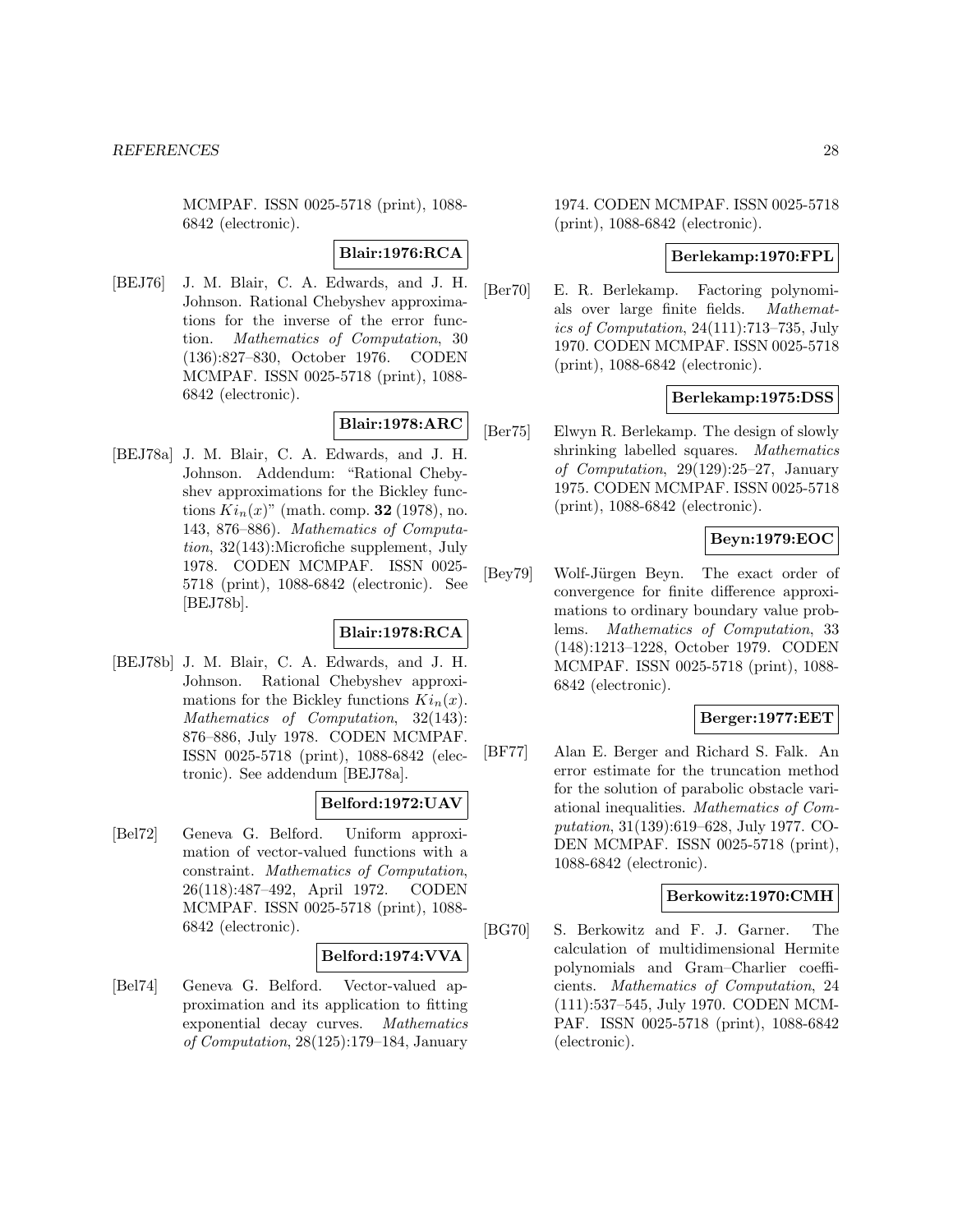#### **Bjorck:1973:NMC**

[BG73] • Åke Björck and Gene H. Golub. Numerical methods for computing angles between linear subspaces. Mathematics of Computation, 27(123):579–594, July 1973. CO-DEN MCMPAF. ISSN 0025-5718 (print), 1088-6842 (electronic).

## **Barnhill:1975:PIB**

[BG75] R. E. Barnhill and J. A. Gregory. Polynomial interpolation to boundary data on triangles. Mathematics of Computation, 29 (131):726–735, July 1975. CODEN MCM-PAF. ISSN 0025-5718 (print), 1088-6842 (electronic).

#### **Brayton:1970:SRS**

[BGW70] Robert K. Brayton, Fred G. Gustavson, and Ralph A. Willoughby. Some results on sparse matrices. Mathematics of Computation, 24(112):937–954, October 1970. CO-DEN MCMPAF. ISSN 0025-5718 (print), 1088-6842 (electronic).

## **Bunch:1974:TFI**

[BH74] James R. Bunch and John E. Hopcroft. Triangular factorization and inversion by fast matrix multiplication. Mathematics of Computation, 28(125):231–236, January 1974. CODEN MCMPAF. ISSN 0025-5718 (print), 1088-6842 (electronic).

#### **Berman:1977:OAP**

[BH77] Joel Berman and Kit Hanes. Optimizing the arrangement of points on the unit sphere. Mathematics of Computation, 31 (140):1006–1008, October 1977. CODEN MCMPAF. ISSN 0025-5718 (print), 1088- 6842 (electronic).

#### **Bays:1978:DFR**

[BH78a] Carter Bays and Richard H. Hudson. Details of the first region of integers  $x$  with  $\pi_{3,2}(x) < \pi_{3,1}(x)$ . Mathematics of Computation, 32(142):571–576, April 1978. CO-DEN MCMPAF. ISSN 0025-5718 (print), 1088-6842 (electronic).

#### **Bays:1978:FLP**

[BH78b] Carter Bays and Richard H. Hudson. On the fluctuations of Littlewood for primes of the form  $4n \pm 1$ . Mathematics of Computation, 32(141):281–286, January 1978. CO-DEN MCMPAF. ISSN 0025-5718 (print), 1088-6842 (electronic).

#### **Brezzi:1977:AMF**

[BJM77] F. Brezzi, C. Johnson, and B. Mercier. Analysis of a mixed finite element method for elasto-plastic plates. Mathematics of Computation, 31(140):809–817, October 1977. CODEN MCMPAF. ISSN 0025-5718 (print), 1088-6842 (electronic).

## **Belford:1974:AAT**

[BK74] Geneva G. Belford and E. H. Kaufman, Jr. An application of approximation theory to an error estimate in linear algebra. Mathematics of Computation, 28(127):711–712, July 1974. CODEN MCMPAF. ISSN 0025-5718 (print), 1088-6842 (electronic).

## **Bunch:1977:SSM**

[BK77] James R. Bunch and Linda Kaufman. Some stable methods for calculating inertia and solving symmetric linear systems. Mathematics of Computation, 31 (137):163–179, January 1977. CODEN MCMPAF. ISSN 0025-5718 (print), 1088- 6842 (electronic).

#### **Benton:1978:CZT**

[BK78] T. C. Benton and H. D. Knoble. Common zeros of two Bessel functions. Mathematics of Computation, 32(142):533–535, April 1978. CODEN MCMPAF. ISSN 0025-5718 (print), 1088-6842 (electronic).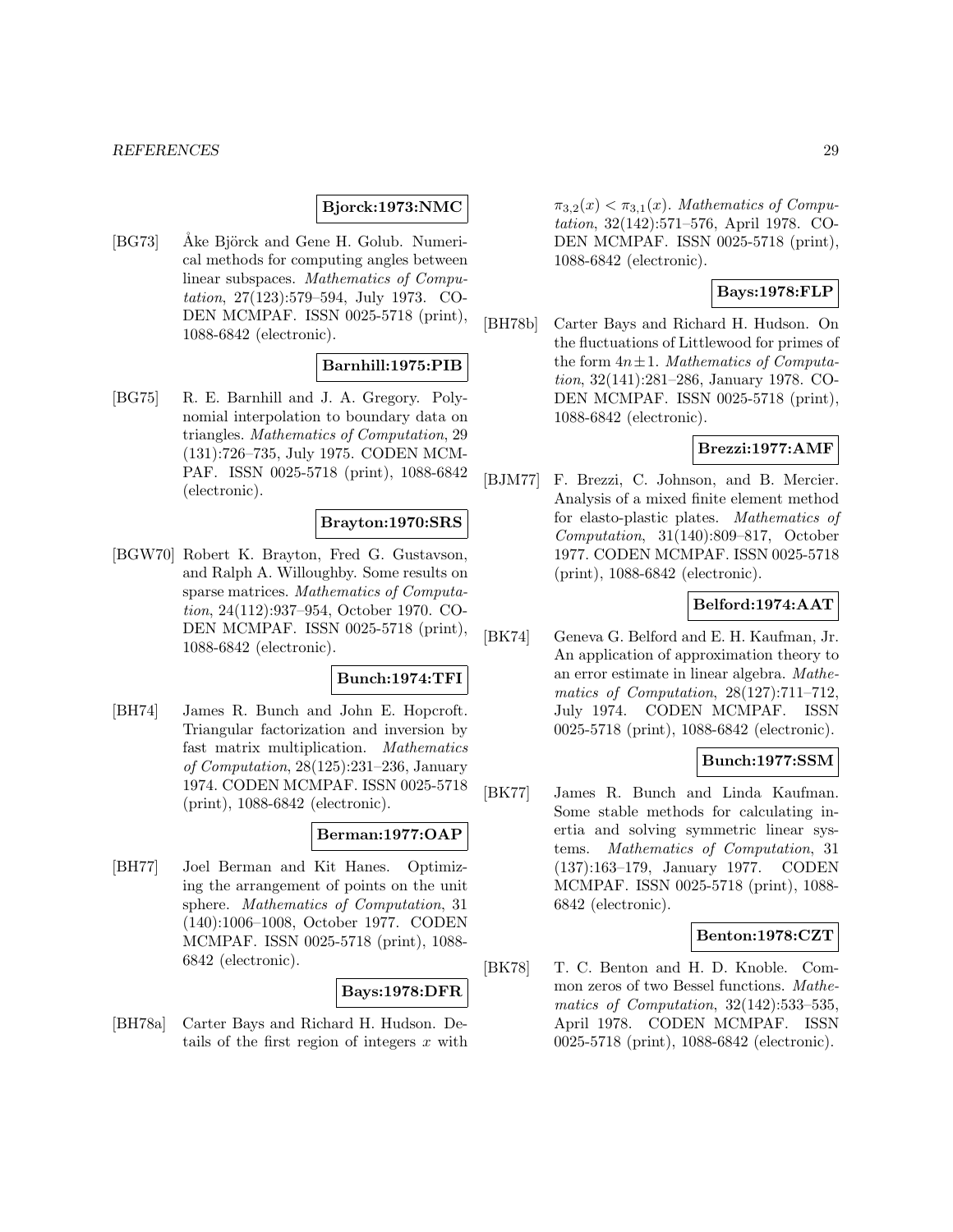#### *REFERENCES* 30

#### **Browning:1973:MR**

[BKO73] Gerald Browning, Heinz-Otto Kreiss, and Joseph Oliger. Mesh refinement. Mathematics of Computation, 27(121):29–39, January 1973. CODEN MCMPAF. ISSN 0025-5718 (print), 1088-6842 (electronic).

#### **Bellman:1972:UA**

[BKV72] Richard Bellman, B. G. Kashef, and R. Vasudevan. A useful approximation to  $e^{-t^2}$ . Mathematics of Computation, 26 (117):233–235, January 1972. CODEN MCMPAF. ISSN 0025-5718 (print), 1088- 6842 (electronic).

#### **Blair:1974:RCA**

[Bla74] J. M. Blair. Rational Chebyshev approximations for the modified Bessel functions  $I_0(x)$  and  $I_1(x)$ . Mathematics of Computation, 28(126):581–583, April 1974. CO-DEN MCMPAF. ISSN 0025-5718 (print), 1088-6842 (electronic).

#### **Blair:1976:HOA**

[Bla76a] J. J. Blair. Higher order approximations to the boundary conditions for the finite element method. Mathematics of Computation, 30(134):250–262, April 1976. CO-DEN MCMPAF. ISSN 0025-5718 (print), 1088-6842 (electronic). URL http://www. ams.org/journals/mcom/1976-30-134/ S0025-5718-1976-0398123-3.

#### **Blass:1976:NDE**

[Bla76b] Josef Blass. A note on Diophantine equation  $Y^2 + k = X^5$ . Mathematics of Computation, 30(135):638–640, July 1976. CO-DEN MCMPAF. ISSN 0025-5718 (print), 1088-6842 (electronic).

#### **Bratley:1970:ANT**

[BLM70] Paul Bratley, Fred Lunnon, and John McKay. Amicable numbers and their distribution. Mathematics of Computation,

24(110):431–432, April 1970. CODEN MCMPAF. ISSN 0025-5718 (print), 1088- 6842 (electronic).

#### **Brillhart:1975:NPC**

[BLS75] John Brillhart, D. H. Lehmer, and J. L. Selfridge. New primality criteria and factorizations of  $2^m \pm 1$ . Mathematics of Computation, 29(130):620–647, April 1975. CODEN MCMPAF. ISSN 0025-5718 (print), 1088-6842 (electronic).

## **Blue:1979:LPI**

[Blu79] James L. Blue. A Legendre polynomial integral. Mathematics of Computation, 33(146):739–741, April 1979. CODEN MCMPAF. ISSN 0025-5718 (print), 1088- 6842 (electronic).

## **Barrodale:1970:TSA**

[BM70] I. Barrodale and J. C. Mason. Two simple algorithms for discrete rational approximation. Mathematics of Computation, 24(112):877–891, October 1970. CODEN MCMPAF. ISSN 0025-5718 (print), 1088- 6842 (electronic).

### **Beyer:1970:GST**

[BMN70a] W. A. Beyer, N. Metropolis, and J. R. Neergaard. The generalized serial test applied to expansions of some irrational square roots in various bases. Mathematics of Computation, 24(111):745–747, July 1970. CODEN MCMPAF. ISSN 0025-5718 (print), 1088-6842 (electronic).

## **Beyer:1970:SSD**

[BMN70b] W. A. Beyer, N. Metropolis, and J. R. Neergaard. Statistical study of digits of some square roots of integers in various bases. Mathematics of Computation,  $24(110):455-473$ , April 1970. CODEN MCMPAF. ISSN 0025-5718 (print), 1088-6842 (electronic).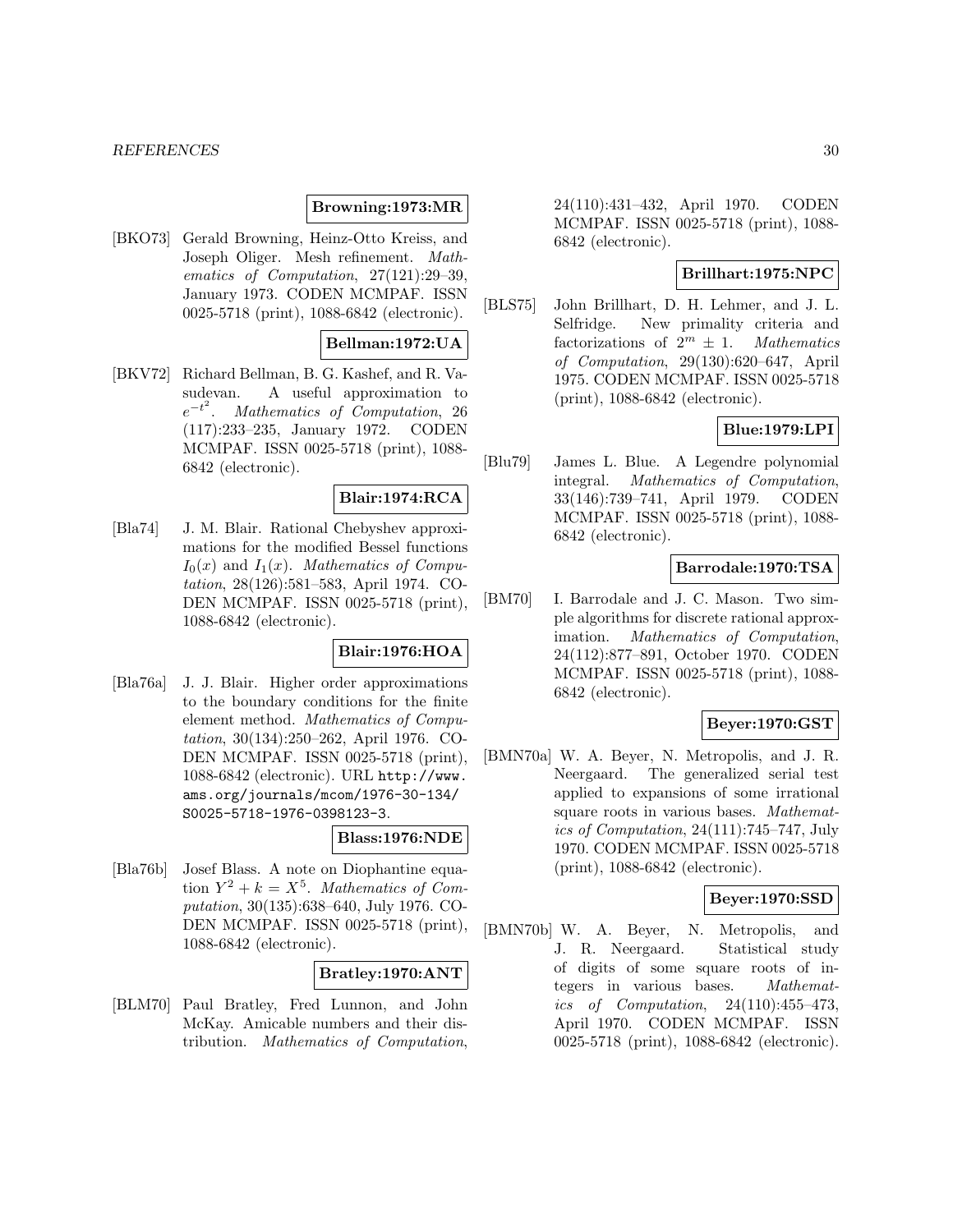URL http://links.jstor.org/sici? sici=0025-5718%28197004%2924%3A110% 3C455%3ASSODOS%3E2.0.CO%3B2-I. See corrigendum [Sha71b].

#### **Borosh:1975:ECF**

[BMP75] I. Borosh, C. J. Moreno, and H. Porta. Elliptic curves over finite fields. II. Mathematics of Computation, 29(131):951–964, July 1975. CODEN MCMPAF. ISSN 0025-5718 (print), 1088-6842 (electronic).

#### **Barnhill:1970:EAN**

[BN70] Robert E. Barnhill and Gregory M. Nielson. An error analysis for numerical multiple integration. III. Mathematics of Computation, 24(110):301–314, April 1970. CODEN MCMPAF. ISSN 0025-5718 (print), 1088-6842 (electronic).

#### **Bramble:1975:MNI**

[BNS75] James H. Bramble, Joachim A. Nitsche, and Alfred H. Schatz. Maximum-norm interior estimates for Ritz–Galerkin methods. Mathematics of Computation, 29 (131):677–688, July 1975. CODEN MCM-PAF. ISSN 0025-5718 (print), 1088-6842 (electronic).

#### **Brown:1973:IGI**

[BNZ73] H. Brown, J. Neubuser, and H. Zassenhaus. On integral groups. III: Normalizer. Mathematics of Computation, 27 (121):167–182, January 1973. CODEN MCMPAF. ISSN 0025-5718 (print), 1088- 6842 (electronic).

#### **Bramble:1973:RCE**

[BO73] J. H. Bramble and J. E. Osborn. Rate of convergence estimates for nonselfadjoint eigenvalue approximations. Mathematics of Computation, 27(123):525–549, July 1973. CODEN MCMPAF. ISSN 0025-5718 (print), 1088-6842 (electronic).

## **Babuska:1978:NTE**

[BO78] I. Babuška and J. E. Osborn. Numerical treatment of eigenvalue problems for differential equations with discontinuous coefficients. Mathematics of Computation, 32(144):991–1023, October 1978. CODEN MCMPAF. ISSN 0025-5718 (print), 1088- 6842 (electronic).

#### **Boas:1977:GPS**

[Boa77] R. P. Boas, Jr. Growth of partial sums of divergent series. Mathematics of Computation, 31(137):257–264, January 1977. CO-DEN MCMPAF. ISSN 0025-5718 (print), 1088-6842 (electronic).

## **Boggs:1974:NAC**

[Bog74] Paul T. Boggs. A new algorithm for the Chebyshev solution of overdetermined linear systems. Mathematics of Computation, 28(125):203–217, January 1974. CODEN MCMPAF. ISSN 0025-5718 (print), 1088- 6842 (electronic).

## **Boggs:1976:CBI**

[Bog76] Paul T. Boggs. The convergence of the Ben-Israel iteration for nonlinear least squares problems. Mathematics of Computation, 30(135):512–522, July 1976. CO-DEN MCMPAF. ISSN 0025-5718 (print), 1088-6842 (electronic).

### **Bondesson:1971:IPE**

[Bon71] Magnus Bondesson. An interior a priori estimate for parabolic difference operators and an application. Mathematics of Computation, 25(113):43–58, January 1971. CODEN MCMPAF. ISSN 0025-5718 (print), 1088-6842 (electronic).

## **Borho:1972:TIK**

[Bor72a] Walter Borho. On Thabit ibn Kurrah's formula for amicable numbers. Mathematics of Computation, 26(118):571–578,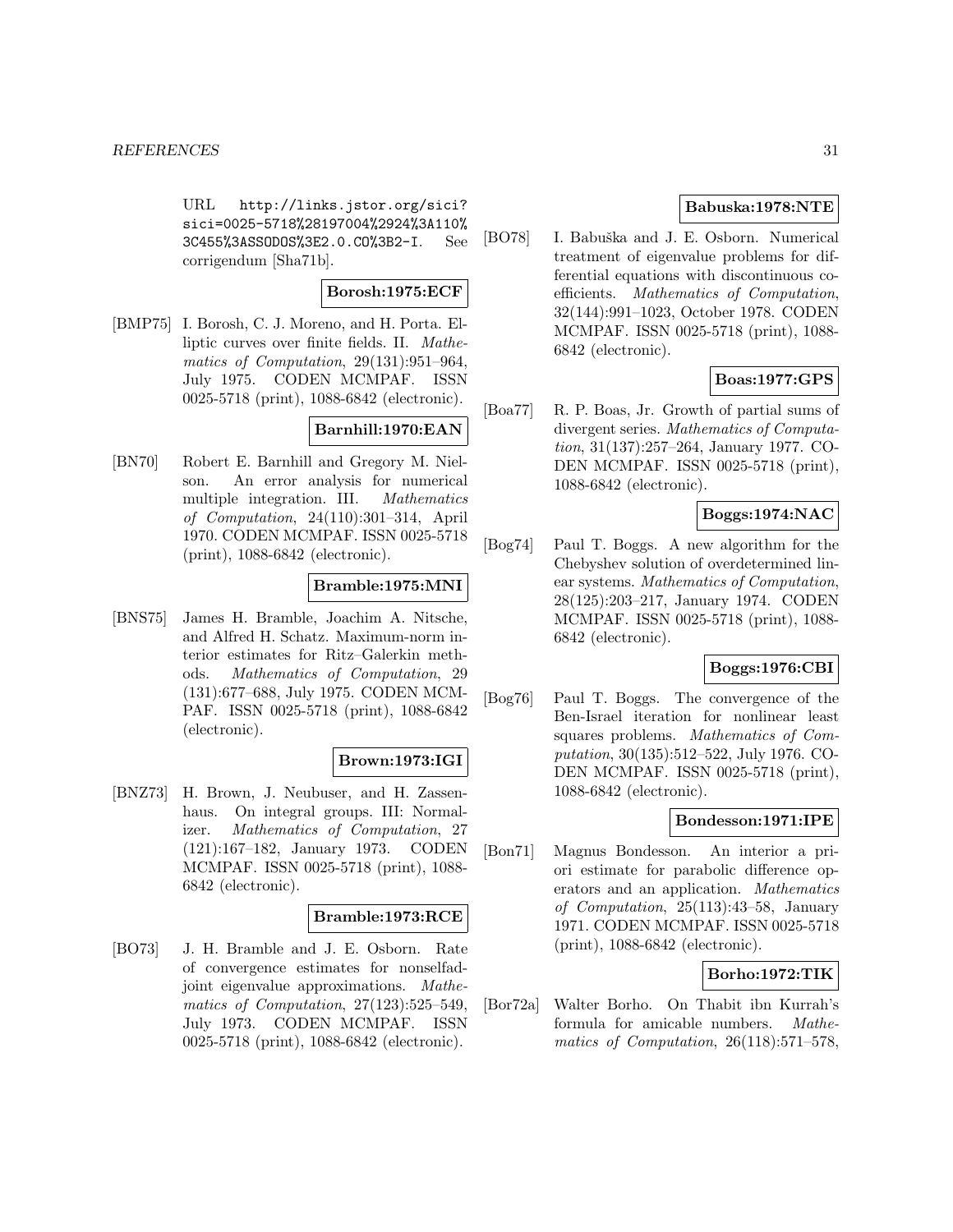April 1972. CODEN MCMPAF. ISSN 0025-5718 (print), 1088-6842 (electronic).

#### **Borning:1972:SR**

[Bor72b] Alan Borning. Some results for  $k! \pm 1$  and  $2 \cdot 3 \cdot 5 \cdots p \pm 1$ . Mathematics of Computation, 26(118):567–570, April 1972. CO-DEN MCMPAF. ISSN 0025-5718 (print), 1088-6842 (electronic).

#### **Bownds:1976:SWS**

[Bow76] John M. Bownds. On solving weakly singular Volterra equations of the first kind with Galerkin approximations. Mathematics of Computation, 30(136):747–757, October 1976. CODEN MCMPAF. ISSN 0025-5718 (print), 1088-6842 (electronic).

#### **Boyd:1970:LBD**

[Boy70] David W. Boyd. Lower bounds for the disk packing constant. Mathematics of Computation, 24(111):697–704, July 1970. CO-DEN MCMPAF. ISSN 0025-5718 (print), 1088-6842 (electronic).

#### **Boyd:1973:AGS**

[Boy73] David W. Boyd. An algorithm for generating the sphere coordinates in a threedimensional osculatory packing. Mathematics of Computation, 27(122):369–377, April 1973. CODEN MCMPAF. ISSN 0025-5718 (print), 1088-6842 (electronic).

#### **Boyd:1978:PSN**

[Boy78] David W. Boyd. Pisot and Salem numbers in intervals of the real line. Mathematics of Computation, 32(144):1244–1260, October 1978. CODEN MCMPAF. ISSN 0025-5718 (print), 1088-6842 (electronic).

### **Bjorck:1970:SVS**

[BP70] Ake Björck and Victor Pereyra. Solution of Vandermonde systems of equations. Mathematics of Computation, 24(112):893–903,

October 1970. CODEN MCMPAF. ISSN 0025-5718 (print), 1088-6842 (electronic).

## **Balazs:1979:TWF**

[BPD79] N. L. Balazs, H. C. Pauli, and O. B. Dabbousi. Tables of Weyl fractional integrals for the Airy function. Mathematics of Computation, 33(145):353–358, January 1979. CODEN MCMPAF. ISSN 0025-5718 (print), 1088-6842 (electronic).

#### **Bateman:1975:SNR**

[BPW75] Paul T. Bateman, George B. Purdy, and Samuel S. Wagstaff, Jr. Some numerical results on Fekete polynomials. Mathematics of Computation, 29(129):7–23, January 1975. CODEN MCMPAF. ISSN 0025-5718 (print), 1088-6842 (electronic).

#### **Bauer:1972:BFD**

[BR72] Louis Bauer and Edward L. Reiss. Block five diagonal matrices and the fast numerical solution of the biharmonic equation. Mathematics of Computation, 26(118): 311–326, April 1972. CODEN MCMPAF. ISSN 0025-5718 (print), 1088-6842 (electronic).

## **Brezinski:1974:SSE**

[BR74] Claude Brezinski and Alain C. Rieu. The solution of systems of equations using the epsilon — algorithm, and an application to boundary-value problems. Mathematics of Computation, 28(127):731–741, July 1974. CODEN MCMPAF. ISSN 0025-5718 (print), 1088-6842 (electronic).

## **Best:1976:CAC**

[BR76] Michael J. Best and Klaus Ritter. A class of accelerated conjugate direction methods for linearly constrained minimization problems. Mathematics of Computation, 30(135):478–504, July 1976. CODEN MCMPAF. ISSN 0025-5718 (print), 1088- 6842 (electronic).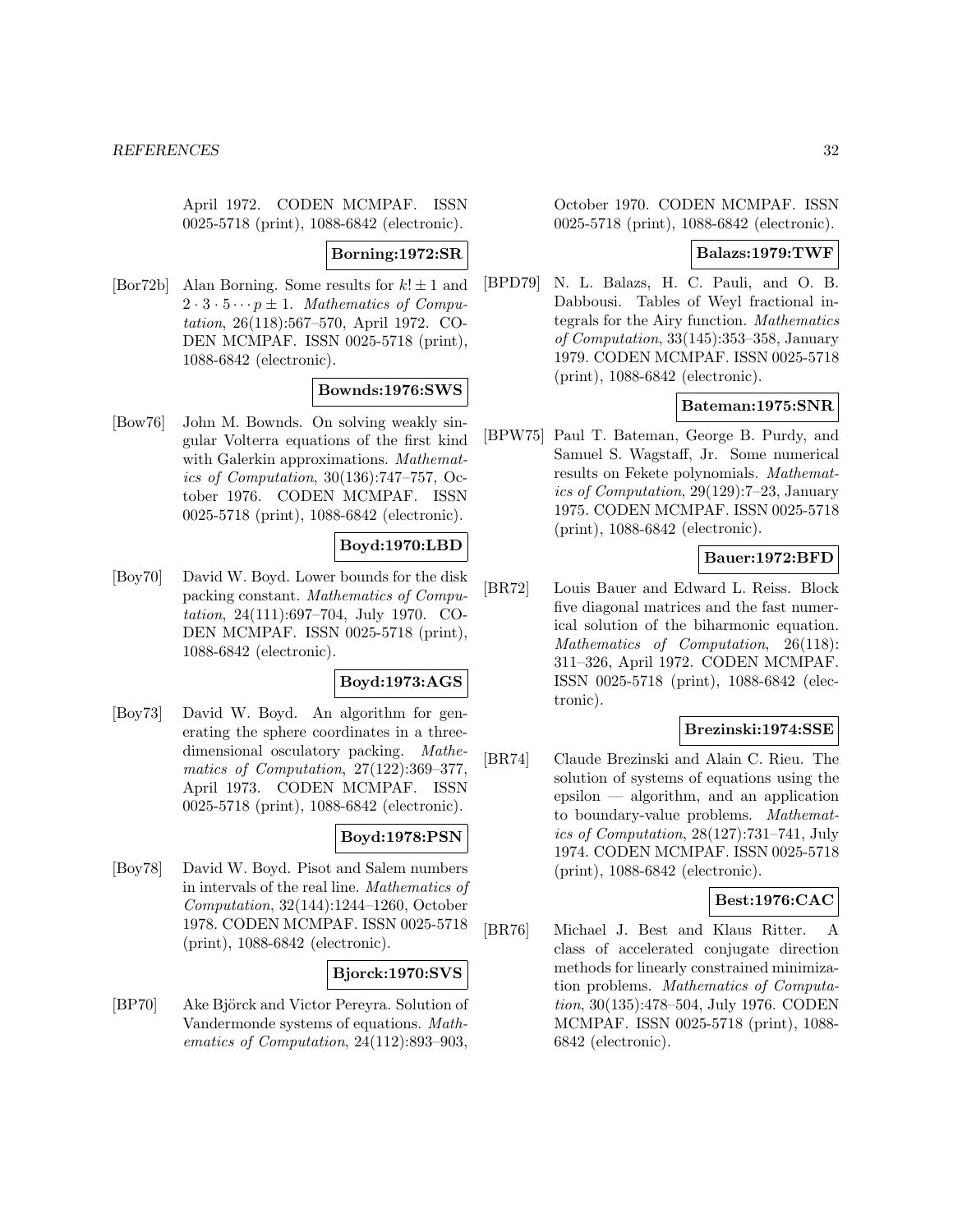#### *REFERENCES* 33

#### **Babuska:1979:AOF**

[BR79] I. Babuška and W. C. Rheinboldt. Analysis of optimal finite-element meshes in  $R<sup>1</sup>$ . Mathematics of Computation, 33(146): 435–463, April 1979. CODEN MCMPAF. ISSN 0025-5718 (print), 1088-6842 (electronic).

#### **Bradley:1971:AHS**

[Bra71] Gordon H. Bradley. Algorithms for Hermite and Smith normal matrices and linear Diophantine equations. Mathematics of Computation, 25(116):897–907, October 1971. CODEN MCMPAF. ISSN 0025-5718 (print), 1088-6842 (electronic).

#### **Braess:1973:CAE**

[Bra73a] Dietrich Braess. Chebyshev approximation by exponentials on finite subsets. Mathematics of Computation, 27(122):327–331, April 1973. CODEN MCMPAF. ISSN 0025-5718 (print), 1088-6842 (electronic).

#### **Brandt:1973:GLM**

[Bra73b] Achi Brandt. Generalized local maximum principles for finite-difference operators. Mathematics of Computation, 27 (124):685–718, October 1973. CODEN MCMPAF. ISSN 0025-5718 (print), 1088- 6842 (electronic).

#### **Brandt:1977:MLA**

[Bra77] Achi Brandt. Multi-level adaptive solutions to boundary-value problems. Mathematics of Computation, 31(138):333–390, April 1977. CODEN MCMPAF. ISSN 0025-5718 (print), 1088-6842 (electronic).

#### **Brent:1973:FOL**

[Bre73] Richard P. Brent. The first occurrence of large gaps between successive primes. Mathematics of Computation, 27(124): 959–963, October 1973. CODEN MCM- PAF. ISSN 0025-5718 (print), 1088-6842 (electronic).

## **Brent:1974:DSG**

[Bre74] Richard P. Brent. The distribution of small gaps between successive primes. Mathematics of Computation, 28(125):315–324, January 1974. CODEN MCMPAF. ISSN 0025-5718 (print), 1088-6842 (electronic).

## **Bremner:1975:EM**

[Bre75a] Andrew Bremner. An equation of Mordell. Mathematics of Computation, 29(131): 925–928, July 1975. CODEN MCMPAF. ISSN 0025-5718 (print), 1088-6842 (electronic).

#### **Brent:1975:IDP**

[Bre75b] Richard P. Brent. Irregularities in the distribution of primes and twin primes. Mathematics of Computation, 29(129):43– 56, January 1975. CODEN MCMPAF. ISSN 0025-5718 (print), 1088-6842 (electronic).

## **Brent:1975:TEA**

[Bre75c] Richard P. Brent. Table errata: Algorithms for minimization without derivatives (Prentice-Hall, Englewood Cliffs, N.J., 1973). Mathematics of Computation, 29(132):1166, October 1975. CO-DEN MCMPAF. ISSN 0025-5718 (print), 1088-6842 (electronic). URL http://www. ams.org/journals/mcom/1975-29-132/ S0025-5718-1975-0371062-9; http: //www.ams.org/journals/mcom/1975- 29-132/S0025-5718-1975-0371062-9/ S0025-5718-1975-0371062-9.pdf; https: //www.ams.org/mathscinet-getitem? mr=371062; https://www.ams.org/ mathscinet/search/authors.html?authorName= Brent%2C%20Richard%20P..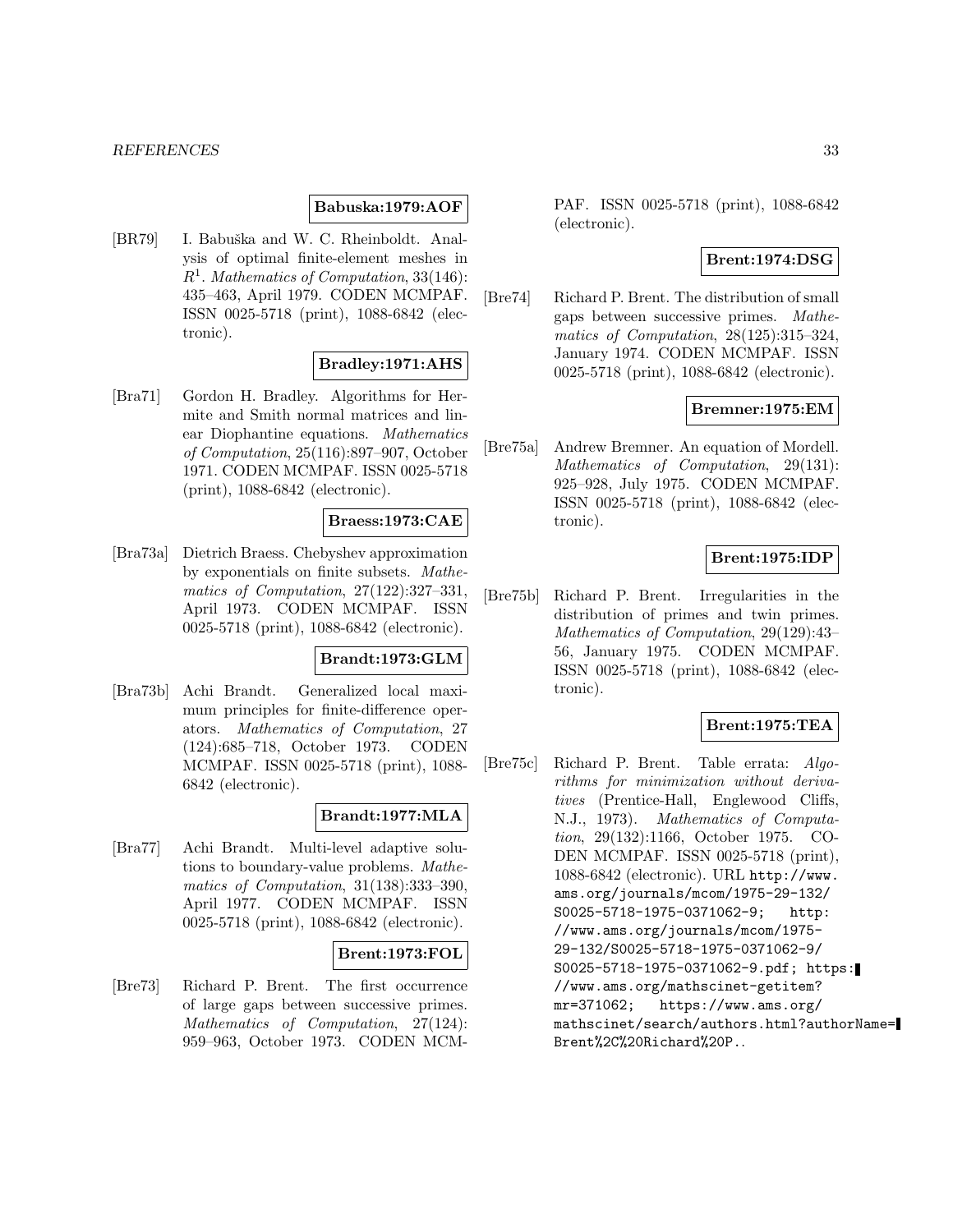#### **Brent:1977:CRC**

[Bre77] Richard P. Brent. Computation of the regular continued fraction for Euler's constant. Mathematics of Computation, 31 (139):771–777, July 1977. CODEN MCM-PAF. ISSN 0025-5718 (print), 1088-6842 (electronic).

#### **Brent:1979:ZRZ**

[Bre79] Richard P. Brent. On the zeros of the Riemann zeta function in the critical strip. Mathematics of Computation, 33 (148):1361–1372, October 1979. CODEN MCMPAF. ISSN 0025-5718 (print), 1088- 6842 (electronic).

#### **Brillhart:1972:NRP**

[Bri72] John Brillhart. Note on representing a prime as a sum of two squares. Mathematics of Computation, 26(120):1011–1013, October 1972. CODEN MCMPAF. ISSN 0025-5718 (print), 1088-6842 (electronic).

#### **Broyden:1970:CSR**

[Bro70] C. G. Broyden. The convergence of singlerank quasi-Newton methods. Mathematics of Computation, 24(110):365–382, April 1970. CODEN MCMPAF. ISSN 0025-5718 (print), 1088-6842 (electronic).

## **Broyden:1971:CAS**

[Bro71] C. G. Broyden. The convergence of an algorithm for solving sparse nonlinear systems. Mathematics of Computation, 25(114):285–294, April 1971. CO-DEN MCMPAF. ISSN 0025-5718 (print), 1088-6842 (electronic). URL http://www. ams.org/journals/mcom/1971-25-114/ S0025-5718-1971-0297122-5.

### **Brodlie:1975:BMS**

[Bro75] Kenneth W. Brodlie. On Bairstow's method for the solution of polynomial equations. Mathematics of Computation,

29(131):816–826, July 1975. CODEN MCMPAF. ISSN 0025-5718 (print), 1088- 6842 (electronic).

#### **Brown:1979:SSG**

[Bro79] R. Leonard Brown. Stability of sequences generated by nonlinear differential systems. Mathematics of Computation, 33(146):637–645, April 1979. CO-DEN MCMPAF. ISSN 0025-5718 (print), 1088-6842 (electronic).

## **Brudno:1970:GIM**

[Bru70a] Simcha Brudno. On generating infinitely many solutions of the Diophantine equation  $A^6 + B^6 + C^6 = D^6 + E^6 + F^6$ . *Math*ematics of Computation, 24(110):453–454, April 1970. CODEN MCMPAF. ISSN 0025-5718 (print), 1088-6842 (electronic).

#### **Brunner:1970:MSS**

[Bru70b] H. Brunner. Marginal stability and stabilization in the numerical integration of ordinary differential equations. Mathematics of Computation, 24(111):635–646, July 1970. CODEN MCMPAF. ISSN 0025-5718 (print), 1088-6842 (electronic).

#### **Brunner:1972:NMO**

[Bru72] H. Brunner. A note on modified optimal linear multistep methods. Mathematics of Computation, 26(119):625–631, July 1972. CODEN MCMPAF. ISSN 0025-5718 (print), 1088-6842 (electronic).

#### **Brunner:1974:GSG**

[Bru74a] H. Brunner. Global solution of the generalized Abel integral equation by implicit interpolation. Mathematics of Computation, 28(125):61–67, January 1974. CO-DEN MCMPAF. ISSN 0025-5718 (print), 1088-6842 (electronic).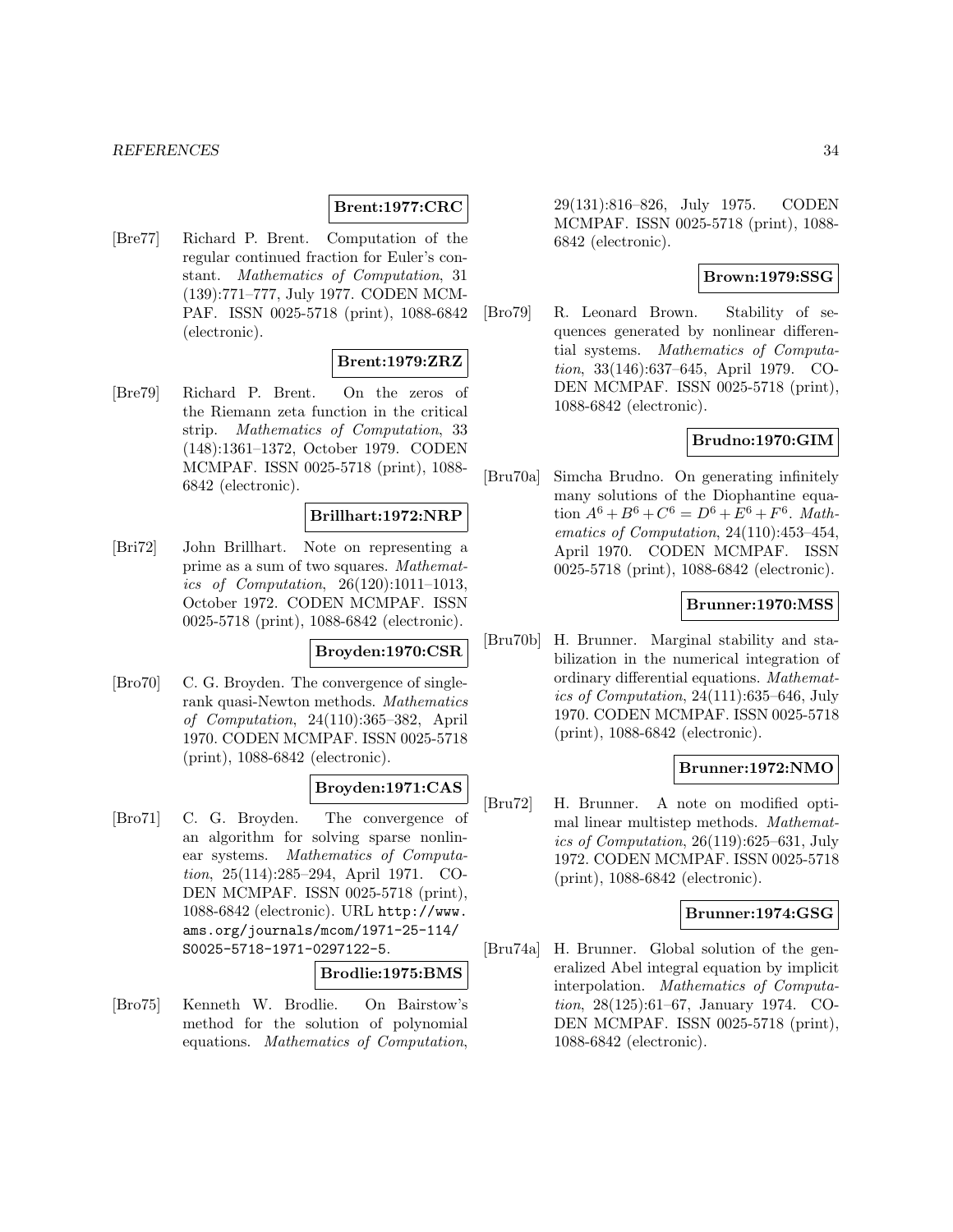## **Brunner:1974:RCN**

[Bru74b] H. Brunner. Recursive collocation for the numerical solution of stiff ordinary differential equations. Mathematics of Computation, 28(126):475–481, April 1974. CO-DEN MCMPAF. ISSN 0025-5718 (print), 1088-6842 (electronic).

#### **Brudno:1976:TSP**

[Bru76] Simcha Brudno. Triples of sixth powers with equal sums. Mathematics of Computation, 30(135):646–648, July 1976. CO-DEN MCMPAF. ISSN 0025-5718 (print), 1088-6842 (electronic).

#### **Brunner:1977:DVI**

[Bru77] Hermann Brunner. Discretization of Volterra integral equations of the first kind. Mathematics of Computation, 31 (139):708–716, July 1977. CODEN MCM-PAF. ISSN 0025-5718 (print), 1088-6842 (electronic).

#### **Beyer:1971:LSM**

[BRW71] W. A. Beyer, R. B. Roof, and Dorothy Williamson. The lattice structure of multiplicative congruential pseudorandom vectors. Mathematics of Computation, 25(114):345–363, April 1971. CODEN MCMPAF. ISSN 0025- 5718 (print), 1088-6842 (electronic). URL http://www.ams.org/journals/ mcom/1971-25-114/S0025-5718-1971- 0309263-4; http://www.jstor.org/ stable/pdfplus/2004931.pdf. See corrigenda [BW96].

#### **Bramble:1971:LSM**

[BS71] J. H. Bramble and A. H. Schatz. Least squares methods for  $2m$  th order elliptic boundary-value problems. Mathematics of Computation, 25(113):1–32, January 1971. CODEN MCMPAF. ISSN 0025-5718 (print), 1088-6842 (electronic).

## **Bramble:1977:HOL**

[BS77] J. H. Bramble and A. H. Schatz. Higher order local accuracy by averaging in the finite element method. Mathematics of Computation, 31(137):94–111, January 1977. CODEN MCMPAF. ISSN 0025-5718 (print), 1088-6842 (electronic).

## **Bramble:1978:SAS**

[BS78] James H. Bramble and Ridgway Scott. Simultaneous approximation in scales of Banach spaces. Mathematics of Computation, 32(144):947–954, October 1978. CODEN MCMPAF. ISSN 0025-5718 (print), 1088- 6842 (electronic).

## **Brenner:1971:CDS**

[BT71] Philip Brenner and Vidar Thomee. Contractive difference schemes for symmetric hyperbolic systems. Mathematics of Computation, 25(114):205– 217, April 1971. CODEN MCM-PAF. ISSN 0025-5718 (print), 1088- 6842 (electronic). URL http://www. ams.org/journals/mcom/1971-25-114/ S0025-5718-1971-0297151-1.

#### **Bramble:1972:SLS**

[BT72] James H. Bramble and Vidar Thomee. Semidiscrete-least squares methods for a parabolic boundary value problem. Mathematics of Computation, 26(119):633–648, July 1972. CODEN MCMPAF. ISSN 0025-5718 (print), 1088-6842 (electronic).

## **Buell:1976:CGQ**

[Bue76] Duncan A. Buell. Class groups of quadratic fields. Mathematics of Computation, 30(135):610–623, July 1976. CODEN MCMPAF. ISSN 0025-5718 (print), 1088- 6842 (electronic).

### **Buell:1977:SCN**

[Bue77] Duncan A. Buell. Small class numbers and extreme values of L-functions of quadratic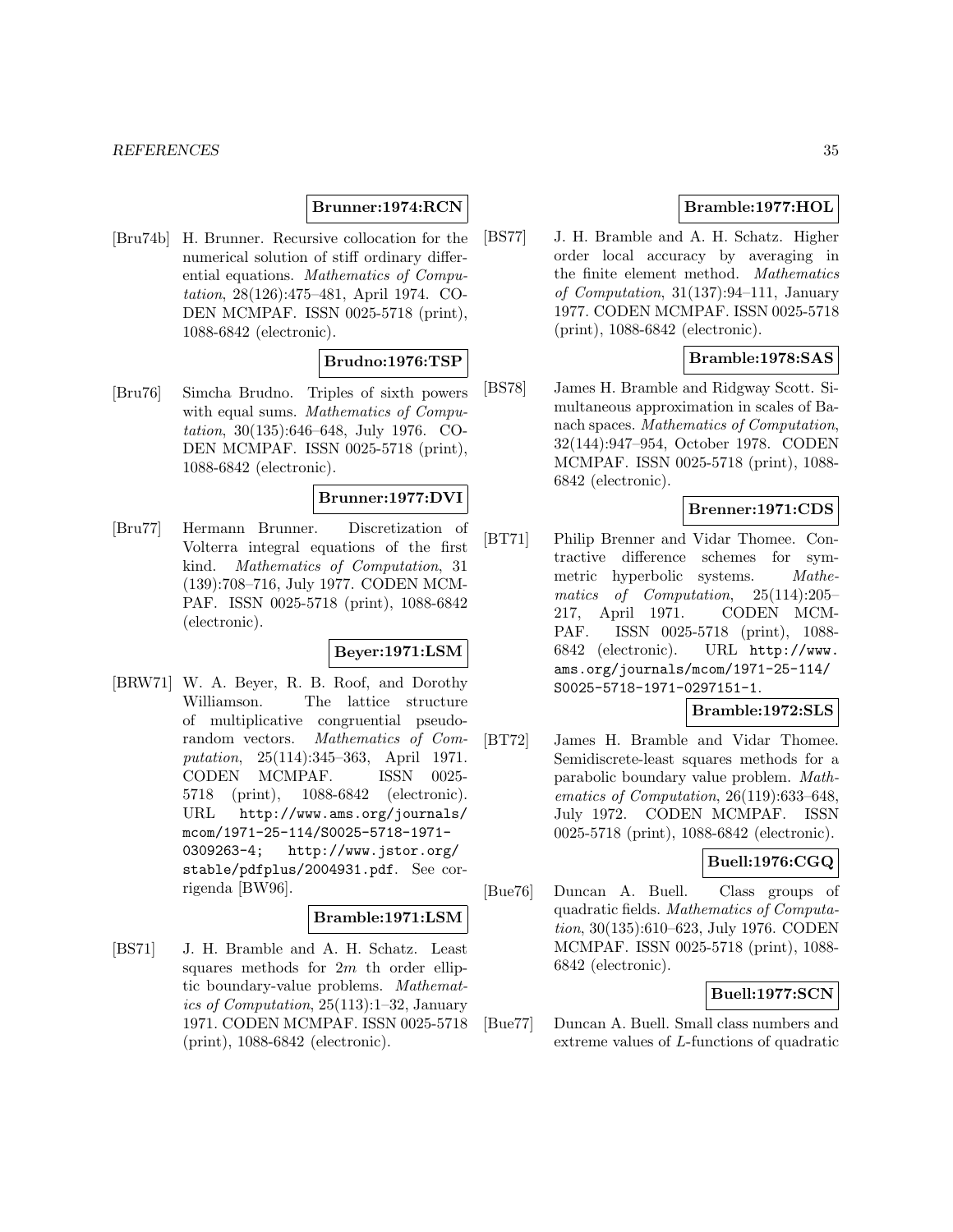fields. Mathematics of Computation, 31 (139):786–796, July 1977. CODEN MCM-PAF. ISSN 0025-5718 (print), 1088-6842 (electronic).

## **Bui:1979:NRP**

[Bui79] T. D. Bui. A note on the Rosenbrock procedure. Mathematics of Computation, 33 (147):971–975, July 1979. CODEN MCM-PAF. ISSN 0025-5718 (print), 1088-6842 (electronic).

## **Burbea:1970:PCM**

[Bur70] J. Burbea. A procedure for conformal maps of simply connected domains by using the Bergman function. Mathematics of Computation, 24(112):821–829, October 1970. CODEN MCMPAF. ISSN 0025-5718 (print), 1088-6842 (electronic).

## **Burbea:1971:NDM**

[Bur71a] J. Burbea. A numerical determination of the modulus of doubly connected domains by using the Bergman curvature. Mathematics of Computation, 25(116):743–756, October 1971. CODEN MCMPAF. ISSN 0025-5718 (print), 1088-6842 (electronic).

#### **Burgoyne:1971:PTB**

[Bur71b] F. D. Burgoyne. Practical throw-back interpolation. Mathematics of Computation, 25(113):115–117, January 1971. CODEN MCMPAF. ISSN 0025-5718 (print), 1088- 6842 (electronic).

#### **Burr:1975:DPE**

[Bur75] Stefan A. Burr. On detecting a periodic event by means of periodic observations. I. Mathematics of Computation, 29(129): 57–65, January 1975. CODEN MCMPAF. ISSN 0025-5718 (print), 1088-6842 (electronic).

## **Burns:1978:NCS**

[Bur78] Anne M. Burns. A necessary condition for the stability of a difference approximation to a hyperbolic system of partial differential equations. Mathematics of Computation, 32(143):707–724, July 1978. CODEN MCMPAF. ISSN 0025-5718 (print), 1088- 6842 (electronic).

#### **Buschman:1974:FSR**

[Bus74] R. G. Buschman. Finite sum representations for partial derivatives of special functions with respect to parameters. Mathematics of Computation, 28(127):817–824, July 1974. CODEN MCMPAF. ISSN 0025-5718 (print), 1088-6842 (electronic).

#### **Buschman:1976:IHF**

[Bus76] R. G. Buschman. Inequalities for hypergeometric functions. Mathematics of Computation, 30(134):303–305, April 1976. CO-DEN MCMPAF. ISSN 0025-5718 (print), 1088-6842 (electronic). URL http://www. ams.org/journals/mcom/1976-30-134/ S0025-5718-1976-0390306-1.

## **Butcher:1972:ATI**

[But72a] J. C. Butcher. An algebraic theory of integration methods. Mathematics of Computation, 26(117):79–106, January 1972. CO-DEN MCMPAF. ISSN 0025-5718 (print), 1088-6842 (electronic).

#### **Butcher:1972:CCC**

[But72b] J. C. Butcher. A convergence criterion for a class of integration methods. Mathematics of Computation, 26(117):107–117, January 1972. CODEN MCMPAF. ISSN 0025-5718 (print), 1088-6842 (electronic).

## **Butcher:1973:ONM**

[But73] J. C. Butcher. The order of numerical methods for ordinary differential equations. Mathematics of Computation, 27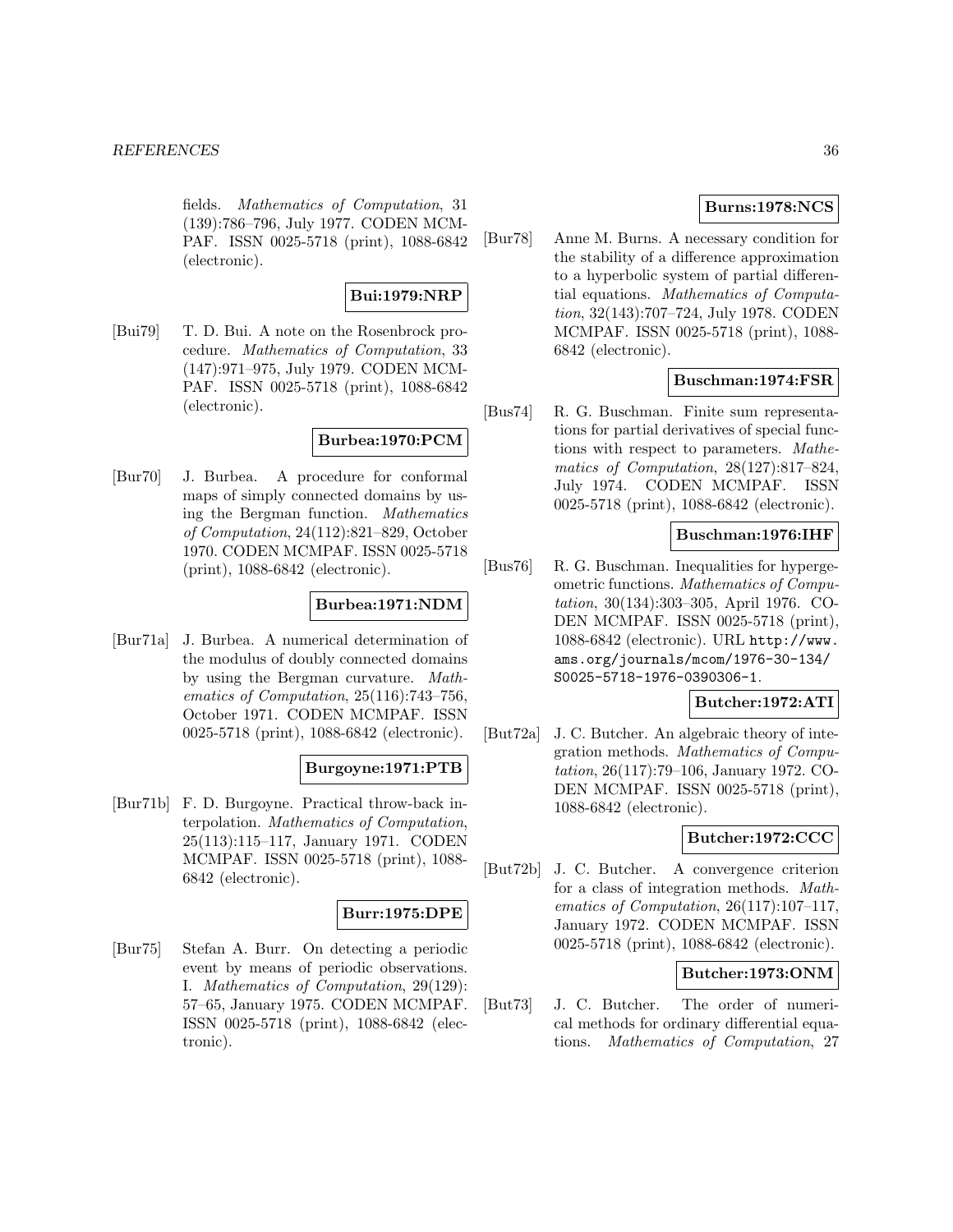(124):793–806, October 1973. CODEN MCMPAF. ISSN 0025-5718 (print), 1088- 6842 (electronic).

#### **Bunting:1978:DAP**

[BvT78] Paul W. Bunting, Jan van Leeuwen, and Dov Tamari. Deciding associativity for partial multiplication tables of order 3. Mathematics of Computation, 32(142): 593–605, April 1978. CODEN MCMPAF. ISSN 0025-5718 (print), 1088-6842 (electronic).

## **Beard:1974:FT**

[BW74a] Jacob T. B. Beard, Jr. and Karen I. West. Factorization tables for  $x^n - 1$  over  $GF(q)$ . Mathematics of Computation, 28 (128):1167–1168, October 1974. CODEN MCMPAF. ISSN 0025-5718 (print), 1088- 6842 (electronic).

## **Beard:1974:SPP**

[BW74b] Jacob T. B. Beard, Jr. and Karen I. West. Some primitive polynomials of the third kind. Mathematics of Computation, 28 (128):1166–1167, October 1974. CODEN MCMPAF. ISSN 0025-5718 (print), 1088- 6842 (electronic).

## **Beyer:1974:EAC**

[BW74c] W. A. Beyer and M. S. Waterman. Error analysis of a computation of Euler's constant. Mathematics of Computation, 28(126):599–604, April 1974. CODEN MCMPAF. ISSN 0025-5718 (print), 1088- 6842 (electronic).

#### **Beard:1976:FTT**

[BW76] Jacob T. B. Beard, Jr. and Karen I. West. Factorization tables for trinomials over  $GF(q)$ . Mathematics of Computation, 30(133):179–183, January 1976. CODEN MCMPAF. ISSN 0025-5718 (print), 1088- 6842 (electronic).

# **Beyer:1996:CLS**

[BW96] W. A. Beyer and W. W. Wood. Corrigenda: "The lattice structure of multiplicative congruential pseudo-random vectors" [Math. Comp. **25** (1971), 345– 363, MR **46** #8373] by W. A. Beyer, R. B. Roof, and Dorothy Williamson. Mathematics of Computation, 65(213): 445–446, January 1996. CODEN MCM-PAF. ISSN 0025-5718 (print), 1088-6842 (electronic). URL http://www.jstor. org/stable/pdfplus/2153872.pdf. See [BRW71].

## **Barrucand:1976:CTD**

[BWB76] Pierre Barrucand, H. C. Williams, and L. Baniuk. A computational technique for determining the class number of a pure cubic field. Mathematics of Computation, 30(134):312–323, April 1976. CO-DEN MCMPAF. ISSN 0025-5718 (print), 1088-6842 (electronic). URL http://www. ams.org/journals/mcom/1976-30-134/ S0025-5718-1976-0392913-9.

## **Buell:1977:IBB**

[BWW77] D. A. Buell, H. C. Williams, and K. S. Williams. On the imaginary bicyclic biquadratic fields with class-number 2. Mathematics of Computation, 31(140): 1034–1042, October 1977. CODEN MCM-PAF. ISSN 0025-5718 (print), 1088-6842 (electronic).

## **Bramble:1970:TEF**

[BZ70] James H. Bramble and Miloš Zlámal. Triangular elements in the finite element method. Mathematics of Computation, 24(112):809–820, October 1970. CODEN MCMPAF. ISSN 0025-5718 (print), 1088- 6842 (electronic).

#### **Chakravarthy:1979:NCM**

[CA79] Sukumar Chakravarthy and Dale Anderson. Numerical conformal mapping. Math-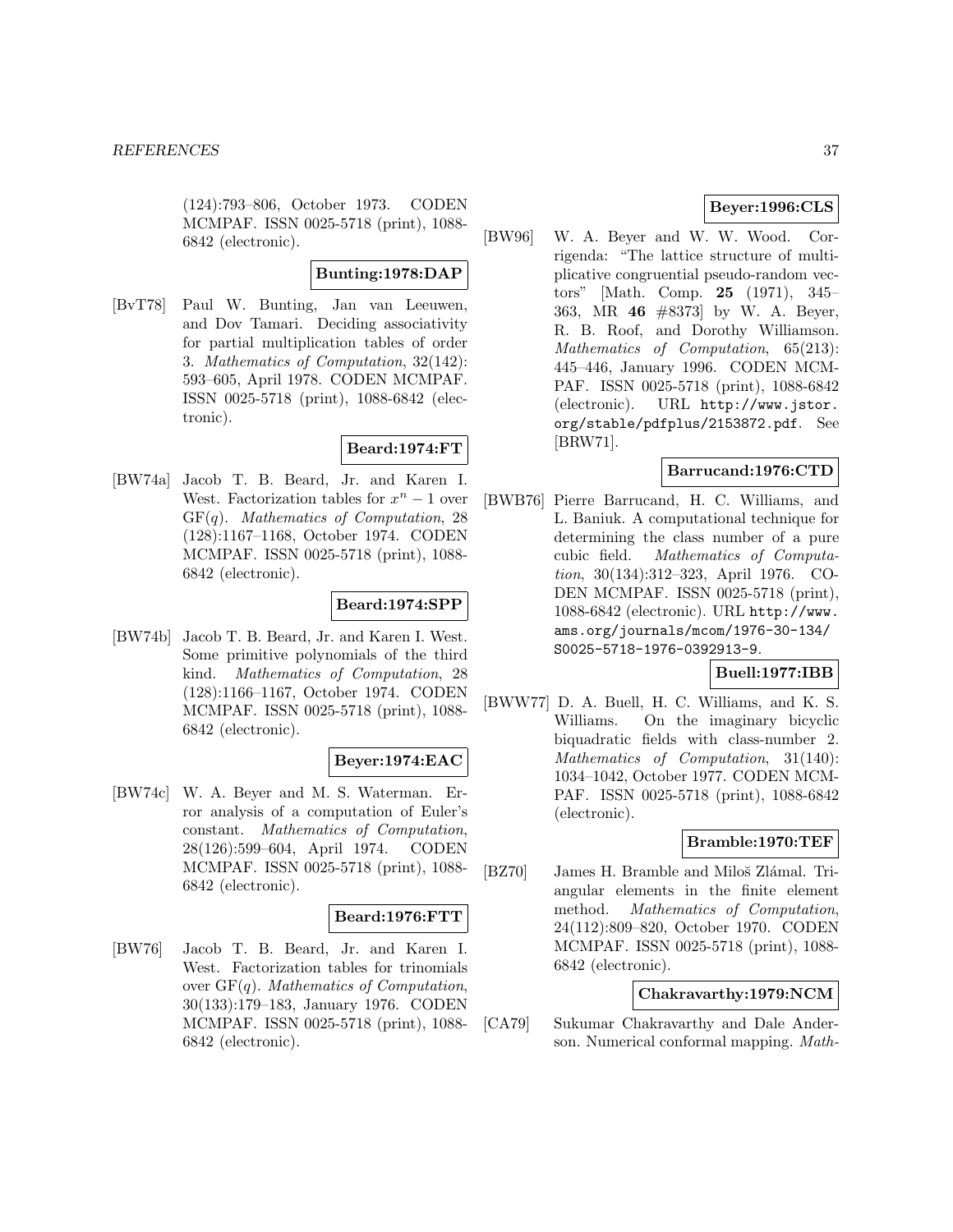ematics of Computation, 33(147):953–969, July 1979. CODEN MCMPAF. ISSN 0025-5718 (print), 1088-6842 (electronic).

#### **Cadwell:1971:LIB**

[Cad71] J. H. Cadwell. Large intervals between consecutive primes. Mathematics of Computation, 25(116):909–913, October 1971. CODEN MCMPAF. ISSN 0025-5718 (print), 1088-6842 (electronic).

## **Carasso:1970:PBN**

[Car70] Alfred Carasso. A posteriori bounds in the numerical solution of mildly nonlinear parabolic equations. Mathematics of Computation, 24(112):785–792, October 1970. CODEN MCMPAF. ISSN 0025-5718 (print), 1088-6842 (electronic).

# **Carlson:1972:ACL**

[Car72] B. C. Carlson. An algorithm for computing logarithms and arctangents. Mathematics of Computation, 26(118):543–549, April 1972. CODEN MCMPAF. ISSN 0025-5718 (print), 1088-6842 (electronic).

#### **Carrano:1973:MBM**

[Car73] F. M. Carrano. A modified Bairstow method for multiple zeros of a polynomial. Mathematics of Computation, 27 (124):781–792, October 1973. CODEN MCMPAF. ISSN 0025-5718 (print), 1088- 6842 (electronic).

## **Carasso:1974:LSP**

[Car74] Alfred Carasso. A least squares procedure for the wave equation. Mathematics of Computation, 28(127):757–767, July 1974. CODEN MCMPAF. ISSN 0025-5718 (print), 1088-6842 (electronic).

#### **Carasso:1975:CSH**

[Car75a] Alfred Carasso. Coupled sound and heat flow and the method of least squares.

Mathematics of Computation, 29(130): 447–463, April 1975. CODEN MCMPAF. ISSN 0025-5718 (print), 1088-6842 (electronic).

# **Carta:1975:LOA**

[Car75b] David G. Carta. Low-order approximations for the normal probability integral and the error function. Mathematics of Computation, 29(131):856–862, July 1975. CODEN MCMPAF. ISSN 0025-5718 (print), 1088-6842 (electronic).

# **Cash:1978:EOM**

[Cas78] J. R. Cash. An extension of Olver's method for the numerical solution of linear recurrence relations. Mathematics of Computation, 32(142):497–510, April 1978. CODEN MCMPAF. ISSN 0025-5718 (print), 1088-6842 (electronic).

## **Cato:1977:OKS**

[Cat77] Craig Cato. The orders of the known simple groups as far as one trillion. Mathematics of Computation, 31(138):574–577, April 1977. CODEN MCMPAF. ISSN 0025-5718 (print), 1088-6842 (electronic).

# **Cheema:1972:NIC**

[CC72] M. S. Cheema and W. E. Conway. Numerical investigation of certain asymptotic results in the theory of partitions. Mathematics of Computation, 26(120):999–1005, October 1972. CODEN MCMPAF. ISSN 0025-5718 (print), 1088-6842 (electronic).

## **Cannon:1973:IAT**

[CDHW73] John J. Cannon, Lucien A. Dimino, George Havas, and Jane M. Watson. Implementation and analysis of the Todd– Coxeter algorithm. Mathematics of Computation, 27(123):463–490, July 1973. CO-DEN MCMPAF. ISSN 0025-5718 (print), 1088-6842 (electronic).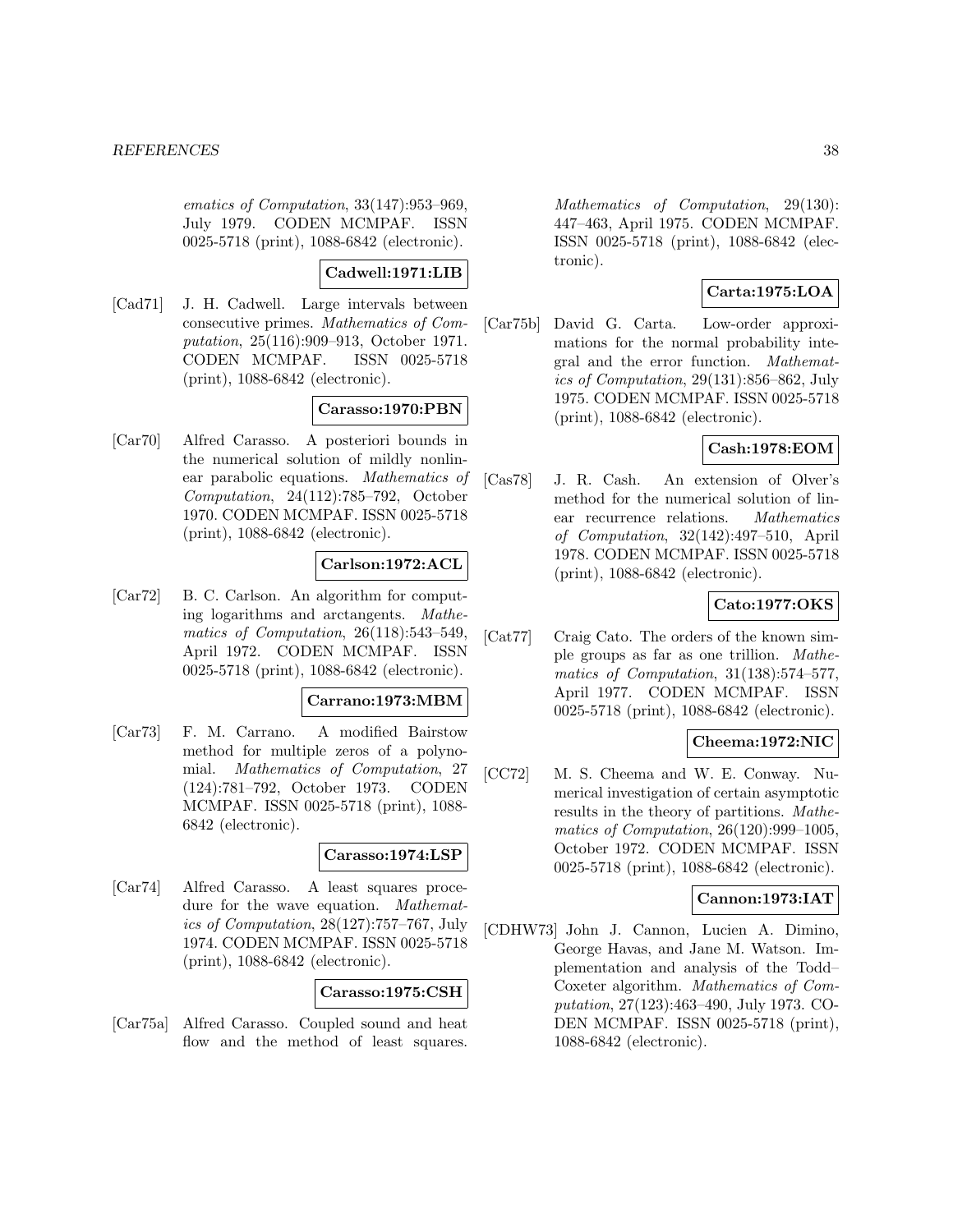## **Choong:1971:RA**

[CDR71] K. Y. Choong, D. E. Daykin, and C. R. Rathbone. Rational approximations to π. Mathematics of Computation, 25(114): 387–392, April 1971. CODEN MCM-PAF. ISSN 0025-5718 (print), 1088- 6842 (electronic). URL http://www. ams.org/journals/mcom/1971-25-114/ S0025-5718-1971-0300981-0. See errata [Sha76a].

## **Castleton:1973:FOM**

[CG73] R. N. Castleton and L. J. Grimm. A first order method for differential equations of neutral type. Mathematics of Computation, 27(123):571–577, July 1973. CODEN MCMPAF. ISSN 0025-5718 (print), 1088- 6842 (electronic).

## **Cantor:1972:CFA**

[CGZ72] David G. Cantor, Paul H. Galyean, and Horst G. Zimmer. A continued fraction algorithm for real algebraic numbers. Mathematics of Computation, 26(119):785–791, July 1972. CODEN MCMPAF. ISSN 0025-5718 (print), 1088-6842 (electronic).

## **Cochran:1970:NTF**

[CH70a] James Alan Cochran and Judith N. Hoffspiegel. Numerical techniques for finding  $\nu$ -zeros of Hankel functions. *Mathe*matics of Computation, 24(110):413–422, April 1970. CODEN MCMPAF. ISSN 0025-5718 (print), 1088-6842 (electronic).

## **Cody:1970:CAC**

[CH70b] W. J. Cody and K. E. Hillstrom. Chebyshev approximations for the Coulomb phase shift. Mathematics of Computation, 24(111):671–677, July 1970. CODEN MCMPAF. ISSN 0025-5718 (print), 1088- 6842 (electronic).

## **Collins:1974:MRS**

[CH74] George E. Collins and Ellis Horowitz. The minimum root separation of a polynomial. Mathematics of Computation, 28(126):589–597, April 1974. CODEN MCMPAF. ISSN 0025-5718 (print), 1088- 6842 (electronic).

# **Chin:1978:DAD**

[CH78] R. C. Y. Chin and G. W. Hedstrom. A dispersion analysis for difference schemes: tables of generalized Airy functions. Mathematics of Computation, 32(144):1163– 1170, October 1978. CODEN MCMPAF. ISSN 0025-5718 (print), 1088-6842 (electronic).

## **Chambers:1971:QFF**

[Cha71] Ll. G. Chambers. A quadratic formula for finding the root of an equation. Mathematics of Computation, 25(114): 305–307, April 1971. CODEN MCM-PAF. ISSN 0025-5718 (print), 1088- 6842 (electronic). URL http://www. ams.org/journals/mcom/1971-25-114/ S0025-5718-1971-0295559-1.

#### **Chamayou:1973:PAD**

[Cha73] Jean-Marie-François Chamayou. A probabilistic approach to a differential-difference equation arising in analytic number theory. Mathematics of Computation, 27 (121):197–203, January 1973. CODEN MCMPAF. ISSN 0025-5718 (print), 1088- 6842 (electronic).

## **Chatterjee:1974:NIP**

[Cha74] Gurudas Chatterjee. Negative integral powers of a bidiagonal matrix. Mathematics of Computation, 28(127):713–714, July 1974. CODEN MCMPAF. ISSN 0025-5718 (print), 1088-6842 (electronic).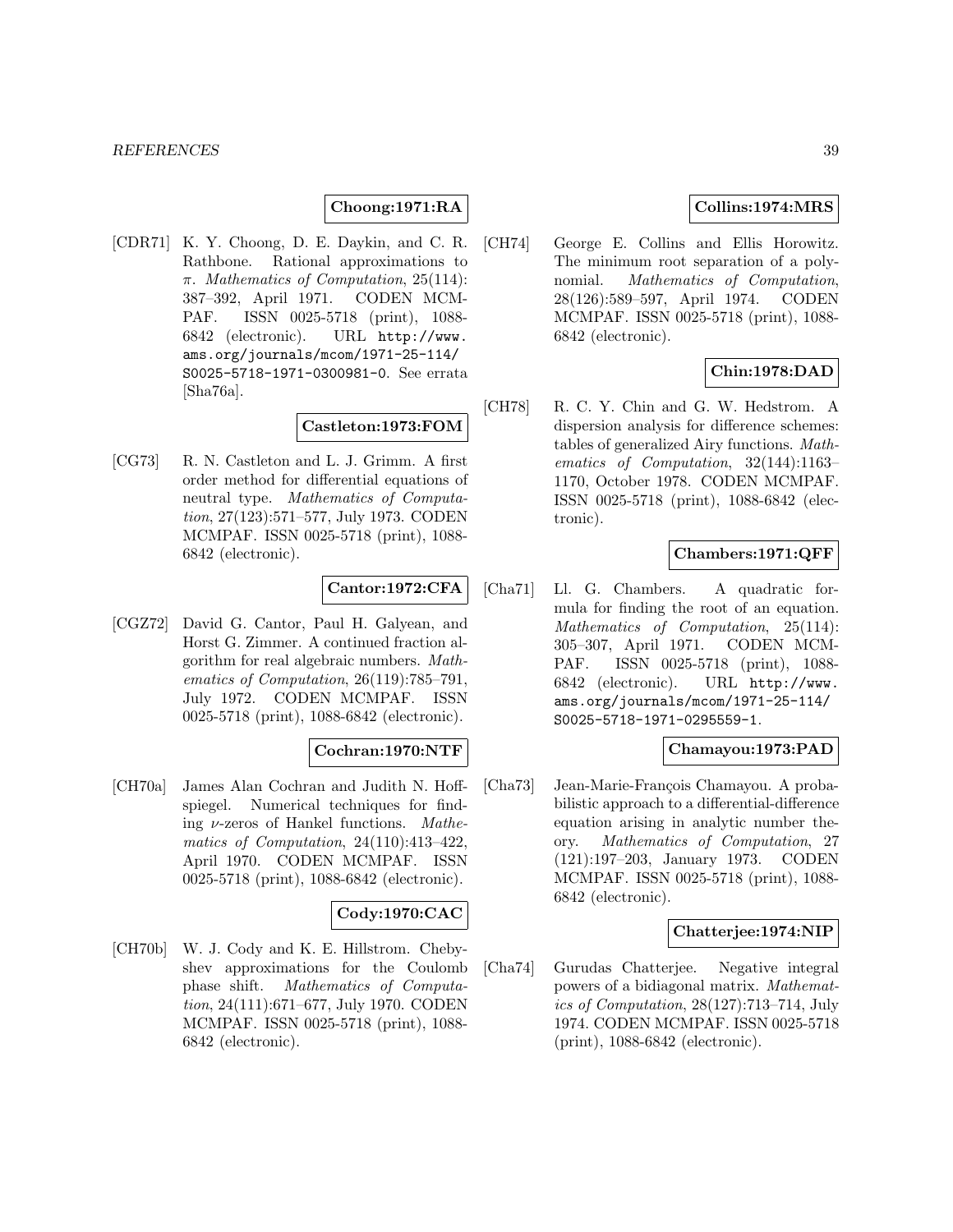#### **Charalambides:1979:BRP**

[Cha79] Ch. A. Charalambides. Bernoulli related polynomials and numbers. Mathematics of Computation, 33(146):794–804, April 1979. CODEN MCMPAF. ISSN 0025-5718 (print), 1088-6842 (electronic).

#### **Chipman:1972:NCT**

[Chi72] D. M. Chipman. The numerical computation of two transcendental functions related to the exponential integral. Mathematics of Computation, 26(117):241–249, January 1972. CODEN MCMPAF. ISSN 0025-5718 (print), 1088-6842 (electronic).

#### **Chisholm:1973:RAD**

[Chi73] J. S. R. Chisholm. Rational approximants defined from double power series. Mathematics of Computation, 27(124):841–848, October 1973. CODEN MCMPAF. ISSN 0025-5718 (print), 1088-6842 (electronic).

#### **Chin:1979:SGM**

[CHK79] R. C. Y. Chin, G. W. Hedstrom, and K. E. Karlsson. A simplified Galerkin method for hyperbolic equations. Mathematics of Computation, 33(146):647–658, April 1979. CODEN MCMPAF. ISSN 0025-5718 (print), 1088-6842 (electronic).

## **Choi:1971:CSI**

[Cho71] S. L. G. Choi. Covering the set of integers by congruence classes of distinct moduli. Mathematics of Computation, 25(116): 885–895, October 1971. CODEN MCM-PAF. ISSN 0025-5718 (print), 1088-6842 (electronic).

## **Chorin:1973:AEW**

[Cho73] Alexandre Joel Chorin. Accurate evaluation of Wiener integrals. Mathematics of Computation, 27(121):1–15, January 1973. CODEN MCMPAF. ISSN 0025-5718

(print), 1088-6842 (electronic). See corrigendum [CS73].

# **Cody:1971:CAR**

[CHT71] W. J. Cody, K. E. Hillstrom, and Henry C. Thacher, Jr. Chebyshev approximations for the Riemann zeta function. Mathematics of Computation, 25(115):537–547, July 1971. CODEN MCMPAF. ISSN 0025-5718 (print), 1088-6842 (electronic).

## **Ciarlet:1978:IEE**

[Cia78] Philippe G. Ciarlet. Interpolation error estimates for the reduced Hsieh–Clough– Tocher triangle. Mathematics of Computation, 32(142):335–344, April 1978. CO-DEN MCMPAF. ISSN 0025-5718 (print), 1088-6842 (electronic).

#### **Ciment:1971:SDS**

[Cim71] Melvyn Ciment. Stable difference schemes with uneven mesh spacings. Mathematics of Computation, 25(114):219– 227, April 1971. CODEN MCM-PAF. ISSN 0025-5718 (print), 1088- 6842 (electronic). URL http://www. ams.org/journals/mcom/1971-25-114/ S0025-5718-1971-0300470-3.

## **Cioffari:1979:ECP**

[Cio79] Vincent G. Cioffari. The Euclidean condition in pure cubic and complex quartic fields. Mathematics of Computation, 33(145):389–398, January 1979. CODEN MCMPAF. ISSN 0025-5718 (print), 1088- 6842 (electronic).

## **Conde:1979:Z**

[CK79] S. Conde and S. L. Kalla. The  $\nu$ -zeros of  $J_{-\nu}(x)$ . Mathematics of Computation, 33(145):423–426, January 1979. CODEN MCMPAF. ISSN 0025-5718 (print), 1088- 6842 (electronic).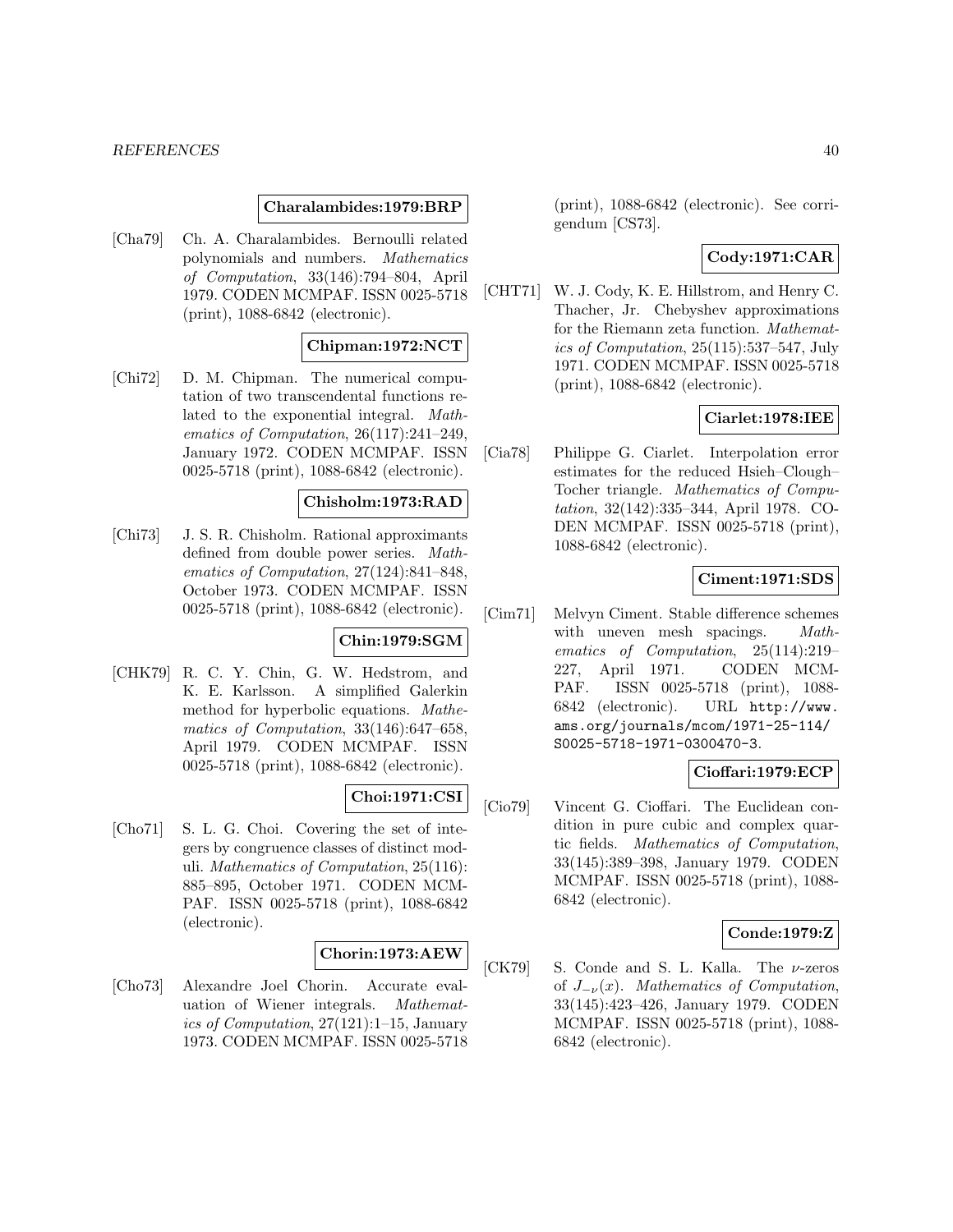#### *REFERENCES* 41

#### **Ciment:1975:HOC**

[CL75] Melvyn Ciment and Stephen H. Leventhal. Higher order compact implicit schemes for the wave equation. Mathematics of Computation, 29(132):985–994, October 1975. CODEN MCMPAF. ISSN 0025-5718 (print), 1088-6842 (electronic).

#### **Ciment:1978:NOC**

[CL78] Melvyn Ciment and Stephen H. Leventhal. A note on the operator compact implicit method for the wave equation. Mathematics of Computation, 32(141):143–147, January 1978. CODEN MCMPAF. ISSN 0025-5718 (print), 1088-6842 (electronic).

## **Cline:1972:RCL**

[Cli72] A. K. Cline. Rate of convergence of Lawson's algorithm. Mathematics of Computation, 26(117):167–176, January 1972. CO-DEN MCMPAF. ISSN 0025-5718 (print), 1088-6842 (electronic).

#### **Coleman:1978:VM**

[CM78] John P. Coleman and Julie Mohamed. On de Vogelaere's method for  $y'' =$  $f(x, y)$ . Mathematics of Computation, 32 (143):751–762, July 1978. CODEN MCM-PAF. ISSN 0025-5718 (print), 1088-6842 (electronic).

#### **Chow:1978:FZM**

[CMPY78] Shui Nee Chow, John Mallet-Paret, and James A. Yorke. Finding zeroes of maps: homotopy methods that are constructive with probability one. Mathematics of Computation, 32(143):887–899, July 1978. CODEN MCMPAF. ISSN 0025-5718 (print), 1088-6842 (electronic).

#### **Cohen:1970:ASN**

[Coh70] Henri Cohen. On amicable and sociable numbers. Mathematics of Computation, 24(110):423–429, April 1970. CO- DEN MCMPAF. ISSN 0025-5718 (print), 1088-6842 (electronic).

## **Cohen:1973:PAF**

[Coh73] Edgar A. Cohen, Jr. Polynomial approximation of a function and its first derivative in near minimax norms. Mathematics of Computation, 27(124):817–827, October 1973. CODEN MCMPAF. ISSN 0025-5718 (print), 1088-6842 (electronic).

## **Cohen:1976:EMW**

[Coh76a] M. E. Cohen. Extensions of the Mehler– Weisner and other results for the Hermite function. Mathematics of Computation, 30 (135):553–564, July 1976. CODEN MCM-PAF. ISSN 0025-5718 (print), 1088-6842 (electronic).

#### **Cohn:1976:DP**

[Coh76b] Harvey Cohn. Dyadotropic polynomials. Mathematics of Computation, 30(136): 854–862, October 1976. CODEN MCM-PAF. ISSN 0025-5718 (print), 1088-6842 (electronic).

#### **Cohen:1977:SCG**

[Coh77] M. E. Cohen. Some classes of generating functions for the Laguerre and Hermite polynomials. Mathematics of Computation, 31(138):511–518, April 1977. CO-DEN MCMPAF. ISSN 0025-5718 (print), 1088-6842 (electronic).

## **Cohn:1979:CSC**

[Coh79a] Harvey Cohn. Cyclic-sixteen class fields for  $Q(-p)^{1/2}$  by modular arithmetic. Mathematics of Computation, 33(148):1307– 1316, October 1979. CODEN MCMPAF. ISSN 0025-5718 (print), 1088-6842 (electronic).

## **Cohn:1979:DPI**

[Coh79b] Harvey Cohn. Dyadotropic polynomials. II. Mathematics of Computation, 33(145):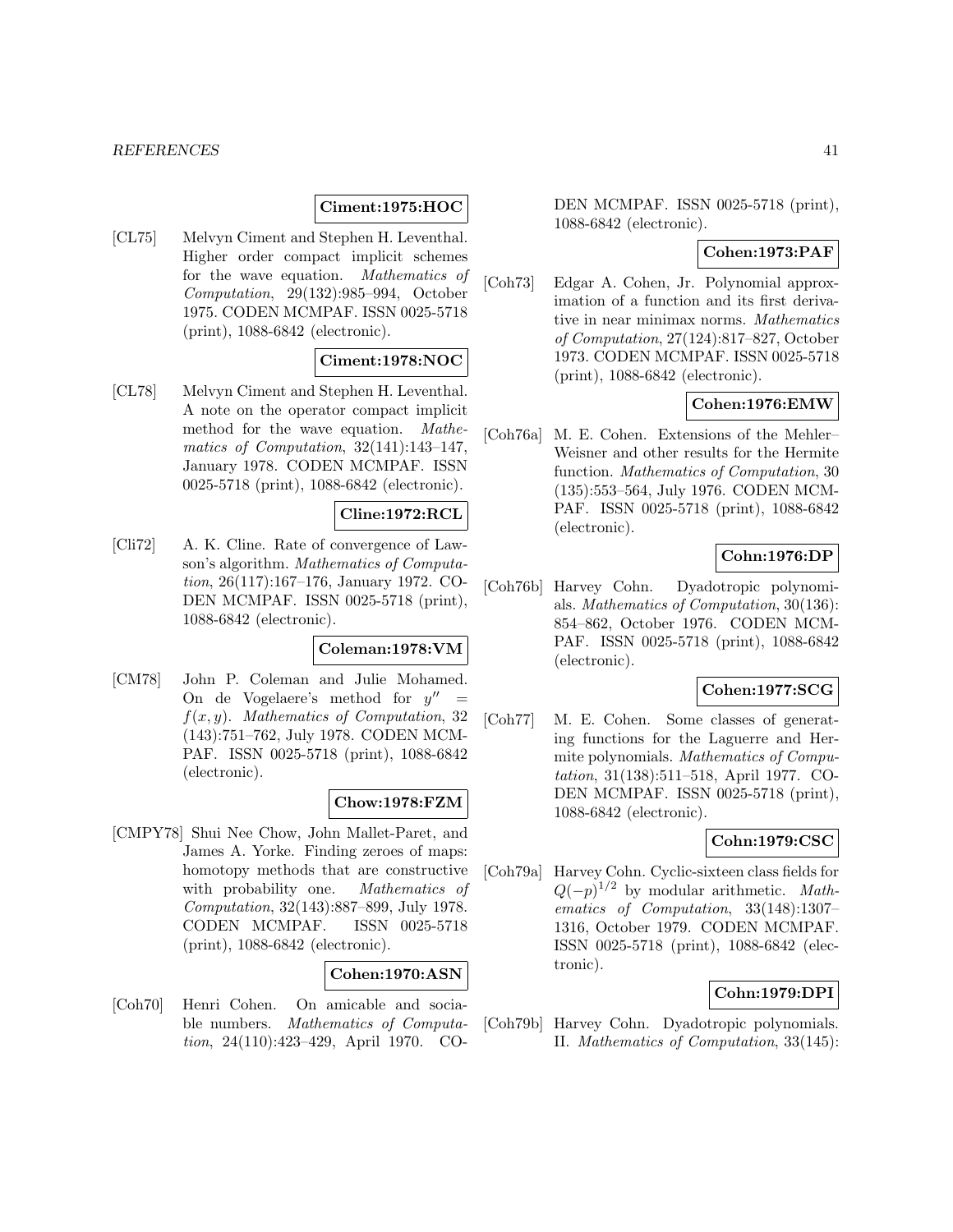359–367, January 1979. CODEN MCM-PAF. ISSN 0025-5718 (print), 1088-6842 (electronic).

## **Cox:1972:NCM**

[Cox72] M. G. Cox. A note on Chambers' method for finding a zero of a function. Mathematics of Computation, 26(119):749–750, July 1972. CODEN MCMPAF. ISSN 0025-5718 (print), 1088-6842 (electronic).

## **Carasso:1970:ABV**

[CP70] Alfred Carasso and Seymour V. Parter. An analysis of "boundary-value techniques" for parabolic problems. Mathematics of Computation, 24(110):315–340, April 1970. CODEN MCMPAF. ISSN 0025-5718 (print), 1088-6842 (electronic).

#### **Crandall:1979:SLT**

[CP79] R. E. Crandall and M. A. Penk. A search for large twin prime pairs. Mathematics of Computation, 33(145):383–388, January 1979. CODEN MCMPAF. ISSN 0025-5718 (print), 1088-6842 (electronic).

#### **Cody:1970:CAD**

[CPT70] W. J. Cody, Kathleen A. Paciorek, and Henry C. Thacher, Jr. Chebyshev approximations for Dawson's integral. Mathematics of Computation, 24(109):171–178, January 1970. CODEN MCMPAF. ISSN 0025-5718 (print), 1088-6842 (electronic).

## **Curtis:1972:GIC**

[CR72] A. R. Curtis and P. Rabinowitz. On the Gaussian integration of Chebyshev polynomials. Mathematics of Computation, 26(117):207–211, January 1972. CODEN MCMPAF. ISSN 0025-5718 (print), 1088- 6842 (electronic).

## **Christiansen:1978:EAS**

[CR78] J. Christiansen and R. D. Russell. Error analysis for spline collocation methods

with application to knot selection. Mathematics of Computation, 32(142):415–419, April 1978. CODEN MCMPAF. ISSN 0025-5718 (print), 1088-6842 (electronic).

## **Crandall:1978:P**

[Cra78] R. E. Crandall. On the " $3x + 1$ " problem. Mathematics of Computation, 32 (144):1281–1292, October 1978. CODEN MCMPAF. ISSN 0025-5718 (print), 1088- 6842 (electronic).

# **Cryer:1971:MCS**

[Cry71] Colin W. Cryer. The method of christopherson for solving free boundary problems for infinite journal bearings by means of finite differences. Mathematics of Computation, 25(115):435–443, July 1971. CO-DEN MCMPAF. ISSN 0025-5718 (print), 1088-6842 (electronic).

#### **Chartres:1971:CDM**

[CS71] Bruce Chartres and Robert Stepleman. Convergence of difference methods for initial and boundary value problems with discontinuous data. Mathematics of Computation, 25(116):729–732, October 1971. CODEN MCMPAF. ISSN 0025-5718 (print), 1088-6842 (electronic).

## **Chorin:1973:CAE**

[CS73] Alexandre J. Chorin and Daniel Shanks. Corrigenda: Accurate Evaluation of Wiener Integrals and A Note on the Catalan–Dickson Conjecture. Mathematics of Computation, 27(124):1011–1012, October 1973. CODEN MCMPAF. ISSN 0025- 5718 (print), 1088-6842 (electronic).

## **Carlitz:1975:GFT**

[CS75a] L. Carlitz and Richard Scoville. A generating function for triangular partitions. Mathematics of Computation, 29(129):67– 77, January 1975. CODEN MCMPAF.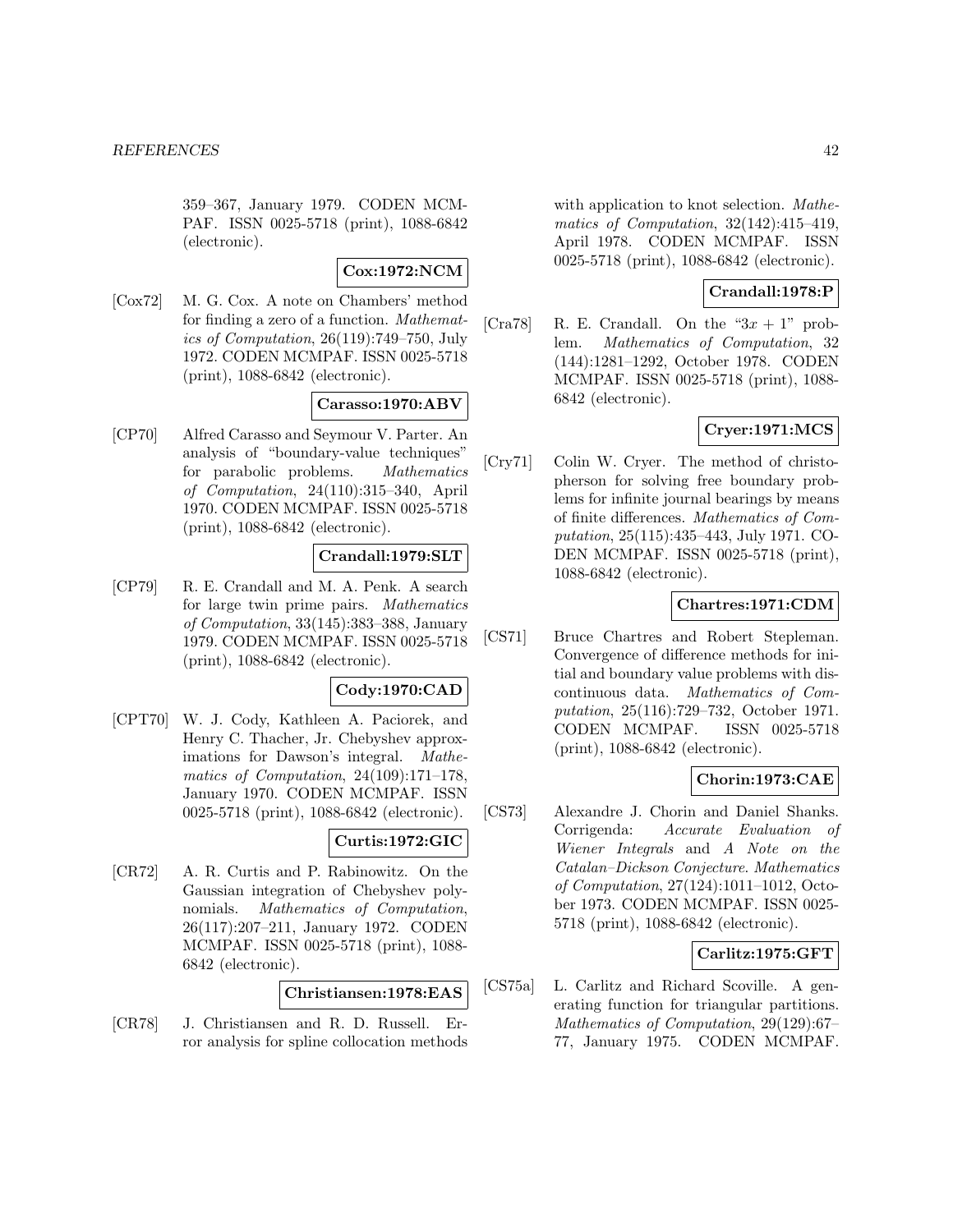ISSN 0025-5718 (print), 1088-6842 (electronic).

## **Cohen:1975:ENS**

[CS75b] Fred Cohen and J. L. Selfridge. Not every number is the sum or difference of two prime powers. Mathematics of Computation, 29(129):79–81, January 1975. CO-DEN MCMPAF. ISSN 0025-5718 (print), 1088-6842 (electronic).

# **Cooper:1979:SSR**

[CS79] G. J. Cooper and A. Sayfy. Semiexplicit A-stable Runge–Kutta methods. Mathematics of Computation, 33(146):541–556, April 1979. CODEN MCMPAF. ISSN 0025-5718 (print), 1088-6842 (electronic).

# **Cody:1973:CAP**

[CST73] W. J. Cody, Anthony J. Strecok, and Henry C. Thacher, Jr. Chebyshev approximations for the psi function. Mathematics of Computation, 27(121):123–127, January 1973. CODEN MCMPAF. ISSN 0025-5718 (print), 1088-6842 (electronic).

## **Chui:1977:SBA**

[CSW77] Charles K. Chui, Philip W. Smith, and Joseph D. Ward. On the smoothness of best  $L_2$  approximants from nonlinear spline manifolds. Mathematics of Computation, 31(137):17–23, January 1977. CO-DEN MCMPAF. ISSN 0025-5718 (print), 1088-6842 (electronic).

## **Cullum:1979:ECS**

[Cul79] Jane Cullum. The effective choice of the smoothing norm in regularization. Mathematics of Computation, 33(145):149–170, January 1979. CODEN MCMPAF. ISSN 0025-5718 (print), 1088-6842 (electronic).

# **Cusick:1971:DAT**

[Cus71] T. W. Cusick. Diophantine approximation of ternary linear forms. Mathematics

of Computation, 25(113):163–180, January 1971. CODEN MCMPAF. ISSN 0025-5718 (print), 1088-6842 (electronic).

## **Cusick:1972:DAT**

[Cus72] T. W. Cusick. Diophantine approximation of ternary linear forms. II. Mathematics of Computation, 26(120):977–993, October 1972. CODEN MCMPAF. ISSN 0025-5718 (print), 1088-6842 (electronic).

## **Cusick:1977:SMC**

[Cus77] T. W. Cusick. The Szekeres multidimensional continued fraction. Mathematics of Computation, 31(137):280–317, January 1977. CODEN MCMPAF. ISSN 0025-5718 (print), 1088-6842 (electronic).

#### **Danloy:1973:NCG**

[Dan73] Bernard Danloy. Numerical construction of Gaussian quadrature formulas for  $\int_0^1 (-\text{Log} x) \cdot x^{\alpha} \cdot f(x) \cdot dx$  and  $\int_0^{\infty} E_m(x) \cdot$  $f(x)$  · dx. Mathematics of Computation, 27(124):861–869, October 1973. CODEN MCMPAF. ISSN 0025-5718 (print), 1088- 6842 (electronic).

## **Detrich:1979:FSE**

[DC79] John Detrich and Robert W. Conn. Finite sum evaluation of the Gauss hypergeometric function in an important special case. Mathematics of Computation, 33(146):788–791, April 1979. CODEN MCMPAF. ISSN 0025-5718 (print), 1088- 6842 (electronic).

#### **Douglas:1973:FEC**

[DD73] Jim Douglas, Jr. and Todd Dupont. A finite element collocation method for quasilinear parabolic equations. Mathematics of Computation, 27(121):17–28, January 1973. CODEN MCMPAF. ISSN 0025-5718 (print), 1088-6842 (electronic).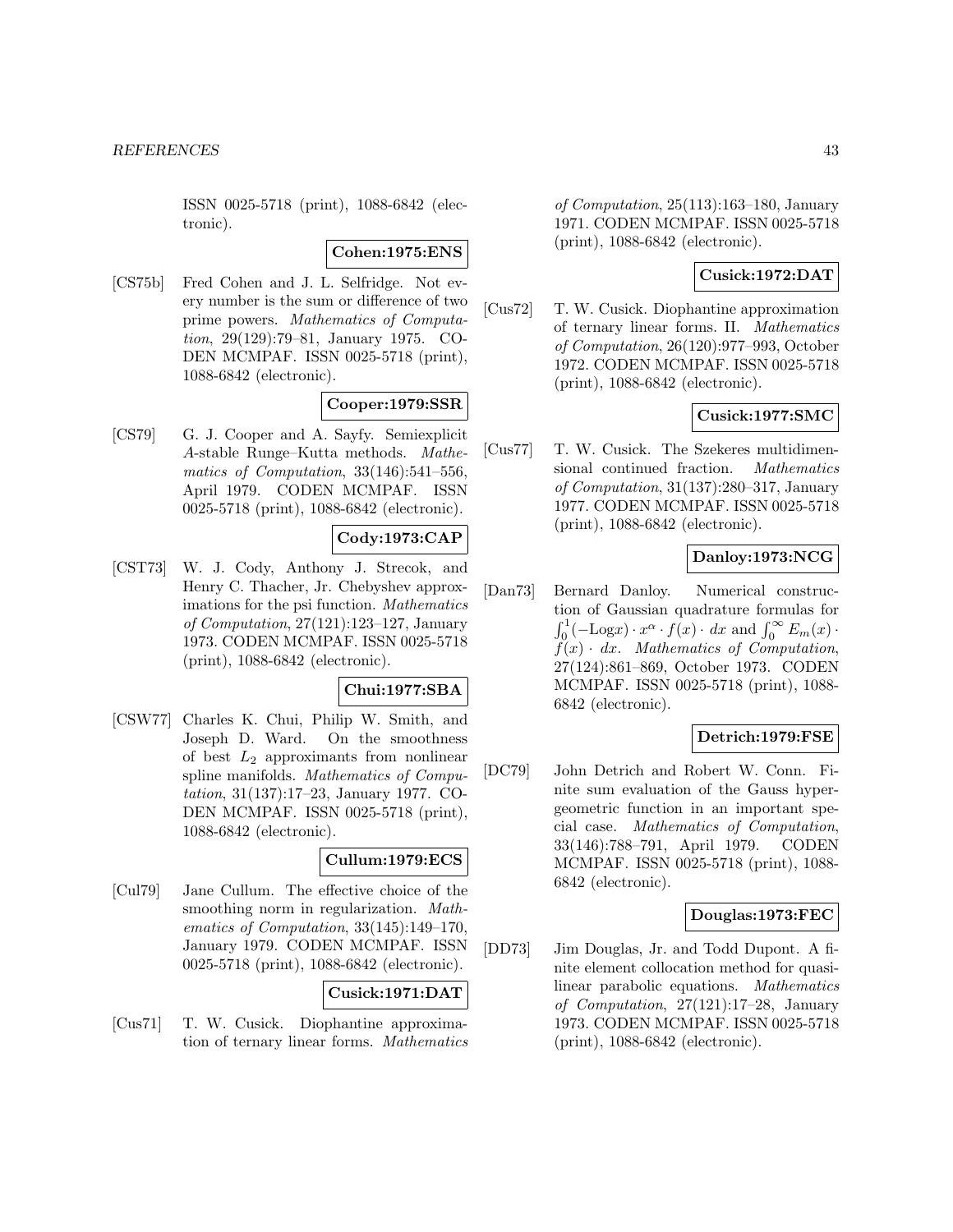## **deBoor:1974:SNS**

[dD74] C. de Boor and James W. Daniel. Splines with nonnegative *B*-spline coefficients. Mathematics of Computation, 28(126): 565–568, April 1974. CODEN MCMPAF. ISSN 0025-5718 (print), 1088-6842 (electronic).

## **Douglas:1975:EIC**

[DD75a] Jim Douglas, Jr. and Todd Dupont. The effect of interpolating the coefficients in nonlinear parabolic Galerkin procedures. Mathematics of Computation, 29(130): 360–389, April 1975. CODEN MCMPAF. ISSN 0025-5718 (print), 1088-6842 (electronic).

# **Douglas:1975:GMN**

[DD75b] Jim Douglas, Jr. and Todd Dupont. A Galerkin method for a nonlinear Dirichlet problem. Mathematics of Computation, 29 (131):689–696, July 1975. CODEN MCM-PAF. ISSN 0025-5718 (print), 1088-6842 (electronic).

#### **Douglas:1975:OEE**

[DDW75] Jim Douglas, Jr., Todd Dupont, and Lars Wahlbin. Optimal  $L_{\infty}$  error estimates for Galerkin approximations to solutions of two-point boundary value problems. Mathematics of Computation, 29(130):475–483, April 1975. CODEN MCMPAF. ISSN 0025-5718 (print), 1088-6842 (electronic).

## **Douglas:1978:QPA**

[DDW78] Jim Douglas, Jr., Todd Dupont, and Mary F. Wheeler. A quasi-projection analysis of Galerkin methods for parabolic and hyperbolic equations. Mathematics of Computation, 32(142):345–362, April 1978. CODEN MCMPAF. ISSN 0025-5718 (print), 1088-6842 (electronic).

# **deBoor:1976:BNA**

[de 76] Carl de Boor. A bound on the  $L^{\infty}$ norm of  $L^2$  — approximation by splines in terms of a global mesh ratio. Mathematics of Computation, 30(136):765–771, October 1976. CODEN MCMPAF. ISSN 0025-5718 (print), 1088-6842 (electronic).

## **deDoncker:1979:NEM**

[de 79] Elise de Doncker. New Euler–Maclaurin expansions and their application to quadrature over the s-dimensional simplex. Mathematics of Computation, 33 (147):1003–1018, July 1979. CODEN MCMPAF. ISSN 0025-5718 (print), 1088- 6842 (electronic).

## **Demko:1979:BB**

[Dem79] Stephen Demko. On bounding  $||A^{-1}||_{\infty}$  for banded A. Mathematics of Computation, 33(148):1283–1288, October 1979. CO-DEN MCMPAF. ISSN 0025-5718 (print), 1088-6842 (electronic).

## **Dennis:1971:CBM**

[Den71] J. E. Dennis, Jr. On the convergence of Broyden's method for nonlinear systems of equations. Mathematics of Computation, 25(115):559–567, July 1971. CODEN MCMPAF. ISSN 0025-5718 (print), 1088- 6842 (electronic).

# **Derr:1972:IIM**

[Der72] Leroy J. Derr. Inversion of isoclinal matrices. Mathematics of Computation, 26 (119):719–721, July 1972. CODEN MCM-PAF. ISSN 0025-5718 (print), 1088-6842 (electronic).

## **Derenzo:1977:AHC**

[Der77] Stephen E. Derenzo. Approximations for hand calculators using small integer coefficients. Mathematics of Computation, 31(137):214–222, January 1977. CODEN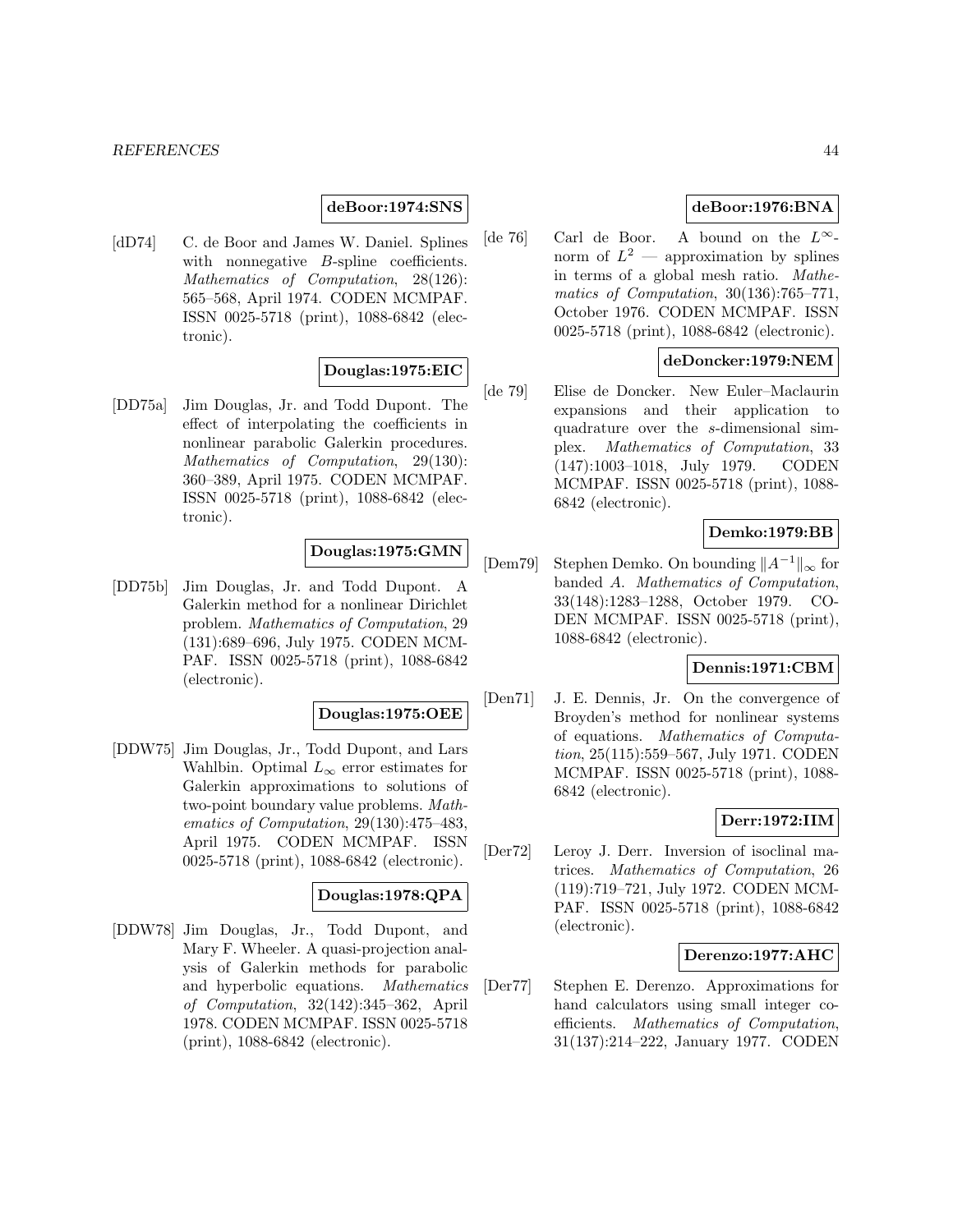MCMPAF. ISSN 0025-5718 (print), 1088- 6842 (electronic).

## **Deshpande:1974:CEF**

[Des74] V. L. Deshpande. Confluent expansions for functions of two variables. Mathematics of Computation, 28(126):605–611, April 1974. CODEN MCMPAF. ISSN 0025-5718 (print), 1088-6842 (electronic).

# **Durbin:1977:PRF**

[DF77] John R. Durbin and K. Bolling Farmer. On projective representations of finite wreath products. Mathematics of Computation, 31(138):527–535, April 1977. CODEN MCMPAF. ISSN 0025-5718 (print), 1088- 6842 (electronic).

## **Daniel:1976:RSA**

[DGKS76] J. W. Daniel, W. B. Gragg, L. Kaufman, and G. W. Stewart. Reorthogonalization and stable algorithms for updating the Gram–Schmidt QR factorization. Mathematics of Computation, 30(136):772–795, October 1976. CODEN MCMPAF. ISSN 0025-5718 (print), 1088-6842 (electronic).

#### **Diamond:1978:SRI**

[Dia78a] Harold G. Diamond. Stability of rounded off inverses under iteration. Mathematics of Computation, 32(141):227–232, January 1978. CODEN MCMPAF. ISSN 0025-5718 (print), 1088-6842 (electronic).

## **DiazyDiaz:1978:SFI**

[Dia78b] F. Diaz y Diaz. On some families of imaginary quadratic fields. Mathematics of Computation, 32(142):637–650, April 1978. CODEN MCMPAF. ISSN 0025-5718 (print), 1088-6842 (electronic).

## **Diaz:1979:CGM**

[Día79] Julio César Díaz. A collocation-Galerkin method for Poisson's equation on rectangular regions. Mathematics of Computation, 33(145):77–84, January 1979. CO-DEN MCMPAF. ISSN 0025-5718 (print), 1088-6842 (electronic).

## **DiDonato:1978:AR**

[DiD78] A. R. DiDonato. An approximation for  $\int_x^{\infty} e^{-t^2/2}t^p dt, x > 0, p$  real. *Mathematics* of Computation,  $32(141):271-275$ , January 1978. CODEN MCMPAF. ISSN 0025-5718 (print), 1088-6842 (electronic).

# **Dieter:1971:PRN**

[Die71] U. Dieter. Pseudo-random numbers: The exact distribution of pairs. Mathematics of Computation, 25(116):855–883, October 1971. CODEN MCMPAF. ISSN 0025-5718 (print), 1088-6842 (electronic).

# **Dieter:1975:HCS**

[Die75] U. Dieter. How to calculate shortest vectors in a lattice. Mathematics of Computation, 29(131):827–833, July 1975. CODEN MCMPAF. ISSN 0025-5718 (print), 1088- 6842 (electronic).

## **Dijkstra:1977:CFE**

[Dij77] D. Dijkstra. A continued fraction expansion for a generalization of Dawson's integral. Mathematics of Computation, 31(138):503–510, April 1977. CODEN MCMPAF. ISSN 0025-5718 (print), 1088- 6842 (electronic).

## **Dixon:1970:CIR**

[Dix70] John D. Dixon. Computing irreducible representations of groups. Mathematics of Computation, 24(111):707–712, July 1970. CODEN MCMPAF. ISSN 0025-5718 (print), 1088-6842 (electronic).

## **Dutt:1973:NAF**

[DLT73] J. E. Dutt, T. K. Lin, and L. C. Tao. New approximations to familiar functions.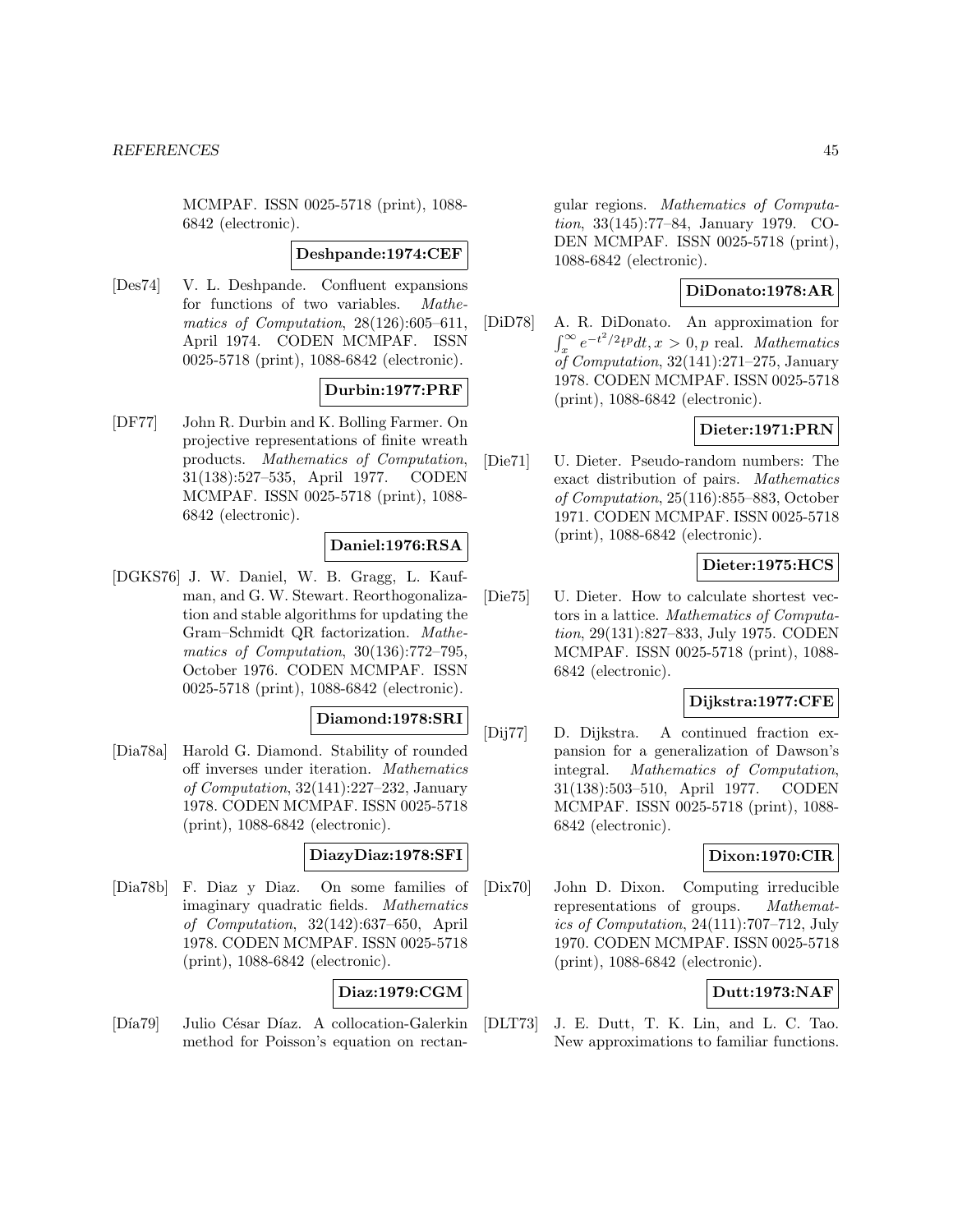Mathematics of Computation, 27(124): 939–942, October 1973. CODEN MCM-PAF. ISSN 0025-5718 (print), 1088-6842 (electronic).

## **Diaz:1970:IPE**

[DM70] J. B. Diaz and F. T. Metcalf. On iteration procedures for equations of the first kind,  $Ax = y$ , and Picard's criterion for the existence of a solution. Mathematics of Computation, 24(112):923–935, October 1970. CODEN MCMPAF. ISSN 0025-5718 (print), 1088-6842 (electronic).

## **Delves:1971:CRV**

[DM71] L. M. Delves and K. O. Mead. On the convergence rates of variational methods. I: Asymptotically diagonal systems. Mathematics of Computation, 25(116):699–716, October 1971. CODEN MCMPAF. ISSN 0025-5718 (print), 1088-6842 (electronic).

#### **Dennis:1974:CSC**

[DM74] J. E. Dennis, Jr. and Jorge J. More. A characterization of superlinear convergence and its application to quasi-Newton methods. Mathematics of Computation, 28(126):549–560, April 1974. CODEN MCMPAF. ISSN 0025-5718 (print), 1088- 6842 (electronic).

## **Dressler:1974:SDP**

[DMP74] Robert E. Dressler, Andrzej Makowski, and Thomas Parker. Sums of distinct primes from congruence classes modulo 12. Mathematics of Computation, 28(126): 651–652, April 1974. CODEN MCMPAF. ISSN 0025-5718 (print), 1088-6842 (electronic).

## **Diaz:1974:DFO**

[DO74] J. B. Diaz and T. J. Osler. Differences of fractional order. Mathematics of Computation, 28(125):185–202, January 1974. CO-

DEN MCMPAF. ISSN 0025-5718 (print), 1088-6842 (electronic).

## **Donaldson:1979:MRI**

[Don79] John L. Donaldson. Minkowski reduction of integral matrices. Mathematics of Computation, 33(145):201–216, January 1979. CODEN MCMPAF. ISSN 0025-5718 (print), 1088-6842 (electronic).

## **Dorr:1971:EIC**

[Dor71] Fred W. Dorr. An example of illconditioning in the numerical solution of singular perturbation problems. Mathematics of Computation, 25(114):271– 283, April 1971. CODEN MCM-PAF. ISSN 0025-5718 (print), 1088- 6842 (electronic). URL http://www. ams.org/journals/mcom/1971-25-114/ S0025-5718-1971-0297142-0.

## **Dotson:1978:IPN**

[Dot78] W. G. Dotson, Jr. An iterative process for nonlinear monotonic nonexpansive operators in Hilbert space. Mathematics of Computation, 32(141):223–225, January 1978. CODEN MCMPAF. ISSN 0025-5718 (print), 1088-6842 (electronic).

## **Dougalis:1979:MGM**

[Dou79] Vassilios A. Dougalis. Multistep-Galerkin methods for hyperbolic equations. Mathematics of Computation, 33(146):563–584, April 1979. CODEN MCMPAF. ISSN 0025-5718 (print), 1088-6842 (electronic).

## **Dressler:1974:XXX**

[DP74] Robert E. Dressler and Thomas Parker. 12, 758. Mathematics of Computation, 28 (125):313–314, January 1974. CODEN MCMPAF. ISSN 0025-5718 (print), 1088- 6842 (electronic).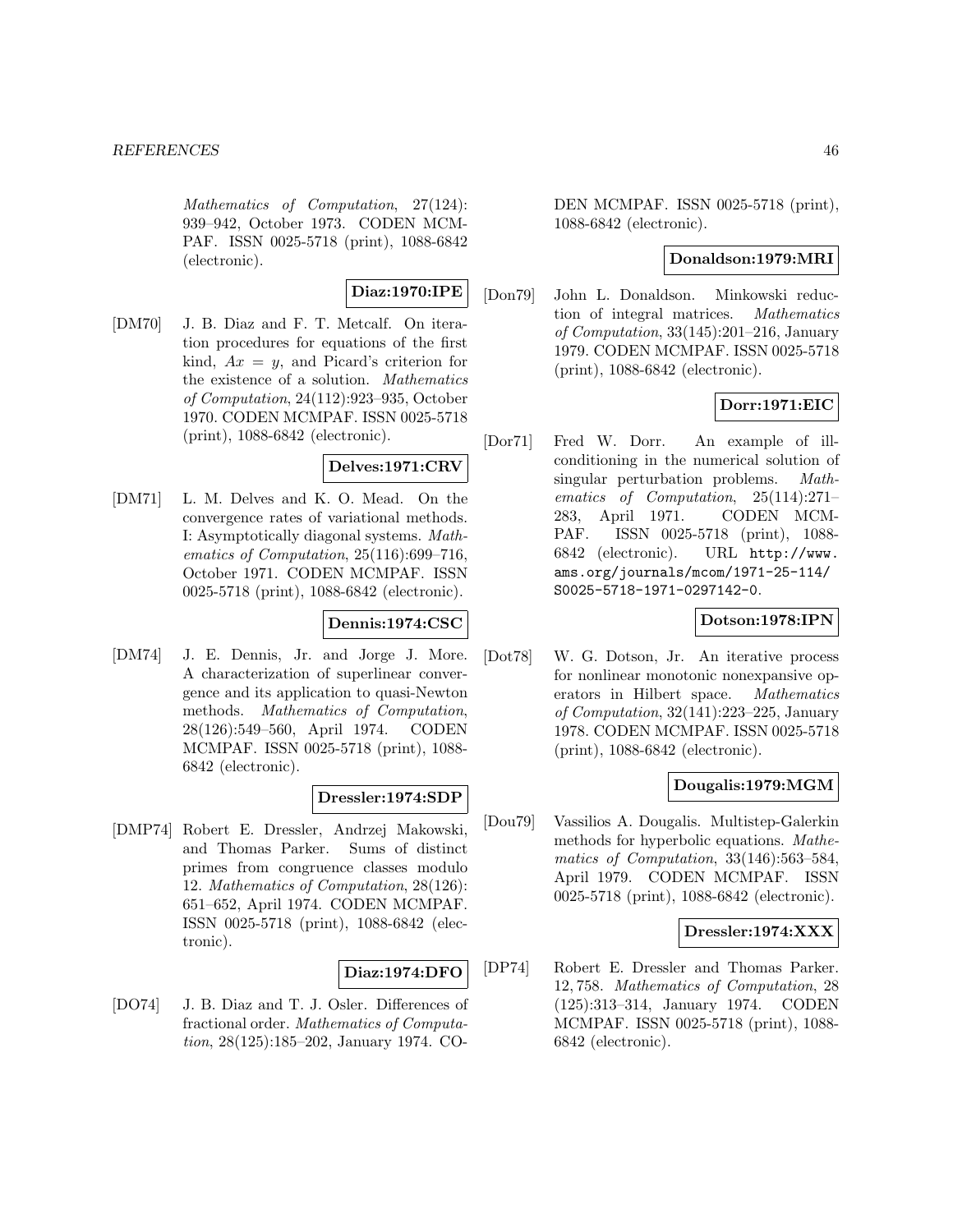## **Davis:1972:NSI**

[DR72] P. J. Davis and P. Rabinowitz. On the nonexistence of simplex integration rules for infinite integrals. Mathematics of Computation, 26(119):687–688, July 1972. CO-DEN MCMPAF. ISSN 0025-5718 (print), 1088-6842 (electronic).

# **Drezner:1978:CBN**

[Dre78] Z. Drezner. Computation of the bivariate normal integral. Mathematics of Computation, 32(141):277–279, January 1978. CO-DEN MCMPAF. ISSN 0025-5718 (print), 1088-6842 (electronic).

#### **deBoor:1977:CCG**

[dS77] Carl de Boor and Blair Swartz. Comments on the comparison of global methods for linear two-point boundary value problems. Mathematics of Computation, 31(140):916–921, October 1977. CODEN MCMPAF. ISSN 0025-5718 (print), 1088- 6842 (electronic).

## **DiazyDiaz:1979:QFR**

[DSW79] F. Diaz y Diaz, Daniel Shanks, and H. C. Williams. Quadratic fields with 3-rank equal to 4. Mathematics of Computation, 33(146):836–840, April 1979. CO-DEN MCMPAF. ISSN 0025-5718 (print), 1088-6842 (electronic).

## **Duff:1974:NNA**

[Duf74] I. S. Duff. On the number of nonzeros added when Gaussian elimination is performed on sparse random matrices. Mathematics of Computation, 28(125):219–230, January 1974. CODEN MCMPAF. ISSN 0025-5718 (print), 1088-6842 (electronic).

## **Dumont:1979:CIS**

[Dum79] Dominique Dumont. A combinatorial interpretation for the Schett recurrence on

the Jacobian elliptic functions. Mathematics of Computation, 33(148):1293–1297, October 1979. CODEN MCMPAF. ISSN 0025-5718 (print), 1088-6842 (electronic).

#### **Dunham:1975:CAI**

[Dun75a] Charles B. Dunham. Chebyshev approximation by interpolating rationals on  $[\alpha, \infty)$ . *Mathematics of Computation*,<br>29(130):549–551, April 1975. CODEN 29(130):549-551, April 1975. MCMPAF. ISSN 0025-5718 (print), 1088- 6842 (electronic).

## **Dunham:1975:CFH**

[Dun75b] Charles B. Dunham. Convergence of the Fraser–Hart algorithm for rational Chebyshev approximation. Mathematics of Computation, 29(132):1078–1082, October 1975. CODEN MCMPAF. ISSN 0025- 5718 (print), 1088-6842 (electronic).

## **Dunham:1975:DWA**

[Dun75c] Charles B. Dunham. A difficulty in Williams' algorithm for interpolating rationals. Mathematics of Computation, 29(130):552–553, April 1975. CODEN MCMPAF. ISSN 0025-5718 (print), 1088- 6842 (electronic).

## **Dunham:1976:RAV**

[Dun76] Charles B. Dunham. Rational approximation with a vanishing weight function and with a fixed value at zero. Mathematics of Computation, 30(133):45–47, January 1976. CODEN MCMPAF. ISSN 0025-5718 (print), 1088-6842 (electronic).

## **Duris:1971:OQF**

[Dur71] C. S. Duris. Optimal quadrature formulas using generalized inverses. part I: General theory and minimum variance formulas. Mathematics of Computation, 25(115): 495–504, July 1971. CODEN MCMPAF. ISSN 0025-5718 (print), 1088-6842 (electronic).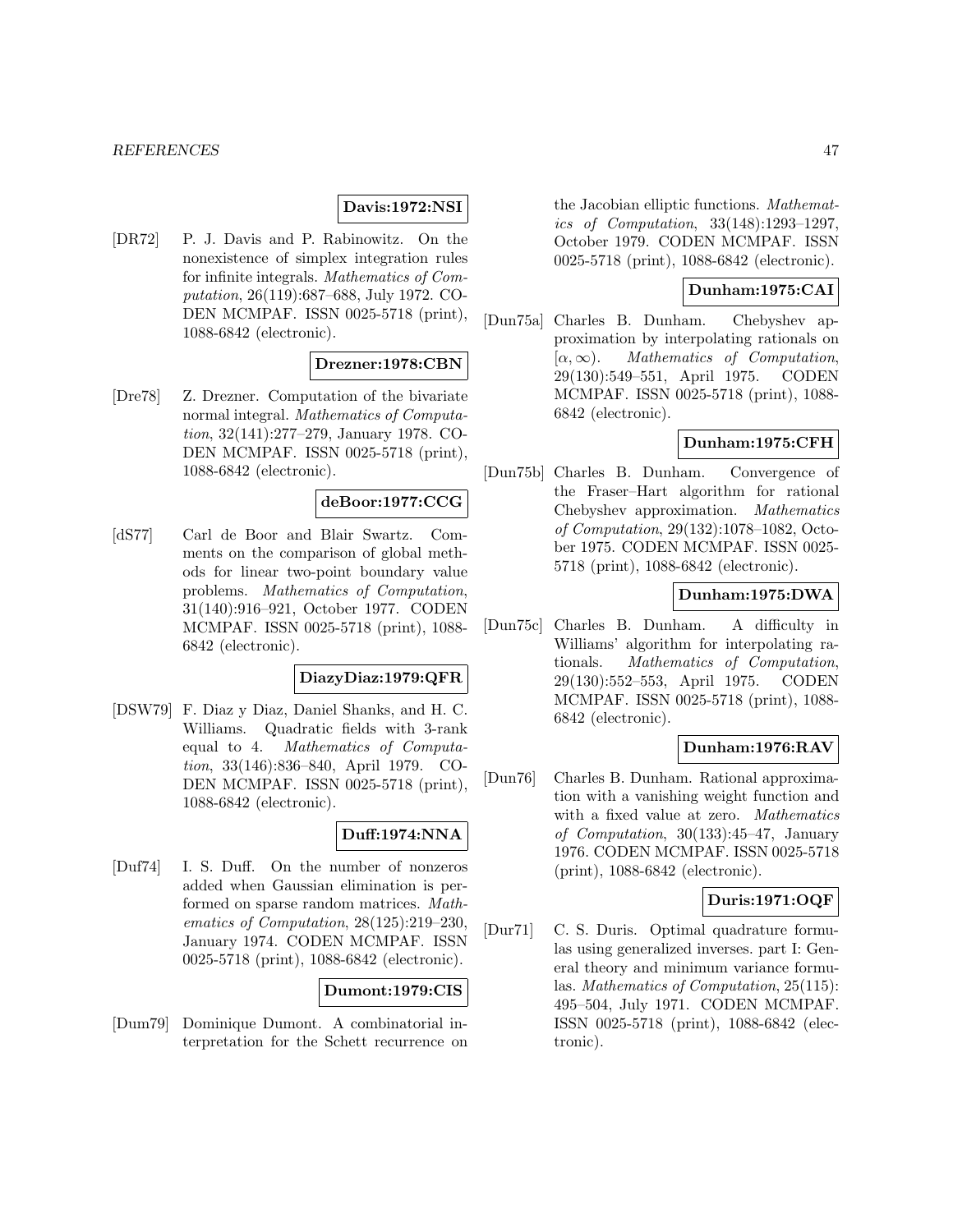#### *REFERENCES* 48

#### **Dushane:1973:CVM**

[Dus73] Theodore E. Dushane. Convergence for a vortex method for solving Euler's equation. Mathematics of Computation, 27 (124):719–728, October 1973. CODEN MCMPAF. ISSN 0025-5718 (print), 1088- 6842 (electronic).

# **Dutka:1971:SRD**

[Dut71] Jacques Dutka. The square root of 2 to 1, 000, 000 decimals. Mathematics of Computation, 25(116):927–930, October 1971. CODEN MCMPAF. ISSN 0025-5718 (print), 1088-6842 (electronic).

#### **deHoog:1973:AEP**

[dW73] Frank de Hoog and Richard Weiss. Asymptotic expansions for product integration. Mathematics of Computation, 27(122): 295–306, April 1973. CODEN MCMPAF. ISSN 0025-5718 (print), 1088-6842 (electronic).

#### **deHoog:1977:ALM**

[dW77] Frank R. de Hoog and Richard Weiss. The application of linear multistep methods to singular initial value problems. Mathematics of Computation, 31(139):676–690, July 1977. CODEN MCMPAF. ISSN 0025-5718 (print), 1088-6842 (electronic).

#### **Eckhardt:1976:RAW**

[Eck76] Ulrich Eckhardt. A rational approximation to Weierstrass'  $\wp$ -function. Mathematics of Computation, 30(136):818–826, October 1976. CODEN MCMPAF. ISSN 0025-5718 (print), 1088-6842 (electronic).

#### **Ecklund:1974:NFA**

[EES74] E. F. Ecklund, Jr., P. Erdős, and J. L. Selfridge. A new function associated with the prime factors of  $\binom{n}{k}$ . Mathematics of Computation, 28(126):647–649, April

1974. CODEN MCMPAF. ISSN 0025-5718 (print), 1088-6842 (electronic).

## **Ewing:1979:NAC**

[EF79] Richard E. Ewing and Richard S. Falk. Numerical approximation of a Cauchy problem for a parabolic partial differential equation. Mathematics of Computation, 33 (148):1125–1144, October 1979. CODEN MCMPAF. ISSN 0025-5718 (print), 1088- 6842 (electronic).

## **Eisenbeis:1978:CRP**

[EFO78] H. Eisenbeis, G. Frey, and B. Ommerborn. Computation of the 2-rank of pure cubic fields. Mathematics of Computation, 32(142):559–569, April 1978. CO-DEN MCMPAF. ISSN 0025-5718 (print), 1088-6842 (electronic).

#### **Erdos:1975:PF**

[EGRS75] P. Erd˝os, R. L. Graham, I. Z. Ruzsa, and E. G. Straus. On the prime factors of  $\binom{2n}{n}$ . Mathematics of Computation, 29(129):83– 92, January 1975. CODEN MCMPAF. ISSN 0025-5718 (print), 1088-6842 (electronic).

## **Evans:1979:CNO**

[EH79] Ronald J. Evans and Jay Roderick Hill. The cyclotomic numbers of order sixteen. Mathematics of Computation, 33(146): 827–835, April 1979. CODEN MCMPAF. ISSN 0025-5718 (print), 1088-6842 (electronic).

## **Ehrlich:1972:CHE**

[Ehr72] L. W. Ehrlich. Coupled harmonic equations, SOR, and Chebyshev acceleration. Mathematics of Computation, 26(118): 335–343, April 1972. CODEN MCMPAF. ISSN 0025-5718 (print), 1088-6842 (electronic).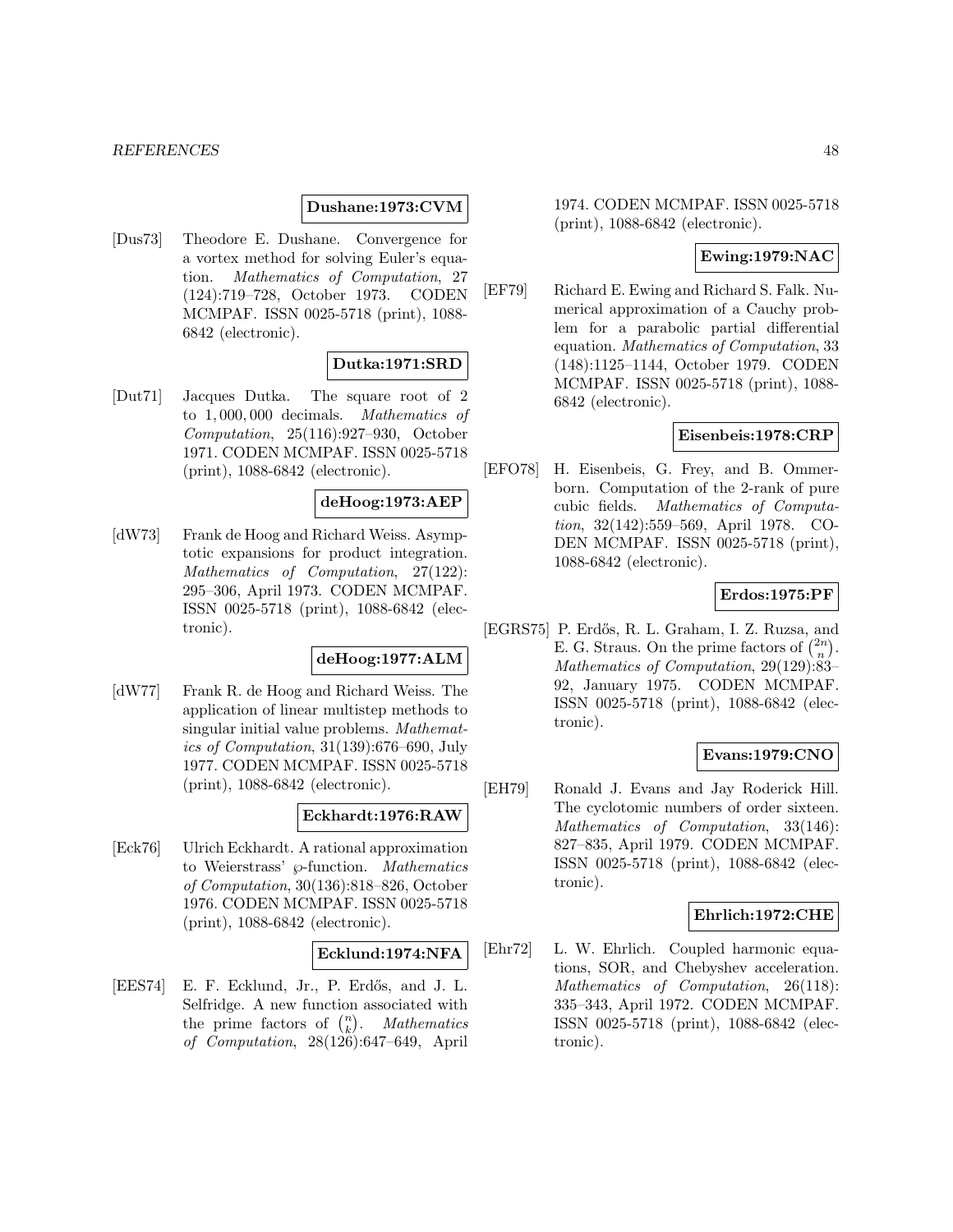## **Ehrlich:1979:MTN**

[Ehr79] Louis W. Ehrlich. A marching technique for nonseparable equations. Mathematics of Computation, 33(147):881–890, July 1979. CODEN MCMPAF. ISSN 0025-5718 (print), 1088-6842 (electronic).

## **Eilbeck:1971:TEH**

[Eil71] J. C. Eilbeck. Table errata: Higher transcendental functions. Vol. I, II (McGraw-Hill, New York, 1953) by A. Erdélyi, W. Magnus, F. Oberhettinger and F. G. Tricomi. Mathematics of Computation, 25 (115):635, July 1971. CODEN MCM-PAF. ISSN 0025-5718 (print), 1088- 6842 (electronic). URL http://www. ams.org/journals/mcom/1971-25-115/ S0025-5718-1971-0414948-5; http: //www.ams.org/journals/mcom/1971- 25-115/S0025-5718-1971-0414948-5/ S0025-5718-1971-0414948-5.pdf; https: //www.ams.org/mathscinet-getitem? mr=414948; https://www.ams.org/ mathscinet/search/authors.html?authorName= Eilbeck%2C%20J.%20C..

#### **Eilon:1972:NCT**

[Eil72] B. Eilon. A note concerning the twostep Lax–Wendroff method in three dimensions. Mathematics of Computation, 26(117):41–43, January 1972. CODEN MCMPAF. ISSN 0025-5718 (print), 1088- 6842 (electronic).

## **Elliott:1971:UAE**

[Ell71] David Elliott. Uniform asymptotic expansions of the Jacobi polynomials and an associated function. Mathematics of Computation, 25(114):309–315, April 1971. CO-DEN MCMPAF. ISSN 0025-5718 (print), 1088-6842 (electronic). URL http://www. ams.org/journals/mcom/1971-25-114/ S0025-5718-1971-0294737-5.

## **Engquist:1977:ABC**

[EM77] Björn Engquist and Andrew Majda. Absorbing boundary conditions for the numerical simulation of waves. Mathematics of Computation, 31(139):629–651, July 1977. CODEN MCMPAF. ISSN 0025-5718 (print), 1088-6842 (electronic).

# **Ernvall:1978:CII**

[EM78] R. Ernvall and T. Metsänkylä. Cyclotomic invariants and E-irregular primes. Mathematics of Computation, 32(142):617–629, April 1978. CODEN MCMPAF. ISSN 0025-5718 (print), 1088-6842 (electronic). See corrigenda [Ern79].

## **Ehle:1975:TPA**

[EP75] Byron L. Ehle and Zdenek Picel. Twoparameter, arbitrary order, exponential approximations for stiff equations. Mathematics of Computation, 29(130):501–511, April 1975. CODEN MCMPAF. ISSN 0025-5718 (print), 1088-6842 (electronic).

## **Elliott:1979:GTQ**

[EP79] David Elliott and D. F. Paget. Gauss type quadrature rules for Cauchy principal value integrals. Mathematics of Computation, 33(145):301–309, January 1979. CO-DEN MCMPAF. ISSN 0025-5718 (print), 1088-6842 (electronic).

## **Erdelsky:1973:CBD**

[Erd73] P. J. Erdelsky. Computing the Brouwer degree in  $R^2$ . Mathematics of Computation, 27(121):133–137, January 1973. CODEN MCMPAF. ISSN 0025-5718 (print), 1088- 6842 (electronic).

## **Erdos:1976:APA**

[Erd76] P. Erdős. On asymptotic properties of aliquot sequences. Mathematics of Computation, 30(135):641–645, July 1976. CO-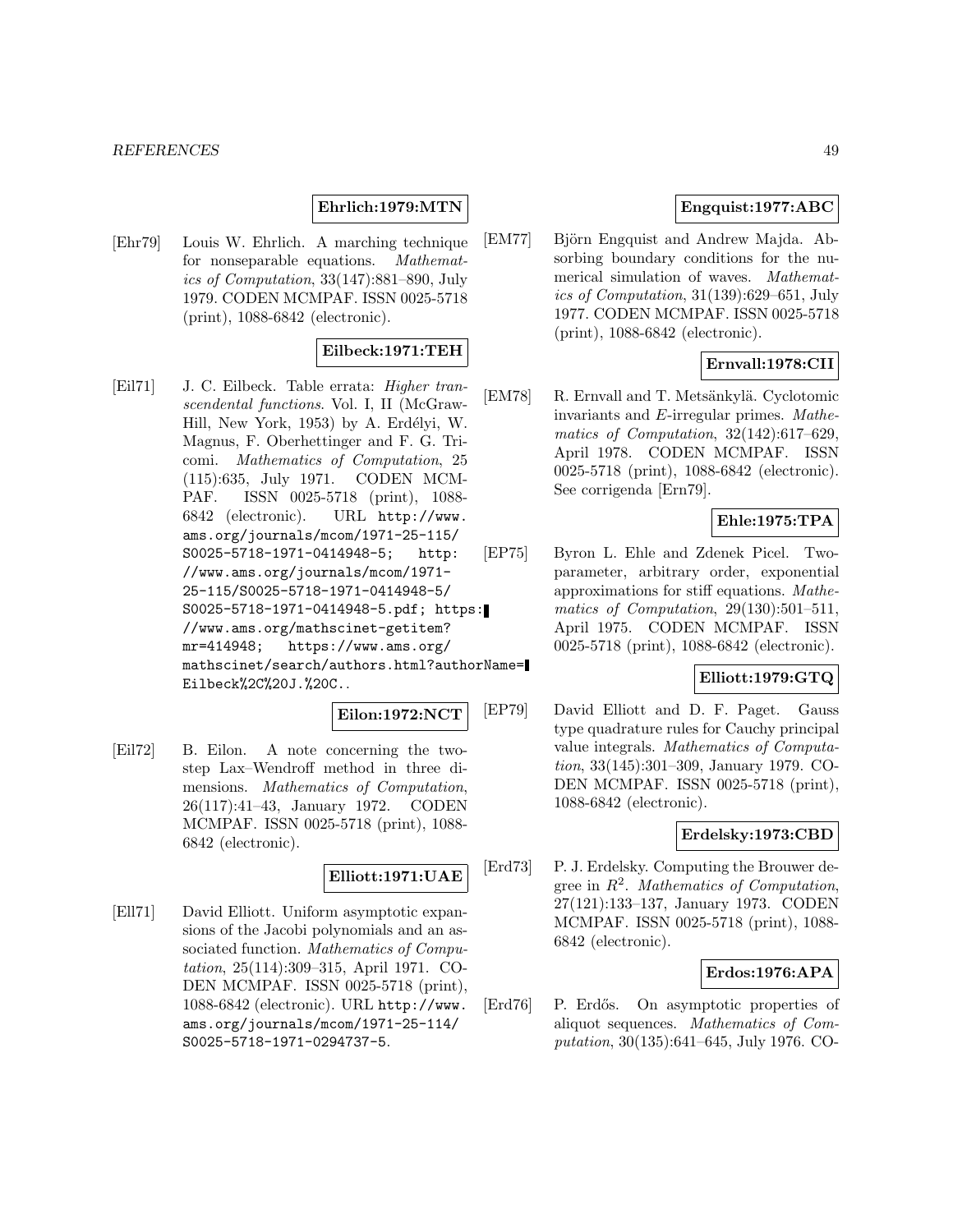DEN MCMPAF. ISSN 0025-5718 (print), 1088-6842 (electronic).

# **Ernvall:1979:CCI**

[Ern79] Reijo Ernvall. Corrigenda: "Cyclotomic invariants and E-irregular primes" (Math. Comp. **32** (1978), no. 142, 617–629) by Ernvall and T. Metsänkylä. Mathematics of Computation, 33(145):433, January 1979. CODEN MCMPAF. ISSN 0025- 5718 (print), 1088-6842 (electronic). See [EM78].

## **Esper:1975:TRS**

[Esp75] N. Esper. Tables of reductions of symmetrized inner products ('inner plethysms') of ordinary irreducible representations of symmetric groups. Mathematics of Computation, 29(132):1150– 1151, October 1975. CODEN MCMPAF. ISSN 0025-5718 (print), 1088-6842 (electronic).

# **Eisenhart:1973:CHP**

[ET73] Laurance C. Eisenhart and George E. Trapp, Jr. Computation of Hermite polynomials. Mathematics of Computation, 27 (123):625–632, July 1973. CODEN MCM-PAF. ISSN 0025-5718 (print), 1088-6842 (electronic).

## **Ellacott:1976:LCA**

[EW76] S. Ellacott and Jack Williams. Linear Chebyshev approximation in the complex plane using Lawson's algorithm. Mathematics of Computation, 30(133):35–44, January 1976. CODEN MCMPAF. ISSN 0025-5718 (print), 1088-6842 (electronic).

# **Falk:1974:EEA**

[Fal74] Richard S. Falk. Error estimates for the approximation of a class of variational inequalities. Mathematics of Computation, 28(128):963–971, October 1974. CODEN MCMPAF. ISSN 0025-5718 (print), 1088- 6842 (electronic).

# **Falk:1976:AFE**

[Fal76a] Richard S. Falk. An analysis of the finite element method using Lagrange multipliers for the stationary Stokes equations. Mathematics of Computation, 30(134): 241–249, April 1976. CODEN MCM-PAF. ISSN 0025-5718 (print), 1088- 6842 (electronic). URL http://www. ams.org/journals/mcom/1976-30-134/ S0025-5718-1976-0403260-0.

## **Falk:1976:FEM**

[Fal76b] Richard S. Falk. A finite element method for the stationary Stokes equations using trial functions which do not have to satisfy  $div v = 0$ . Mathematics of Computation, 30(136):698–702, October 1976. CODEN MCMPAF. ISSN 0025-5718 (print), 1088- 6842 (electronic).

## **Fatunla:1978:ITP**

[Fat78] Simeon Ola. Fatunla. An implicit twopoint numerical integration formula for linear and nonlinear stiff systems of ordinary differential equations. Mathematics of Computation, 32(141):1–11, January 1978. CODEN MCMPAF. ISSN 0025-5718 (print), 1088-6842 (electronic).

## **Fraser:1978:MVD**

[FB78] W. Fraser and J. M. Bennett. A method of virtual displacements for the degenerate discrete  $l_1$  approximation problem. Mathematics of Computation, 32(142):421–430, April 1978. CODEN MCMPAF. ISSN 0025-5718 (print), 1088-6842 (electronic).

## **Chen:1977:IID**

[fC77] Nai fu Chen. Inverse iteration on defective matrices. Mathematics of Computation, 31 (139):726–732, July 1977. CODEN MCM-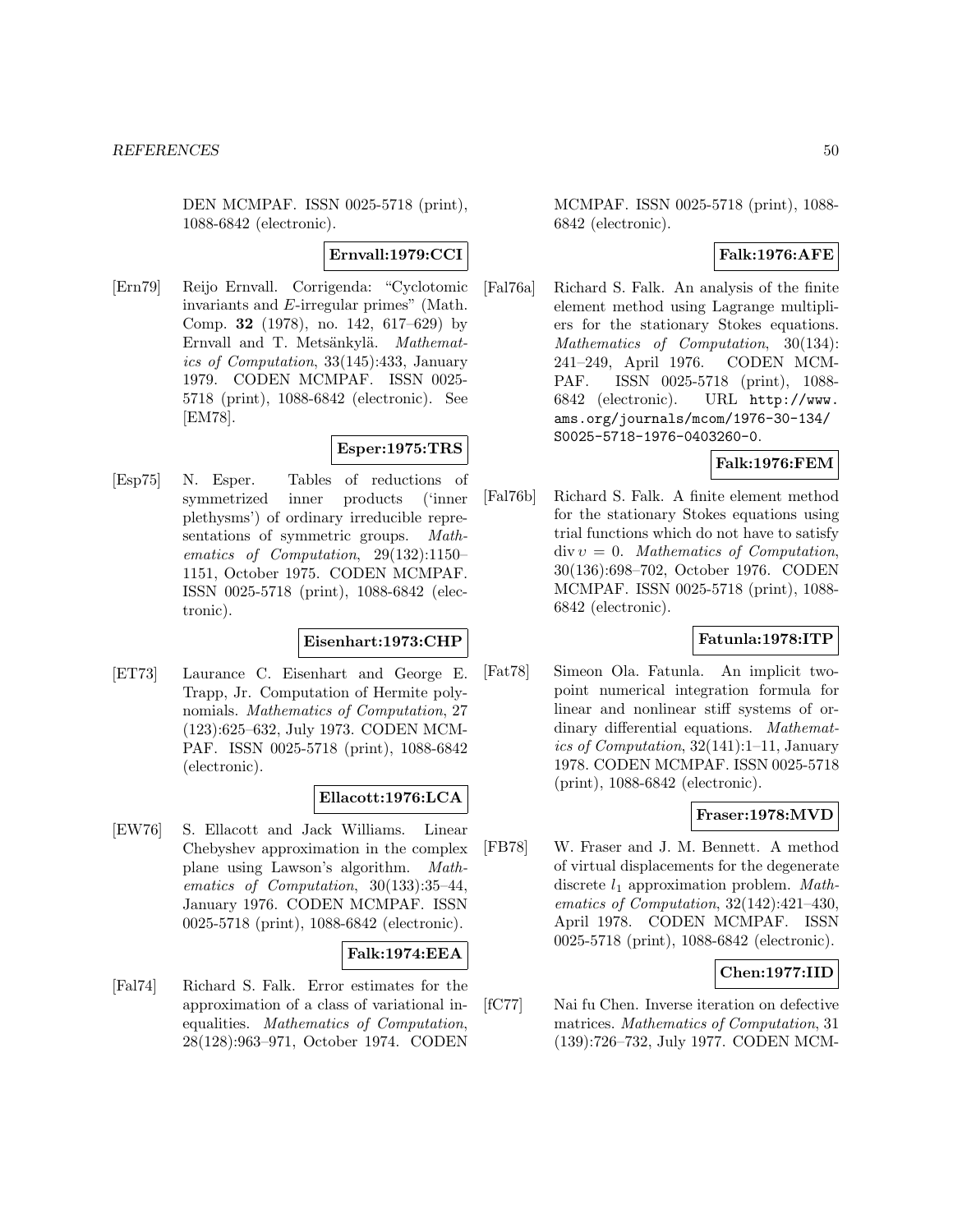PAF. ISSN 0025-5718 (print), 1088-6842 (electronic).

## **Fettis:1973:CZE**

[FCC73a] Henry E. Fettis, James C. Caslin, and Kenneth R. Cramer. Complex zeros of the error function and of the complementary error function. Mathematics of Computation, 27(122):401–407, April 1973. CO-DEN MCMPAF. ISSN 0025-5718 (print), 1088-6842 (electronic).

# **Fettis:1973:SPC**

[FCC73b] Henry E. Fettis, James C. Caslin, and Kenneth R. Cramer. Saddle points of the complementary error function. Mathematics of Computation, 27(122):409–412, April 1973. CODEN MCMPAF. ISSN 0025-5718 (print), 1088-6842 (electronic).

## **Fettis:1970:NMC**

[Fet70] Henry E. Fettis. A new method for computing toroidal harmonics. Mathematics of Computation, 24(111):667–670, July 1970. CODEN MCMPAF. ISSN 0025-5718 (print), 1088-6842 (electronic).

#### **Fettis:1971:TEBa**

[Fet71a] Henry E. Fettis. Table errata: Tables of toroidal harmonics. I: Orders 0 5, all significant degrees (Aerospace Res. Lab., Office of Aerospace Res., United States Air Force, Wright-Patterson Air Force Base, Ohio, 1969) by Fettis and James C. Caslin. Mathematics of Computation, 25(114):405–407, April 1971. CO-DEN MCMPAF. ISSN 0025-5718 (print), 1088-6842 (electronic). URL http://www. ams.org/journals/mcom/1971-25-114/ S0025-5718-1971-0400627-7.

# **Fettis:1971:TEBb**

[Fet71b] Henry E. Fettis. Table errata: Tables of toroidal harmonics, II: Orders 5 10, all significant degrees (Aerospace Res. Lab.,

Office of Aerospace Res. United States Air Force, Wright-Patterson Air Force Base, Ohio, 1969) by Fettis and James C. Caslin. Mathematics of Computation, 25(114):407–408, April 1971. CO-DEN MCMPAF. ISSN 0025-5718 (print), 1088-6842 (electronic). URL http://www. ams.org/journals/mcom/1971-25-114/ S0025-5718-1971-0400628-9.

## **Fettis:1972:EAF**

[Fet72] Henry E. Fettis. An explicit addition formula for the inverse Jacobian elliptic functions. Mathematics of Computation, 26 (120):965–967, October 1972. CODEN MCMPAF. ISSN 0025-5718 (print), 1088- 6842 (electronic).

## **Fettis:1974:SAC**

[Fet74] Henry E. Fettis. A stable algorithm for computing the inverse error function in the 'tail-end' region. Mathematics of Computation, 28(126):585–587, April 1974. CO-DEN MCMPAF. ISSN 0025-5718 (print), 1088-6842 (electronic).

## **Fettis:1976:CR**

 $[{\rm Fet76}]$  Henry E. Fettis. Complex roots of  $\sin z =$  $az, \cos z = az$ , and  $\cosh z = az$ . Mathematics of Computation, 30(135):541–545, July 1976. CODEN MCMPAF. ISSN 0025-5718 (print), 1088-6842 (electronic).

# **Fettis:1979:AEU**

[Fet79] Henry E. Fettis. An asymptotic expansion for the upper percentage points of the  $\chi^2$ -distribution. Mathematics of Computation, 33(147):1059–1064, July 1979. CO-DEN MCMPAF. ISSN 0025-5718 (print), 1088-6842 (electronic).

# **Fischer:1974:FTM**

[FGH<sup>+</sup>74] D. Fischer, G. Golub, O. Hald, C. Leiva, and O. Widlund. On Fourier–Toeplitz methods for separable elliptic problems.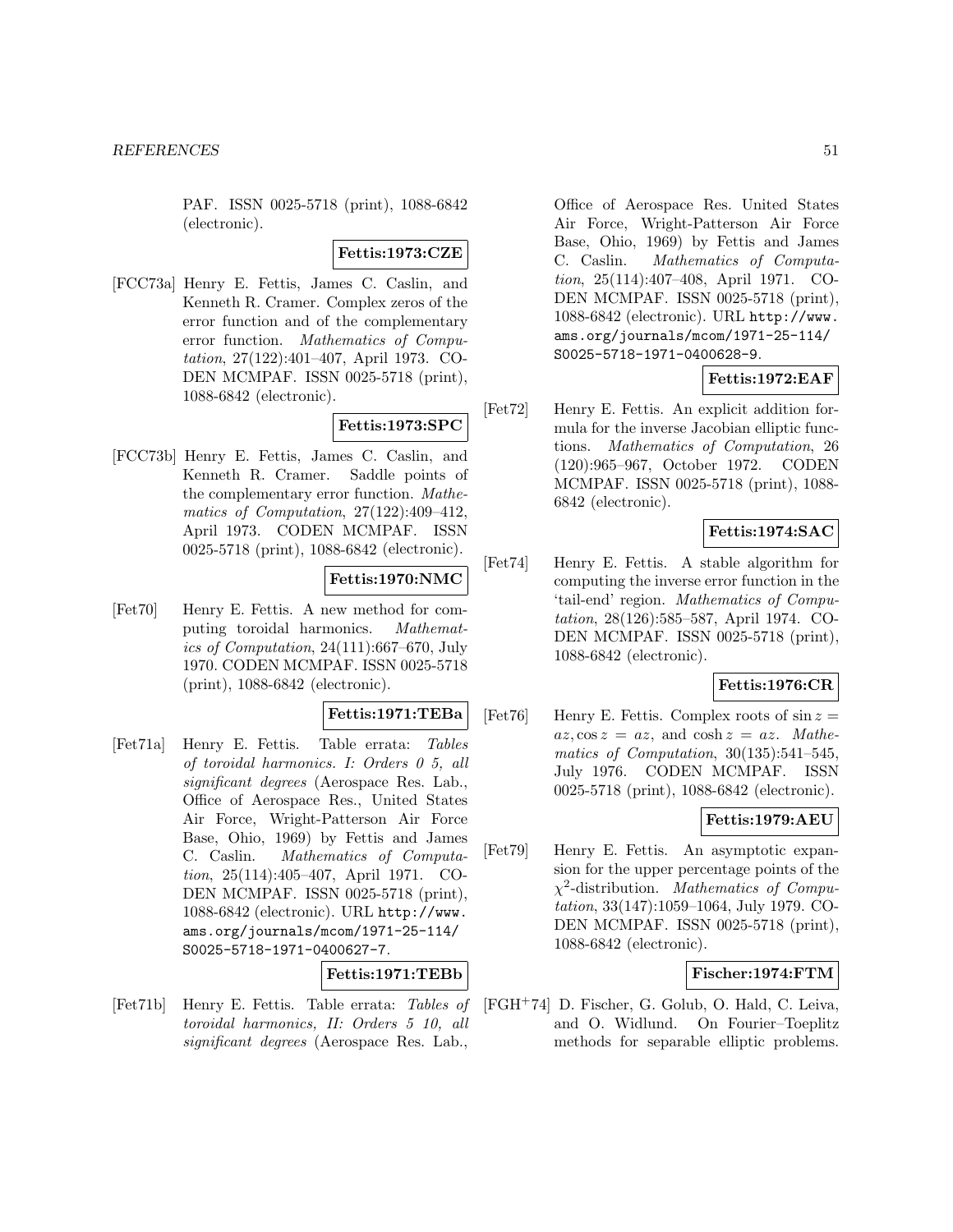Mathematics of Computation, 28(126): 349–368, April 1974. CODEN MCMPAF. ISSN 0025-5718 (print), 1088-6842 (electronic).

## **Frey:1978:SRG**

[FHP78] A. E. Frey, C. A. Hall, and T. A. Porsching. Some results on the global inversion of bilinear and quadratic isoparametric finite element transformations. Mathematics of Computation, 32(143): 725–749, July 1978. CODEN MCMPAF. ISSN 0025-5718 (print), 1088-6842 (electronic).

# **Frank:1977:EAI**

[FHU77] Reinhard Frank, Joerg Hertling, and Christoph W. Ueberhuber. An extension of the applicability of iterated deferred corrections. Mathematics of Computation, 31(140):907–915, October 1977. CODEN MCMPAF. ISSN 0025-5718 (print), 1088- 6842 (electronic).

## **Fields:1975:PE**

[FI75] Jerry L. Fields and Mourad E. H. Ismail. Polynomial expansions. Mathematics of Computation, 29(131):894–902, July 1975. CODEN MCMPAF. ISSN 0025-5718 (print), 1088-6842 (electronic).

## **Fiala:1971:SAS**

[Fia71] Frantisek Fiala. Strongly asymmetric sequences generated by four elements. Mathematics of Computation, 25(113):155–162, January 1971. CODEN MCMPAF. ISSN 0025-5718 (print), 1088-6842 (electronic).

#### **Fields:1972:AEM**

[Fie72] Jerry L. Fields. The asymptotic expansion of the Meijer G-function. Mathematics of Computation, 26(119):757–765, July 1972. CODEN MCMPAF. ISSN 0025-5718 (print), 1088-6842 (electronic).

# **Field:1977:ESC**

[Fie77] David A. Field. Estimates of the speed of convergence of continued fraction expansions of functions. Mathematics of Computation, 31(138):495–502, April 1977. CO-DEN MCMPAF. ISSN 0025-5718 (print), 1088-6842 (electronic).

# **FitzGerald:1974:OIV**

[Fit74] Carl H. FitzGerald. Optimal indexing of the vertices of graphs. Mathematics of Computation, 28(127):825–831, July 1974. CODEN MCMPAF. ISSN 0025-5718 (print), 1088-6842 (electronic).

## **Fornberg:1975:CZJ**

[FK75] B. Fornberg and K. S. Kolbig. Complex zeros of the Jonquiere or polylogarithm function. Mathematics of Computation, 29(130):582–599, April 1975. CO-DEN MCMPAF. ISSN 0025-5718 (print), 1088-6842 (electronic).

# **Feldstein:1971:EBC**

[FM71] Alan Feldstein and Richard K. Miller. Error bounds for compound quadrature of weakly singular integrals. Mathematics of Computation, 25(115):505–520, July 1971. CODEN MCMPAF. ISSN 0025-5718 (print), 1088-6842 (electronic).

## **Fischer:1978:NSG**

[FM78] J. Fischer and J. McKay. The nonabelian simple groups  $G, |G| < 10^6$  — maximal subgroups. Mathematics of Computation, 32(144):1293–1302, October 1978. CO-DEN MCMPAF. ISSN 0025-5718 (print), 1088-6842 (electronic).

#### **Ferguson:1975:PFI**

[FNC75] Helaman Rolfe Pratt Ferguson, Dale E. Nielsen, and Grant Cook. A partition formula for the integer coefficients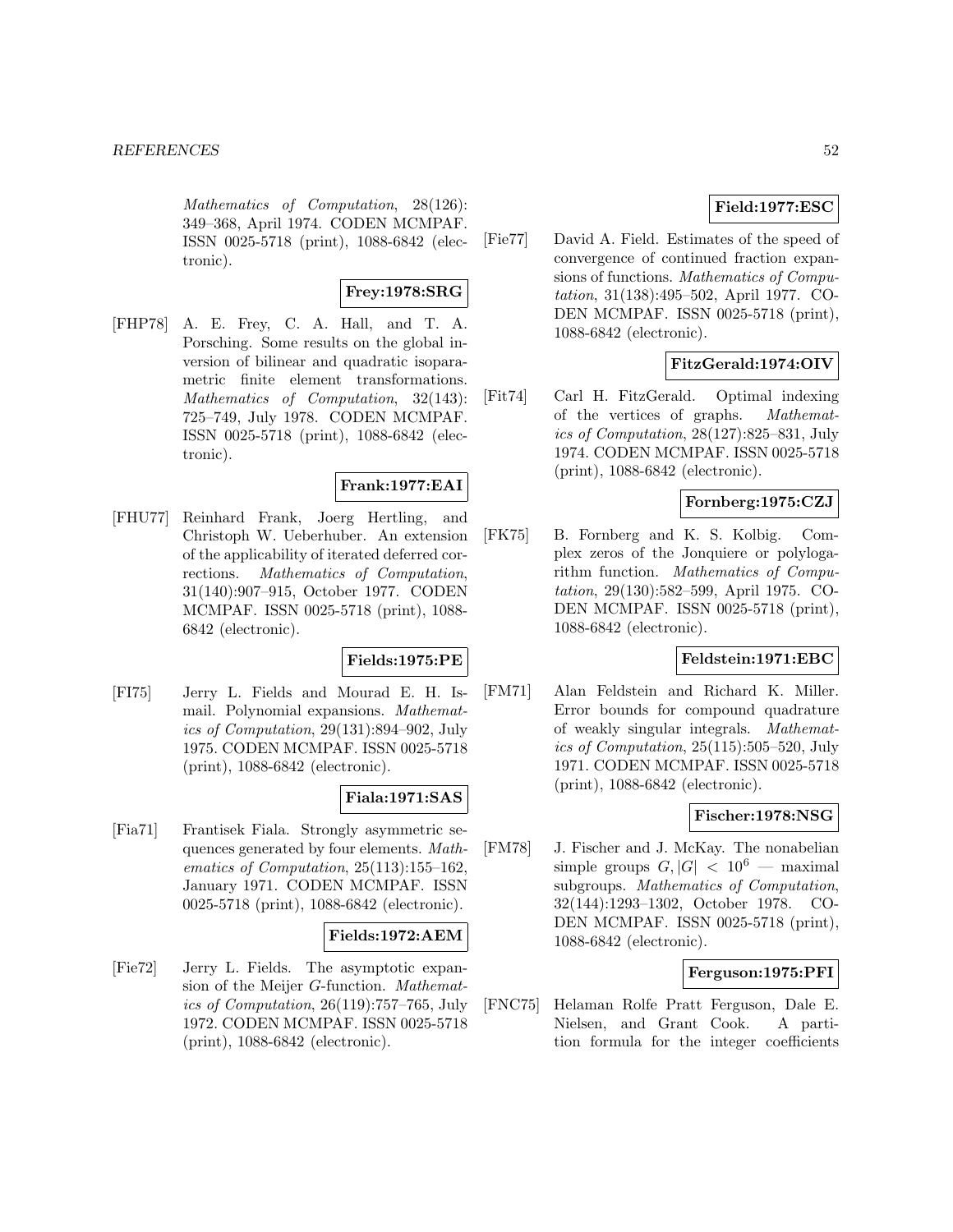of the theta function nome. Mathematics of Computation, 29(131):851–855, July 1975. CODEN MCMPAF. ISSN 0025-5718 (print), 1088-6842 (electronic).

## **Flaherty:1977:NSB**

[FO77] Joseph E. Flaherty and R. E. O'Malley, Jr. The numerical solution of boundary value problems for stiff differential equations. Mathematics of Computation, 31(137):66– 93, January 1977. CODEN MCMPAF. ISSN 0025-5718 (print), 1088-6842 (electronic).

## **Forsythe:1972:NCM**

[For72] George E. Forsythe. Von Neumann's comparison method for random sampling from the normal and other distributions. Mathematics of Computation, 26(120):817–826, October 1972. CODEN MCMPAF. ISSN 0025-5718 (print), 1088-6842 (electronic).

## **Fornberg:1973:ILF**

[For73] B. Fornberg. On the instability of leapfrog and Crank–Nicolson approximations of a nonlinear partial differential equation. Mathematics of Computation, 27(121):45– 57, January 1973. CODEN MCMPAF. ISSN 0025-5718 (print), 1088-6842 (electronic).

## **Ford:1977:GJT**

[For77] J. A. Ford. A generalization of the Jenkins–Traub method. Mathematics of Computation, 31(137):193–203, January 1977. CODEN MCMPAF. ISSN 0025-5718 (print), 1088-6842 (electronic).

#### **Fletcher:1974:MF**

[FP74] R. Fletcher and M. J. D. Powell. On the modification of  $LDL<sup>T</sup>$  factorizations. Mathematics of Computation, 28(128): 1067–1087, October 1974. CODEN MCM-PAF. ISSN 0025-5718 (print), 1088-6842 (electronic).

## **Franke:1971:OCR**

[Fra71a] Richard Franke. Obtaining cubatures for rectangles and other planar regions by using orthogonal polynomials. Mathematics of Computation, 25(116):803–817, October 1971. CODEN MCMPAF. ISSN 0025-5718 (print), 1088-6842 (electronic).

## **Franklin:1971:SBS**

[Fra71b] Joel N. Franklin. Stability of bounded solutions of linear functional equations. Mathematics of Computation, 25(115): 413–424, July 1971. CODEN MCMPAF. ISSN 0025-5718 (print), 1088-6842 (electronic).

# **Franklin:1974:TMI**

[Fra74] Joel N. Franklin. On Tikhonov's method for ill-posed problems. Mathematics of Computation, 28(128):889–907, October 1974. CODEN MCMPAF. ISSN 0025-5718 (print), 1088-6842 (electronic).

## **Frame:1979:HPS**

[Fra79] J. S. Frame. The Hankel power sum matrix inverse and the Bernoulli continued fraction. Mathematics of Computation, 33(146):815–826, April 1979. CO-DEN MCMPAF. ISSN 0025-5718 (print), 1088-6842 (electronic).

#### **Fritsch:1970:ERM**

[Fri70] F. N. Fritsch. On the existence of regions with minimal third degree integration formulas. Mathematics of Computation, 24(112):855–861, October 1970. CO-DEN MCMPAF. ISSN 0025-5718 (print), 1088-6842 (electronic).

## **Fike:1971:MAS**

[FS71] C. T. Fike and P. H. Sterbenz. Minimax approximations subject to a constraint. Mathematics of Computation, 25(114):295–298, April 1971. CODEN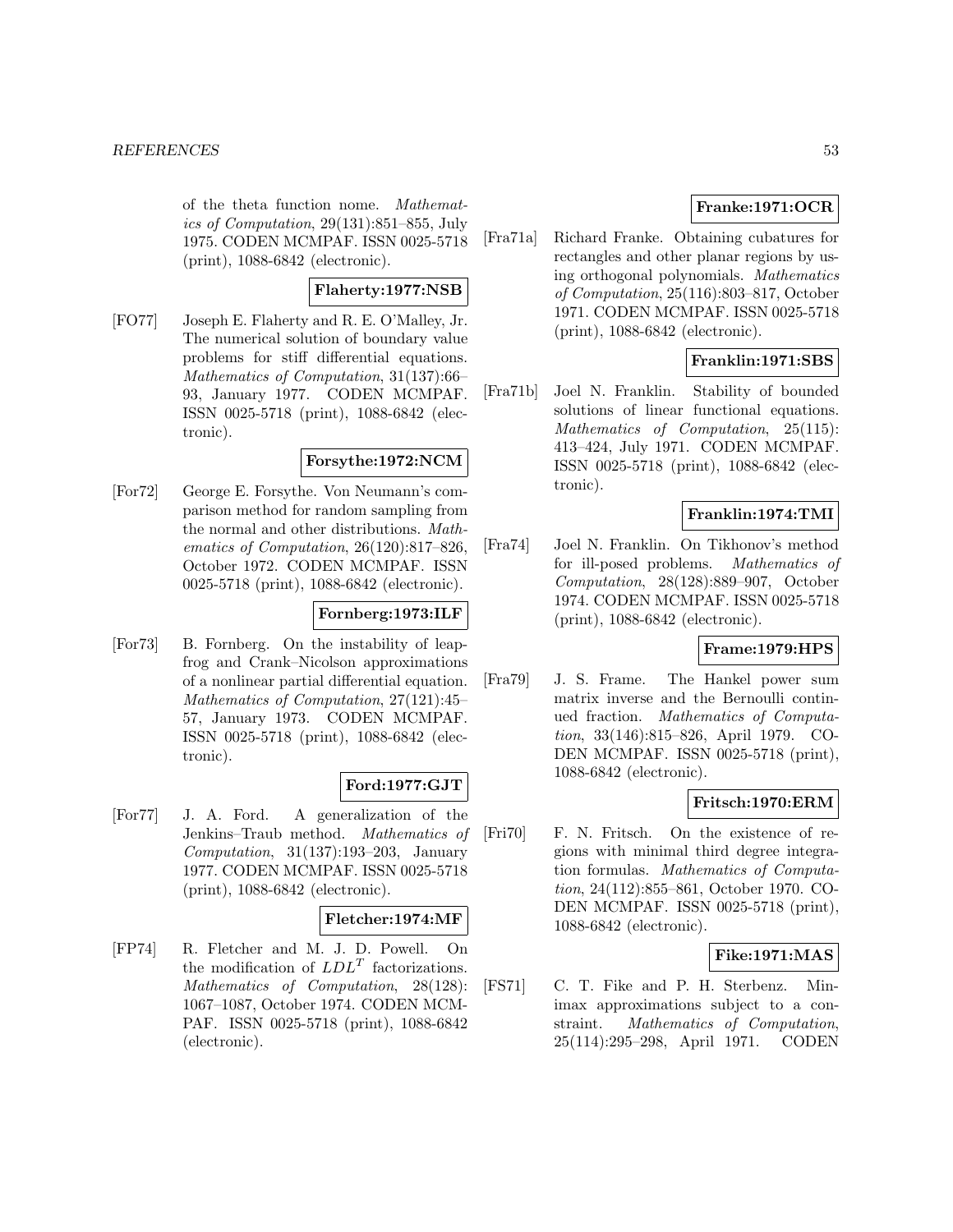MCMPAF. ISSN 0025-5718 (print), 1088- 6842 (electronic). URL http://www. ams.org/journals/mcom/1971-25-114/ S0025-5718-1971-0303176-X.

#### **Ford:1973:SCD**

[FT73] William H. Ford and T. W. Ting. Stability and convergence of difference approximations to pseudo-parabolic partial differential equations. Mathematics of Computation, 27(124):737–743, October 1973. CO-DEN MCMPAF. ISSN 0025-5718 (print), 1088-6842 (electronic).

#### **Feldstein:1977:ABV**

[FT77] Alan Feldstein and J. F. Traub. Asymptotic behavior of vector recurrences with applications. Mathematics of Computation, 31(137):180–192, January 1977. CO-DEN MCMPAF. ISSN 0025-5718 (print), 1088-6842 (electronic).

## **Goldberg:1974:SAH**

[GA74] M. Goldberg and S. Abarbanel. Stable approximations for hyperbolic systems with moving internal boundary conditions. Mathematics of Computation, 28(126):413–447, April 1974. CODEN MCMPAF. ISSN 0025-5718 (print), 1088- 6842 (electronic).

## **Gabutti:1979:HPM**

[Gab79] Bruno Gabutti. On high precision methods for computing integrals involving Bessel functions. Mathematics of Computation, 33(147):1049–1057, July 1979. CODEN MCMPAF. ISSN 0025-5718 (print), 1088- 6842 (electronic).

## **Gaffney:1978:COI**

[Gaf78] P. W. Gaffney. To compute the optimal interpolation formula. Mathematics of Computation, 32(143):763–777, July 1978. CO-DEN MCMPAF. ISSN 0025-5718 (print), 1088-6842 (electronic).

# **Galant:1971:ICT**

[Gal71] David Galant. An implementation of Christoffel's theorem in the theory of orthogonal polynomials. Mathematics of Computation,  $25(113):111-113$ , January 1971. CODEN MCMPAF. ISSN 0025-5718 (print), 1088-6842 (electronic).

## **Galantai:1978:CNM**

[Gal78] Aurel Galantai. The comparison of numerical methods for solving polynomial equations. Mathematics of Computation, 32(142):391–397, April 1978. CODEN MCMPAF. ISSN 0025-5718 (print), 1088- 6842 (electronic).

# **Gautschi:1970:CGQ**

[Gau70] Walter Gautschi. On the construction of Gaussian quadrature rules from modified moments. Mathematics of Computation, 24(110):245–260, April 1970. CO-DEN MCMPAF. ISSN 0025-5718 (print), 1088-6842 (electronic).

#### **Gautschi:1972:COP**

[Gau72] Walter Gautschi. The condition of orthogonal polynomials. Mathematics of Computation, 26(120):923–924, October 1972. CODEN MCMPAF. ISSN 0025-5718 (print), 1088-6842 (electronic).

## **Gautschi:1975:NCT**

[Gau75] Walter Gautschi. Nonexistence of Chebyshev-type quadratures on infinite intervals. Mathematics of Computation, 29(129):93–99, January 1975. CODEN MCMPAF. ISSN 0025-5718 (print), 1088- 6842 (electronic).

## **Gautschi:1977:ACC**

[Gau77] Walter Gautschi. Anomalous convergence of a continued fraction for ratios of Kummer functions. Mathematics of Computation, 31(140):994–999, October 1977. CO-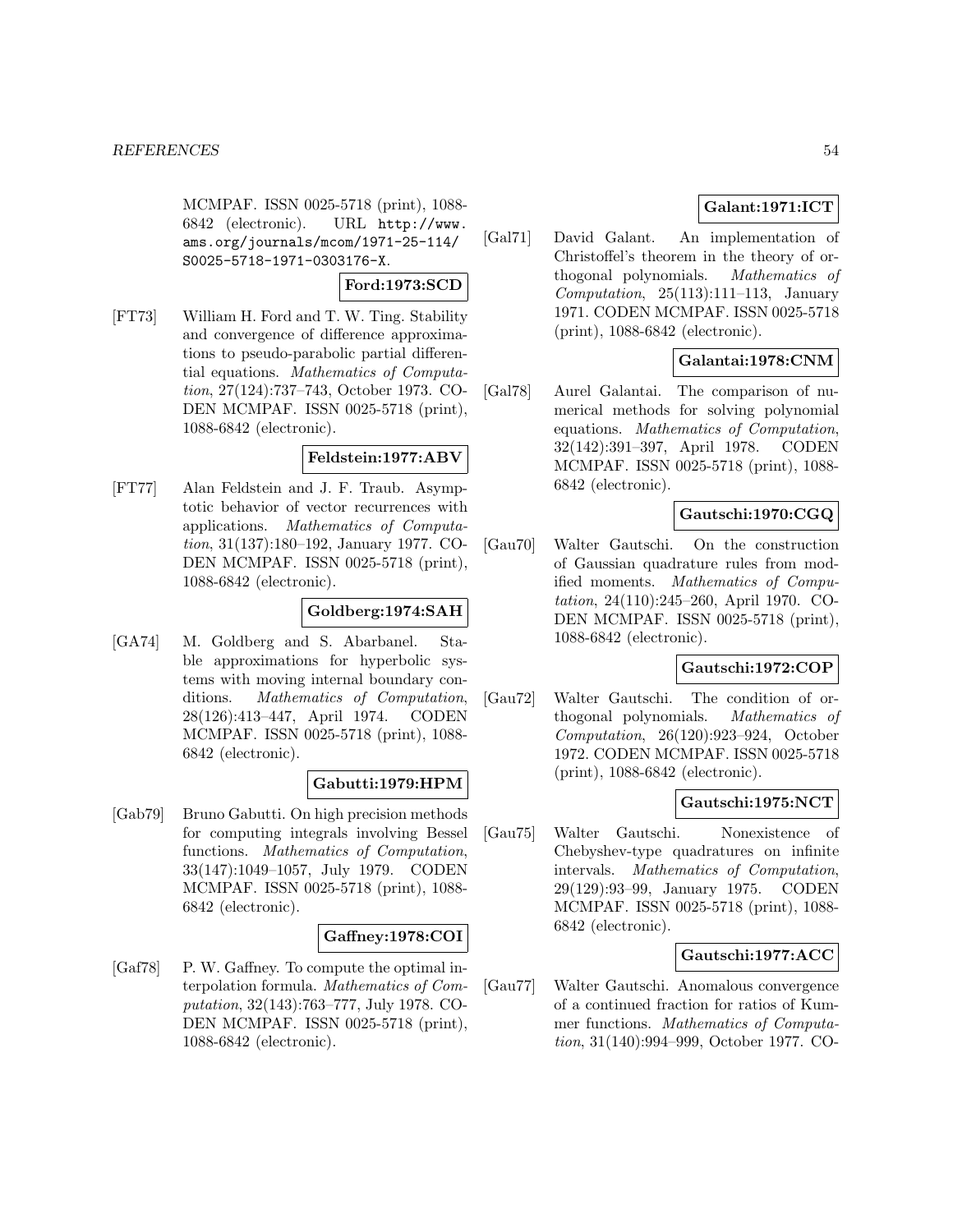DEN MCMPAF. ISSN 0025-5718 (print), 1088-6842 (electronic).

#### **Gautschi:1979:CPP**

[Gau79a] Walter Gautschi. The condition of polynomials in power form. Mathematics of Computation, 33(145):343–352, January 1979. CODEN MCMPAF. ISSN 0025-5718 (print), 1088-6842 (electronic).

## **Gautschi:1979:PPL**

[Gau79b] Walter Gautschi. On the preceding paper "A Legendre polynomial integral" by James L. Blue. Mathematics of Computation, 33(146):742–743, April 1979. CO-DEN MCMPAF. ISSN 0025-5718 (print), 1088-6842 (electronic).

# **Gautschi:1994:MCH**

[Gau94] Walter Gautschi, editor. Mathematics of computation, 1943–1993: a half-century of computational mathematics: Mathematics of Computation 50th Anniversary Symposium, August 9–13, 1993, Vancouver, British Columbia, volume 48 of Proceedings of Symposia in Applied Mathematics. American Mathematical Society, Providence, RI, USA, 1994. ISBN 0-8218-0291- 7, 0-8218-0353-0 (pt. 1), 0-8218-0354-9 (pt. 2). ISSN 0160-7634. LCCN QA1 .A56 v.48 1994. See also SIAM Review, Sep 1995, v37, n3, p. 483.

#### **Gay:1977:MSV**

[Gay77] David Gay. Modifying singular values: existence of solutions to systems of nonlinear equations having a possibly singular Jacobian matrix. Mathematics of Computation, 31(140):962–973, October 1977. CODEN MCMPAF. ISSN 0025-5718 (print), 1088- 6842 (electronic). See corrigenda [Gay79].

# **Gay:1979:CMS**

[Gay79] David M. Gay. Corrigenda: "Modifying singular values: existence of solutions to systems of nonlinear equations having a possibly singular Jacobian matrix" (math. comp. **31** (1977), no. 140, 962–973). Mathematics of Computation, 33(145):432–433, January 1979. CODEN MCMPAF. ISSN 0025-5718 (print), 1088-6842 (electronic). See [Gay77].

## **Ghil:1979:FCR**

[GB79] Michael Ghil and Ramesh Balgovind. A fast Cauchy–Riemann solver. Mathematics of Computation, 33(146):585–635, April 1979. CODEN MCMPAF. ISSN 0025-5718 (print), 1088-6842 (electronic).

# **Gekeler:1972:SSE**

[Gek72] E. Gekeler. On the solution of systems of equations by the epsilon algorithm of Wynn. Mathematics of Computation, 26(118):427–436, April 1972. CO-DEN MCMPAF. ISSN 0025-5718 (print), 1088-6842 (electronic).

## **Gekeler:1974:EFD**

[Gek74] Eckart Gekeler. On the eigenvectors of a finite-difference approximation to the Sturm–Liouville eigenvalue problem. Mathematics of Computation, 28(128): 973–979, October 1974. CODEN MCM-PAF. ISSN 0025-5718 (print), 1088-6842 (electronic).

#### **Gentleman:1972:OMC**

[Gen72] W. Morven Gentleman. Optimal multiplication chains for computing a power of a symbolic polynomial. Mathematics of Computation, 26(120):935–939, October 1972. CODEN MCMPAF. ISSN 0025-5718 (print), 1088-6842 (electronic).

## **Gerth:1975:NCG**

[Ger75] Frank Gerth, III. A note on l-class groups of number fields. Mathematics of Computation, 29(132):1135–1137, October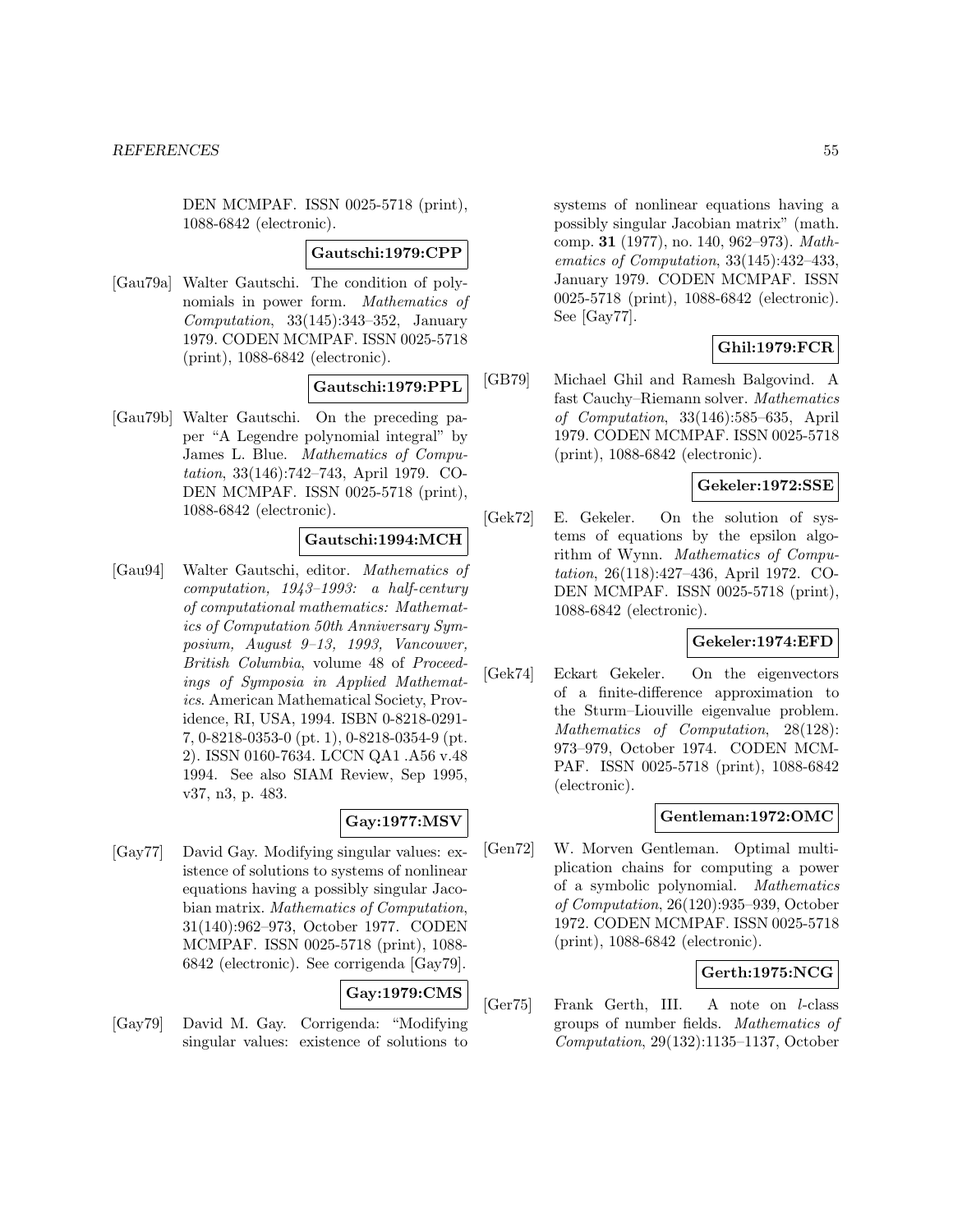1975. CODEN MCMPAF. ISSN 0025-5718 (print), 1088-6842 (electronic).

## **Gill:1974:MMM**

[GGMS74] P. E. Gill, G. H. Golub, W. Murray, and M. A. Saunders. Methods for modifying matrix factorizations. Mathematics of Computation, 28(126):505–535, April 1974. CODEN MCMPAF. ISSN 0025-5718 (print), 1088-6842 (electronic).

## **Guderley:1972:PCM**

[GH72] Karl G. Guderley and Chen-Chi Hsu. A predictor-corrector method for a certain class of stiff differential equations. Mathematics of Computation, 26(117):51–69, January 1972. CODEN MCMPAF. ISSN 0025-5718 (print), 1088-6842 (electronic).

# **Grosswald:1979:APC**

[GH79] Emil Grosswald and Peter Hagis, Jr. Arithmetic progressions consisting only of primes. Mathematics of Computation, 33 (148):1343–1352, October 1979. CODEN MCMPAF. ISSN 0025-5718 (print), 1088- 6842 (electronic).

## **Girault:1976:NAC**

[Gir76] V. Girault. Nonelliptic approximation of a class of partial differential equations with Neumann boundary condition. Mathematics of Computation, 30(133):68–91, January 1976. CODEN MCMPAF. ISSN 0025-5718 (print), 1088-6842 (electronic).

## **Gentleman:1974:EDE**

[GJ74] W. M. Gentleman and S. C. Johnson. The evaluation of determinants by expansion by minors and the general problem of substitution. Mathematics of Computation, 28(126):543–548, April 1974. CO-DEN MCMPAF. ISSN 0025-5718 (print), 1088-6842 (electronic).

# **Guzek:1973:NEA**

[GK73] Joseph A. Guzek and Gene A. Kemper. A new error analysis for a cubic spline approximate solution of a class of Volterra integro-differential equations. Mathematics of Computation, 27(123):563–570, July 1973. CODEN MCMPAF. ISSN 0025-5718 (print), 1088-6842 (electronic).

# **Gustafsson:1972:STD**

[GKS72] Bertil Gustafsson, Heinz-Otto Kreiss, and Arne Sundström. Stability theory of difference approximations for mixed initial boundary value problems. II. Mathematics of Computation, 26(119):649–686, July 1972. CODEN MCMPAF. ISSN 0025-5718 (print), 1088-6842 (electronic).

## **Glasser:1971:EII**

[Gla71] M. L. Glasser. An elliptic integral identity. Mathematics of Computation, 25 (115):533–534, July 1971. CODEN MCM-PAF. ISSN 0025-5718 (print), 1088-6842 (electronic).

## **Glasser:1974:RFM**

[Gla74a] M. L. Glasser. Reduction formulas for multiple series. Mathematics of Computation, 28(125):265–266, January 1974. CODEN MCMPAF. ISSN 0025-5718 (print), 1088- 6842 (electronic).

## **Glasser:1974:SDI**

[Gla74b] M. L. Glasser. Some definite integrals of the product of two Bessel functions of the second kind: (order zero). Mathematics of Computation, 28(126):613–615, April 1974. CODEN MCMPAF. ISSN 0025-5718 (print), 1088-6842 (electronic).

## **Gladwin:1979:QRM**

[Gla79a] Charles J. Gladwin. Quadrature rule methods for Volterra integral equations of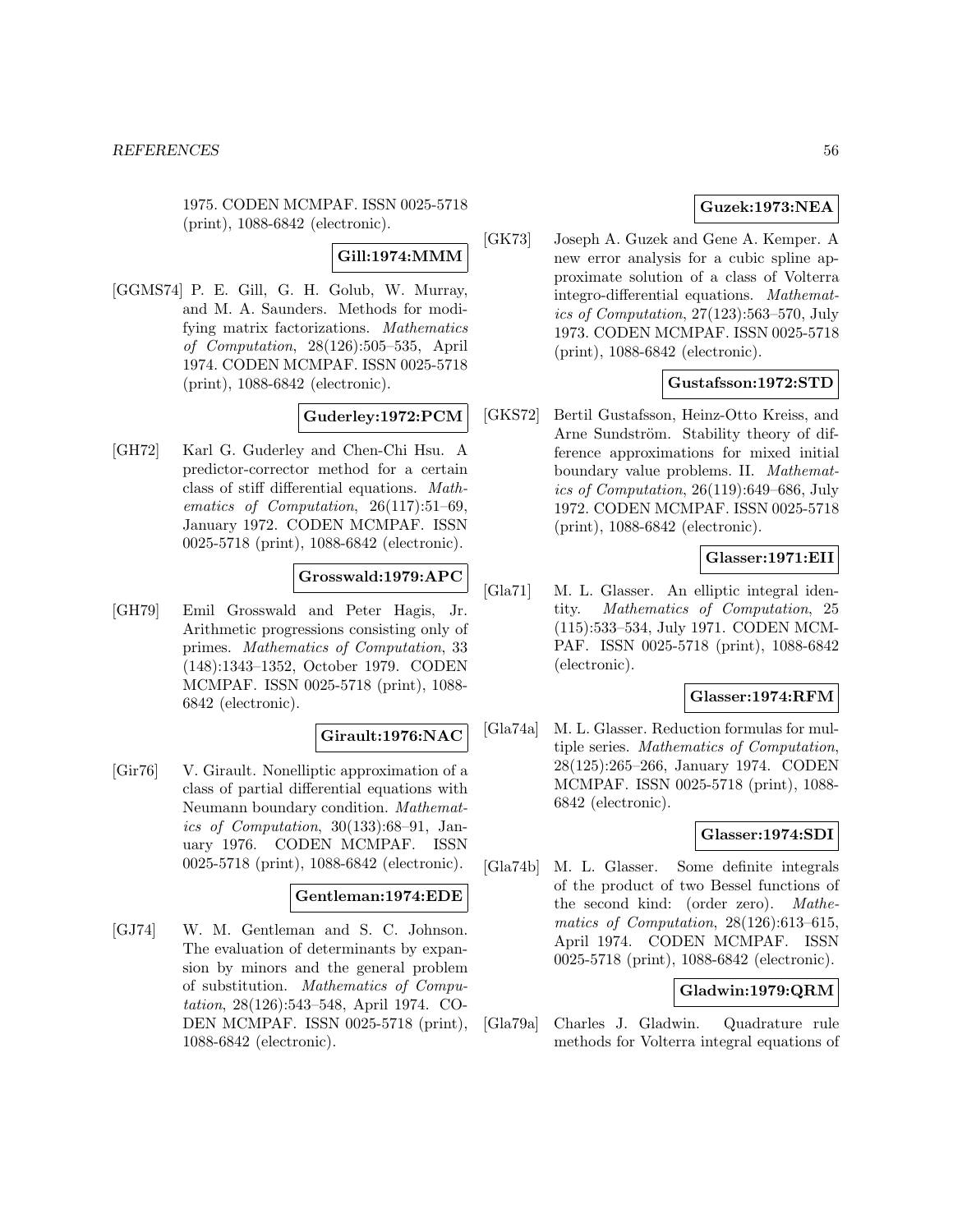the first kind. Mathematics of Computation, 33(146):705–716, April 1979. CO-DEN MCMPAF. ISSN 0025-5718 (print), 1088-6842 (electronic).

#### **Glasser:1979:NI**

[Gla79b] M. L. Glasser. A note on the integral  $\int_0^\infty t^{2\alpha-1}(1 + t^2)^{1-\alpha-\beta}J_\nu(x\sqrt{1+t^2})dt.$ Mathematics of Computation, 33(146): 792–793, April 1979. CODEN MCMPAF. ISSN 0025-5718 (print), 1088-6842 (electronic).

#### **Gill:1975:MCM**

[GMS75] Philip E. Gill, Walter. Murray, and Michael A. Saunders. Methods for computing and modifying the LDV factors of a matrix. Mathematics of Computation, 29 (132):1051–1077, October 1975. CODEN MCMPAF. ISSN 0025-5718 (print), 1088- 6842 (electronic).

## **Giroire:1978:NSE**

[GN78] J. Giroire and J. C. Nedelec. Numerical solution of an exterior Neumann problem using a double layer potential. Mathematics of Computation, 32(144):973–990, October 1978. CODEN MCMPAF. ISSN 0025-5718 (print), 1088-6842 (electronic).

## **Godwin:1978:NCN**

[God78] H. J. Godwin. A note on congruent numbers. Mathematics of Computation, 32 (141):293–295, January 1978. CODEN MCMPAF. ISSN 0025-5718 (print), 1088- 6842 (electronic). See corrigenda [God79].

#### **Godwin:1979:CNC**

[God79] H. J. Godwin. Corrigenda: "A note on congruent numbers" (math. comp. **32** (1978), no. 141, 293–295). Mathematics of Computation, 33(146):847, April 1979. CODEN MCMPAF. ISSN 0025- 5718 (print), 1088-6842 (electronic). See [God78].

## **Goldfarb:1970:FVM**

[Gol70] Donald Goldfarb. A family of variablemetric methods derived by variational means. Mathematics of Computation, 24(109):23–26, January 1970. CODEN MCMPAF. ISSN 0025-5718 (print), 1088- 6842 (electronic).

## **Goldfarb:1972:MMI**

[Gol72] D. Goldfarb. Modification methods for inverting matrices and solving systems of linear algebraic equations. Mathematics of Computation, 26(120):829–852, October 1972. CODEN MCMPAF. ISSN 0025-5718 (print), 1088-6842 (electronic).

## **Goldberg:1973:NSI**

[Gol73] Moshe Goldberg. A note on the stability of an iterative finite-difference method for hyperbolic systems. Mathematics of Computation, 27(121):41–44, January 1973. CO-DEN MCMPAF. ISSN 0025-5718 (print), 1088-6842 (electronic).

#### **Goldstein:1974:REH**

[Gol74a] Marvin J. Goldstein. Reduction of the eigenproblem for Hermitian persymmetric matrices. Mathematics of Computation, 28(125):237–238, January 1974. CODEN MCMPAF. ISSN 0025-5718 (print), 1088- 6842 (electronic).

## **Goldstein:1974:RPH**

[Gol74b] Marvin J. Goldstein. Reduction of the pseudoinverse of a Hermitian persymmetric matrix. Mathematics of Computation, 28(127):715–717, July 1974. CODEN MCMPAF. ISSN 0025-5718 (print), 1088- 6842 (electronic).

## **Goldfarb:1976:FVM**

[Gol76a] Donald Goldfarb. Factorized variable metric methods for unconstrained optimization. Mathematics of Computation, 30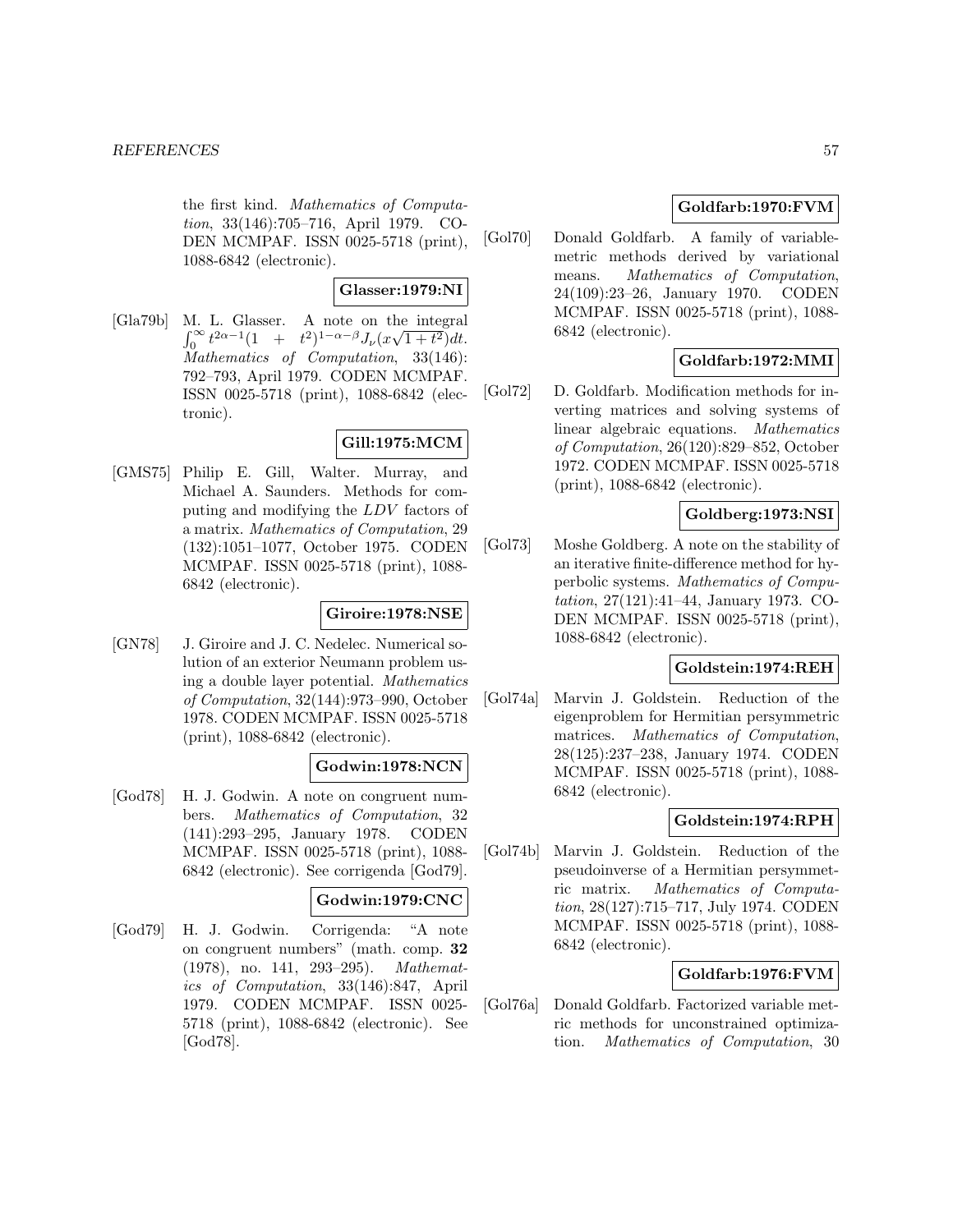(136):796–811, October 1976. CODEN MCMPAF. ISSN 0025-5718 (print), 1088- 6842 (electronic).

#### **Golomb:1976:PS**

[Gol76b] Solomon W. Golomb. Properties of the sequence  $3\cdot 2^n+1$ . Mathematics of Computation, 30(135):657–663, July 1976. CODEN MCMPAF. ISSN 0025-5718 (print), 1088- 6842 (electronic).

## **Goldberg:1977:BET**

[Gol77a] Moshe Goldberg. On a boundary extrapolation theorem by Kreiss. Mathematics of Computation, 31(138):469–477, April 1977. CODEN MCMPAF. ISSN 0025-5718 (print), 1088-6842 (electronic).

## **Goldfine:1977:TSM**

[Gol77b] Alan Goldfine. Taylor series methods for the solution of Volterra integral and integro-differential equations. Mathematics of Computation, 31(139):691–707, July 1977. CODEN MCMPAF. ISSN 0025-5718 (print), 1088-6842 (electronic).

## **Gourlay:1970:NTM**

[Gou70] A. R. Gourlay. A note on trapezoidal methods for the solution of initial value problems. Mathematics of Computation, 24(111):629–633, July 1970. CODEN MCMPAF. ISSN 0025-5718 (print), 1088- 6842 (electronic).

## **Galimberti:1970:NDS**

[GP70] G. Galimberti and V. Pereyra. Numerical differentiation and the solution of multidimensional Vandermonde systems. Mathematics of Computation, 24(110):357–364, April 1970. CODEN MCMPAF. ISSN 0025-5718 (print), 1088-6842 (electronic).

## **Goldstein:1971:DLM**

[GP71] A. A. Goldstein and J. F. Price. On descent from local minima. Mathemat-

ics of Computation, 25(115):569–574, July 1971. CODEN MCMPAF. ISSN 0025-5718 (print), 1088-6842 (electronic).

#### **Gunzburger:1979:ECN**

[GP79] Max D. Gunzburger and Robert J. Plemmons. Energy-conserving norms for the solution of hyperbolic systems of partial differential equations. Mathematics of Computation, 33(145):1–10, January 1979. CO-DEN MCMPAF. ISSN 0025-5718 (print), 1088-6842 (electronic).

## **Guenther:1970:SOI**

[GR70] R. B. Guenther and E. L. Roetman. Some observations on interpolation in higher dimensions. Mathematics of Computation, 24(111):517–522, July 1970. CODEN MCMPAF. ISSN 0025-5718 (print), 1088- 6842 (electronic).

## **Gerver:1979:SIN**

[GR79] Joseph L. Gerver and L. Thomas Ramsey. Sets of integers with no long arithmetic progressions generated by the greedy algorithm. Mathematics of Computation, 33 (148):1353–1359, October 1979. CODEN MCMPAF. ISSN 0025-5718 (print), 1088- 6842 (electronic).

## **Greenstadt:1970:VVM**

[Gre70a] J. Greenstadt. Variations on variablemetric methods. Mathematics of Computation, 24(109):1–22, January 1970. CO-DEN MCMPAF. ISSN 0025-5718 (print), 1088-6842 (electronic).

## **Greville:1970:TTD**

[Gre70b] T. N. E. Greville. Table for third-degree spline interpolation with equally spaced arguments. Mathematics of Computation, 24(109):179–183, January 1970. CODEN MCMPAF. ISSN 0025-5718 (print), 1088- 6842 (electronic).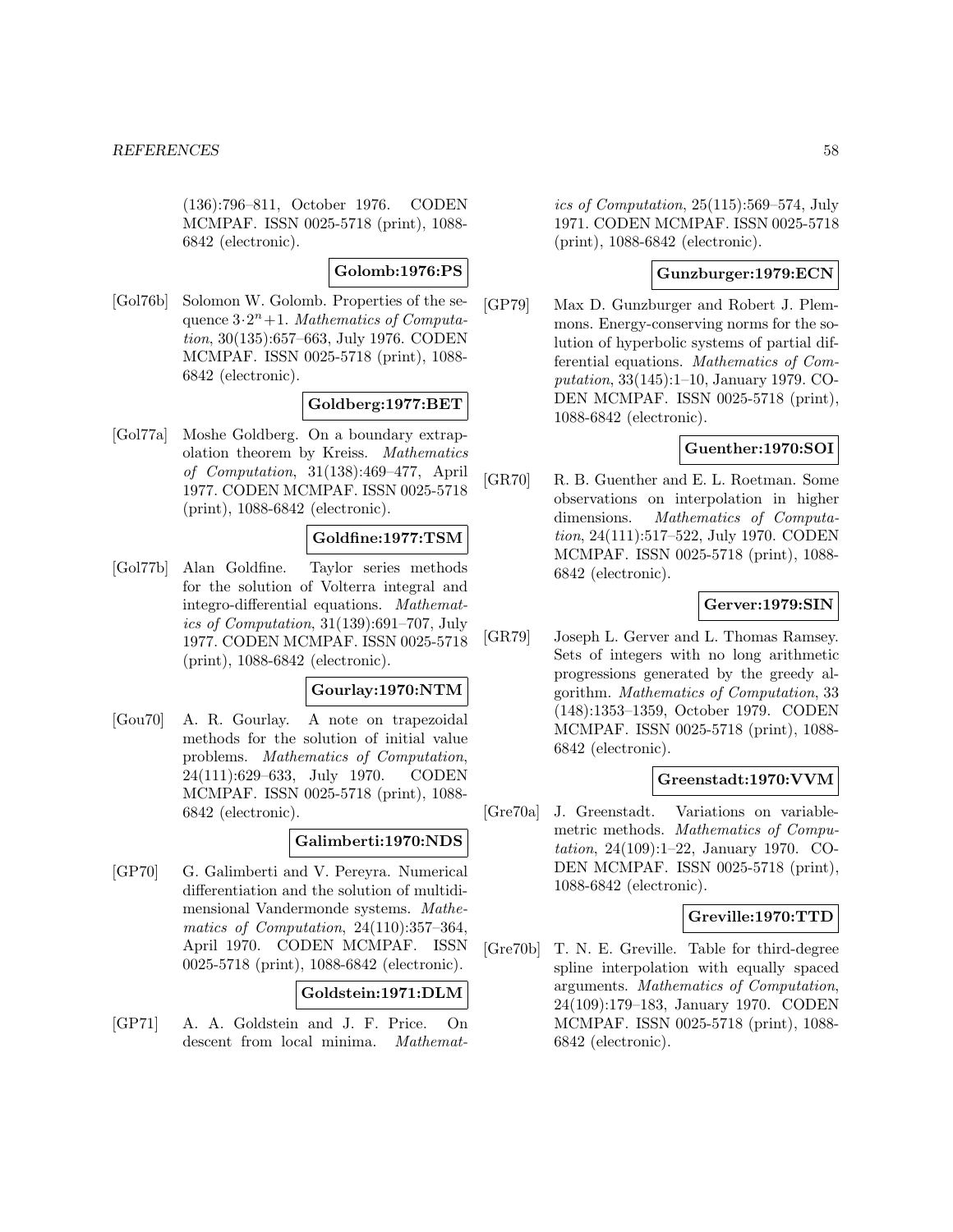#### *REFERENCES* 59

## **Greenstadt:1972:QNM**

[Gre72] John Greenstadt. A quasi-Newton method with no derivatives. Mathematics of Computation, 26(117):145–166, January 1972. CODEN MCMPAF. ISSN 0025-5718 (print), 1088-6842 (electronic).

#### **Greenstadt:1978:RDF**

[Gre78] John Greenstadt. Revision of a derivativefree quasi-Newton method. Mathematics of Computation, 32(141):201–221, January 1978. CODEN MCMPAF. ISSN 0025-5718 (print), 1088-6842 (electronic).

#### **Grinstead:1978:MSC**

[Gri78] Charles M. Grinstead. On a method of solving a class of Diophantine equations. Mathematics of Computation, 32 (143):936–940, July 1978. CODEN MCM-PAF. ISSN 0025-5718 (print), 1088-6842 (electronic).

## **Groetsch:1975:ECA**

[Gro75] C. W. Groetsch. On existence criteria and approximation procedures for integral equations of the first kind. Mathematics of Computation, 29(132):1105–1108, October 1975. CODEN MCMPAF. ISSN 0025-5718 (print), 1088-6842 (electronic).

#### **Goodrich:1970:MSQ**

[GS70] R. F. Goodrich and F. Stenger. Movable singularities and quadrature. Mathematics of Computation, 24(110):283–300, April 1970. CODEN MCMPAF. ISSN 0025-5718 (print), 1088-6842 (electronic).

#### **Guy:1975:WDA**

[GS75] Richard K. Guy and J. L. Selfridge. What drives an aliquot sequence? Mathematics of Computation, 29(129):101–107, January 1975. CODEN MCMPAF. ISSN 0025-5718 (print), 1088-6842 (electronic).

## **Gautschi:1978:CMB**

[GS78] Walter Gautschi and Josef Slavik. On the computation of modified Bessel function ratios. Mathematics of Computation, 32 (143):865–875, July 1978. CODEN MCM-PAF. ISSN 0025-5718 (print), 1088-6842 (electronic).

## **Gottlieb:1976:DTF**

[GT76] David Gottlieb and Eli Turkel. Dissipative two-four methods for time-dependent problems. Mathematics of Computation, 30(136):703–723, October 1976. CODEN MCMPAF. ISSN 0025-5718 (print), 1088- 6842 (electronic).

#### **Goldberg:1978:SIS**

[GT78] Moshe Goldberg and Eitan Tadmor. Scheme-independent stability criteria for difference approximations of hyperbolic initial-boundary value problems. I. Mathematics of Computation, 32(144):1097– 1107, October 1978. CODEN MCMPAF. ISSN 0025-5718 (print), 1088-6842 (electronic).

## **Gunzburger:1977:SGM**

[Gun77] Max D. Gunzburger. On the stability of Galerkin methods for initial-boundary value problems for hyperbolic systems. Mathematics of Computation, 31(139): 661–675, July 1977. CODEN MCMPAF. ISSN 0025-5718 (print), 1088-6842 (electronic).

# **Gupta:1971:CQR**

[Gup71] Hansraj Gupta. Chains of quadratic residues. Mathematics of Computation, 25(114):379–382, April 1971. CODEN MCMPAF. ISSN 0025-5718 (print), 1088- 6842 (electronic). URL http://www. ams.org/journals/mcom/1971-25-114/ S0025-5718-1971-0297684-8.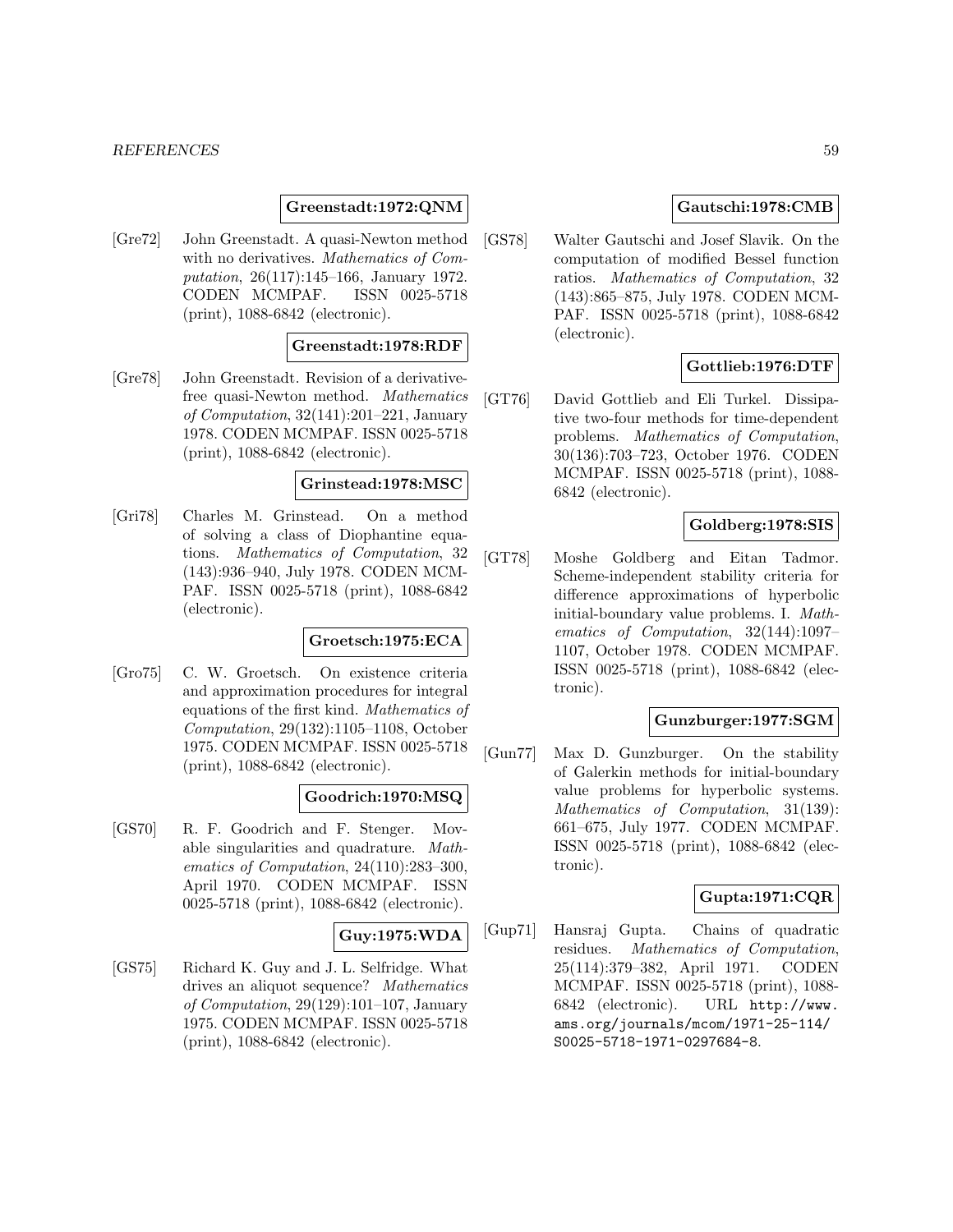#### **Gupta:1976:SNH**

[Gup76] G. K. Gupta. Some new high-order multistep formulae for solving stiff equations. Mathematics of Computation, 30 (135):417–432, July 1976. CODEN MCM-PAF. ISSN 0025-5718 (print), 1088-6842 (electronic).

## **Gupta:1978:ISD**

[Gup78a] G. K. Gupta. Implementing secondderivative multistep methods using the Nordsieck polynomial representation. Mathematics of Computation, 32(141):13– 18, January 1978. CODEN MCMPAF. ISSN 0025-5718 (print), 1088-6842 (electronic).

#### **Gupta:1978:FDP**

[Gup78b] Hansraj Gupta. Finite differences of the partition function. Mathematics of Computation, 32(144):1241–1243, October 1978. CODEN MCMPAF. ISSN 0025-5718 (print), 1088-6842 (electronic).

#### **Gupta:1979:PRH**

[Gup79] G. K. Gupta. A polynomial representation of hybrid methods for solving ordinary differential equations. Mathematics of Computation, 33(148):1251–1256, October 1979. CODEN MCMPAF. ISSN 0025-5718 (print), 1088-6842 (electronic).

#### **Gustafson:1970:CEC**

[Gus70] Sven-Åke Gustafson. Control and estimation of computational errors in the evaluation of interpolation formulae and quadrature rules. Mathematics of Computation, 24(112):847–854, October 1970. CODEN MCMPAF. ISSN 0025-5718 (print), 1088- 6842 (electronic).

#### **Gustafsson:1975:CRD**

[Gus75] Bertil Gustafsson. The convergence rate for difference approximations to mixed ini-

tial boundary value problems. Mathematics of Computation, 29(130):396–406, April 1975. CODEN MCMPAF. ISSN 0025-5718 (print), 1088-6842 (electronic).

#### **Gustafson:1979:SCL**

[Gus79] Sven-Åke Gustafson. On stable calculation of linear functionals. Mathematics of Computation, 33(146):694–704, April 1979. CODEN MCMPAF. ISSN 0025-5718 (print), 1088-6842 (electronic).

## **Gutknecht:1977:ESD**

[Gut77] Martin H. Gutknecht. Existence of a solution to the discrete Theodorsen equation for conformal mappings. Mathematics of Computation, 31(138):478–480, April 1977. CODEN MCMPAF. ISSN 0025-5718 (print), 1088-6842 (electronic).

#### **Glasser:1971:CFE**

[GW71] M. L. Glasser and V. E. Wood. A closed form evaluation of the elliptic integral. Mathematics of Computation, 25 (115):535–536, July 1971. CODEN MCM-PAF. ISSN 0025-5718 (print), 1088-6842 (electronic).

## **Gupta:1975:SNM**

[GW75] G. K. Gupta and C. S. Wallace. Some new multistep methods for solving ordinary differential equations. Mathematics of Computation, 29(130):489–500, April 1975. CODEN MCMPAF. ISSN 0025-5718 (print), 1088-6842 (electronic).

## **Gordon:1978:SMM**

[GW78] William J. Gordon and James A. Wixom. Shepard's method of "metric interpolation" to bivariate and multivariate interpolation. Mathematics of Computation, 32(141):253–264, January 1978. CODEN MCMPAF. ISSN 0025-5718 (print), 1088- 6842 (electronic).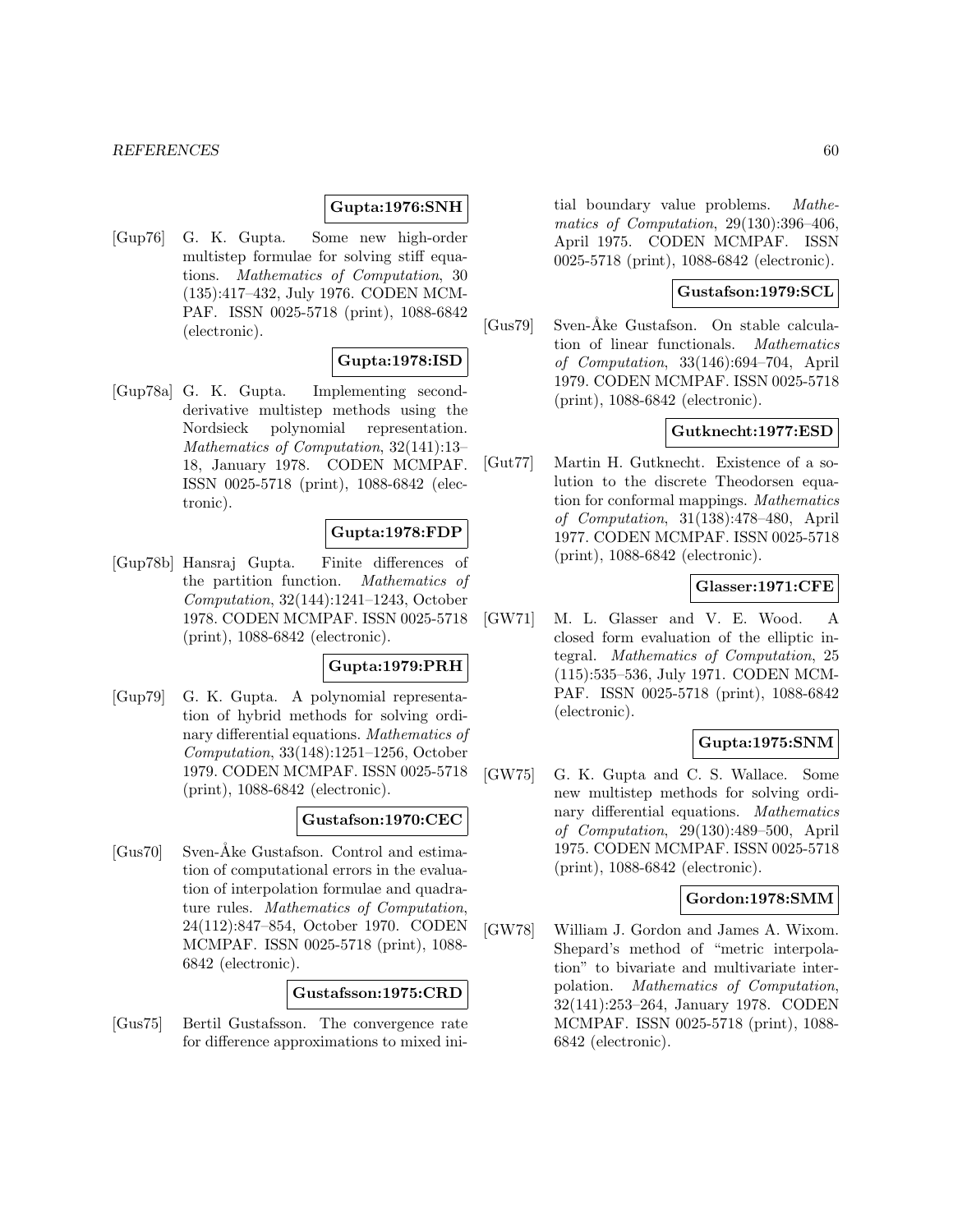## **Gupta:1979:NSS**

[GW79] G. K. Gupta and C. S. Wallace. A new step-size changing technique for multistep methods. Mathematics of Computation, 33(145):125–138, January 1979. CODEN MCMPAF. ISSN 0025-5718 (print), 1088- 6842 (electronic).

# **Gautschi:1974:CTQ**

[GY74] Walter Gautschi and Hiroki Yanagiwara. On Chebyshev-type quadratures. Mathematics of Computation, 28(125):125–134, January 1974. CODEN MCMPAF. ISSN 0025-5718 (print), 1088-6842 (electronic).

## **Haber:1975:AII**

[Hab75] Seymour Haber. Adaptive integration and improper integrals. Mathematics of Computation, 29(131):806–809, July 1975. CO-DEN MCMPAF. ISSN 0025-5718 (print), 1088-6842 (electronic).

## **Hadjidimos:1978:AOM**

[Had78] Apostolos Hadjidimos. Accelerated overrelaxation method. Mathematics of Computation, 32(141):149–157, January 1978. CODEN MCMPAF. ISSN 0025-5718 (print), 1088-6842 (electronic).

## **Hagis:1970:LBR**

[Hag70] Peter Hagis, Jr. Lower bounds for relatively prime amicable numbers of opposite parity. Mathematics of Computation, 24(112):963–968, October 1970. CODEN MCMPAF. ISSN 0025-5718 (print), 1088- 6842 (electronic).

## **Hagis:1971:UAN**

[Hag71] Peter Hagis, Jr. Unitary amicable numbers. Mathematics of Computation, 25 (116):915–918, October 1971. CODEN MCMPAF. ISSN 0025-5718 (print), 1088- 6842 (electronic).

# **Hagis:1973:LBS**

[Hag73] Peter Hagis, Jr. A lower bound for the set of odd perfect numbers. Mathematics of Computation, 27(124):951–953, October 1973. CODEN MCMPAF. ISSN 0025-5718 (print), 1088-6842 (electronic).

# **Hald:1978:ISL**

[Hal78] Ole H. Hald. The inverse Sturm–Liouville problem and the Rayleigh–Ritz method. Mathematics of Computation, 32(143): 687–705, July 1978. CODEN MCMPAF. ISSN 0025-5718 (print), 1088-6842 (electronic).

## **Harten:1978:ACM**

[Har78] Amiram Harten. The artificial compression method for computation of shocks and contact discontinuities. III. self-adjusting hybrid schemes. Mathematics of Computation, 32(142):363–389, April 1978. CO-DEN MCMPAF. ISSN 0025-5718 (print), 1088-6842 (electronic).

## **Hays:1973:MDE**

[Hay73] Richard O. Hays. Multi-dimensional extensions of the Chebyshev polynomials. Mathematics of Computation, 27(123): 621–624, July 1973. CODEN MCMPAF. ISSN 0025-5718 (print), 1088-6842 (electronic).

## **Hallyburton:1975:TNF**

[HB75a] John C. Hallyburton, Jr. and John Brillhart. Two new factors of Fermat numbers. Mathematics of Computation, 29 (129):109–112, January 1975. CODEN MCMPAF. ISSN 0025-5718 (print), 1088- 6842 (electronic).

## **Headley:1975:DZG**

[HB75b] V. B. Headley and V. K. Barwell. On the distribution of the zeros of generalized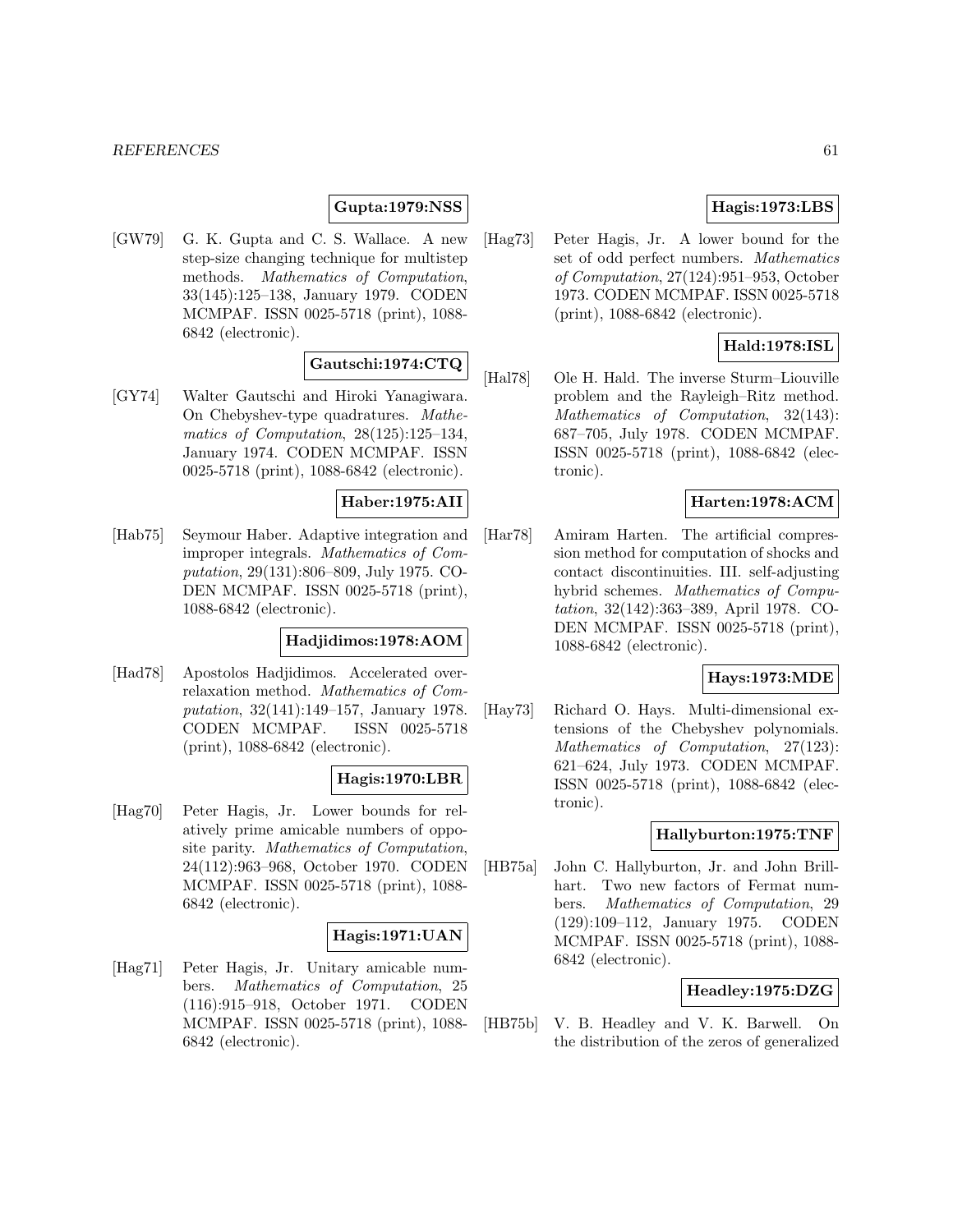Airy functions. Mathematics of Computation, 29(131):863–877, July 1975. CODEN MCMPAF. ISSN 0025-5718 (print), 1088- 6842 (electronic).

## **Hald:1978:CVM**

[Hd78] Ole Hald and Vincenza Mauceri del Prete. Convergence of vortex methods for Euler's equations. Mathematics of Computation, 32(143):791–809, July 1978. CODEN MCMPAF. ISSN 0025-5718 (print), 1088- 6842 (electronic).

## **Hedstrom:1975:MDS**

[Hed75] G. W. Hedstrom. Models of difference schemes for  $u^t + u^x = 0$  by partial differential equations. Mathematics of Computation, 29(132):969–977, October 1975. CO-DEN MCMPAF. ISSN 0025-5718 (print), 1088-6842 (electronic).

## **Hendy:1974:ACF**

[Hen74] M. D. Hendy. Applications of a continued fraction algorithm to some class number problems. Mathematics of Computation, 28(125):267–277, January 1974. CODEN MCMPAF. ISSN 0025-5718 (print), 1088- 6842 (electronic).

## **Hendy:1975:DIC**

[Hen75] M. D. Hendy. The distribution of ideal class numbers of real quadratic fields. Mathematics of Computation, 29(132): 1129–1134, October 1975. CODEN MCM-PAF. ISSN 0025-5718 (print), 1088-6842 (electronic).

#### **Hennart:1977:OSP**

[Hen77a] J. P. Hennart. One-step piecewise polynomial multiple collocation methods for initial value problems. Mathematics of Computation, 31(137):24–36, January 1977. CODEN MCMPAF. ISSN 0025-5718 (print), 1088-6842 (electronic).

# **Henry:1977:CAM**

[Hen77b] Jackson N. Henry. Comparison of algorithms for multivariate rational approximation. Mathematics of Computation, 31(138):485–494, April 1977. CODEN MCMPAF. ISSN 0025-5718 (print), 1088- 6842 (electronic).

# **Hetherington:1972:EBQ**

[Het72] J. H. Hetherington. An error bound for quadratures. Mathematics of Computation, 26(119):695–698, July 1972. CODEN MCMPAF. ISSN 0025-5718 (print), 1088- 6842 (electronic).

## **Hetherington:1973:NEB**

[Het73] J. H. Hetherington. Note on error bounds for numerical integration. Mathematics of Computation, 27(122):307–316, April 1973. CODEN MCMPAF. ISSN 0025-5718 (print), 1088-6842 (electronic).

# **Hicks:1978:SAW**

[Hic78] D. L. Hicks. Stability analysis of WONDY (a hydrocode based on the artificial viscosity method of von Neumann and Richtmyer) for a special case of Maxwell's law. Mathematics of Computation, 32 (144):1123–1130, October 1978. CODEN MCMPAF. ISSN 0025-5718 (print), 1088- 6842 (electronic).

# **Hilbert:1973:MUA**

[Hil73] Stephen Hilbert. A mollifier useful for approximations in Sobolev spaces and some applications to approximating solutions of differential equations. Mathematics of Computation, 27(121):81–89, January 1973. CODEN MCMPAF. ISSN 0025-5718 (print), 1088-6842 (electronic).

## **Hill:1975:CAN**

[Hil75] David R. Hill. On comparing Adams and natural spline multistep formulas. Mathe-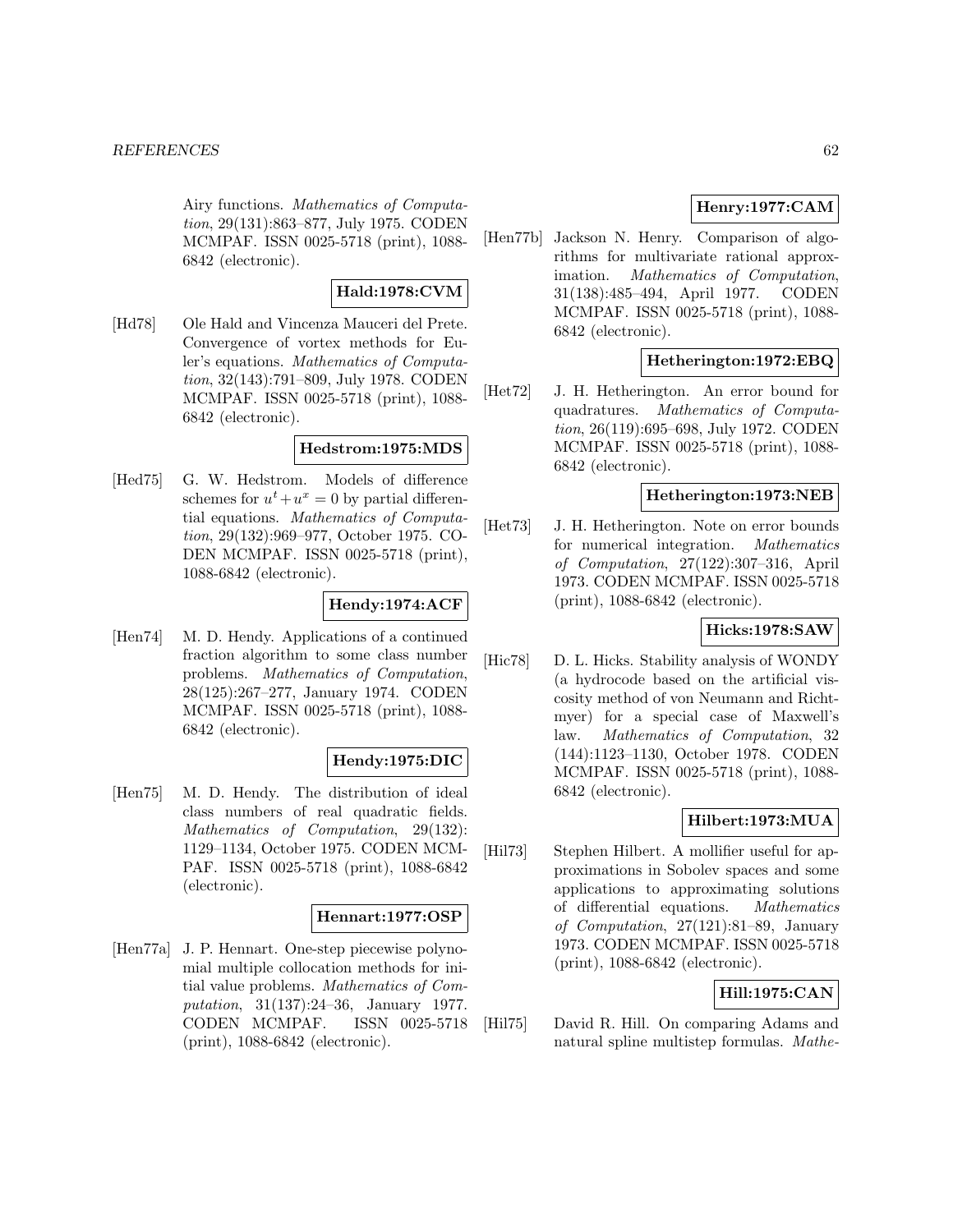matics of Computation, 29(131):741–745, July 1975. CODEN MCMPAF. ISSN 0025-5718 (print), 1088-6842 (electronic). See table errata [Hil76].

## **Hill:1976:TEC**

[Hil76] David R. Hill. Table errata: "On comparing Adams and natural spline multistep formulas" (Math. Comp. **29** (1975), 741–745). Mathematics of Computation, 30(134):381, April 1976. CODEN MCM-PAF. ISSN 0025-5718 (print), 1088- 6842 (electronic). URL http://www. ams.org/journals/mcom/1976-30-134/ S0025-5718-1976-0386214-2; http: //www.ams.org/journals/mcom/1976- 30-134/S0025-5718-1976-0386214-2/ S0025-5718-1976-0386214-2.pdf; http: //www.ams.org/mathscinet-getitem? mr=386214. See [Hil75].

## **Hayes:1972:IMN**

[HKK72] John K. Hayes, David K. Kahaner, and Richard G. Kellner. An improved method for numerical conformal mapping. Mathematics of Computation, 26(118):327–334, April 1972. CODEN MCMPAF. ISSN 0025-5718 (print), 1088-6842 (electronic).

## **Hayes:1975:NCI**

[HKK75] John K. Hayes, David K. Kahaner, and Richard G. Kellner. A numerical comparison of integral equations of the first and second kind for conformal mapping. Mathematics of Computation, 29(130):512–521, April 1975. CODEN MCMPAF. ISSN 0025-5718 (print), 1088-6842 (electronic).

## **Hagis:1977:QAN**

[HL77] Peter Hagis, Jr. and Graham Lord. Quasiamicable numbers. Mathematics of Computation, 31(138):608–611, April 1977. CODEN MCMPAF. ISSN 0025-5718 (print), 1088-6842 (electronic).

# **Hagis:1973:LPD**

[HM73] Peter Hagis, Jr. and Wayne L. McDaniel. On the largest prime divisor of an odd perfect number. Mathematics of Computation, 27(124):955–957, October 1973. CO-DEN MCMPAF. ISSN 0025-5718 (print), 1088-6842 (electronic).

# **Hagis:1975:LPD**

[HM75] Peter Hagis, Jr. and Wayne L. McDaniel. On the largest prime divisor of an odd perfect number. II. Mathematics of Computation, 29(131):922–924, July 1975. CODEN MCMPAF. ISSN 0025-5718 (print), 1088- 6842 (electronic).

# **Hoskins:1977:INC**

[HM77] W. D. Hoskins and D. S. Meek. The infinity norm of a certain type of symmetric circulant matrix. Mathematics of Computation, 31(139):733–737, July 1977. CO-DEN MCMPAF. ISSN 0025-5718 (print), 1088-6842 (electronic).

## **Hoff:1979:FDS**

[Hof79] David Hoff. A finite difference scheme for a system of two conservation laws with artificial viscosity. Mathematics of Computation, 33(148):1171–1193, October 1979. CODEN MCMPAF. ISSN 0025-5718 (print), 1088-6842 (electronic).

## **Hoskins:1971:TTD**

[Hos71] W. D. Hoskins. Table for thirddegree spline interpolation using equispaced knots. Mathematics of Computation, 25(116):797–801, October 1971. CO-DEN MCMPAF. ISSN 0025-5718 (print), 1088-6842 (electronic).

## **Hoskins:1973:BES**

[Hos73] W. D. Hoskins. Boundary expansions for spline interpolation. Mathematics of Computation, 27(124):829–830, October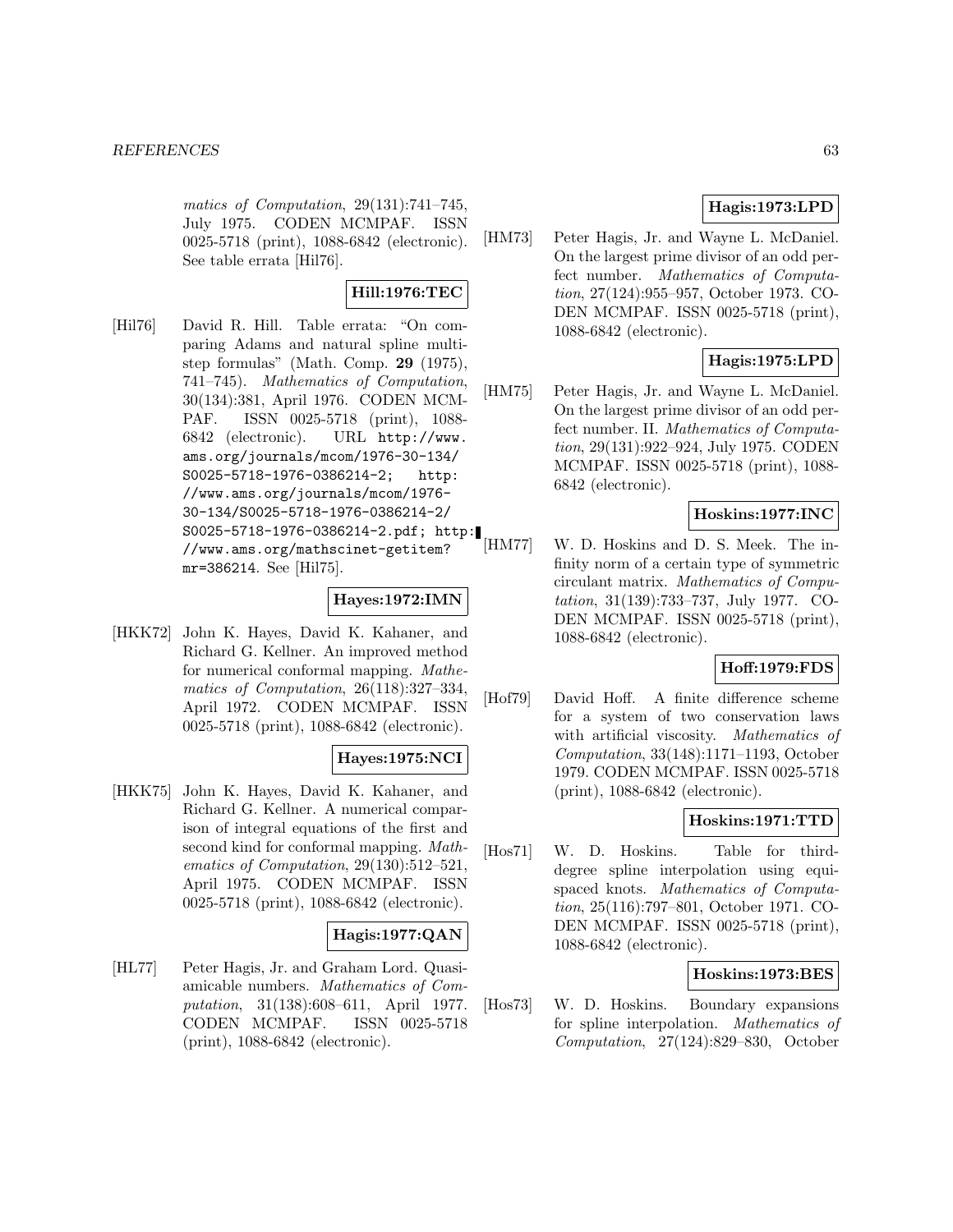1973. CODEN MCMPAF. ISSN 0025-5718 (print), 1088-6842 (electronic).

## **Householder:1972:CNM**

[Hou72] Alston S. Householder. On a condition for the nonsingularity of a matrix. Mathematics of Computation, 26(117):119–120, January 1972. CODEN MCMPAF. ISSN 0025-5718 (print), 1088-6842 (electronic).

# **Houstis:1977:AMC**

[Hou77] E. N. Houstis. Application of method of collocation on lines for solving nonlinear hyperbolic problems. Mathematics of Computation, 31(138):443–456, April 1977. CODEN MCMPAF. ISSN 0025-5718 (print), 1088-6842 (electronic).

## **Howell:1973:AERa**

[How73a] Jo Ann Howell. An algorithm for the exact reduction of a matrix to Frobenius form using modular arithmetic. I. Mathematics of Computation, 27(124):887–904, October 1973. CODEN MCMPAF. ISSN 0025-5718 (print), 1088-6842 (electronic).

#### **Howell:1973:AERb**

[How73b] Jo Ann Howell. An algorithm for the exact reduction of a matrix to Frobenius form using modular arithmetic. II. Mathematics of Computation, 27(124):905–920, October 1973. CODEN MCMPAF. ISSN 0025-5718 (print), 1088-6842 (electronic).

## **Howard:1977:NGR**

[How77] F. T. Howard. Numbers generated by the reciprocal of  $e^x - x - 1$ . Mathematics of Computation, 31(138):581–598, April 1977. CODEN MCMPAF. ISSN 0025-5718 (print), 1088-6842 (electronic).

## **Howland:1978:RID**

[How78] James Lucien Howland. The resultant iteration for determining the stability of a polynomial. Mathematics of Computation, 32(143):779–789, July 1978. CODEN MCMPAF. ISSN 0025-5718 (print), 1088- 6842 (electronic).

## **Hoskins:1972:SPC**

[HP72] W. D. Hoskins and P. J. Ponzo. Some properties of a class of band matrices. Mathematics of Computation, 26(118): 393–400, April 1972. CODEN MCMPAF. ISSN 0025-5718 (print), 1088-6842 (electronic).

## **Houstis:1978:CMF**

[HP78] E. N. Houstis and T. S. Papatheodorou. A collocation method for Fredholm integral equations of the second kind. Mathematics of Computation, 32(141):159–173, January 1978. CODEN MCMPAF. ISSN 0025-5718 (print), 1088-6842 (electronic).

## **Hunter:1972:NEC**

[HR72] D. B. Hunter and T. Regan. A note on the evaluation of the complementary error function. Mathematics of Computation, 26(118):539–541, April 1972. CO-DEN MCMPAF. ISSN 0025-5718 (print), 1088-6842 (electronic).

# **Hager:1975:FBF**

[HS75a] William W. Hager and Gilbert Strang. Free boundaries and finite elements in one dimension. Mathematics of Computation, 29(132):1020–1031, October 1975. CO-DEN MCMPAF. ISSN 0025-5718 (print), 1088-6842 (electronic).

## **Hertling:1975:SRG**

[HS75b] Jorg Hertling and Alexandru I. Schiop. On the stability of the Ritz–Galerkin method for Hammerstein equations. Mathematics of Computation, 29(130):484–488, April 1975. CODEN MCMPAF. ISSN 0025-5718 (print), 1088-6842 (electronic).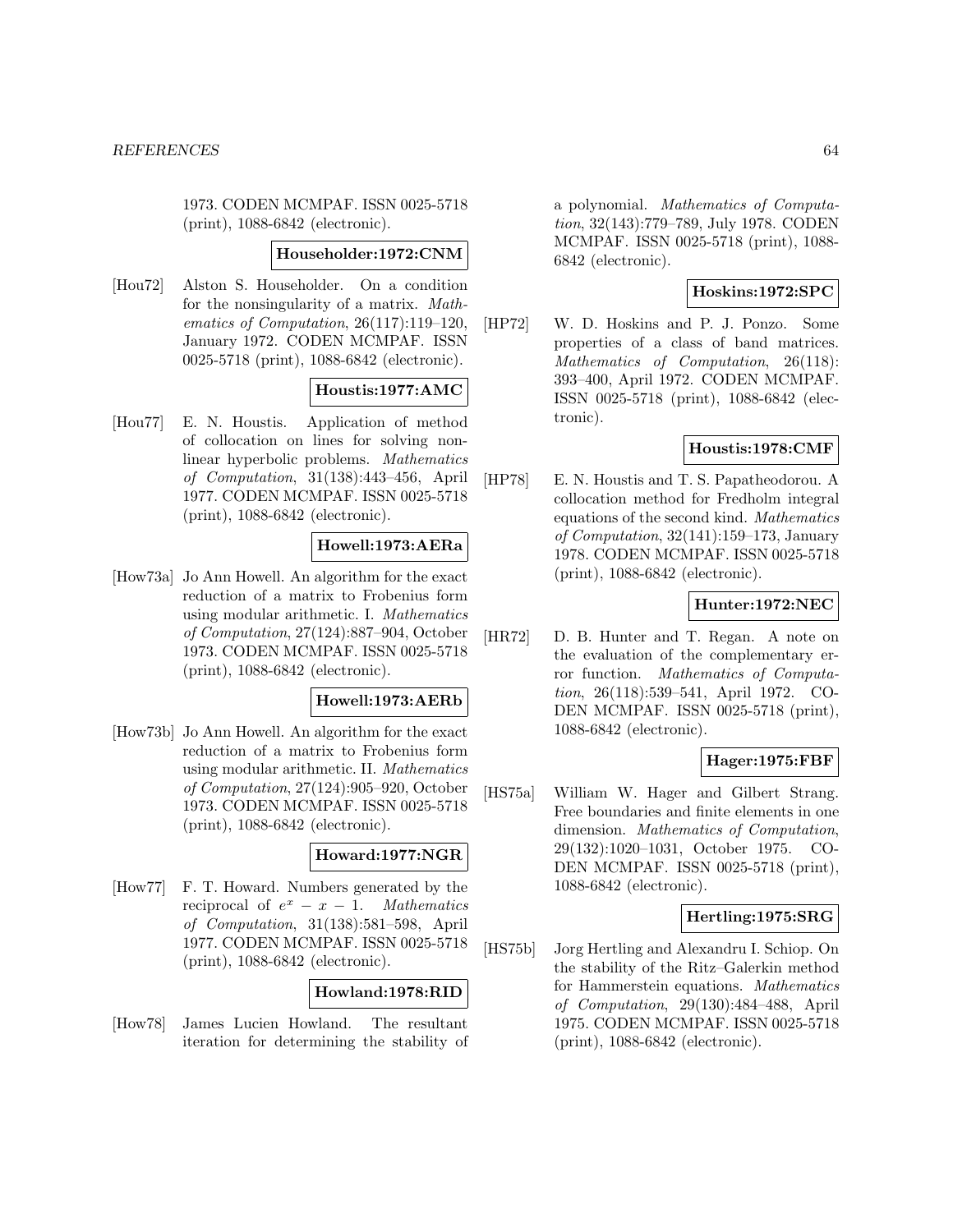#### **Hinata:1974:NSP**

[HSK74] Masahiro Hinata, Masaaki Shimasaki, and Takeshi Kiyono. Numerical solution of Plateau's problem by a finite element method. Mathematics of Computation, 28(125):45–60, January 1974. CODEN MCMPAF. ISSN 0025-5718 (print), 1088- 6842 (electronic).

#### **Huddleston:1971:SRB**

[Hud71] Robert E. Huddleston. Some relations between the values of a function and its first derivative at *n* abscissa points. Mathematics of Computation, 25(115):553–558, July 1971. CODEN MCMPAF. ISSN 0025-5718 (print), 1088-6842 (electronic).

#### **Hudson:1973:NDC**

[Hud73] Richard H. Hudson. A note on Dirichlet characters. Mathematics of Computation, 27(124):973–975, October 1973. CODEN MCMPAF. ISSN 0025-5718 (print), 1088- 6842 (electronic).

#### **Huddleston:1974:CET**

[Hud74] R. E. Huddleston. On the conditional equivalence of two starting methods for the second algorithm of Remez. Mathematics of Computation, 28(126):569–572, April 1974. CODEN MCMPAF. ISSN 0025-5718 (print), 1088-6842 (electronic).

#### **Hudson:1976:GCT**

[Hud76] Richard H. Hudson. Generalizations of a classical theorem in number theory. Mathematics of Computation, 30(135):649–656, July 1976. CODEN MCMPAF. ISSN 0025-5718 (print), 1088-6842 (electronic).

## **Hulme:1972:DGR**

[Hul72a] Bernie L. Hulme. Discrete Galerkin and related one-step methods for ordinary differential equations. Mathematics of Computation, 26(120):881–891, October 1972.

CODEN MCMPAF. ISSN 0025-5718 (print), 1088-6842 (electronic).

## **Hulme:1972:OSP**

[Hul72b] Bernie L. Hulme. One-step piecewise polynomial Galerkin methods for initial value problems. Mathematics of Computation, 26(118):415–426, April 1972. CODEN MCMPAF. ISSN 0025-5718 (print), 1088- 6842 (electronic).

# **Hunt:1974:CTE**

[Hun74a] David C. Hunt. The character table of an eight-dimensional orthogonal group. Mathematics of Computation, 28(126): 659–660, April 1974. CODEN MCMPAF. ISSN 0025-5718 (print), 1088-6842 (electronic).

# **Hunt:1974:CTF**

[Hun74b] David C. Hunt. The character table of Fischer's simple group,  $M(23)$ . Mathematics of Computation, 28(126):660–661, April 1974. CODEN MCMPAF. ISSN 0025-5718 (print), 1088-6842 (electronic).

#### **Hunkins:1975:CPH**

[Hun75a] Dalton R. Hunkins. Cubatures of precision 2k and 2k+1 for hyperrectangles. Mathematics of Computation, 29(132):1098– 1104, October 1975. CODEN MCMPAF. ISSN 0025-5718 (print), 1088-6842 (electronic).

## **Hunter:1975:SPO**

[Hun75b] D. B. Hunter. Some properties of orthogonal polynomials. Mathematics of Computation, 29(130):559–565, April 1975. CO-DEN MCMPAF. ISSN 0025-5718 (print), 1088-6842 (electronic).

## **I:1972:BRC**

[I.72] E. I. Book review: Constructive Aspects of the Fundamental Theorem of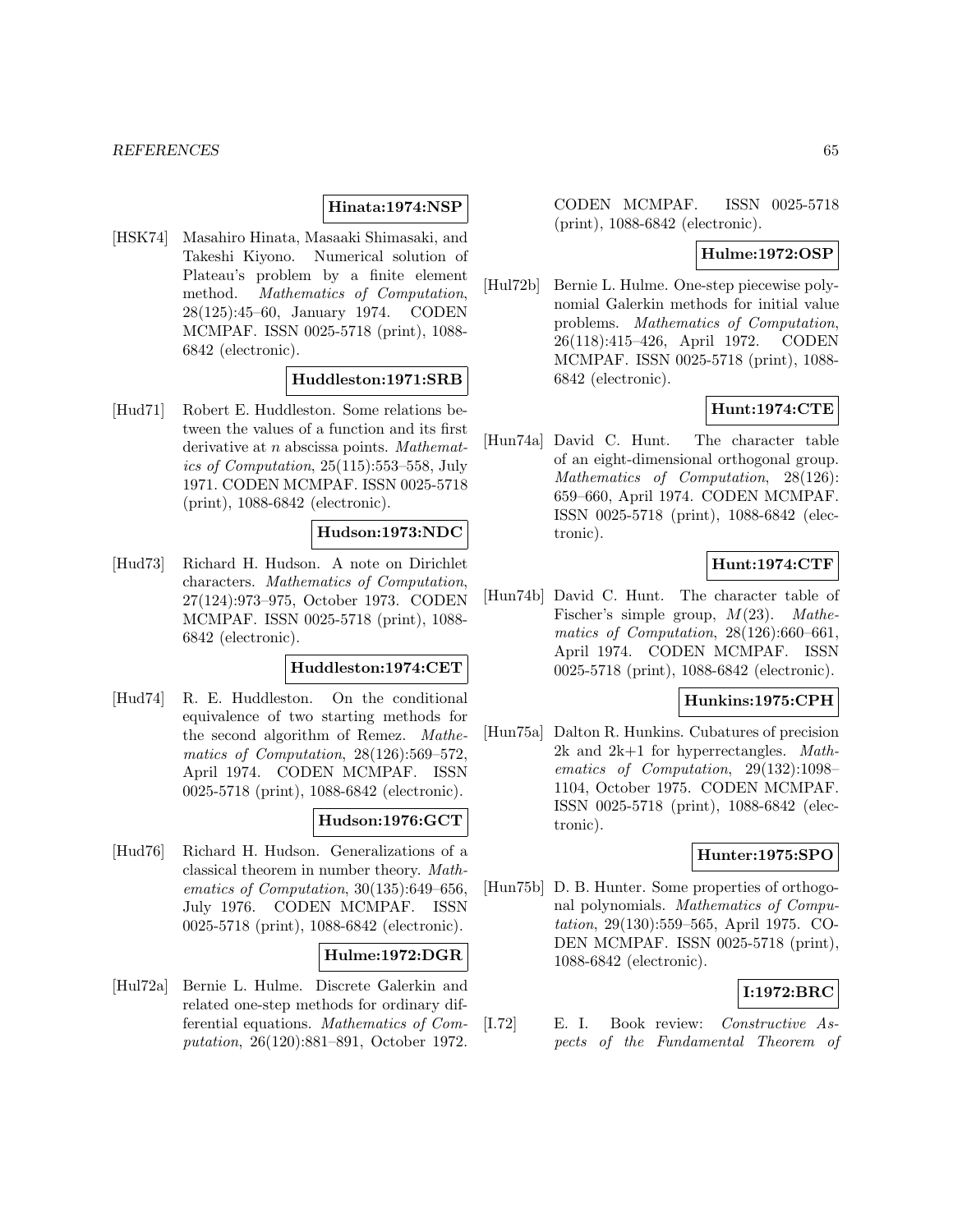Algebra, by B. Dejon and P. Henrici. Mathematics of Computation, 26(118): 588–589, April 1972. CODEN MCMPAF. ISSN 0025-5718 (print), 1088-6842 (electronic). URL https://www.jstor.org/ stable/2005189.

# **I:1975:BRA**

[I.75] E. I. Book review: Alston S. Householder. Principles of Numerical Analysis, Dover, New York, 1974, x + 274 pp., 21 cm. Price \$4.00 (paperbound). Mathematics of Computation, 29(132):1152–1165, October 1975. CODEN MCMPAF. ISSN 0025- 5718 (print), 1088-6842 (electronic). URL http://www.ams.org/journals/mcom/ 1975-29-132/S0025-5718-75-99674-X; http://www.ams.org/journals/mcom/ 1975-29-132/S0025-5718-75-99674-X/ S0025-5718-75-99674-X.pdf.

#### **Ikebe:1975:ZRC**

[Ike75] Yasuhiko Ikebe. The zeros of regular Coulomb wave functions and of their derivatives. Mathematics of Computation, 29(131):878–887, July 1975. CODEN MCMPAF. ISSN 0025-5718 (print), 1088- 6842 (electronic).

#### **Ikeda:1979:SFA**

[IN79] Tsutomu Ikeda and Tomoyasu Nakagawa. On the SHASTA FCT algorithm for the equation  $\frac{\partial \rho}{\partial t} + \frac{\partial}{\partial x}(v(\rho)\rho) = 0$ . *Mathematics* of Computation, 33(148):1157–1169, October 1979. CODEN MCMPAF. ISSN 0025- 5718 (print), 1088-6842 (electronic).

## **Iserles:1977:FFN**

[Ise77] Arieh Iserles. Functional fitting — new family of schemes for integration of stiff O.D.E. Mathematics of Computation, 31 (137):112–123, January 1977. CODEN MCMPAF. ISSN 0025-5718 (print), 1088- 6842 (electronic).

## **Iserles:1978:SDP**

[Ise78] Arieh Iserles. A-stability and dominating pairs. Mathematics of Computation, 32(141):19–33, January 1978. CODEN MCMPAF. ISSN 0025-5718 (print), 1088- 6842 (electronic).

## **Jain:1972:SSM**

[Jai72] R. K. Jain. Some A-stable methods for stiff ordinary differential equations. Mathematics of Computation, 26(117):71–77, January 1972. CODEN MCMPAF. ISSN 0025-5718 (print), 1088-6842 (electronic).

## **Jeltsch:1976:NCS**

[Jel76] Rolf Jeltsch. A necessary condition for A-stability of multistep multiderivative methods. Mathematics of Computation, 30(136):739–746, October 1976. CODEN MCMPAF. ISSN 0025-5718 (print), 1088- 6842 (electronic).

## **Jeltsch:1977:MMU**

[Jel77] Rolf Jeltsch. Multistep methods using higher derivatives and damping at infinity. Mathematics of Computation, 31(137): 124–138, January 1977. CODEN MCM-PAF. ISSN 0025-5718 (print), 1088-6842 (electronic).

## **Jeltsch:1978:CCM**

[Jel78] Rolf Jeltsch. Complete characterization of multistep methods with an interval of periodicity for solving  $y'' = f(x, y)$ . Mathematics of Computation, 32(144):1108– 1114, October 1978. CODEN MCMPAF. ISSN 0025-5718 (print), 1088-6842 (electronic).

## **Jerri:1977:CHF**

[Jer77] A. J. Jerri. Computations of the Hill functions of higher order. Mathematics of Computation, 31(138):481–484, April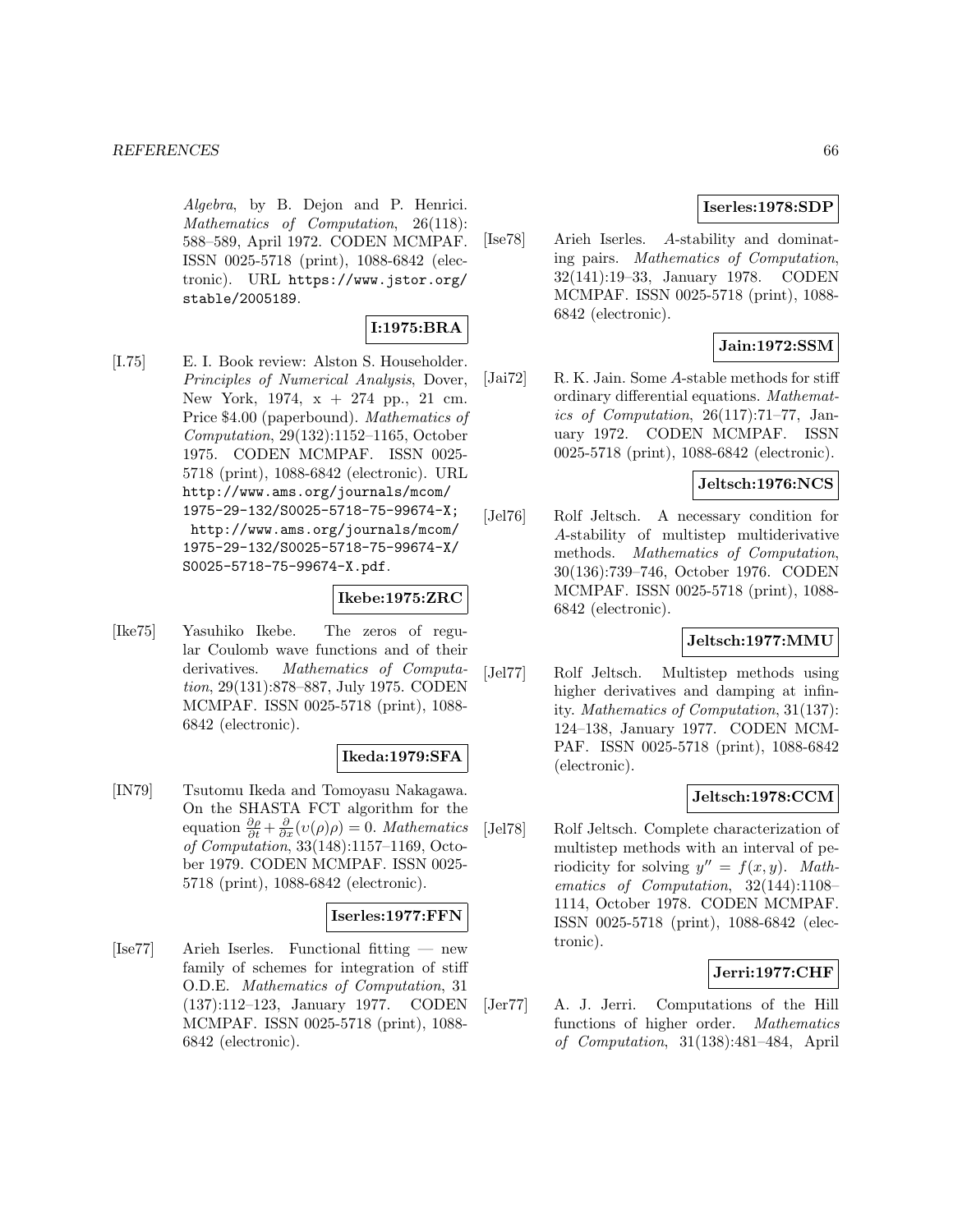1977. CODEN MCMPAF. ISSN 0025-5718 (print), 1088-6842 (electronic).

#### **Jespersen:1977:LSD**

[Jes77] Dennis C. Jespersen. A least squares decomposition method for solving elliptic equations. Mathematics of Computation, 31(140):873–880, October 1977. CODEN MCMPAF. ISSN 0025-5718 (print), 1088- 6842 (electronic).

# **Jones:1970:ACT**

[JH70] William B. Jones and G. Hardy. Accelerating convergence of trigonometric approximations. Mathematics of Computation, 24 (111):547–560, July 1970. CODEN MCM-PAF. ISSN 0025-5718 (print), 1088-6842 (electronic).

## **Jeans:1978:DFU**

[JH78] N. S. Jeans and M. D. Hendy. Determining the fundamental unit of a pure cubic field given any unit. Mathematics of Computation, 32(143):925–935, July 1978. CODEN MCMPAF. ISSN 0025-5718 (print), 1088- 6842 (electronic).

## **Johnson:1973:VII**

[Joh73] Wells Johnson. On the vanishing of the Iwasawa invariant  $\mu p$  for  $p < 8000$ . Mathematics of Computation, 27(122):387–396, April 1973. CODEN MCMPAF. ISSN 0025-5718 (print), 1088-6842 (electronic).

#### **Johnson:1974:ENP**

[Joh74a] C. G. L. Johnson. Estimates near plane portions of the boundary for discrete elliptic boundary problems. Mathematics of Computation, 28(128):909–935, October 1974. CODEN MCMPAF. ISSN 0025-5718 (print), 1088-6842 (electronic).

#### **Johnson:1974:IPD**

[Joh74b] Wells Johnson. Irregular prime divisors of the Bernoulli numbers. Mathematics

of Computation, 28(126):653–657, April 1974. CODEN MCMPAF. ISSN 0025-5718 (print), 1088-6842 (electronic).

## **Johnson:1975:IPC**

[Joh75] Wells Johnson. Irregular primes and cyclotomic invariants. Mathematics of Computation, 29(129):113–120, January 1975. CODEN MCMPAF. ISSN 0025-5718 (print), 1088-6842 (electronic).

## **Johnson:1977:CRF**

[Joh77] Wells Johnson. On congruences related to the first case of Fermat's last theorem. Mathematics of Computation, 31(138): 519–526, April 1977. CODEN MCMPAF. ISSN 0025-5718 (print), 1088-6842 (electronic).

#### **Johnson:1978:DFQ**

[Joh78] Wells Johnson. On the p-divisibility of the Fermat quotients. Mathematics of Computation, 32(141):297–301, January 1978. CODEN MCMPAF. ISSN 0025-5718 (print), 1088-6842 (electronic).

#### **Johnston:1972:NSH**

[JP72] R. L. Johnston and S. K. Pal. The numerical solution of hyperbolic systems using bicharacteristics. Mathematics of Computation, 26(118):377–392, April 1972. CO-DEN MCMPAF. ISSN 0025-5718 (print), 1088-6842 (electronic).

## **Johnston:1974:NSL**

[JP74] R. L. Johnston and S. K. Pal. Numerical solution of Lundquist equations of magnetohydrodynamics. Mathematics of Computation, 28(125):33–44, January 1974. CO-DEN MCMPAF. ISSN 0025-5718 (print), 1088-6842 (electronic).

## **Jordan:1970:CPE**

[JR70] J. H. Jordan and J. R. Rabung. A conjecture of Paul Erdős concerning Gaus-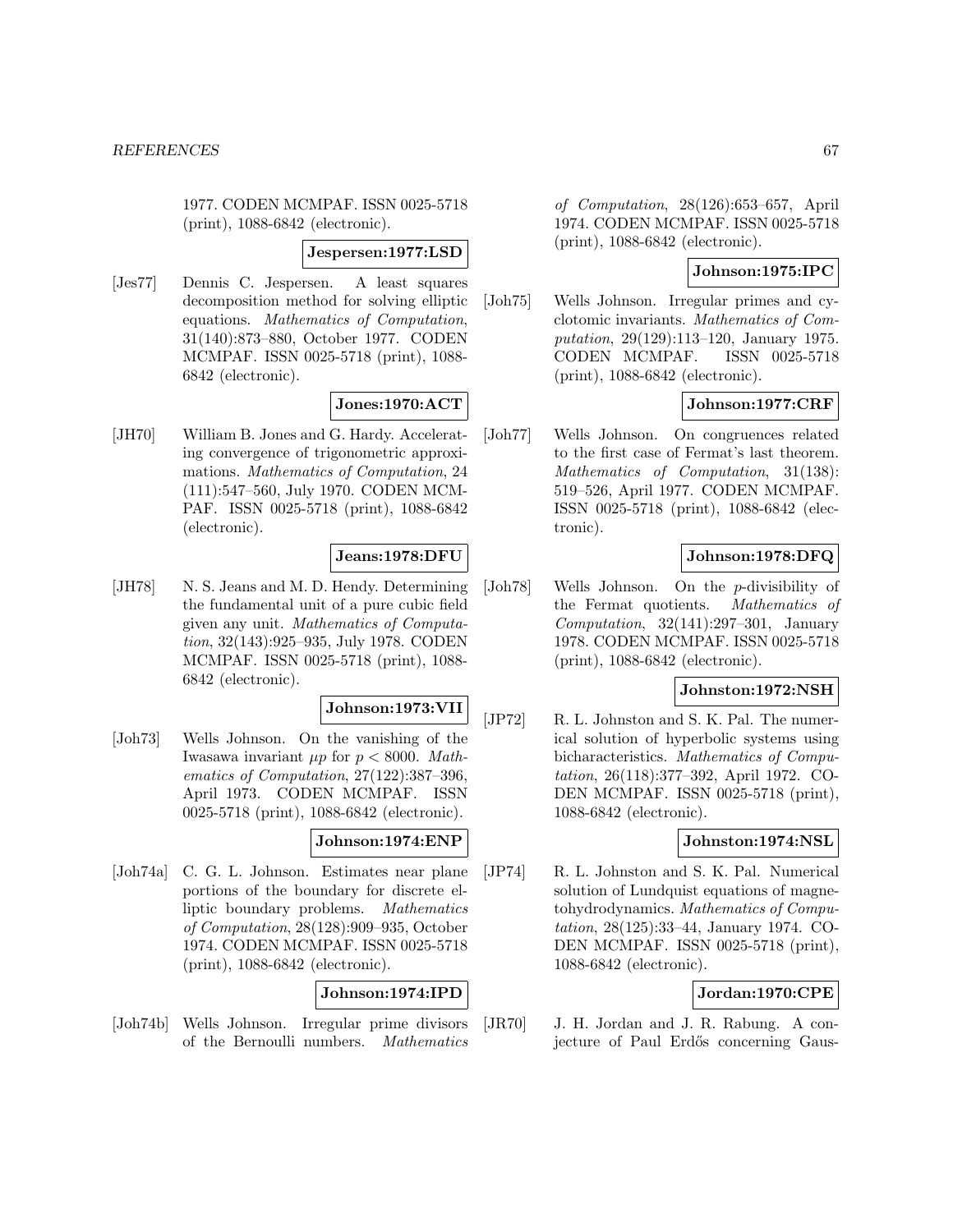sian primes. Mathematics of Computation, 24(109):221–223, January 1970. CODEN MCMPAF. ISSN 0025-5718 (print), 1088- 6842 (electronic).

# **Johnson:1971:MQF**

[JR71] L. W. Johnson and R. D. Riess. Minimal quadratures for functions of low-order continuity. Mathematics of Computation, 25(116):831–835, October 1971. CODEN MCMPAF. ISSN 0025-5718 (print), 1088- 6842 (electronic).

# **Jeltsch:1978:CMJ**

[JS78] Rolf Jeltsch and Daniel Shanks. Corrigenda: Microfiche (january 1977) and Gauss's Ternary Form Reduction and the 2-Sylow Subgroup. Mathematics of Computation, 32(144):1328–1329, October 1978. CODEN MCMPAF. ISSN 0025- 5718 (print), 1088-6842 (electronic). See [Sha71c].

## **Jones:1974:NSE**

[JT74] William B. Jones and W. J. Thron. Numerical stability in evaluating continued fractions. Mathematics of Computation, 28 (127):795–810, July 1974. CODEN MCM-PAF. ISSN 0025-5718 (print), 1088-6842 (electronic).

## **Johnson:1975:EEF**

[JT75] Claes Johnson and Vidar Thomee. Error estimates for a finite element approximation of a minimal surface. Mathematics of Computation, 29(130):343–349, April 1975. CODEN MCMPAF. ISSN 0025-5718 (print), 1088-6842 (electronic).

# **Kadlec:1976:ESI**

[Kad76] J. Kadlec. On the evaluation of some integrals occurring in scattering problems. Mathematics of Computation, 30(134): 263–277, April 1976. CODEN MCM-PAF. ISSN 0025-5718 (print), 10886842 (electronic). URL http://www. ams.org/journals/mcom/1976-30-134/ S0025-5718-1976-0395164-7.

## **Kahaner:1970:CTQ**

[Kah70] David K. Kahaner. Chebyshev type quadrature formulas. Mathematics of Computation, 24(111):571–574, July 1970. CODEN MCMPAF. ISSN 0025-5718 (print), 1088-6842 (electronic).

# **Kahaner:1971:SPC**

[Kah71] David K. Kahaner. Some polynomials for complex quadrature. Mathematics of Computation, 25(116):827–830, October 1971. CODEN MCMPAF. ISSN 0025-5718 (print), 1088-6842 (electronic).

# **Kahaner:1972:MND**

[Kah72a] David K. Kahaner. Minimum norm differentiation formulas with improved roundoff error bounds. Mathematics of Computation, 26(118):477–485, April 1972. CO-DEN MCMPAF. ISSN 0025-5718 (print), 1088-6842 (electronic).

# **Kahaner:1972:NQA**

[Kah72b] David K. Kahaner. Numerical quadrature by the  $\epsilon$ -algorithm. *Mathematics of Com*putation, 26(119):689–693, July 1972. CO-DEN MCMPAF. ISSN 0025-5718 (print), 1088-6842 (electronic).

# **Kahng:1972:BA**

[Kah72c] S. W. Kahng. Best  $L_p$  approximation. Mathematics of Computation, 26(118): 505–508, April 1972. CODEN MCMPAF. ISSN 0025-5718 (print), 1088-6842 (electronic).

# **Kambo:1970:ENC**

[Kam70] N. S. Kambo. Error of the Newton–Cotes and Gauss–Legendre quadrature formulas. Mathematics of Computation, 24(110): 261–269, April 1970. CODEN MCMPAF.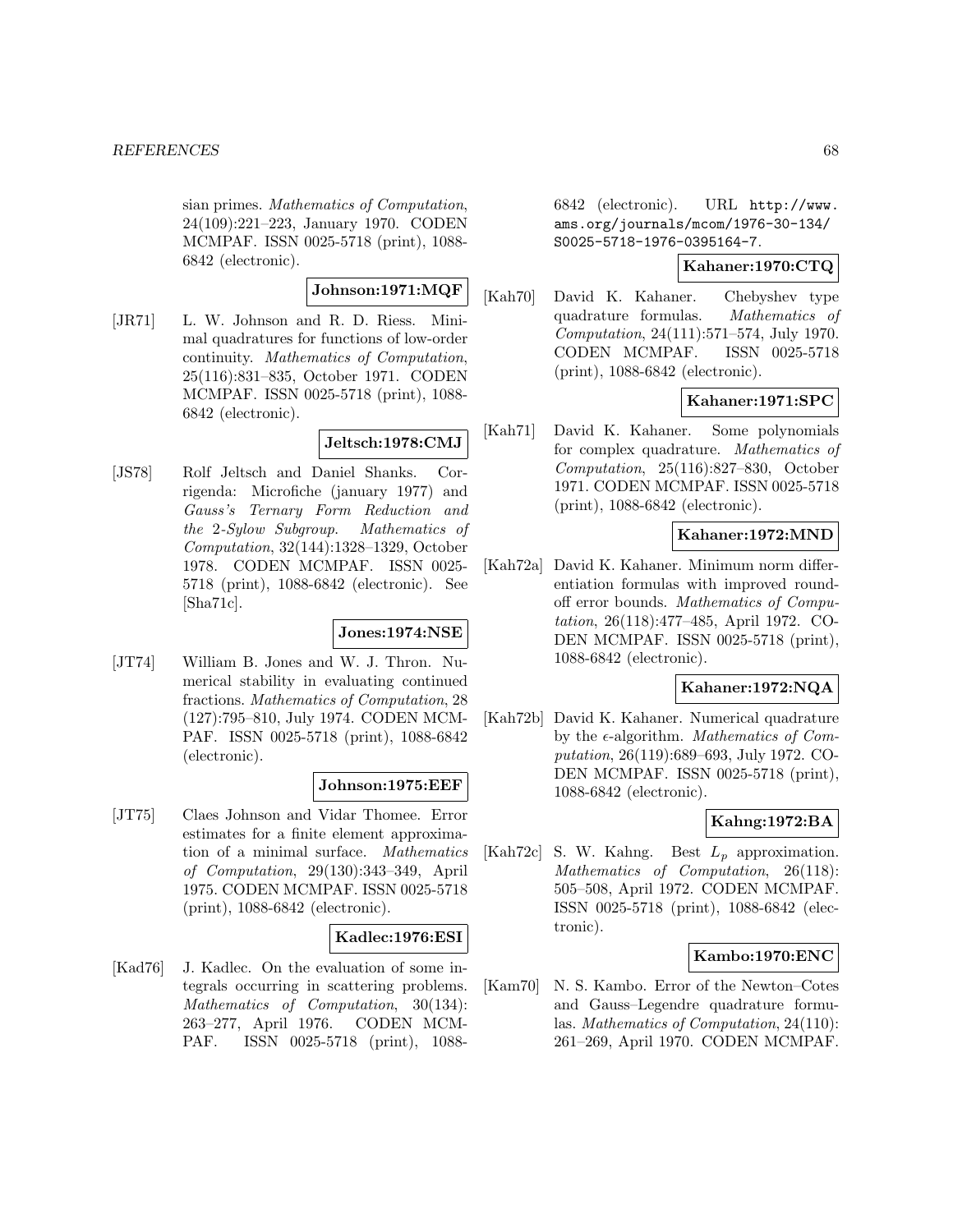ISSN 0025-5718 (print), 1088-6842 (electronic).

## **Kammler:1973:CPC**

[Kam73] David W. Kammler. Chebyshev polynomials corresponding to a semi-infinite interval and an exponential weight factor. Mathematics of Computation, 27(123):633–637, July 1973. CODEN MCMPAF. ISSN 0025-5718 (print), 1088-6842 (electronic).

## **Klopfenstein:1971:PAS**

[KD71] R. W. Klopfenstein and C. B. Davis. PECE algorithms for the solution of stiff systems of ordinary differential equations. Mathematics of Computation, 25(115): 457–473, July 1971. CODEN MCMPAF. ISSN 0025-5718 (print), 1088-6842 (electronic).

## **Kearfott:1978:PCE**

[Kea78] Baker Kearfott. A proof of convergence and an error bound for the method of bisection in  $\mathbb{R}^n$ . Mathematics of Computation, 32(144):1147–1153, October 1978. CODEN MCMPAF. ISSN 0025-5718 (print), 1088-6842 (electronic).

## **Keller:1975:AMN**

[Kel75] H. B. Keller. Approximation methods for nonlinear problems with application to two point boundary value problems. Mathematics of Computation, 29(130):464–474, April 1975. CODEN MCMPAF. ISSN 0025-5718 (print), 1088-6842 (electronic).

## **Keller:1979:SAE**

[Kel79] Stuart R. Keller. On the surface area of the ellipsoid. Mathematics of Computation, 33(145):310–314, January 1979. CO-DEN MCMPAF. ISSN 0025-5718 (print), 1088-6842 (electronic).

## **Kershaw:1970:IEI**

[Ker70] D. Kershaw. Inequalities on the elements of the inverse of a certain tridiagonal matrix. Mathematics of Computation, 24 (109):155–158, January 1970. CODEN MCMPAF. ISSN 0025-5718 (print), 1088- 6842 (electronic).

## **Kershaw:1972:OAF**

[Ker72] D. Kershaw. The orders of approximation of the first derivative of cubic splines at the knots. Mathematics of Computation, 26(117):191–198, January 1972. CODEN MCMPAF. ISSN 0025-5718 (print), 1088- 6842 (electronic).

## **Kim:1972:AEH**

[Kim72] Shoon K. Kim. The asymptotic expansion of a hypergeometric function  $_2F_2(1,\alpha;\rho_1,\rho_2;z)$ . Mathematics of Computation, 26(120):963, October 1972. CO-DEN MCMPAF. ISSN 0025-5718 (print), 1088-6842 (electronic).

## **King:1971:INI**

[Kin71] Richard F. King. Improved Newton iteration for integral roots. Mathematics of Computation, 25(114):299– 304, April 1971. CODEN MCM-PAF. ISSN 0025-5718 (print), 1088- 6842 (electronic). URL http://www. ams.org/journals/mcom/1971-25-114/ S0025-5718-1971-0283981-9.

## **Kincaid:1972:NSO**

[Kin72] David R. Kincaid. Norms of the successive overrelaxation method. Mathematics of Computation, 26(118):345–357, April 1972. CODEN MCMPAF. ISSN 0025-5718 (print), 1088-6842 (electronic).

# **King:1974:SLS**

[Kin74] J. Thomas King. Semidiscrete leastsquares methods for second order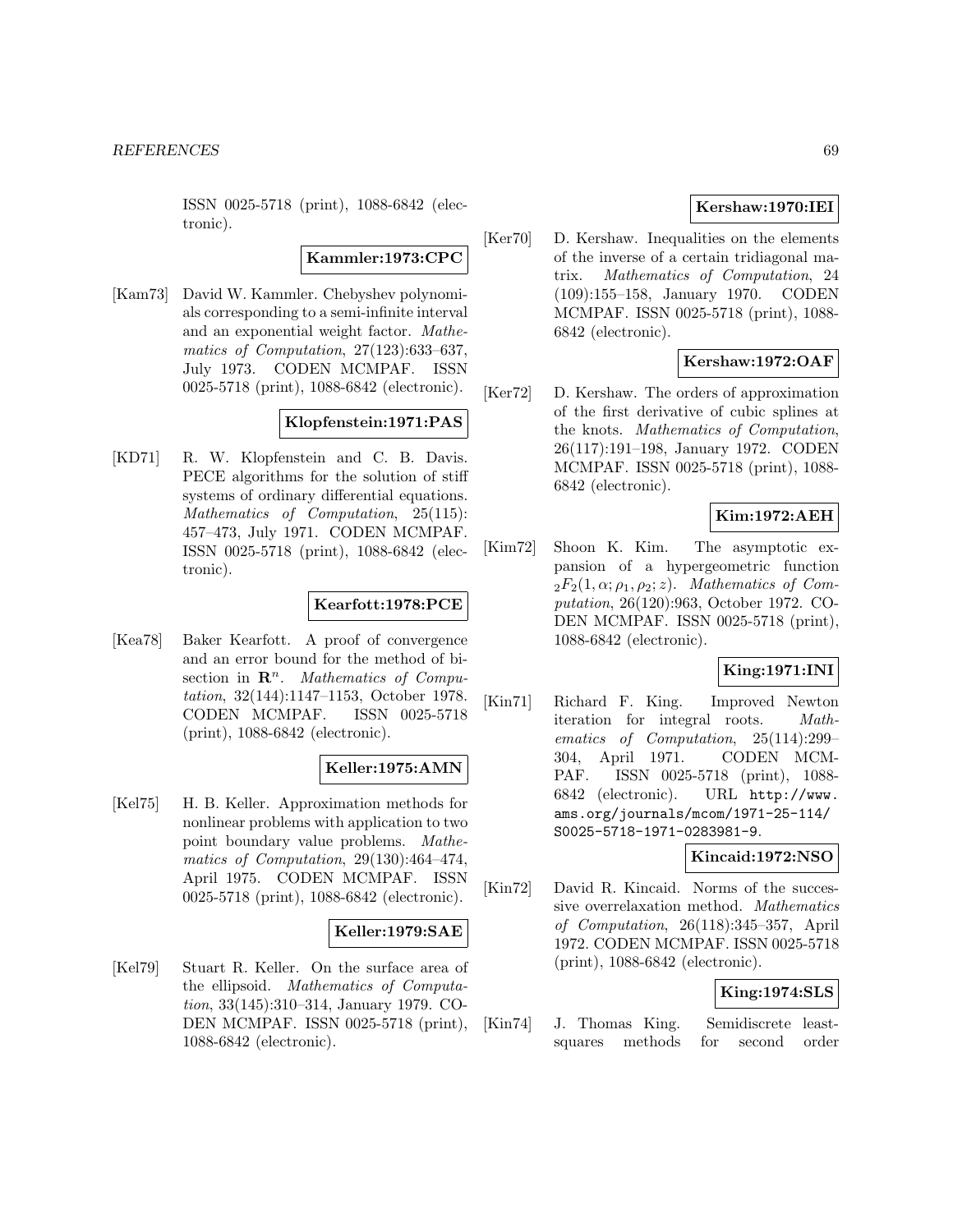parabolic problems with nonhomogeneous data. Mathematics of Computation, 28 (126):405–411, April 1974. CODEN MCMPAF. ISSN 0025-5718 (print), 1088- 6842 (electronic).

## **Kishore:1977:OPN**

[Kis77] Masao Kishore. Odd perfect numbers not divisible by 3 are divisible by at least ten distinct primes. Mathematics of Computation, 31(137):274–279, January 1977. CO-DEN MCMPAF. ISSN 0025-5718 (print), 1088-6842 (electronic).

## **Kishore:1978:OIF**

[Kis78] Masao Kishore. Odd integers N with five distinct prime factors for which  $2 10^{-12} < \sigma(N)/N < 2 + 10^{-12}$ . Mathematics of Computation, 32(141):303–309, January 1978. CODEN MCMPAF. ISSN 0025-5718 (print), 1088-6842 (electronic).

#### **Kumar:1974:QFS**

[KJ74] Ravindra Kumar and M. K. Jain. Quadrature formulas for semi-infinite integrals. Mathematics of Computation, 28(126): 499–503, April 1974. CODEN MCMPAF. ISSN 0025-5718 (print), 1088-6842 (electronic).

## **Korn:1979:CFF**

[KL79] David G. Korn and Jules J. Lambiotte, Jr. Computing the Fast Fourier Transform on a vector computer. Mathematics of Computation, 33(147):977–992, July 1979. CO-DEN MCMPAF. ISSN 0025-5718 (print), 1088-6842 (electronic).

#### **Klove:1975:SDE**

[Klo75] Torleiv Klove. Sums of distinct elements from a fixed set. Mathematics of Computation, 29(132):1144–1149, October 1975. CODEN MCMPAF. ISSN 0025-5718 (print), 1088-6842 (electronic).

## **Kaufman:1978:CRD**

[KLT78] Edwin H. Kaufman, Jr., David J. Leeming, and G. D. Taylor. A combined Remes-differential correction algorithm for rational approximation. Mathematics of Computation, 32(141):233–242, January 1978. CODEN MCMPAF. ISSN 0025-5718 (print), 1088-6842 (electronic).

## **Kinderman:1977:CMS**

[KMR77] A. J. Kinderman, J. F. Monahan, and J. G. Ramage. Computer methods for sampling from Student's t distribution. Mathematics of Computation, 31(140):1009–1018, October 1977. CODEN MCMPAF. ISSN 0025- 5718 (print), 1088-6842 (electronic).

# **Knight:1970:TGQ**

[KN70] C. J. Knight and A. C. R. Newbery. Trigonometric and Gaussian quadrature. Mathematics of Computation, 24(111): 575–581, July 1970. CODEN MCMPAF. ISSN 0025-5718 (print), 1088-6842 (electronic).

## **Knuth:1970:NSP**

[Knu70] Donald E. Knuth. A note on solid partitions. Mathematics of Computation, 24 (112):955–961, October 1970. CODEN MCMPAF. ISSN 0025-5718 (print), 1088- 6842 (electronic).

# **Knuth:1975:EEB**

[Knu75] Donald E. Knuth. Estimating the efficiency of backtrack programs. Mathematics of Computation, 29(129):121–136, January 1975. CODEN MCMPAF. ISSN 0025-5718 (print), 1088-6842 (electronic).

## **Kolbig:1970:CZI**

[Kol70] K. S. Kolbig. Complex zeros of an incomplete Riemann zeta function and of the incomplete gamma function. Mathematics of Computation, 24(111):679–696, July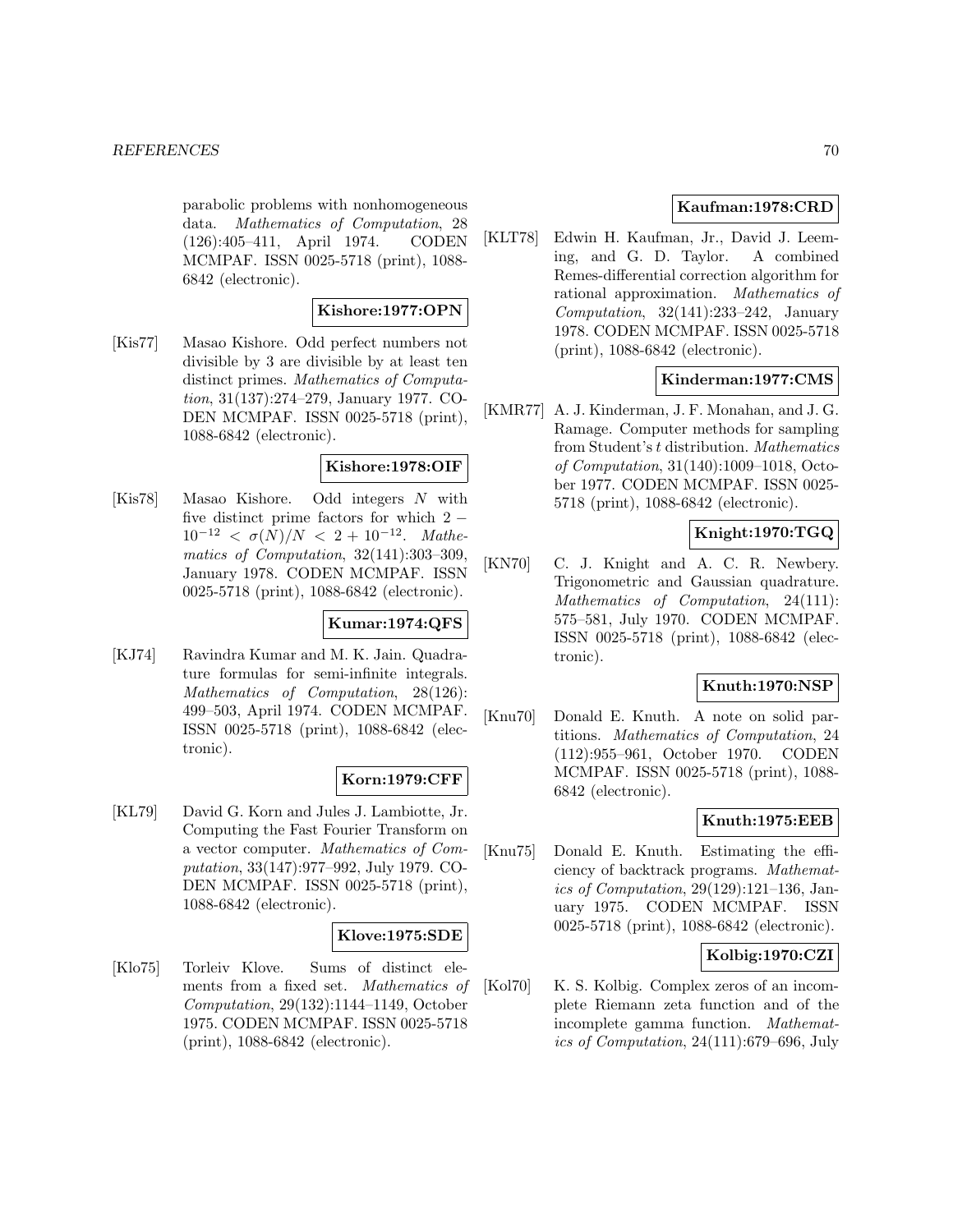1970. CODEN MCMPAF. ISSN 0025-5718 (print), 1088-6842 (electronic).

## **Kolbig:1972:CZT**

[Kol72a] K. S. Kolbig. Complex zeros of two incomplete Riemann zeta functions. Mathematics of Computation, 26(118):551–565, April 1972. CODEN MCMPAF. ISSN 0025-5718 (print), 1088-6842 (electronic).

# **Kolbig:1972:ZIG**

[Kol72b] K. S. Kolbig. On the zeros of the incomplete gamma function. Mathematics of Computation, 26(119):751–755, July 1972. CODEN MCMPAF. ISSN 0025-5718 (print), 1088-6842 (electronic).

## **Kolata:1979:EAF**

[Kol79] William G. Kolata. Eigenvalue approximation by the finite element method: the method of Lagrange multipliers. Mathematics of Computation, 33(145):63–76, January 1979. CODEN MCMPAF. ISSN 0025-5718 (print), 1088-6842 (electronic).

## **Kowalski:1971:FDM**

[Kow71] Jan Krzysztof Kowalski. A finite-difference method for parabolic differential equations with mixed derivatives. Mathematics of Computation, 25(116):675–698, October 1971. CODEN MCMPAF. ISSN 0025-5718 (print), 1088-6842 (electronic).

## **Keller:1978:SGF**

[KP78] H. B. Keller and V. Pereyra. Symbolic generation of finite difference formulas. Mathematics of Computation, 32(144):955–971, October 1978. CODEN MCMPAF. ISSN 0025-5718 (print), 1088-6842 (electronic).

#### **Kusterer:1979:SEP**

[KR79] Roland Kusterer and Manfred Reimer. Stable evaluation of polynomials in time log n. Mathematics of Computation, 33

(147):1019–1031, July 1979. CODEN MCMPAF. ISSN 0025-5718 (print), 1088- 6842 (electronic).

#### **Kramarz:1978:GAS**

[Kra78] Luis Kramarz. Global approximations to solutions of initial value problems. Mathematics of Computation, 32(141):35–59, January 1978. CODEN MCMPAF. ISSN 0025-5718 (print), 1088-6842 (electronic).

# **Kreiss:1972:DAB**

[Kre72a] Heinz-Otto O. Kreiss. Difference approximations for boundary and eigenvalue problems for ordinary differential equations. Mathematics of Computation, 26 (119):605–624, July 1972. CODEN MCM-PAF. ISSN 0025-5718 (print), 1088-6842 (electronic).

## **Kress:1972:GHC**

[Kre72b] R. Kress. On the general Hermite cardinal interpolation. Mathematics of Computation, 26(120):925–933, October 1972. CO-DEN MCMPAF. ISSN 0025-5718 (print), 1088-6842 (electronic).

## **Krogh:1970:EAP**

[Kro70] Fred T. Krogh. Efficient algorithms for polynomial interpolation and numerical differentiation. Mathematics of Computation, 24(109):185–190, January 1970. CO-DEN MCMPAF. ISSN 0025-5718 (print), 1088-6842 (electronic).

## **Krogh:1979:RRC**

[Kro79] Fred T. Krogh. Recurrence relations for computing with modified divided differences. Mathematics of Computation, 33 (148):1265–1271, October 1979. CODEN MCMPAF. ISSN 0025-5718 (print), 1088- 6842 (electronic).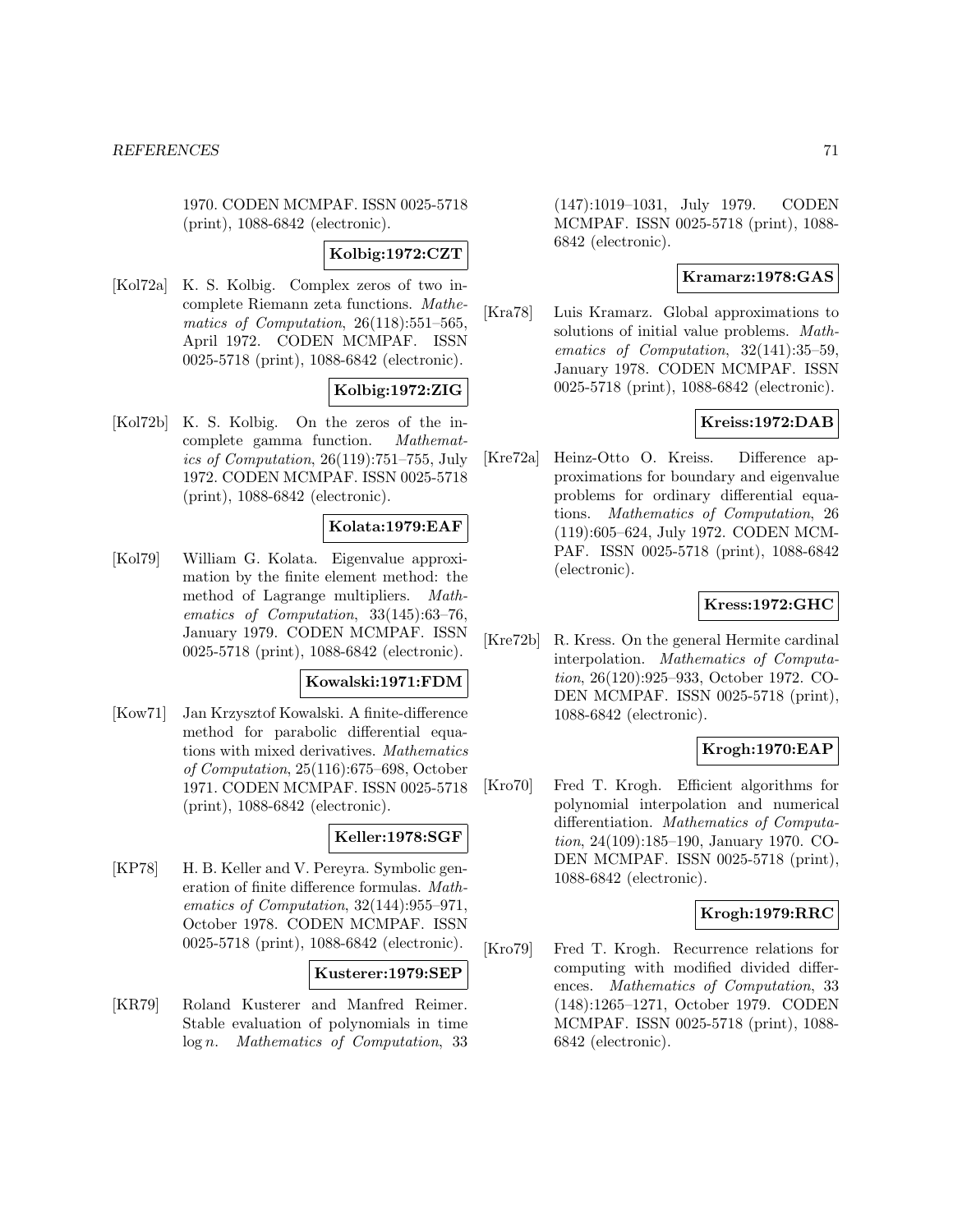## **King:1978:CET**

[KS78] J. Thomas King and Steven M. Serbin. Computational experiments and techniques for the penalty method with extrapolation. Mathematics of Computation, 32(141):111–126, January 1978. CODEN MCMPAF. ISSN 0025-5718 (print), 1088- 6842 (electronic).

# **Kopetzky:1979:TCB**

[KS79] H. G. Kopetzky and W. Schwarz. Two conjectures of B. R. Santos concerning totitives. Mathematics of Computation, 33(146):841–844, April 1979. CODEN MCMPAF. ISSN 0025-5718 (print), 1088- 6842 (electronic).

## **Kellogg:1978:ASD**

[KT78] R. Bruce Kellogg and Alice Tsan. Analysis of some difference approximations for a singular perturbation problem without turning points. Mathematics of Computation, 32(144):1025–1039, October 1978. CODEN MCMPAF. ISSN 0025-5718 (print), 1088-6842 (electronic).

#### **Kumar:1974:CQF**

[Kum74] Ravindra Kumar. A class of quadrature formulas. Mathematics of Computation, 28 (127):769–778, July 1974. CODEN MCM-PAF. ISSN 0025-5718 (print), 1088-6842 (electronic).

## **Kuttler:1971:FOF**

[Kut71] J. R. Kuttler. A fourth-order finitedifference approximation for the fixed membrane eigenproblem. Mathematics of Computation, 25(114):237–256, April 1971. CODEN MCMPAF. ISSN 0025-5718 (print), 1088-6842 (electronic). URL http://www.ams.org/journals/ mcom/1971-25-114/S0025-5718-1971- 0301955-6.

# **Kincaid:1972:MSO**

[KY72] David R. Kincaid and David M. Young. The modified successive overrelaxation method with fixed parameters. Mathematics of Computation, 26(119):705–717, July 1972. CODEN MCMPAF. ISSN 0025-5718 (print), 1088-6842 (electronic).

## **Kyuno:1979:IAC**

[Kyu79] Shoji Kyuno. An inductive algorithm to construct finite lattices. Mathematics of Computation, 33(145):409–421, January 1979. CODEN MCMPAF. ISSN 0025-5718 (print), 1088-6842 (electronic).

## **Lakein:1974:CIC**

[Lak74] Richard B. Lakein. Computation of the ideal class group of certain complex quartic fields. Mathematics of Computation, 28 (127):839–846, July 1974. CODEN MCM-PAF. ISSN 0025-5718 (print), 1088-6842 (electronic).

## **Lakein:1975:CIC**

[Lak75] Richard B. Lakein. Computation of the ideal class group of certain complex quartic fields. II. Mathematics of Computation, 29(129):137–144, January 1975. CODEN MCMPAF. ISSN 0025-5718 (print), 1088- 6842 (electronic).

## **Lal:1974:IUT**

[Lal74] Mohan Lal. Iterates of the unitary totient function. Mathematics of Computation, 28(125):301–302, January 1974. CO-DEN MCMPAF. ISSN 0025-5718 (print), 1088-6842 (electronic).

## **Lambert:1970:LMM**

[Lam70] J. D. Lambert. Linear multistep methods with mildly varying coefficients. Mathematics of Computation, 24(109):81–93, January 1970. CODEN MCMPAF. ISSN 0025-5718 (print), 1088-6842 (electronic).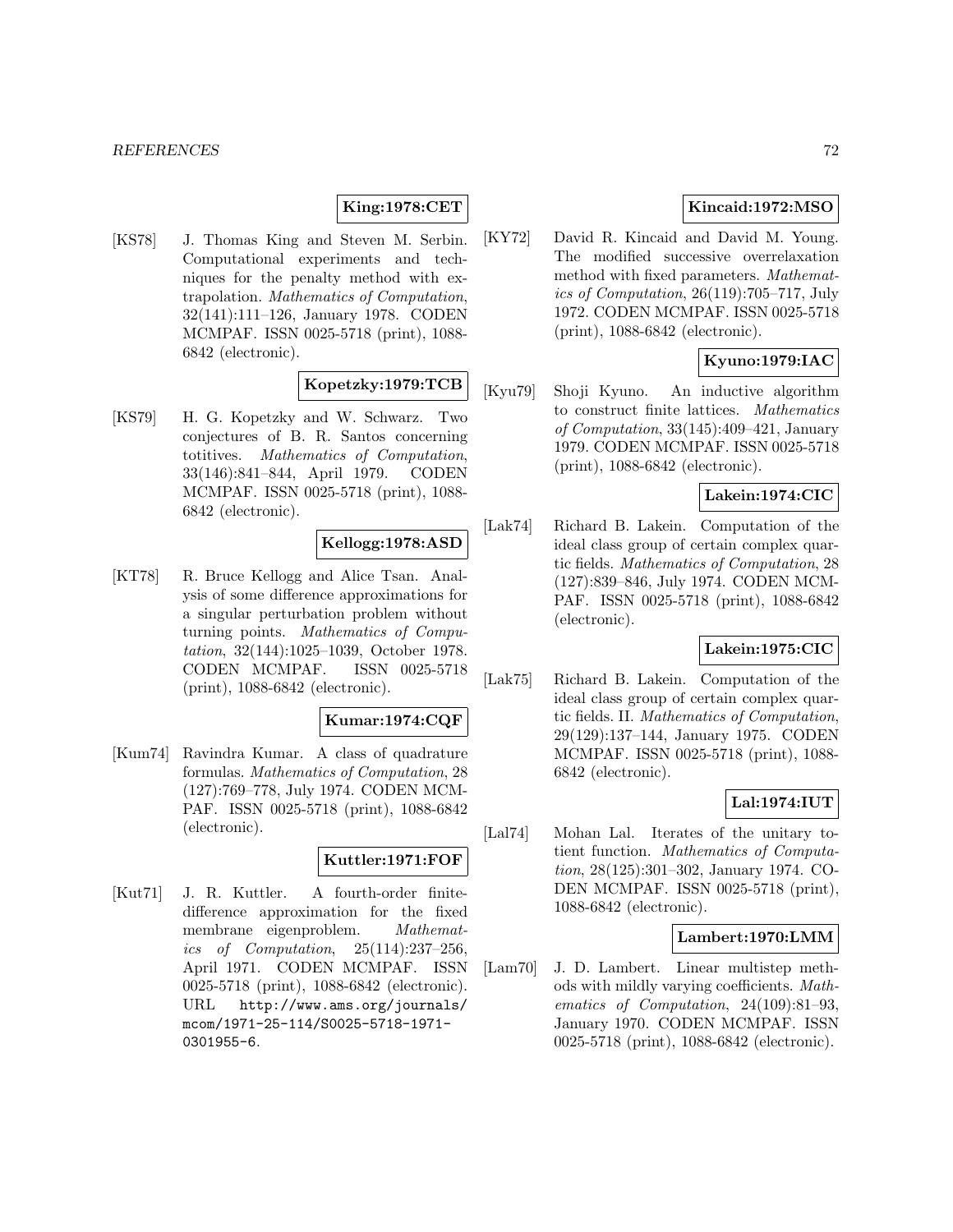# **Lam:1978:CQN**

[Lam78] Binh Lam. On the convergence of a quasi-Newton method for sparse nonlinear systems. Mathematics of Computation, 32(142):447–451, April 1978. CO-DEN MCMPAF. ISSN 0025-5718 (print), 1088-6842 (electronic).

# **Lander:1973:TT**

[Lan73] L. J. Lander. Three thirteens. Mathematics of Computation, 27(122):397, April 1973. CODEN MCMPAF. ISSN 0025-5718 (print), 1088-6842 (electronic).

# **Larkin:1970:OAH**

[Lar70] F. M. Larkin. Optimal approximation in Hilbert spaces with reproducing kernel functions. Mathematics of Computation, 24(112):911–921, October 1970. CODEN MCMPAF. ISSN 0025-5718 (print), 1088- 6842 (electronic).

# **Lardy:1973:EGS**

[Lar73] L. J. Lardy. An extrapolated Gauss–Seidel iteration for Hessenberg matrices. Mathematics of Computation, 27(124):921–926, October 1973. CODEN MCMPAF. ISSN 0025-5718 (print), 1088-6842 (electronic).

# **Laurenzi:1973:DWF**

[Lau73] Bernard J. Laurenzi. Derivatives of Whittaker functions  $W_{k,1/2}$  and  $M_{k,1/2}$  with respect to order K. Mathematics of Computation, 27(121):129–132, January 1973. CODEN MCMPAF. ISSN 0025-5718 (print), 1088-6842 (electronic).

# **LeRoux:1977:NCE**

[Le 77] A. Y. Le Roux. A numerical conception of entropy for quasi-linear equations. Mathematics of Computation, 31(140):848–872, October 1977. CODEN MCMPAF. ISSN 0025-5718 (print), 1088-6842 (electronic).

# **LeRoux:1979:STP**

[Le 79] Marie-Noëlle Le Roux. Semidiscretization in time for parabolic problems. Mathematics of Computation, 33(147):919–931, July 1979. CODEN MCMPAF. ISSN 0025-5718 (print), 1088-6842 (electronic).

# **Lehmer:1970:NDR**

[Leh70] D. H. Lehmer. Note on the distribution of Ramanujan's tau function. Mathematics of Computation, 24(111):741–743, July 1970. CODEN MCMPAF. ISSN 0025-5718 (print), 1088-6842 (electronic).

# **Lehman:1974:FLI**

[Leh74] R. Sherman Lehman. Factoring large integers. Mathematics of Computation, 28(126):637–646, April 1974. CODEN MCMPAF. ISSN 0025-5718 (print), 1088- 6842 (electronic).

# **Lehmer:1977:PFC**

[Leh77] D. H. Lehmer. Prime factors of cyclotomic class numbers. Mathematics of Computation, 31(138):599–607, April 1977. CO-DEN MCMPAF. ISSN 0025-5718 (print), 1088-6842 (electronic).

# **Leland:1975:AWN**

[Lel75] Kenneth O. Leland. An algorithm for winding numbers for closed polygonal paths. Mathematics of Computation, 29(130):554–558, April 1975. CODEN MCMPAF. ISSN 0025-5718 (print), 1088- 6842 (electronic).

# **Lether:1970:CPC**

[Let70] Frank G. Lether. Cross-product cubature error bounds. Mathematics of Computation, 24(111):583–592, July 1970. CODEN MCMPAF. ISSN 0025-5718 (print), 1088- 6842 (electronic).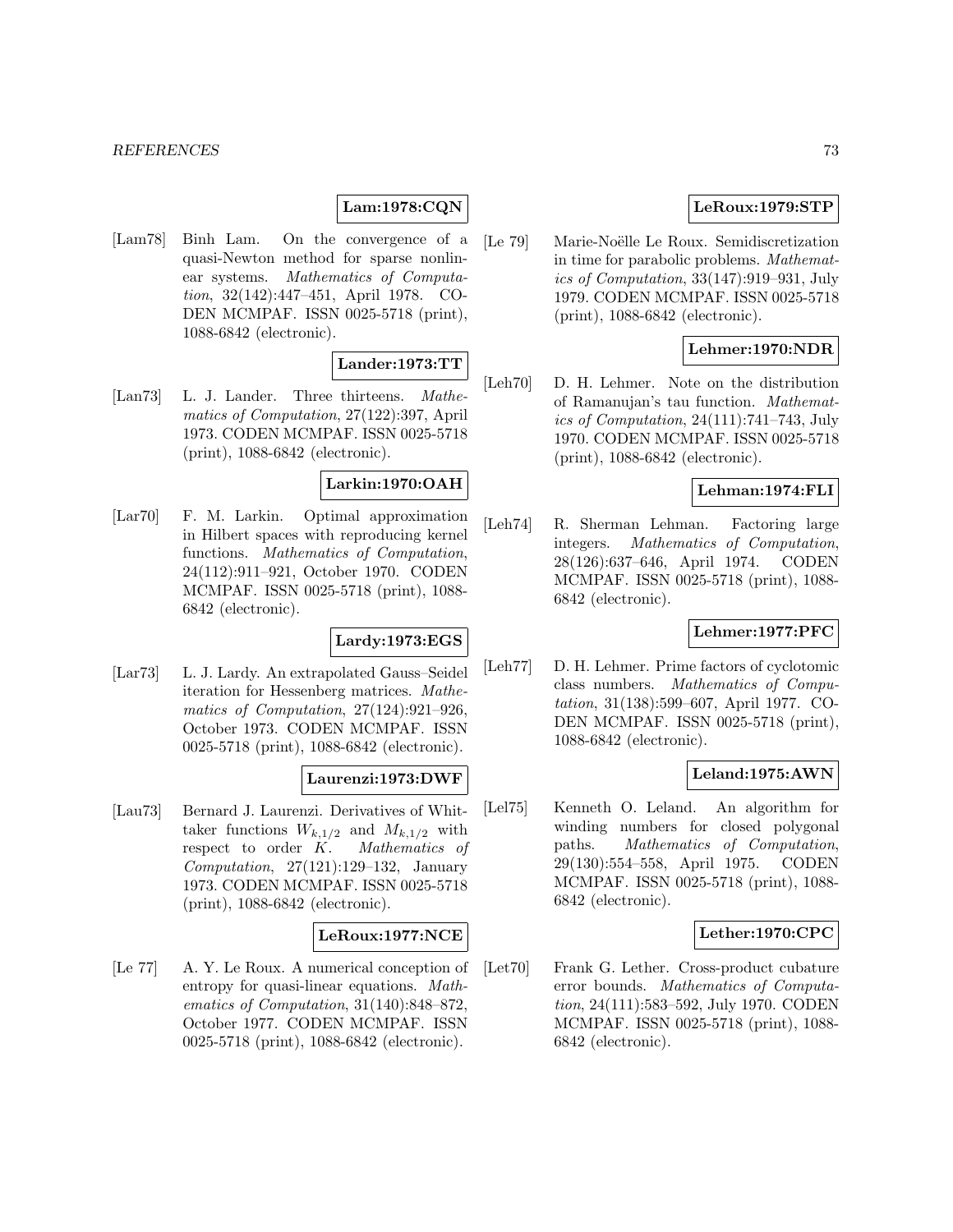#### *REFERENCES* 74

# **Lether:1973:CEB**

[Let73] F. G. Lether. Cubature error bounds for analytic functions. Mathematics of Computation, 27(123):655–668, July 1973. CO-DEN MCMPAF. ISSN 0025-5718 (print), 1088-6842 (electronic).

# **Lether:1977:SCS**

[Let77] F. G. Lether. Subtracting out complex singularities in numerical integration. Mathematics of Computation, 31(137):223–229, January 1977. CODEN MCMPAF. ISSN 0025-5718 (print), 1088-6842 (electronic).

# **Lewis:1970:CBO**

[Lew70] James T. Lewis. Computation of best one-sided  $L_1$  approximation. Mathematics of Computation, 24(111):529–536, July 1970. CODEN MCMPAF. ISSN 0025-5718 (print), 1088-6842 (electronic).

# **Lewis:1972:CBM**

[Lew72] James T. Lewis. Computation of best monotone approximations. *Mathemat*ics of Computation, 26(119):737–747, July 1972. CODEN MCMPAF. ISSN 0025-5718 (print), 1088-6842 (electronic).

# **Lewis:1975:RRA**

[Lew75] James T. Lewis. Restricted range approximation and its application to digital filter design. Mathematics of Computation, 29(130):522–539, April 1975. CO-DEN MCMPAF. ISSN 0025-5718 (print), 1088-6842 (electronic).

# **Lal:1971:NCF**

[LF71] M. Lal and A. Forbes. A note on Chowla's function. Mathematics of Computation, 25(116):923–925, October 1971. CODEN MCMPAF. ISSN 0025-5718 (print), 1088- 6842 (electronic).

# **Lancaster:1972:NDS**

[LF72] P. Lancaster and H. K. Farahat. Norms on direct sums and tensor products. Mathematics of Computation, 26(118):401–414, April 1972. CODEN MCMPAF. ISSN 0025-5718 (print), 1088-6842 (electronic).

# **Lal:1972:E**

[LG72] M. Lal and P. Gillard. On the equation  $\phi(n) = \phi(n+k)$ . Mathematics of Computation, 26(118):579–583, April 1972. CO-DEN MCMPAF. ISSN 0025-5718 (print), 1088-6842 (electronic).

# **Lal:1974:ECA**

[LG74] M. Lal and P. Gillard. Evaluation of a constant associated with a parking problem. Mathematics of Computation, 28(126):561–564, April 1974. CODEN MCMPAF. ISSN 0025-5718 (print), 1088- 6842 (electronic).

# **Leung:1979:AFE**

[LG79] K. V. Leung and S. S. Ghaderpanah. An application of the finite element approximation method to find the complex zeros of the modified Bessel function  $K_n(z)$ . Mathematics of Computation, 33 (148):1299–1306, October 1979. CODEN MCMPAF. ISSN 0025-5718 (print), 1088- 6842 (electronic).

# **Linz:1970:NCE**

[Lin70] Peter Linz. On the numerical computation of eigenvalues and eigenvectors of symmetric integral equations. Mathematics of Computation, 24(112):905–910, October 1970. CODEN MCMPAF. ISSN 0025-5718 (print), 1088-6842 (electronic).

# **Linz:1972:MCB**

[Lin72] Peter Linz. A method for computing Bessel function integrals. Mathematics of Computation, 26(118):509–513, April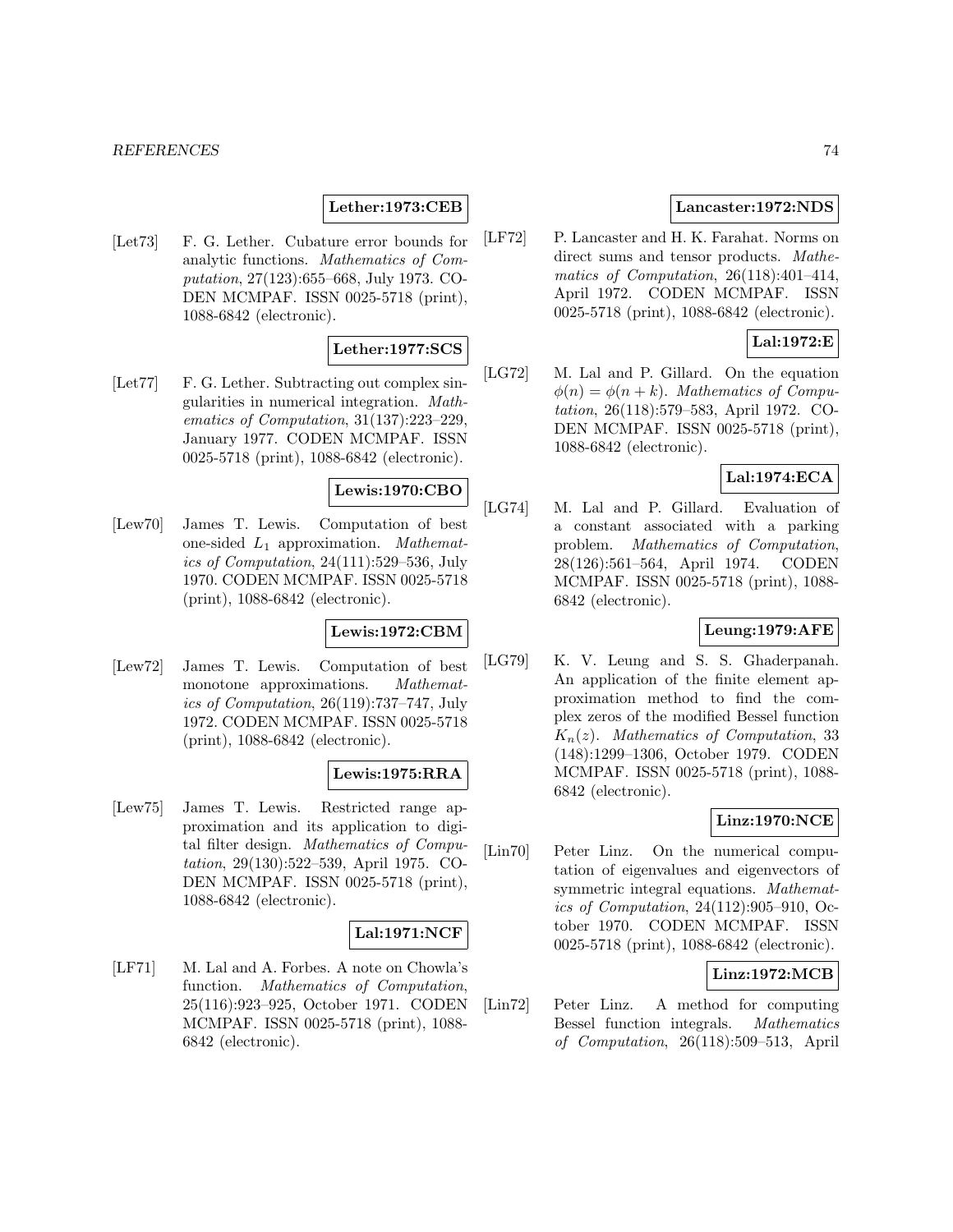1972. CODEN MCMPAF. ISSN 0025-5718 (print), 1088-6842 (electronic).

# **Ling:1978:FEH**

[Lin78] Chih Bing Ling. Further evaluation of Howland integrals. Mathematics of Computation, 32(143):900–904, July 1978. CO-DEN MCMPAF. ISSN 0025-5718 (print), 1088-6842 (electronic).

# **Liron:1971:ISR**

[Lir71] N. Liron. Infinite sums of roots for a class of transcendental equations and Bessel functions of order one-half. Mathematics of Computation, 25(116):769–781, October 1971. CODEN MCMPAF. ISSN 0025-5718 (print), 1088-6842 (electronic).

# **Livne:1975:SPD**

[Liv75] Avishai Livne. Seven-point difference schemes for hyperbolic equations. Mathematics of Computation, 29(130):425–433, April 1975. CODEN MCMPAF. ISSN 0025-5718 (print), 1088-6842 (electronic).

# **Linz:1973:NCI**

[LK73] Peter Linz and T. E. Kropp. A note on the computation of integrals involving products of trigonometric and Bessel functions. Mathematics of Computation, 27(124):871–872, October 1973. CODEN MCMPAF. ISSN 0025-5718 (print), 1088- 6842 (electronic).

# **Ling:1971:NME**

[LL71] Chih-Bing Ling and Jung Lin. A new method of evaluation of Howland integrals. Mathematics of Computation, 25(114):331–337, April 1971. CODEN MCMPAF. ISSN 0025-5718 (print), 1088- 6842 (electronic). URL http://www. ams.org/journals/mcom/1971-25-114/ S0025-5718-1971-0295537-2.

[LL72] Chih-Bing Ling and Jung Lin. On evaluation of moments of  $K_{\nu}(t)/I_{\nu}(t)$ . Mathematics of Computation, 26(118):529–537, April 1972. CODEN MCMPAF. ISSN 0025-5718 (print), 1088-6842 (electronic).

# **Lehmer:1974:NFT**

[LL74] D. H. Lehmer and Emma Lehmer. A new factorization technique using quadratic forms. Mathematics of Computation, 28(126):625–635, April 1974. CODEN MCMPAF. ISSN 0025-5718 (print), 1088- 6842 (electronic).

# **Lehmer:1970:ISH**

[LLS70] D. H. Lehmer, Emma Lehmer, and Daniel Shanks. Integer sequence having prescribed quadratic character. Mathematics of Computation, 24(110):433–451, April 1970. CODEN MCMPAF. ISSN 0025-5718 (print), 1088-6842 (electronic).

# **Lavoie:1970:EED**

[LM70] J. L. Lavoie and R. Michaud. Explicit expressions for the determinants of certain matrices. Mathematics of Computation, 24(109):151–154, January 1970. CODEN MCMPAF. ISSN 0025-5718 (print), 1088- 6842 (electronic).

### **Lehmer:1978:TCC**

[LM78] D. H. Lehmer and J. M. Masley. Table of the cyclotomic class numbers  $h^*(p)$  and their factors for  $200 < p < 521$ . Mathematics of Computation, 32(142):577–582, April 1978. CODEN MCMPAF. ISSN 0025-5718 (print), 1088-6842 (electronic).

# **Lagarias:1979:CAF**

[LO79] J. C. Lagarias and A. M. Odlyzko. On computing Artin L-functions in the critical strip. Mathematics of Computation, 33(147):1081–1095, July 1979. CODEN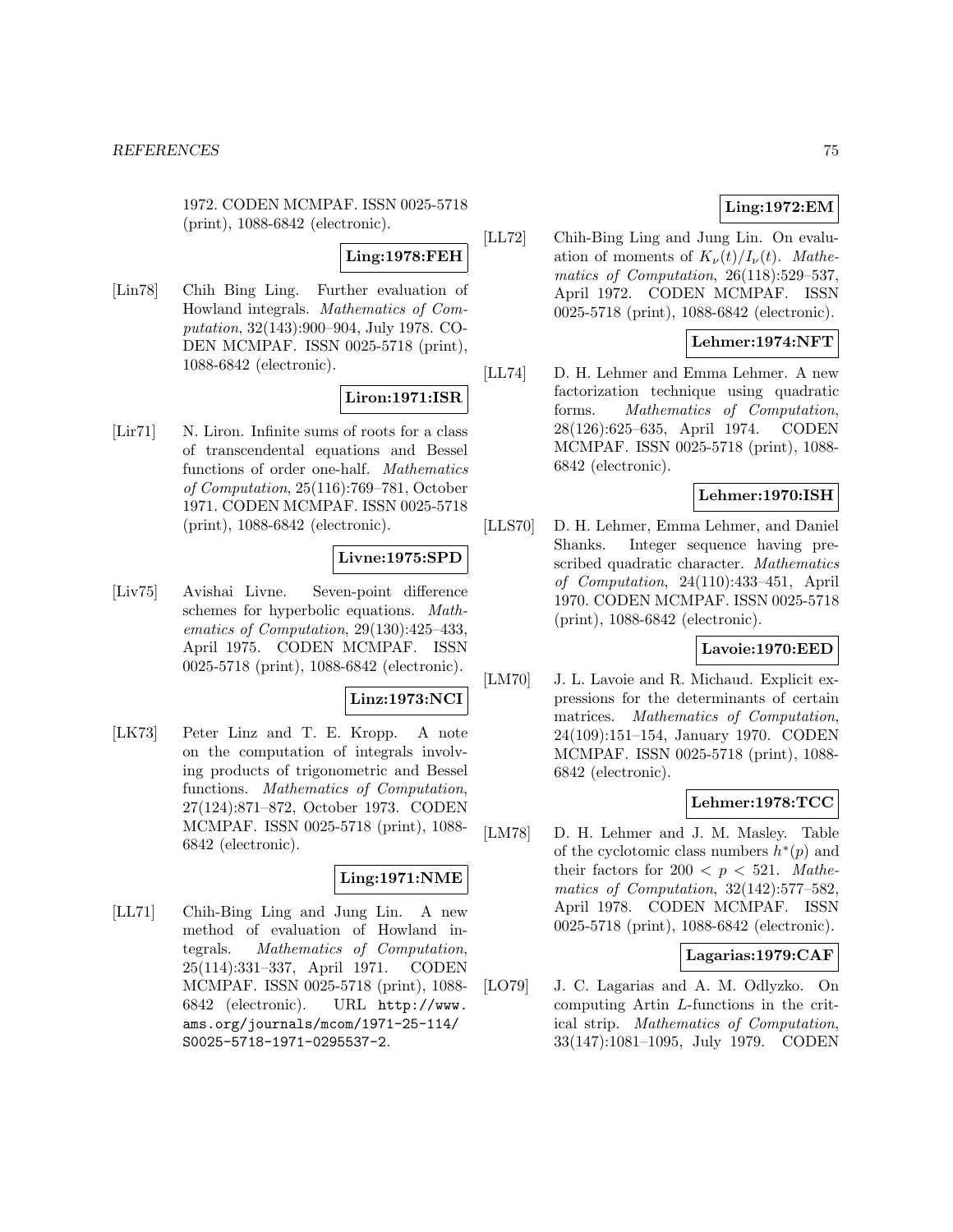MCMPAF. ISSN 0025-5718 (print), 1088- 6842 (electronic).

**Long:1977:CDT**

[Lon77] F. W. Long. Corrections to Dickson's table of three dimensional division algebras over F5. Mathematics of Computation, 31(140): 1031–1033, October 1977. CODEN MCM-PAF. ISSN 0025-5718 (print), 1088-6842 (electronic).

# **Lyness:1973:EME**

[LP73] J. N. Lyness and K. K. Puri. The Euler–Maclaurin expansion for the simplex. Mathematics of Computation, 27 (122):273–293, April 1973. CODEN MCMPAF. ISSN 0025-5718 (print), 1088- 6842 (electronic).

# **Lentini:1974:VOF**

[LP74] M. Lentini and V. Pereyra. A variable order finite difference method for nonlinear multipoint boundary value problems. Mathematics of Computation, 28 (128):981–1003, October 1974. CODEN MCMPAF. ISSN 0025-5718 (print), 1088- 6842 (electronic).

#### **Lee:1973:CAR**

[LR73] C. M. Lee and F. D. K. Roberts. A comparison of algorithms for rational  $l_{\infty}$  approximation. Mathematics of Computation, 27(121):111–121, January 1973. CO-DEN MCMPAF. ISSN 0025-5718 (print), 1088-6842 (electronic). See corrigenda [LR79a].

# **Lee:1979:CCA**

[LR79a] C. M. Lee and F. D. K. Roberts. Corrigenda: "A comparison of algorithms for rational  $l_{\infty}$  approximation" (math. comp. 27 (1973), 111–121). Mathematics of Computation, 33(146):847, April 1979. CODEN MCMPAF. ISSN 0025-5718 (print), 1088- 6842 (electronic). See [LR73].

# **Lesaint:1979:FEC**

[LR79b] P. Lesaint and P. A. Raviart. Finite element collocation methods for first-order systems. Mathematics of Computation, 33 (147):891–918, July 1979. CODEN MCM-PAF. ISSN 0025-5718 (print), 1088-6842 (electronic).

# **Lipow:1972:HSC**

[LS72] Peter R. Lipow and Frank Stenger. How slowly can quadrature formulas converge? Mathematics of Computation, 26(120): 917–922, October 1972. CODEN MCM-PAF. ISSN 0025-5718 (print), 1088-6842 (electronic).

# **Luke:1975:GGQ**

[LTK75] Yudell L. Luke, Bing Yuan Ting, and Marilyn J. Kemp. On generalized Gaussian quadrature. Mathematics of Computation, 29(132):1083–1093, October 1975. CO-DEN MCMPAF. ISSN 0025-5718 (print), 1088-6842 (electronic).

### **Luke:1970:FAE**

[Luk70] Yudell L. Luke. Further approximations for elliptic integrals. Mathematics of Computation, 24(109):191–198, January 1970. CODEN MCMPAF. ISSN 0025-5718 (print), 1088-6842 (electronic).

# **Luke:1971:MTBa**

[Luk71a] Yudell L. Luke. Miniaturized tables of Bessel functions. Mathematics of Computation, 25(114):323–330, April 1971. CO-DEN MCMPAF. ISSN 0025-5718 (print), 1088-6842 (electronic).

# **Luke:1971:MTBb**

[Luk71b] Yudell L. Luke. Miniaturized tables of Bessel functions, II. Mathematics of Computation, 25(116):789–795, October 1971. CODEN MCMPAF. ISSN 0025-5718 (print), 1088-6842 (electronic).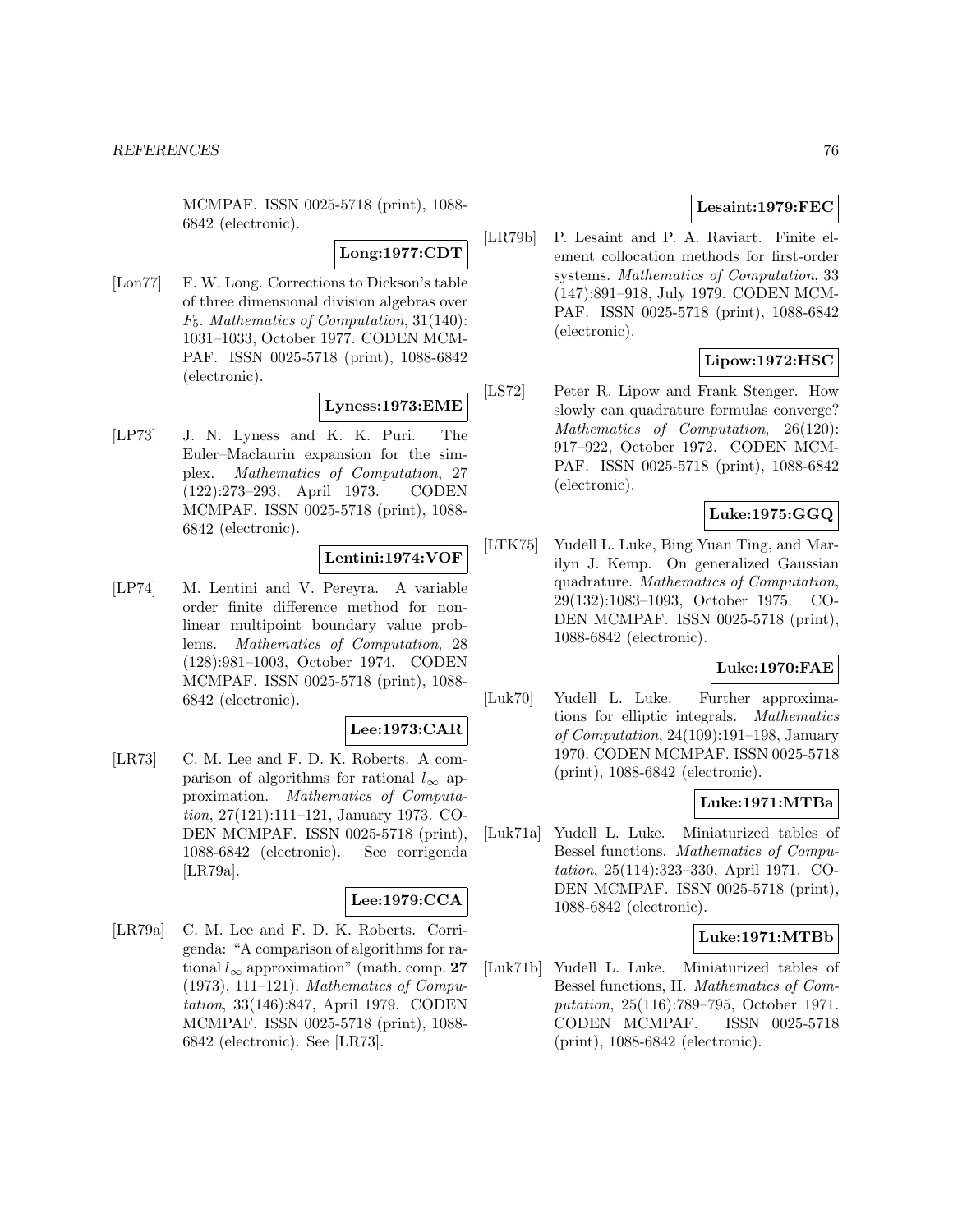# **Luke:1972:MTB**

[Luk72] Yudell L. Luke. Miniaturized tables of Bessel functions. III. Mathematics of Computation,  $26(117):237-240$ , January 1972. CODEN MCMPAF. ISSN 0025-5718 (print), 1088-6842 (electronic).

### **Lunnon:1972:CEE**

[Lun72] W. F. Lunnon. Corrigendum: Explicit expressions for the determinants of certain matrices (Math. Comp. **24** (1970), 151– 154) by J. L. Lavoie and R. Michaud. Mathematics of Computation, 26(117): 309, January 1972. CODEN MCM-PAF. ISSN 0025-5718 (print), 1088- 6842 (electronic). URL http://www. ams.org/journals/mcom/1972-26-117/ S0025-5718-1972-0400682-5; http: //www.ams.org/journals/mcom/1972- 26-117/S0025-5718-1972-0400682-5/ S0025-5718-1972-0400682-5.pdf; https: //www.ams.org/mathscinet-getitem? mr=400682; https://www.ams.org/ mathscinet/search/authors.html?authorName= Lunnon%2C%20W.%20F..

# **Luskin:1979:CFE**

[Lus79] Mitchell Luskin. Convergence of a finite element method for the approximation of normal modes of the oceans. Mathematics of Computation, 33(146):493–519, April 1979. CODEN MCMPAF. ISSN 0025-5718 (print), 1088-6842 (electronic).

#### **Lambin:1979:TGC**

[LV79] P. Lambin and J. P. Vigneron. Tables for the Gaussian computation of  $\int_0^\infty x^\alpha e^{-x} f(x) dx$  for values of  $\alpha$  varying continuously between  $-1$  and  $+1$ . Mathematics of Computation, 33(146):805–811, April 1979. CODEN MCMPAF. ISSN 0025-5718 (print), 1088-6842 (electronic).

# **Lyness:1970:CFC**

[Lyn70] J. N. Lyness. The calculation of Fourier coefficients by the Möbius inversion of the Poisson summation formula. part I: Functions whose early derivatives are continuous. Mathematics of Computation, 24 (109):101–135, January 1970. CODEN MCMPAF. ISSN 0025-5718 (print), 1088- 6842 (electronic).

# **Lyness:1971:AFF**

[Lyn71a] J. N. Lyness. Adjusted forms of the Fourier coefficient asymptotic expansion and applications in numerical quadrature. Mathematics of Computation, 25(113):87–104, January 1971. CODEN MCMPAF. ISSN 0025-5718 (print), 1088-6842 (electronic).

# **Lyness:1971:CFCa**

[Lyn71b] J. N. Lyness. The calculation of Fourier coefficients by the Möbius inversion of the Poisson summation formula part II. piecewise continuous functions and functions with poles near the interval [0, 1]. *Math*ematics of Computation, 25(113):59–78, January 1971. CODEN MCMPAF. ISSN 0025-5718 (print), 1088-6842 (electronic).

# **Lyness:1971:CFCb**

[Lyn71c] J. N. Lyness. The calculation of Fourier coefficients by the Möbius inversion of the Poisson summation formula. part III: Functions having algebraic singularities. Mathematics of Computation, 25(115): 483–493, July 1971. CODEN MCMPAF. ISSN 0025-5718 (print), 1088-6842 (electronic).

### **Lyness:1974:CTB**

[Lyn74] J. N. Lyness. Computational techniques based on the Lanczos representation. Mathematics of Computation, 28 (125):81–123, January 1974. CODEN MCMPAF. ISSN 0025-5718 (print), 1088- 6842 (electronic).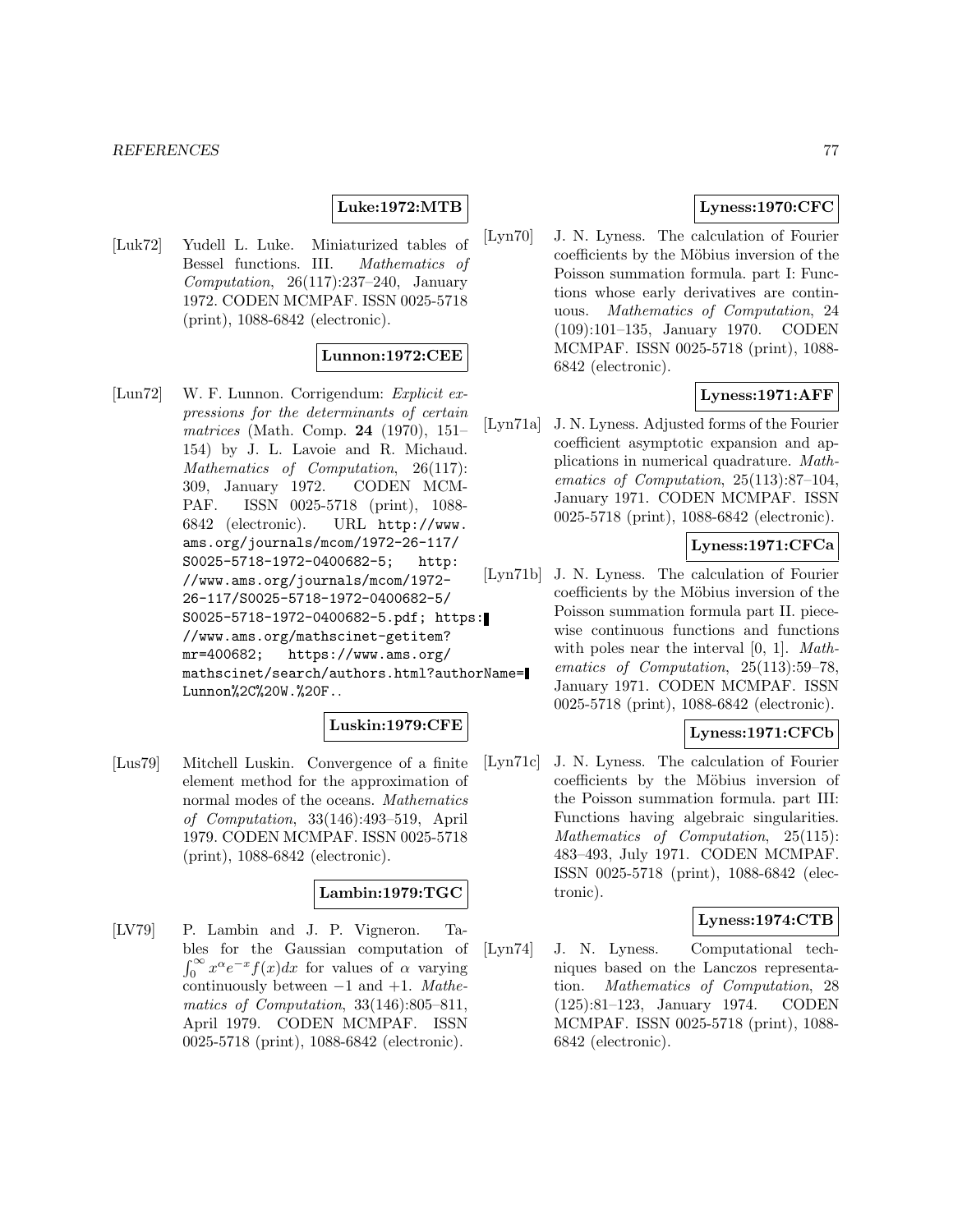### **Lyness:1976:EFE**

[Lyn76] J. N. Lyness. An error functional expansion for N-dimensional quadrature with an integrand function singular at a point. Mathematics of Computation, 30(133):1– 23, January 1976. CODEN MCMPAF. ISSN 0025-5718 (print), 1088-6842 (electronic).

# **Lyness:1979:ASI**

[Lyn79a] J. N. Lyness. The affine scale invariance of minimization algorithms. Mathematics of Computation, 33(145):265–287, January 1979. CODEN MCMPAF. ISSN 0025-5718 (print), 1088-6842 (electronic).

# **Lyness:1979:BME**

[Lyn79b] J. N. Lyness. A bench mark experiment for minimization algorithms. Mathematics of Computation, 33(145):249–264, January 1979. CODEN MCMPAF. ISSN 0025-5718 (print), 1088-6842 (electronic).

# **MacKinnon:1972:AEH**

[Mac72a] Robert F. MacKinnon. The asymptotic expansions of Hankel transforms and related integrals. Mathematics of Computation, 26(118):515–527, April 1972. CO-DEN MCMPAF. ISSN 0025-5718 (print), 1088-6842 (electronic).

# **MacKinnon:1972:TET**

[Mac72b] Robert F. MacKinnon. Table errata: Table of integrals, series, and products (English translation of the fourth Russian edition, Academic Press, New York, 1965) by I. S. Gradshteyn and I. M. Ryzhik. Mathematics of Computation, 26 (117):305, January 1972. CODEN MCM-PAF. ISSN 0025-5718 (print), 1088- 6842 (electronic). URL http://www. ams.org/journals/mcom/1972-26-117/ S0025-5718-1972-0415970-6; http: //www.ams.org/journals/mcom/1972-

26-117/S0025-5718-1972-0415970-6/ S0025-5718-1972-0415970-6.pdf; https: //www.ams.org/mathscinet-getitem? mr=415970; https://www.ams.org/ mathscinet/search/authors.html?authorName= MacKinnon%2C%20Robert%20F..

# **MacLeod:1973:ICC**

[Mac73] Malcolm A. MacLeod. Improved computation of cubic natural splines with equispaced knots. Mathematics of Computation, 27(121):107–109, January 1973. CO-DEN MCMPAF. ISSN 0025-5718 (print), 1088-6842 (electronic).

# **Madsen:1972:CSD**

[Mad72] N. K. Madsen. Convergence of singular difference approximations for the discrete ordinate equations in  $x-y$  geometry. Mathematics of Computation, 26(117):45– 50, January 1972. CODEN MCMPAF. ISSN 0025-5718 (print), 1088-6842 (electronic).

# **Madsen:1973:PEB**

[Mad73] Niel K. Madsen. A posteriori error bounds for numerical solutions of the neutron transport equation. Mathematics of Computation, 27(124):773–780, October 1973. CODEN MCMPAF. ISSN 0025-5718 (print), 1088-6842 (electronic).

#### **Mahler:1975:NSC**

[Mah75] K. Mahler. A necessary and sufficient condition for transcendency. Mathematics of Computation, 29(129):145–153, January 1975. CODEN MCMPAF. ISSN 0025-5718 (print), 1088-6842 (electronic).

# **Makowski:1970:RCE**

[Mak70] Andrzej Makowski. Remark on a conjecture of Erdős on binomial coefficients. Mathematics of Computation, 24(111):705, July 1970. CODEN MCMPAF. ISSN 0025-5718 (print), 1088-6842 (electronic).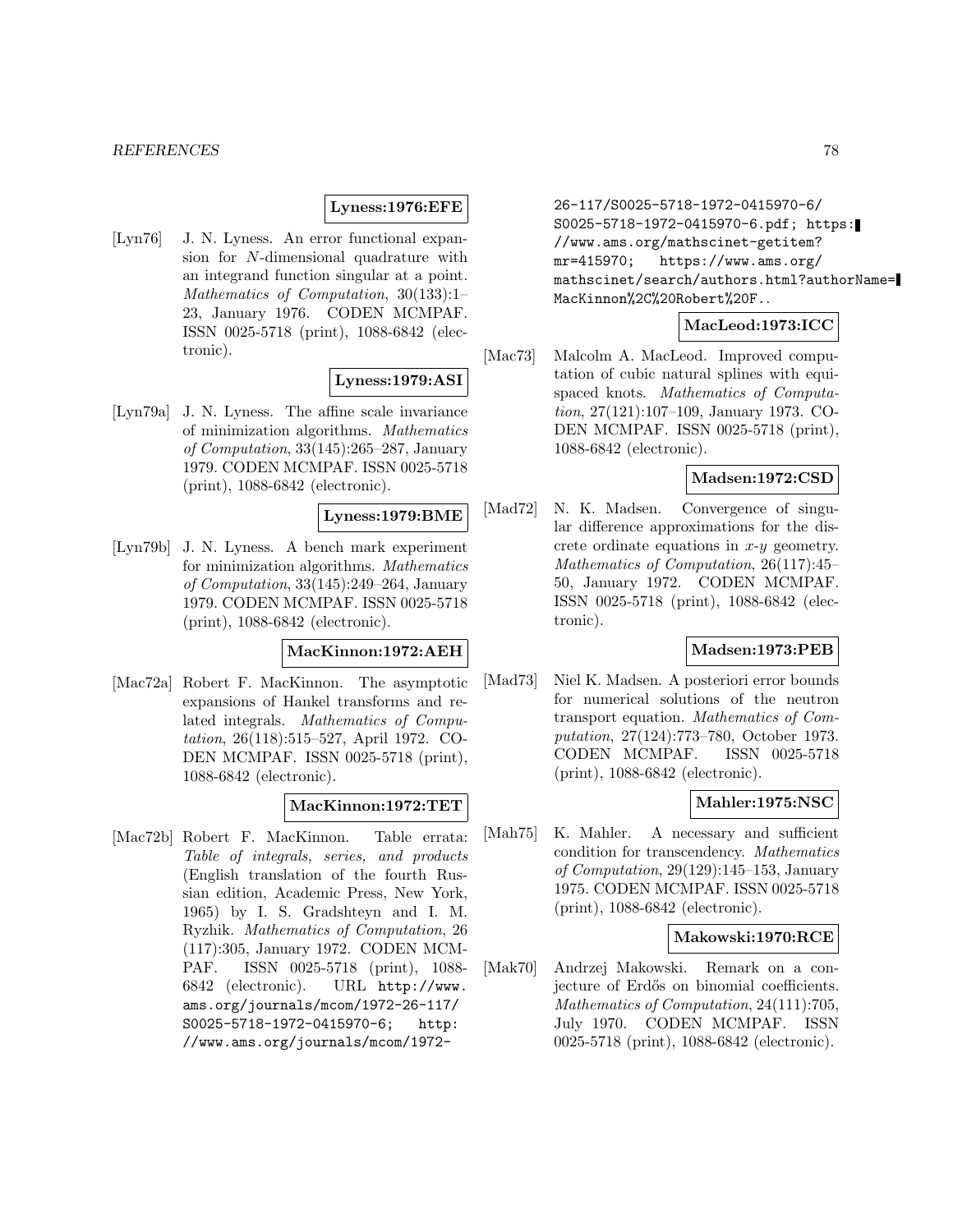# **Malcolm:1971:NCJ**

[Mal71] Michael A. Malcolm. A note on a conjecture of L. J. Mordell. Mathematics of Computation, 25(114):375– 377, April 1971. CODEN MCM-PAF. ISSN 0025-5718 (print), 1088- 6842 (electronic). URL http://www. ams.org/journals/mcom/1971-25-114/ S0025-5718-1971-0284395-8.

# **Mangasarian:1971:CGM**

[Man71] O. L. Mangasarian. Convergent generalized monotone splitting of matrices. Mathematics of Computation, 25(116):649–653, October 1971. CODEN MCMPAF. ISSN 0025-5718 (print), 1088-6842 (electronic).

### **Mansfield:1978:CTT**

[Man78] Lois Mansfield. A Clough–Tocher type element useful for fourth order problems over nonpolygonal domains. Mathematics of Computation, 32(141):135–142, January 1978. CODEN MCMPAF. ISSN 0025-5718 (print), 1088-6842 (electronic).

#### **Marder:1975:GPT**

[Mar75] B. M. Marder. GAP — a PIC-type fluid code. Mathematics of Computation, 29(130):434–446, April 1975. CODEN MCMPAF. ISSN 0025-5718 (print), 1088- 6842 (electronic).

#### **Morrison:1975:MFF**

[MB75] Michael A. Morrison and John Brillhart. A method of factoring and the factorization of  $F<sup>7</sup>$ . Mathematics of Computation, 29(129):183–205, January 1975. CODEN MCMPAF. ISSN 0025-5718 (print), 1088- 6842 (electronic).

# **McAllister:1971:DPC**

[McA71] G. T. McAllister. The Dirichlet problem for a class of elliptic difference equations. Mathematics of Computation, 25

(116):655–673, October 1971. CODEN MCMPAF. ISSN 0025-5718 (print), 1088- 6842 (electronic).

# **McCabe:1974:CFE**

[McC74] J. H. McCabe. A continued fraction expansion, with a truncation error estimate, for Dawson's integral. *Mathematics of Com*putation, 28(127):811–816, July 1974. CO-DEN MCMPAF. ISSN 0025-5718 (print), 1088-6842 (electronic).

# **McCarthy:1977:OAE**

[McC77] D. P. McCarthy. The optimal algorithm to evaluate  $x^n$  using elementary multiplication methods. Mathematics of Computation, 31(137):251–256, January 1977. CO-DEN MCMPAF. ISSN 0025-5718 (print), 1088-6842 (electronic).

### **McCabe:1978:FCP**

[McC78] J. H. McCabe. A further correspondence property of M fractions. Mathematics of Computation, 32(144):1303–1305, October 1978. CODEN MCMPAF. ISSN 0025-5718 (print), 1088-6842 (electronic).

# **McDaniel:1971:DOP**

[McD71] Wayne L. McDaniel. On the divisibility of an odd perfect number by the sixth power of a prime. Mathematics of Computation, 25(114):383–385, April 1971. CO-DEN MCMPAF. ISSN 0025-5718 (print), 1088-6842 (electronic). URL http://www. ams.org/journals/mcom/1971-25-114/ S0025-5718-1971-0296013-3.

# **McDaniel:1974:MPD**

[McD74] Wayne L. McDaniel. On multiple prime divisors of cyclotomic polynomials. Mathematics of Computation, 28(127):847–850, July 1974. CODEN MCMPAF. ISSN 0025-5718 (print), 1088-6842 (electronic).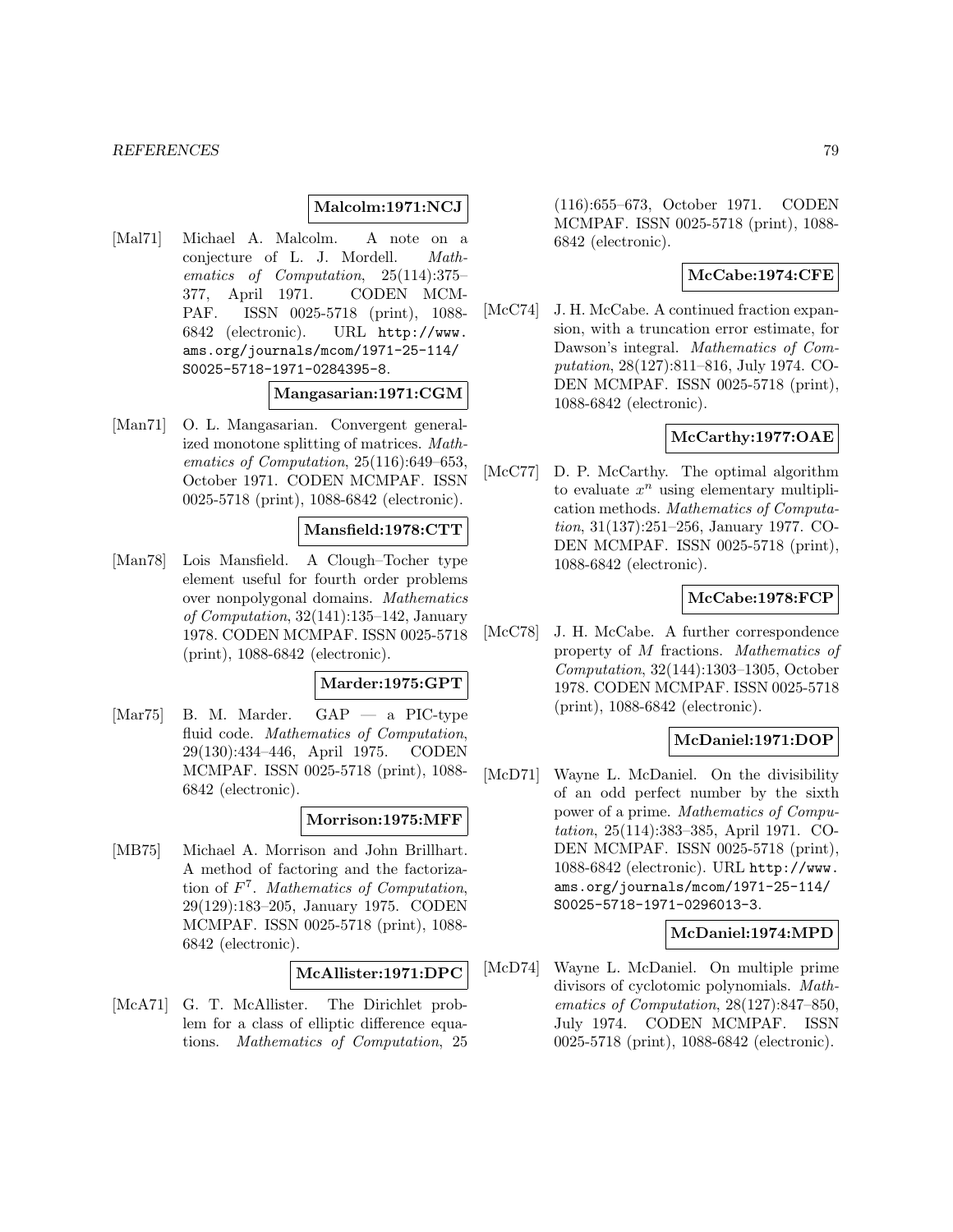#### **REFERENCES** 80

# **McKinney:1972:GRM**

[McK72] Earl H. McKinney. Generalized recursive multivariate interpolation. Mathematics of Computation, 26(119):723–735, July 1972. CODEN MCMPAF. ISSN 0025-5718 (print), 1088-6842 (electronic).

# **McKay:1976:LDI**

[McK76] John McKay. The largest degrees of irreducible characters of the symmetric group. Mathematics of Computation, 30 (135):624–631, July 1976. CODEN MCM-PAF. ISSN 0025-5718 (print), 1088-6842 (electronic).

# **McKay:1979:TGF**

[McK79] Brendan D. McKay. Transitive graphs with fewer than twenty vertices. Mathematics of Computation, 33(147):1101– 1121, July 1979. CODEN MCMPAF. ISSN 0025-5718 (print), 1088-6842 (electronic).

# **McNolty:1973:SPD**

[McN73] Frank McNolty. Some probability density functions and their characteristic functions. Mathematics of Computation, 27 (123):495–504, July 1973. CODEN MCM-PAF. ISSN 0025-5718 (print), 1088-6842 (electronic).

# **Merz:1972:RPH**

[Mer72] Gerhard Merz. Remark on a paper by Huddleston. Mathematics of Computation, 26(120):901–902, October 1972. CODEN MCMPAF. ISSN 0025-5718 (print), 1088- 6842 (electronic).

# **Morris:1977:CPN**

[MH77] A. G. Morris and T. S. Horner. Chebyshev polynomials in the numerical solution of differential equations. Mathematics of Computation, 31(140):881–891, October 1977. CODEN MCMPAF. ISSN 0025-5718 (print), 1088-6842 (electronic).

# **Micula:1973:ASD**

[Mic73] G. Micula. Approximate solution of the differential equation  $y'' = f(x, y)$  with spline functions. Mathematics of Computation, 27(124):807–816, October 1973. CODEN MCMPAF. ISSN 0025-5718 (print), 1088-6842 (electronic).

# **Miel:1977:PEE**

[Mie77] George Miel. On a posteriori error estimates. Mathematics of Computation, 31 (137):204–213, January 1977. CODEN MCMPAF. ISSN 0025-5718 (print), 1088- 6842 (electronic).

### **Mignotte:1974:IAF**

[Mig74] M. Mignotte. An inequality about factors of polynomials. Mathematics of Computation, 28(128):1153–1157, October 1974. CODEN MCMPAF. ISSN 0025-5718 (print), 1088-6842 (electronic).

# **Miller:1971:ISN**

[Mil71] R. K. Miller. On ignoring the singularity in numerical quadrature. Mathematics of Computation, 25(115):521–532, July 1971. CODEN MCMPAF. ISSN 0025-5718 (print), 1088-6842 (electronic).

# **Miller:1975:FSN**

[Mil75a] J. C. P. Miller. On factorisation, with a suggested new approach. Mathematics of Computation, 29(129):155–172, January 1975. CODEN MCMPAF. ISSN 0025-5718 (print), 1088-6842 (electronic).

### **Mills:1975:CFL**

[Mil75b] W. H. Mills. Continued fractions and linear recurrences. Mathematics of Computation, 29(129):173–180, January 1975. CO-DEN MCMPAF. ISSN 0025-5718 (print), 1088-6842 (electronic).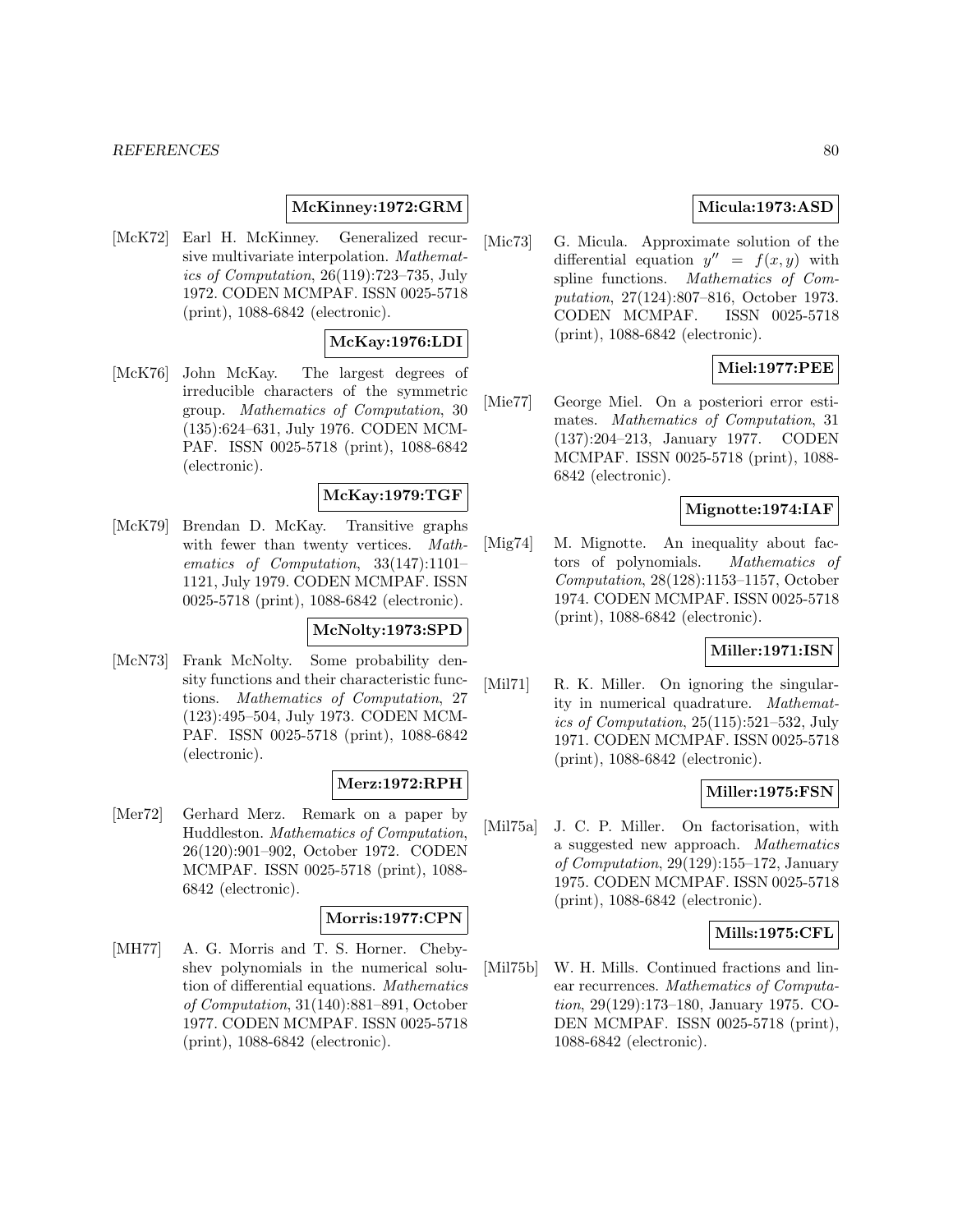#### *REFERENCES* 81

#### **Miranker:1971:MDS**

[Mir71] W. L. Miranker. Matricial difference schemes for integrating stiff systems of ordinary differential equations. Mathematics of Computation, 25(116):717–728, October 1971. CODEN MCMPAF. ISSN 0025-5718 (print), 1088-6842 (electronic).

# **Monegato:1979:NEP**

[ML79] G. Monegato and J. N. Lyness. On the numerical evaluation of a particular singular two-dimensional integral. Mathematics of Computation, 33(147):993–1002, July 1979. CODEN MCMPAF. ISSN 0025-5718 (print), 1088-6842 (electronic).

# **Miranker:1974:SNS**

[MM74] W. L. Miranker and J. P. Morreeuw. Semianalytic numerical studies of turning points arising in stiff boundary value problems. Mathematics of Computation, 28 (128):1017–1034, October 1974. CODEN MCMPAF. ISSN 0025-5718 (print), 1088- 6842 (electronic).

# **McGuire:1975:EIS**

[MM75] G. R. McGuire and J. Ll. Morris. Explicitimplicit schemes for the numerical solution of nonlinear hyperbolic systems. Mathematics of Computation, 29(130):407–424, April 1975. CODEN MCMPAF. ISSN 0025-5718 (print), 1088-6842 (electronic).

# **Majda:1978:FMN**

[MMO78] Andrew Majda, James McDonough, and Stanley Osher. The Fourier method for nonsmooth initial data. Mathematics of Computation, 32(144):1041–1081, October 1978. CODEN MCMPAF. ISSN 0025-5718 (print), 1088-6842 (electronic).

# **Mock:1976:PMD**

[Moc76] M. S. Mock. Projection methods with different trial and test spaces. Mathematics of Computation, 30(135):400–416, July 1976. CODEN MCMPAF. ISSN 0025-5718 (print), 1088-6842 (electronic).

# **Moenck:1977:EAP**

[Moe77] Robert T. Moenck. On the efficiency of algorithms for polynomial factoring. Mathematics of Computation, 31(137):235–250, January 1977. CODEN MCMPAF. ISSN 0025-5718 (print), 1088-6842 (electronic).

# **Monegato:1976:NEG**

[Mon76] Giovanni Monegato. A note on extended Gaussian quadrature rules. Mathematics of Computation, 30(136):812–817, October 1976. CODEN MCMPAF. ISSN 0025-5718 (print), 1088-6842 (electronic).

# **Monegato:1978:PWE**

[Mon78a] Giovanni Monegato. Positivity of the weights of extended Gauss–Legendre quadrature rules. Mathematics of Computation, 32(141):243–245, January 1978. CODEN MCMPAF. ISSN 0025-5718 (print), 1088-6842 (electronic).

# **Monegato:1978:SRC**

[Mon78b] Giovanni Monegato. Some remarks on the construction of extended Gaussian quadrature rules. Mathematics of Computation, 32(141):247–252, January 1978. CODEN MCMPAF. ISSN 0025-5718 (print), 1088- 6842 (electronic).

# **Monahan:1979:ENM**

[Mon79] John F. Monahan. Extensions of von Neumann's method for generating random variables. Mathematics of Computation, 33(147):1065–1069, July 1979. CODEN MCMPAF. ISSN 0025-5718 (print), 1088- 6842 (electronic).

# **Morris:1973:CPF**

[Mor73] P. A. Morris. Computational problems in S-function theory. Mathematics of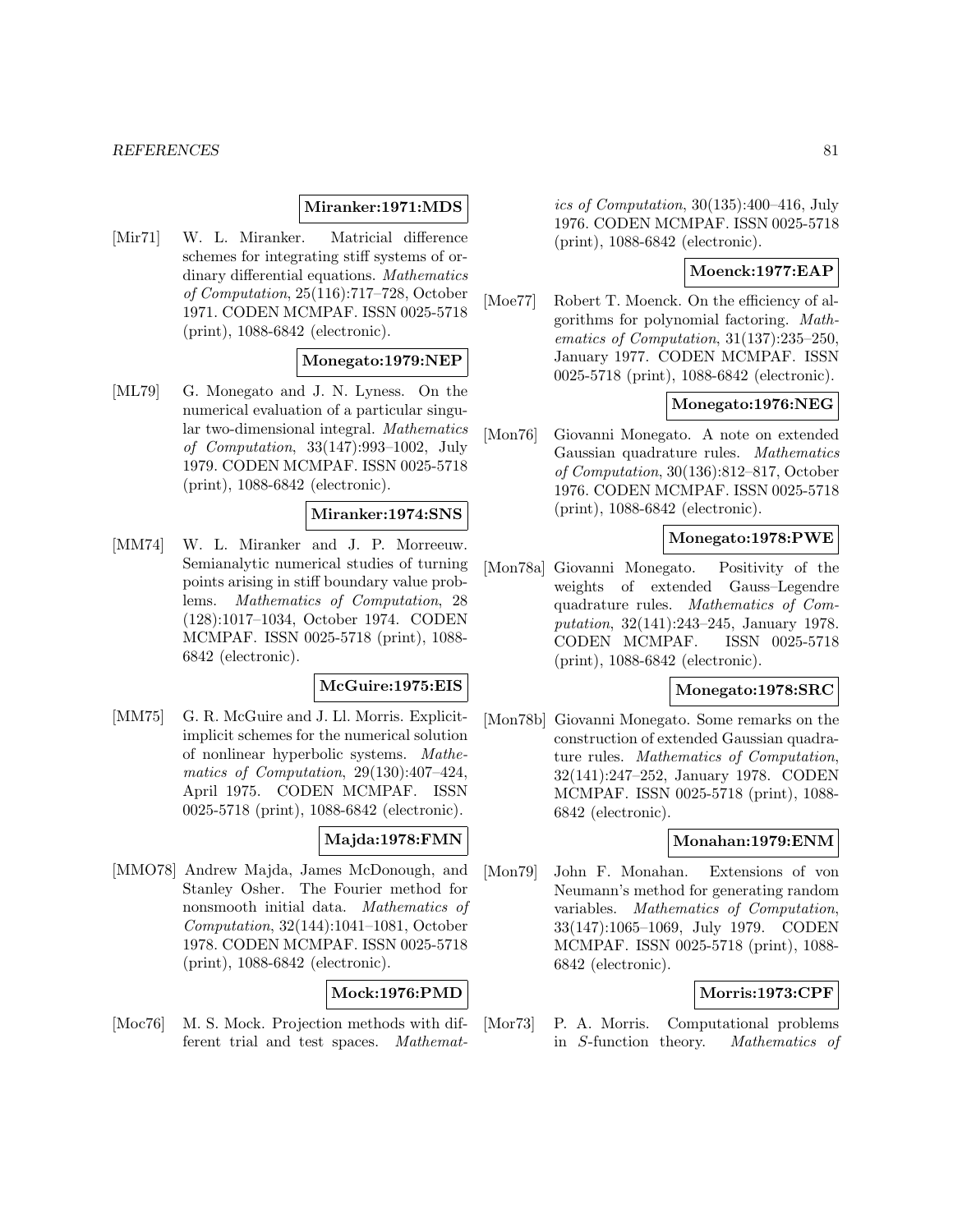Computation, 27(124):965–971, October 1973. CODEN MCMPAF. ISSN 0025-5718 (print), 1088-6842 (electronic).

### **Morrison:1975:NPT**

[Mor75] Michael A. Morrison. A note on primality testing using Lucas sequences. Mathematics of Computation, 29(129):181–182, January 1975. CODEN MCMPAF. ISSN 0025-5718 (print), 1088-6842 (electronic).

# **Morris:1979:DFR**

[Mor79] Robert Morris. The dilogarithm function of a real argument. Mathematics of Computation, 33(146):778–787, April 1979. CODEN MCMPAF. ISSN 0025-5718 (print), 1088-6842 (electronic).

# **Mossige:1972:TIP**

[Mos72] Svein Mossige. Table of irreducible polynomials over GF[2] of degrees 10 through 20. Mathematics of Computation, 26(120): 1007–1009, October 1972. CODEN MCM-PAF. ISSN 0025-5718 (print), 1088-6842 (electronic).

### **Mosevich:1977:IDE**

[Mos77] Jack W. Mosevich. Identifying differential equations by Galerkin's method. Mathematics of Computation, 31(137):139–147, January 1977. CODEN MCMPAF. ISSN 0025-5718 (print), 1088-6842 (electronic).

# **McAllister:1977:ACS**

[MPR77] David F. McAllister, Eli Passow, and John A. Roulier. Algorithms for computing shape preserving spline interpolations to data. Mathematics of Computation, 31 (139):717–725, July 1977. CODEN MCM-PAF. ISSN 0025-5718 (print), 1088-6842 (electronic).

# **Matta:1971:UCE**

[MR71] F. Matta and A. Reichel. Uniform computation of the error function and other

related functions. Mathematics of Computation, 25(114):339–344, April 1971. CO-DEN MCMPAF. ISSN 0025-5718 (print), 1088-6842 (electronic). URL http://www. ams.org/journals/mcom/1971-25-114/ S0025-5718-1971-0295538-4.

# **McAllister:1978:ICQ**

[MR78] David F. McAllister and John A. Roulier. Interpolation by convex quadratic splines. Mathematics of Computation, 32(144): 1154–1162, October 1978. CODEN MCM-PAF. ISSN 0025-5718 (print), 1088-6842 (electronic).

# **McAllister:1973:DGF**

[MS73a] G. T. McAllister and E. F. Sabotka. Discrete Green's functions. Mathematics of Computation, 27(121):59–80, January 1973. CODEN MCMPAF. ISSN 0025-5718 (print), 1088-6842 (electronic).

#### **Munteanu:1973:MCL**

[MS73b] M. J. Munteanu and L. L. Schumaker. On a method of Carasso and Laurent for constructing interpolating splines. Mathematics of Computation, 27(122):317–325, April 1973. CODEN MCMPAF. ISSN 0025-5718 (print), 1088-6842 (electronic).

# **Morgan:1975:NBP**

[MS75] John Morgan and Ridgway Scott. A nodal basis for  $C<sup>1</sup>$  piecewise polynomials of degree  $n > 5$ . Mathematics of Computation, 29(131):736–740, July 1975. CODEN MCMPAF. ISSN 0025-5718 (print), 1088- 6842 (electronic).

#### **McNamee:1971:WCF**

[MSW71] J. McNamee, F. Stenger, and E. L. Whitney. Whittaker's cardinal function in retrospect. Mathematics of Computation, 25 (113):141–154, January 1971. CODEN MCMPAF. ISSN 0025-5718 (print), 1088- 6842 (electronic).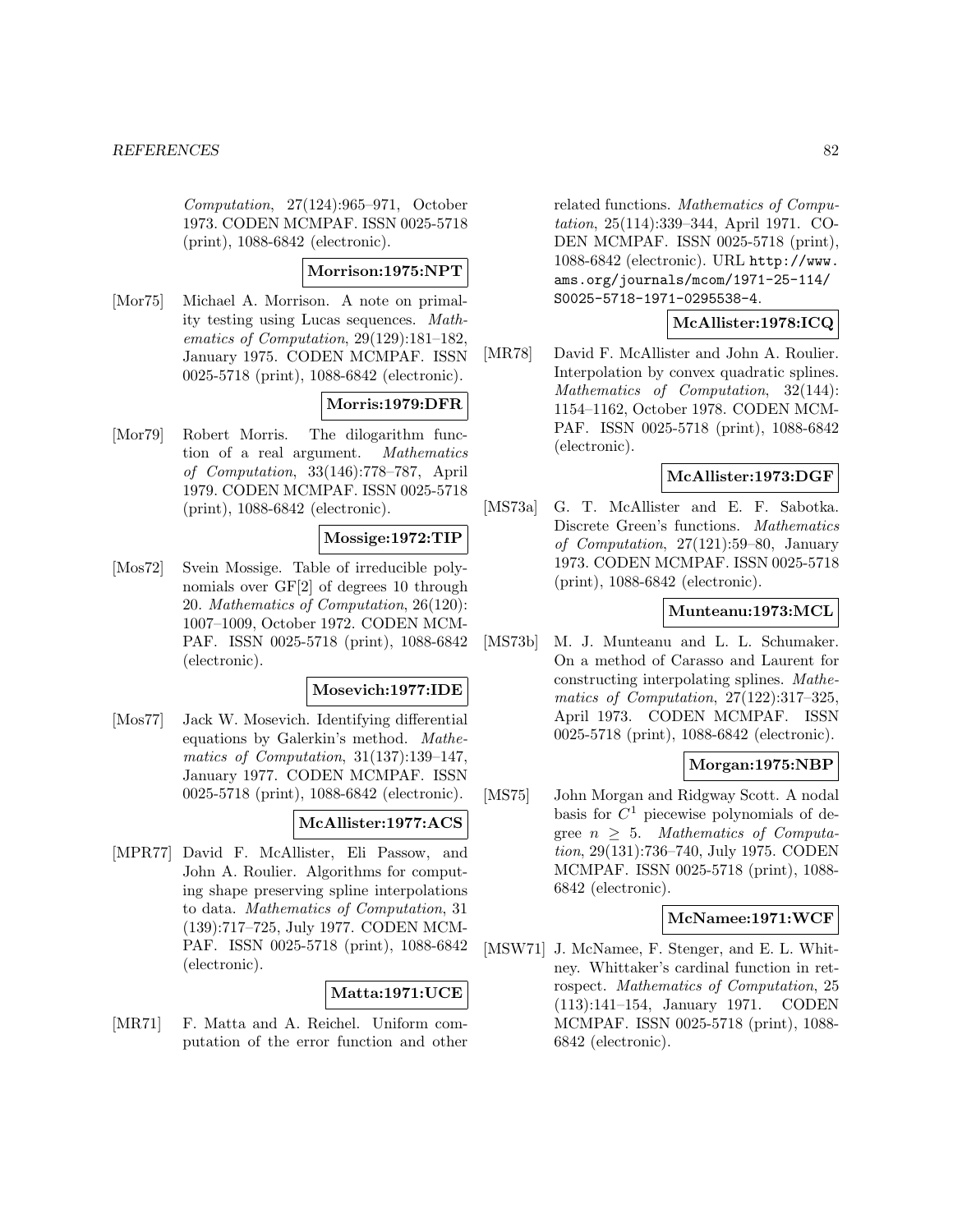#### **More:1976:GCB**

[MT76] J. J. More and J. A. Trangenstein. On the global convergence of Broyden's method. Mathematics of Computation, 30(135): 523–540, July 1976. CODEN MCMPAF. ISSN 0025-5718 (print), 1088-6842 (electronic).

# **Meijerink:1977:ISM**

[Mv77] J. A. Meijerink and H. A. van der Vorst. An iterative solution method for linear systems of which the coefficient matrix is a symmetric M-matrix. Mathematics of Computation, 31(137):148–162, January 1977. CODEN MCMPAF. ISSN 0025-5718 (print), 1088-6842 (electronic).

### **Miranker:1978:ME**

[Mv78] W. L. Miranker and M. van Veldhuizen. The method of envelopes. Mathematics of Computation, 32(142):453–496, April 1978. CODEN MCMPAF. ISSN 0025-5718 (print), 1088-6842 (electronic).

#### **Miranker:1976:AMS**

[MW76] W. L. Miranker and G. Wahba. An averaging method for the stiff highly oscillatory problem. Mathematics of Computation, 30 (135):383–399, July 1976. CODEN MCM-PAF. ISSN 0025-5718 (print), 1088-6842 (electronic).

#### **Matthew:1977:SNP**

[MW77] G. Matthew and H. C. Williams. Some new primes of the form  $k \cdot 2^n + 1$ . Mathematics of Computation, 31(139):797–798, July 1977. CODEN MCMPAF. ISSN 0025-5718 (print), 1088-6842 (electronic).

### **McKay:1979:NSG**

[MY79] John McKay and Kiang Chuen Young. The nonabelian simple groups  $G$ ,  $|G|$  <  $10^6$ —minimal generating pairs. *Mathe-* $10^6$ —minimal generating pairs. matics of Computation, 33(146):812–814,

April 1979. CODEN MCMPAF. ISSN 0025-5718 (print), 1088-6842 (electronic).

#### **Nasell:1974:IMB**

[Nas74] Ingemar Nasell. Inequalities for modified Bessel functions. Mathematics of Computation,  $28(125):253-256$ , January 1974. CODEN MCMPAF. ISSN 0025-5718 (print), 1088-6842 (electronic).

# **Natterer:1977:UCG**

[Nat77] Frank Natterer. Uniform convergence of Galerkin's method for splines on highly nonuniform meshes. Mathematics of Computation, 31(138):457–468, April 1977. CODEN MCMPAF. ISSN 0025-5718 (print), 1088-6842 (electronic).

# **Nazareth:1976:GCD**

[Naz76] Larry Nazareth. Generation of conjugate directions for unconstrained minimization without derivatives. Mathematics of Computation, 30(133):115–131, January 1976. CODEN MCMPAF. ISSN 0025-5718 (print), 1088-6842 (electronic).

# **Ng:1970:CDF**

[ND70] E. W. Ng and C. J. Devine. On the computation of Debye functions of integer orders. Mathematics of Computation, 24(110):405–407, April 1970. CODEN MCMPAF. ISSN 0025-5718 (print), 1088- 6842 (electronic).

# **Netravali:1973:SAS**

[Net73] Arun N. Netravali. Spline approximation to the solution of the Volterra integral equation of the second kind. Mathematics of Computation, 27(121):99–106, January 1973. CODEN MCMPAF. ISSN 0025-5718 (print), 1088-6842 (electronic).

### **Nevanlinna:1978:CDA**

[Nev78] Olavi Nevanlinna. On the convergence of difference approximations to nonlinear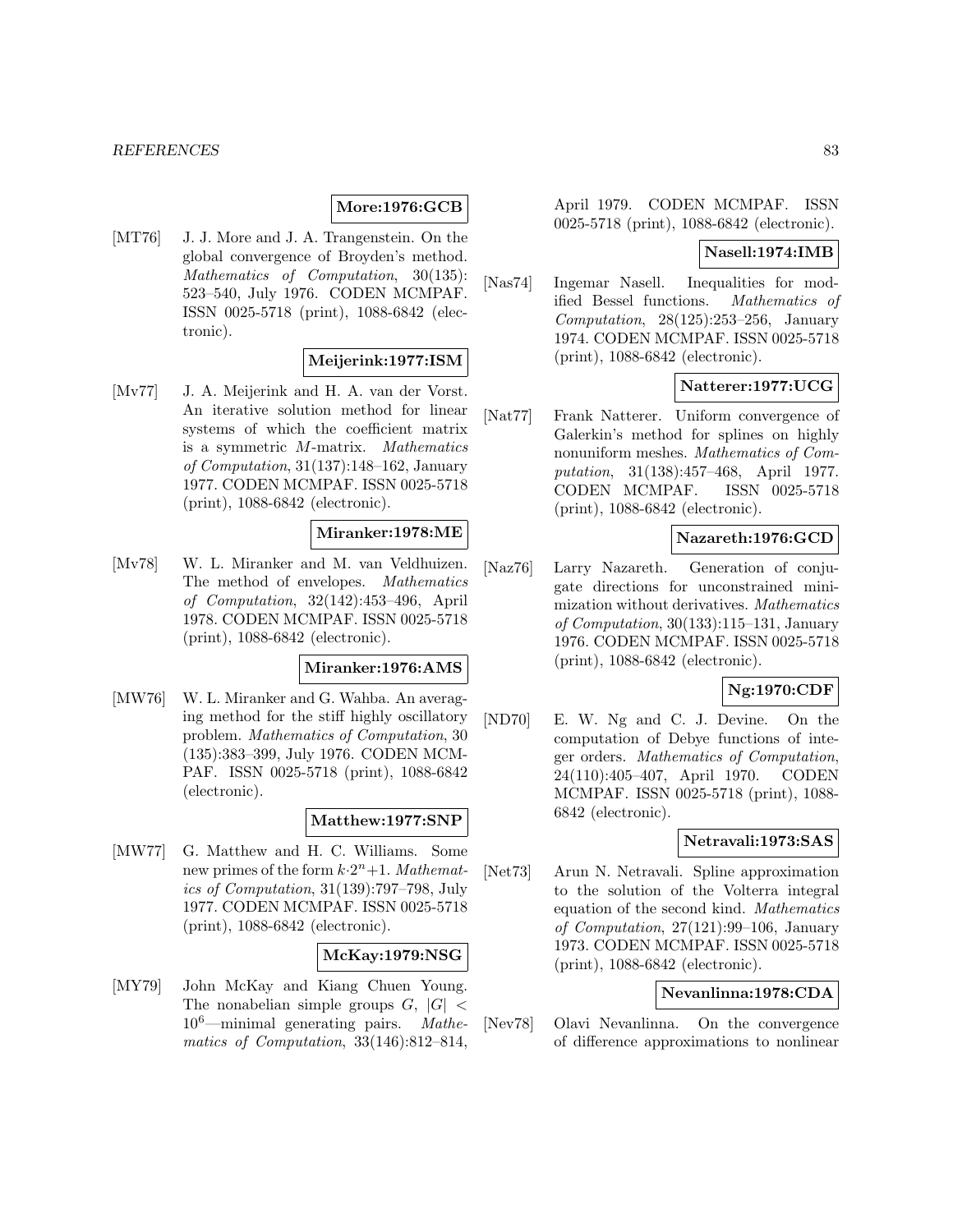contraction semigroups in Hilbert spaces. Mathematics of Computation, 32(142): 321–334, April 1978. CODEN MCMPAF. ISSN 0025-5718 (print), 1088-6842 (electronic).

# **Newbery:1970:TIC**

[New70a] A. C. R. Newbery. Trigonometric interpolation and curve-fitting. Mathematics of Computation, 24(112):869–876, October 1970. CODEN MCMPAF. ISSN 0025-5718 (print), 1088-6842 (electronic).

# **Newman:1970:TFF**

[New70b] Morris Newman. A table of the first factor for prime cyclotomic fields. Mathematics of Computation, 24(109):215–219, January 1970. CODEN MCMPAF. ISSN 0025-5718 (print), 1088-6842 (electronic).

# **Newbery:1971:GIA**

[New71] A. C. R. Newbery. A generalized interpolation algorithm. Mathematics of Computation, 25(115):549–552, July 1971. CO-DEN MCMPAF. ISSN 0025-5718 (print), 1088-6842 (electronic).

# **Newbery:1973:EAF**

[New73] A. C. R. Newbery. Error analysis for Fourier series evaluation. Mathematics of Computation, 27(123):639–644, July 1973. CODEN MCMPAF. ISSN 0025-5718 (print), 1088-6842 (electronic).

# **Newbery:1974:EAP**

[New74] A. C. R. Newbery. Error analysis for polynomial evaluation. Mathematics of Computation, 28(127):789–793, July 1974. CO-DEN MCMPAF. ISSN 0025-5718 (print), 1088-6842 (electronic).

# **Newbery:1975:PES**

[New75a] A. C. R. Newbery. Polynomial evaluation schemes. Mathematics of Computation, 29 (132):1046–1050, October 1975. CODEN MCMPAF. ISSN 0025-5718 (print), 1088- 6842 (electronic).

# **Newman:1975:CSM**

[New75b] Morris Newman. Congruence subgroups of the modular group. Mathematics of Computation, 29(129):207–213, January 1975. CODEN MCMPAF. ISSN 0025-5718 (print), 1088-6842 (electronic).

# **Newman:1976:AFR**

[New76] Morris Newman. Asymptotic formulas related to free products of cyclic groups. Mathematics of Computation, 30(136): 838–846, October 1976. CODEN MCM-PAF. ISSN 0025-5718 (print), 1088-6842 (electronic).

# **Nadeau:1974:ANM**

[NGF74] A. Nadeau, J. Guyard, and M. R. Feix. Algebraic-numerical method for the slightly perturbed harmonic oscillator. Mathematics of Computation, 28 (128):1057–1066, October 1974. CODEN MCMPAF. ISSN 0025-5718 (print), 1088- 6842 (electronic).

# **Nicolaides:1977:CAS**

[Nic77] R. A. Nicolaides. On the  $l^2$  convergence of an algorithm for solving finite element equations. Mathematics of Computation, 31(140):892–906, October 1977. CODEN MCMPAF. ISSN 0025-5718 (print), 1088- 6842 (electronic).

# **Nicolaides:1978:MCI**

[Nic78a] R. A. Nicolaides. On multigrid convergence in the indefinite case. Mathematics of Computation, 32(144):1082–1086, October 1978. CODEN MCMPAF. ISSN 0025- 5718 (print), 1088-6842 (electronic).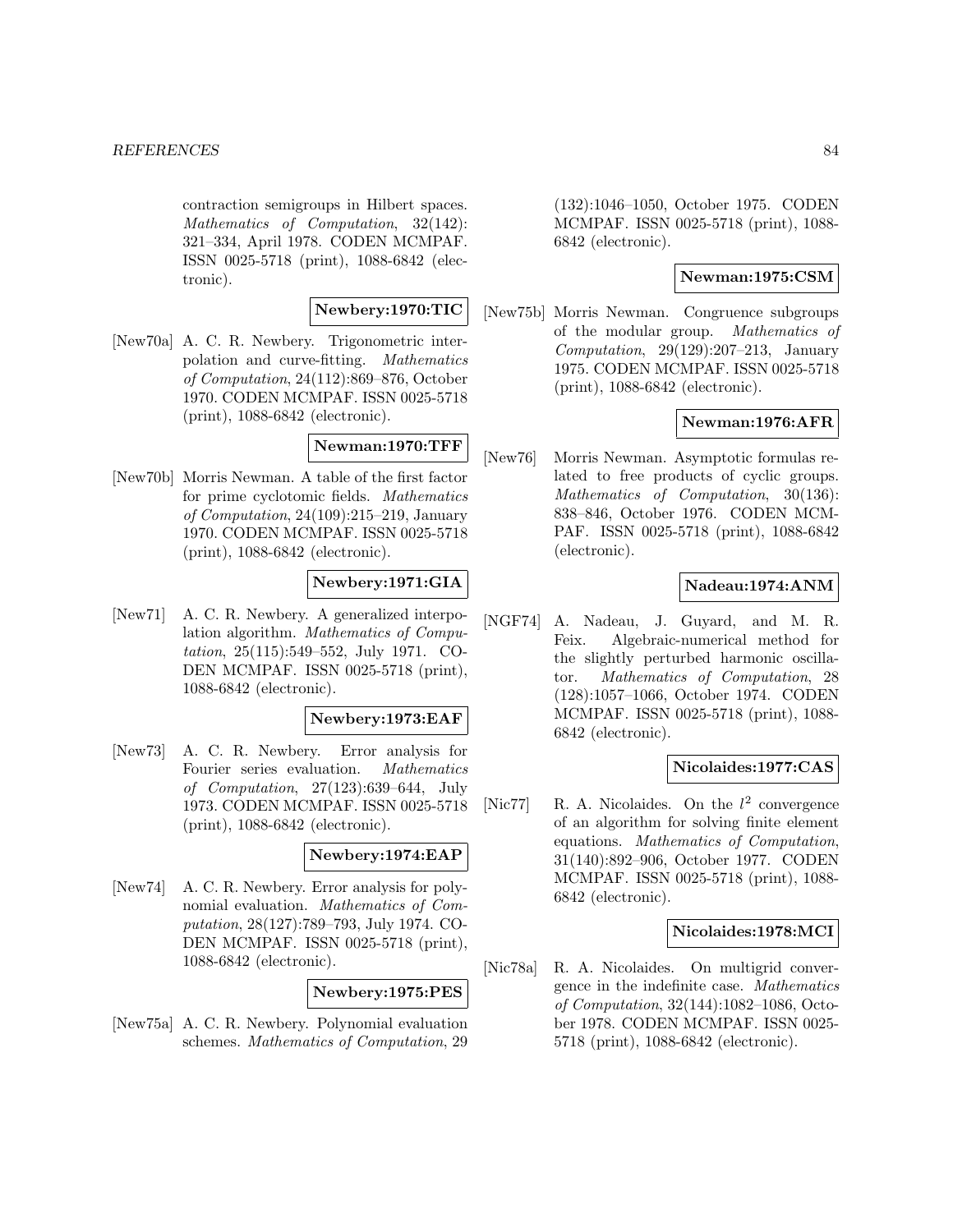### **Nicolaides:1978:ORC**

[Nic78b] R. A. Nicolaides. On the observed rate of convergence of an iterative method applied to a model elliptic difference equation. Mathematics of Computation, 32 (141):127–133, January 1978. CODEN MCMPAF. ISSN 0025-5718 (print), 1088- 6842 (electronic).

### **Nicolaides:1979:STP**

[Nic79] R. A. Nicolaides. On some theoretical and practical aspects of multigrid methods. Mathematics of Computation, 33 (147):933–952, July 1979. CODEN MCM-PAF. ISSN 0025-5718 (print), 1088-6842 (electronic).

#### **Niederreiter:1972:DPR**

[Nie72] Harald Niederreiter. On the distribution of pseudo-random numbers generated by the linear congruential method. Mathematics of Computation, 26(119):793–795, July 1972. CODEN MCMPAF. ISSN 0025-5718 (print), 1088-6842 (electronic).

#### **Niederreiter:1974:DPR**

[Nie74] Harald Niederreiter. On the distribution of pseudo-random numbers generated by the linear congruential method. II. Mathematics of Computation, 28(128):1117–1132, October 1974. CODEN MCMPAF. ISSN 0025-5718 (print), 1088-6842 (electronic).

# **Niederreiter:1976:DPR**

[Nie76] Harald Niederreiter. On the distribution of pseudo-random numbers generated by the linear congruential method. III. Mathematics of Computation, 30(135):571–597, July 1976. CODEN MCMPAF. ISSN 0025-5718 (print), 1088-6842 (electronic).

# **Ninomiya:1970:BRS**

[Nin70a] Ichizo Ninomiya. Best rational starting approximations and improved Newton iteration for the square root. Mathematics of Computation, 24(110):391–404, April 1970. CODEN MCMPAF. ISSN 0025-5718 (print), 1088-6842 (electronic).

# **Ninomiya:1970:GRC**

[Nin70b] Ichizo Ninomiya. Generalized rational Chebyshev approximation. Mathematics of Computation, 24(109):159–169, January 1970. CODEN MCMPAF. ISSN 0025-5718 (print), 1088-6842 (electronic).

# **Niederreiter:1976:UDQ**

[NO76] Harald Niederreiter and Charles F. Osgood. A uniform distribution question related to numerical analysis. Mathematics of Computation, 30(134):366– 370, April 1976. CODEN MCM-PAF. ISSN 0025-5718 (print), 1088- 6842 (electronic). URL http://www. ams.org/journals/mcom/1976-30-134/ S0025-5718-1976-0398067-7.

# **Nosrati:1973:MBF**

[Nos73] H. Nosrati. A modified Butcher formula for integration of stiff systems of ordinary differential equations. Mathematics of Computation, 27(122):267–272, April 1973. CODEN MCMPAF. ISSN 0025-5718 (print), 1088-6842 (electronic).

# **Nicholson:1971:ENI**

[NRRZ71] D. Nicholson, P. Rabinowitz, N. Richter, and D. Zeilberger. On the error in the numerical integration of Chebyshev polynomials. Mathematics of Computation, 25(113):79–86, January 1971. CODEN MCMPAF. ISSN 0025-5718 (print), 1088- 6842 (electronic).

# **Neild:1974:RQF**

[NS74a] Carol Neild and Daniel Shanks. On the 3-rank of quadratic fields and the Euler product. Mathematics of Computation, 28(125):279–291, January 1974. CODEN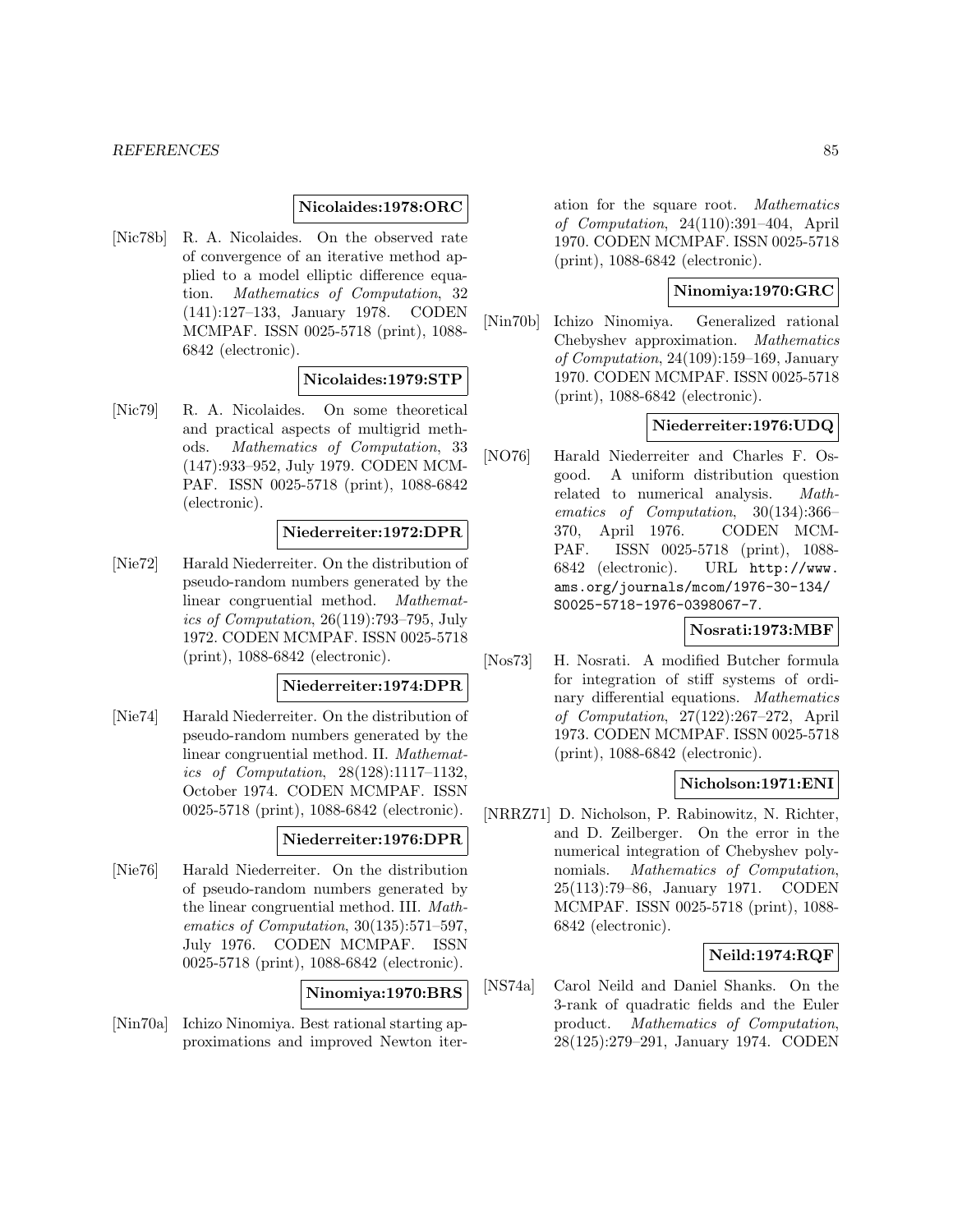MCMPAF. ISSN 0025-5718 (print), 1088- 6842 (electronic).

# **Nevanlinna:1974:NTE**

[NS74b] Olavi Nevanlinna and Aarne H. Sipila. A nonexistence theorem for explicit A-stable methods. Mathematics of Computation, 28 (128):1053–1055, October 1974. CODEN MCMPAF. ISSN 0025-5718 (print), 1088- 6842 (electronic).

# **Nitsche:1974:IER**

[NS74c] Joachim A. Nitsche and Alfred H. Schatz. Interior estimates for Ritz–Galerkin methods. Mathematics of Computation, 28 (128):937–958, October 1974. CODEN MCMPAF. ISSN 0025-5718 (print), 1088- 6842 (electronic).

# **Nashed:1974:CRA**

[NW74] M. Z. Nashed and Grace Wahba. Convergence rates of approximate least squares solutions of linear integral and operator equations of the first kind. Mathematics of Computation, 28(125):69–80, January 1974. CODEN MCMPAF. ISSN 0025-5718 (print), 1088-6842 (electronic).

# **ONeill:1978:NAC**

[OD78] C. J. O'Neill and T. Downs. A numerical accuracy consideration in polynomial deflation. *Mathematics* of *Computation*, 32 (144):1144–1146, October 1978. CODEN MCMPAF. ISSN 0025-5718 (print), 1088- 6842 (electronic).

# **Ojala:1977:EAC**

[Oja77] T. Ojala. Euclid's algorithm in the cyclotomic field  $Q(\zeta^{16})$ . Mathematics of Computation, 31(137):268–273, January 1977. CODEN MCMPAF. ISSN 0025-5718 (print), 1088-6842 (electronic).

# **Okamoto:1976:ANM**

[Oka76] Masashi Okamoto. Asymptotic normality in Monte Carlo integration. Mathematics of Computation, 30(136):831–837, October 1976. CODEN MCMPAF. ISSN 0025-5718 (print), 1088-6842 (electronic).

# **Oliger:1974:FOD**

[Oli74] Joseph Oliger. Fourth order difference methods for the initial boundary-value problem for hyperbolic equations. Mathematics of Computation, 28(125):15–25, January 1974. CODEN MCMPAF. ISSN 0025-5718 (print), 1088-6842 (electronic).

# **Oliver:1975:CLO**

[Oli75] J. Oliver. A curiosity of low-order explicit Runge–Kutta methods. Mathematics of Computation, 29(132):1032–1036, October 1975. CODEN MCMPAF. ISSN 0025-5718 (print), 1088-6842 (electronic).

# **Oliger:1976:HDM**

[Oli76] Joseph Oliger. Hybrid difference methods for the initial boundary-value problem for hyperbolic equations. Mathematics of Computation, 30(136):724–738, October 1976. CODEN MCMPAF. ISSN 0025-5718 (print), 1088-6842 (electronic).

# **Oren:1973:SSV**

[Ore73] Shmuel S. Oren. Self-scaling variable metric algorithms without line search for unconstrained minimization. Mathematics of Computation, 27(124):873–885, October 1973. CODEN MCMPAF. ISSN 0025-5718 (print), 1088-6842 (electronic).

# **Olver:1972:NBR**

[OS72] F. W. J. Olver and D. J. Sookne. Note on backward recurrence algorithms. Mathematics of Computation, 26(120):941–947, October 1972. CODEN MCMPAF. ISSN 0025-5718 (print), 1088-6842 (electronic).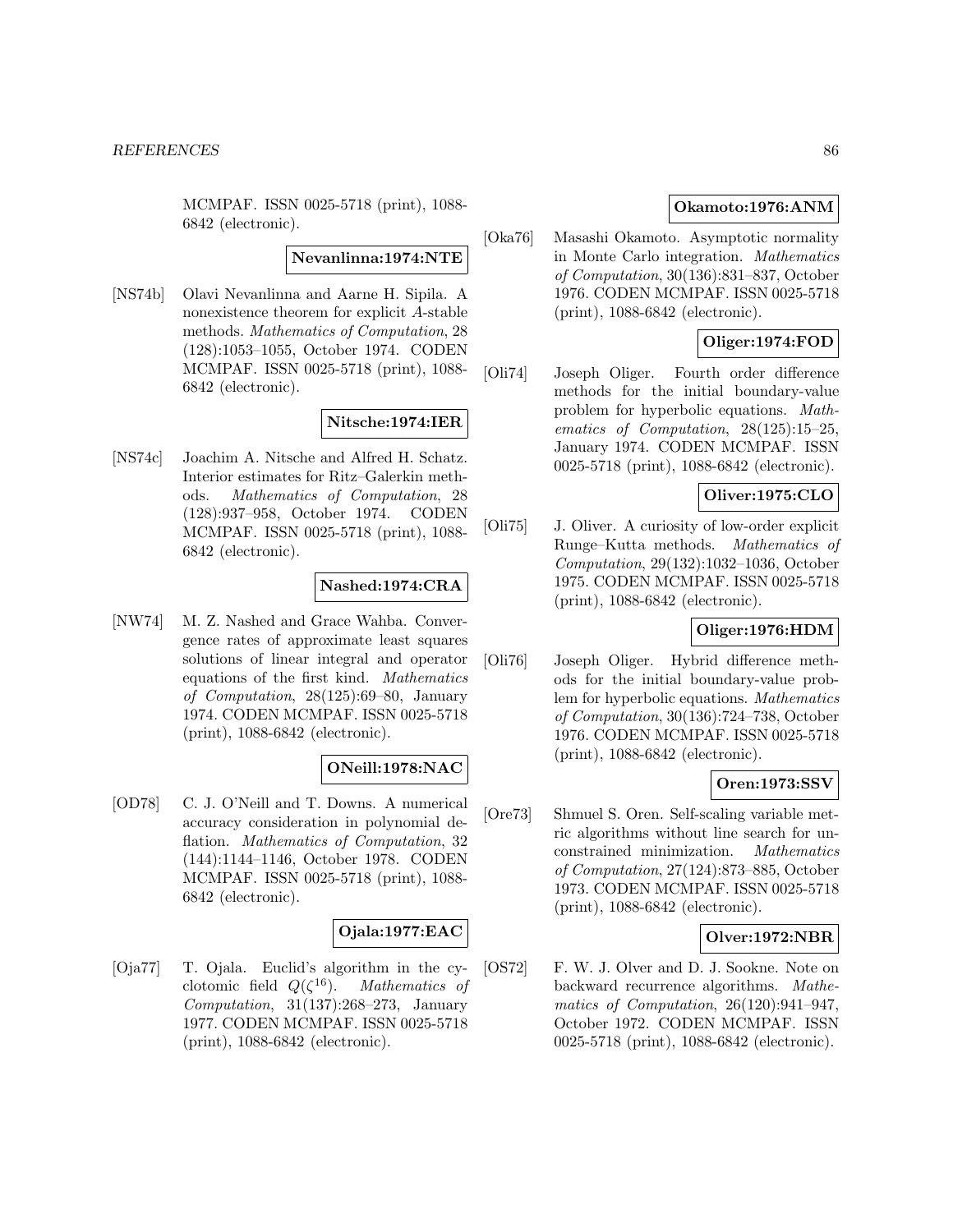### **Osborn:1975:SAC**

[Osb75] John E. Osborn. Spectral approximation for compact operators. Mathematics of Computation, 29(131):712–725, July 1975. CODEN MCMPAF. ISSN 0025-5718 (print), 1088-6842 (electronic).

# **Osher:1972:SPD**

[Osh72] Stanley Osher. Stability of parabolic difference approximations to certain mixed initial boundary value problems. Mathematics of Computation, 26(117):13–39, January 1972. CODEN MCMPAF. ISSN 0025-5718 (print), 1088-6842 (electronic).

# **Osler:1972:IAL**

[Osl72a] Thomas J. Osler. The integral analog of the Leibniz rule. Mathematics of Computation, 26(120):903–915, October 1972. CO-DEN MCMPAF. ISSN 0025-5718 (print), 1088-6842 (electronic).

# **Osler:1972:IAT**

[Osl72b] Thomas J. Osler. An integral analogue of Taylor's series and its use in computing Fourier transforms. Mathematics of Computation, 26(118):449–460, April 1972. CODEN MCMPAF. ISSN 0025-5718 (print), 1088-6842 (electronic).

#### **Osler:1975:ISC**

[Osl75] Thomas J. Osler. An identity for simplifying certain generalized hypergeometric functions. Mathematics of Computation, 29(131):888–893, July 1975. CODEN MCMPAF. ISSN 0025-5718 (print), 1088- 6842 (electronic).

# **OLeary:1979:ELE**

[OSV79] Dianne P. O'Leary, G. W. Stewart, and James S. Vandergraft. Estimating the largest eigenvalue of a positive definite matrix. Mathematics of Computation, 33 (148):1289–1292, October 1979. CODEN

MCMPAF. ISSN 0025-5718 (print), 1088- 6842 (electronic).

# **OLeary:1979:CMM**

[OW79] Dianne P. O'Leary and Olof Widlund. Capacitance matrix methods for the Helmholtz equation on general threedimensional regions. Mathematics of Computation, 33(147):849–879, July 1979. CO-DEN MCMPAF. ISSN 0025-5718 (print), 1088-6842 (electronic).

# **P:1971:BRH**

[P.71] B. N. P. Book review: A. S. Householder, KWIC Index for Matrices in Numerical Analysis, Volume I: Primary Authors A–  $J$ , viii + 124 pp., *Volume II: Primary* Authors K-Z, vii + 151 pp., 1969, Oak Ridge National Laboratory, Oak Ridge, Tennessee, 28 cm. Available from National Technical Information Service, U. S. Department of Commerce, Springfield, Virginia 22151. Price: Printed copy \$3.00, Microfiche \$0.65, each volume. Mathematics of Computation, 25(115):628, July 1971. CODEN MCMPAF. ISSN 0025- 5718 (print), 1088-6842 (electronic). URL http://www.ams.org/journals/mcom/ 1971-25-115/S0025-5718-71-99712-2; http://www.ams.org/journals/mcom/ 1971-25-115/S0025-5718-71-99712-2/ S0025-5718-71-99712-2.pdf.

# **Page:1973:CSE**

[Pag73] R. L. Page. On computing some extremal periodic positive-definite functions. Mathematics of Computation, 27(122):345–353, April 1973. CODEN MCMPAF. ISSN 0025-5718 (print), 1088-6842 (electronic).

# **Paige:1973:EAM**

[Pai73] C. C. Paige. An error analysis of a method for solving matrix equations. Mathematics of Computation, 27(122):355–359, April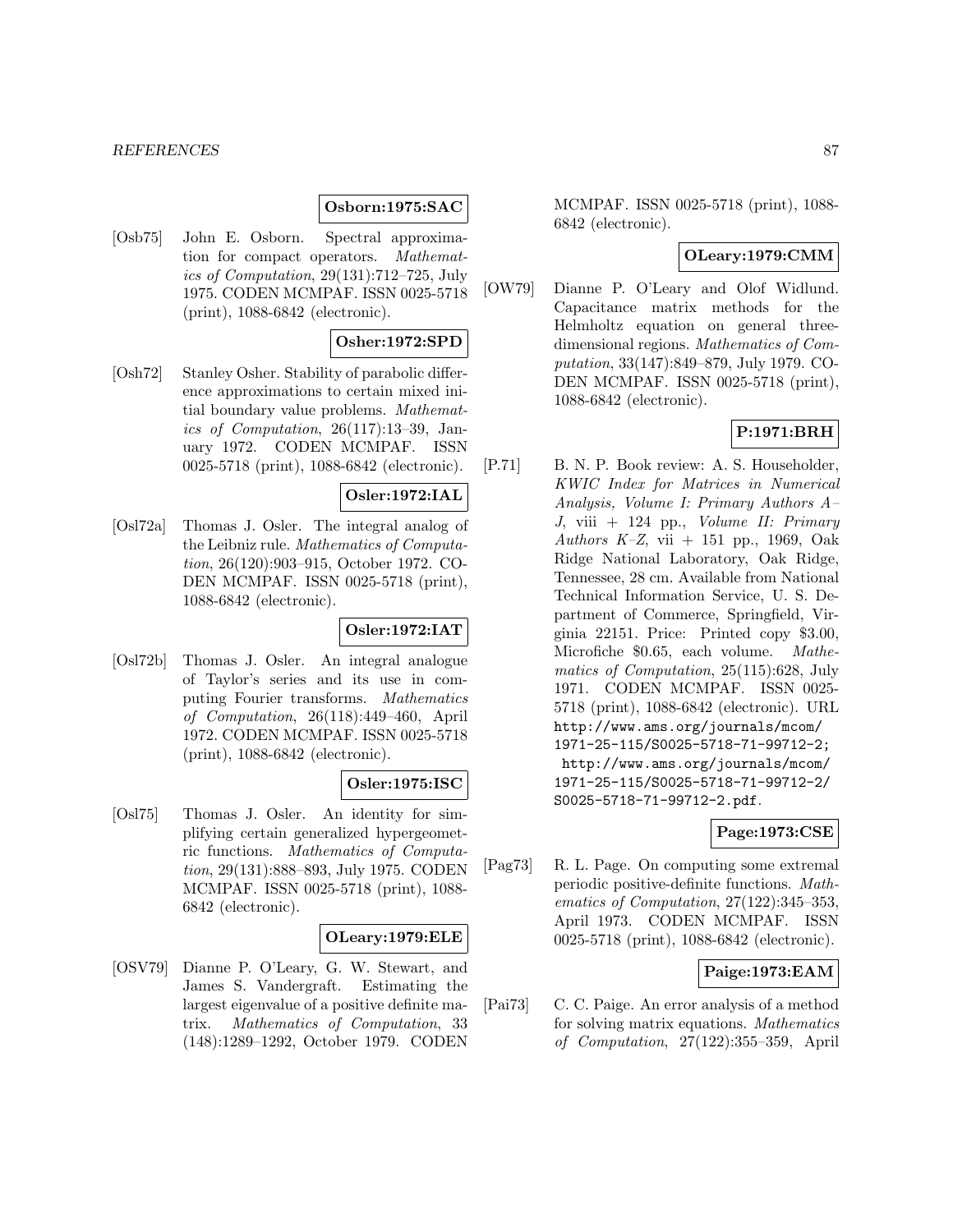1973. CODEN MCMPAF. ISSN 0025-5718 (print), 1088-6842 (electronic).

# **Paige:1979:CSP**

[Pai79] C. C. Paige. Computer solution and perturbation analysis of generalized linear least squares problems. Mathematics of Computation, 33(145):171–183, January 1979. CODEN MCMPAF. ISSN 0025-5718 (print), 1088-6842 (electronic).

# **Parnes:1972:CZM**

[Par72] R. Parnes. Complex zeros of the modified Bessel function  $K_n(Z)$ . Mathematics of Computation, 26(120):949–953, October 1972. CODEN MCMPAF. ISSN 0025-5718 (print), 1088-6842 (electronic).

# **Parlett:1974:RQI**

[Par74] B. N. Parlett. The Rayleigh quotient iteration and some generalizations for nonnormal matrices. Mathematics of Computation, 28(127):679–693, July 1974. CODEN MCMPAF. ISSN 0025-5718 (print), 1088- 6842 (electronic).

# **Parry:1977:RQF**

[Par77] Charles J. Parry. Real quadratic fields with class numbers divisible by five. Mathematics of Computation, 31(140):1019–1029, October 1977. CODEN MCMPAF. ISSN 0025-5718 (print), 1088-6842 (electronic).

# **Parry:1978:CNR**

[Par78] Charles J. Parry. On the class number of relative quadratic fields. Mathematics of Computation, 32(144):1261–1270, October 1978. CODEN MCMPAF. ISSN 0025-5718 (print), 1088-6842 (electronic).

# **Paul:1972:AFA**

[Pau72] A. K. Paul. Anharmonic frequency analysis. Mathematics of Computation, 26(118): 437–447, April 1972. CODEN MCMPAF.

ISSN 0025-5718 (print), 1088-6842 (electronic).

# **Piessens:1974:NOA**

[PB74a] Robert Piessens and Maria Branders. A note on the optimal addition of abscissas to quadrature formulas of Gauss and Lobatto type. Mathematics of Computation, 28(125):135–139, January 1974. CODEN MCMPAF. ISSN 0025-5718 (print), 1088- 6842 (electronic). See supplement [PB74b].

# **Piessens:1974:SNO**

[PB74b] Robert Piessens and Maria Branders. Supplement to A Note on the Optimal Addition of Abscissas to Quadrature Formulas of Gauss and Lobatto Type. Mathematics of Computation, 28(125):344–347, January 1974. CODEN MCMPAF. ISSN 0025- 5718 (print), 1088-6842 (electronic). See [PB74a].

# **Pereyra:1970:HAN**

[Per70] Victor Pereyra. Highly accurate numerical solution of casilinear elliptic boundaryvalue problems in  $n$  dimensions. *Mathe*matics of Computation, 24(112):771–783, October 1970. CODEN MCMPAF. ISSN 0025-5718 (print), 1088-6842 (electronic).

# **Petty:1973:WNA**

[Pet73] J. V. Petty. A winding number algorithm for closed polygonal paths. Mathematics of Computation, 27(122):333–337, April 1973. CODEN MCMPAF. ISSN 0025-5718 (print), 1088-6842 (electronic).

# **Pexton:1970:CIC**

[Pex70] Robert L. Pexton. Computer investigation of Coulomb wave functions. Mathematics of Computation, 24(110):409–411, April 1970. CODEN MCMPAF. ISSN 0025-5718 (print), 1088-6842 (electronic).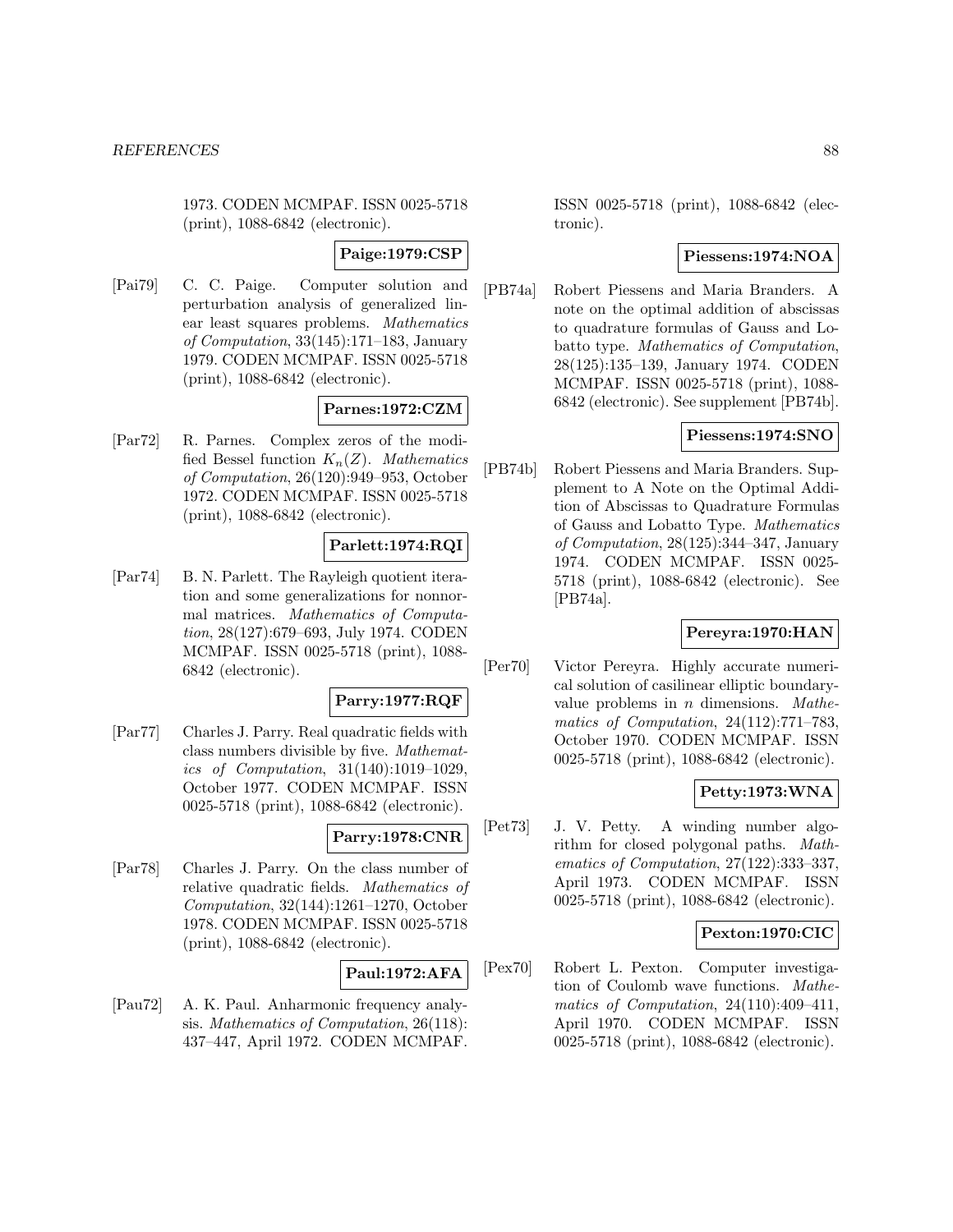# **Piessens:1975:CFD**

[PH75] Robert Piessens and Ann Haegemans. Cubature formulas of degree nine for symmetric planar regions. Mathematics of Computation, 29(131):810–815, July 1975. CO-DEN MCMPAF. ISSN 0025-5718 (print), 1088-6842 (electronic).

# **Phillips:1970:GLE**

[Phi70] David L. Phillips. Generalized logarithmic error and Newton's method for the m th root. Mathematics of Computation, 24(110):383–389, April 1970. CO-DEN MCMPAF. ISSN 0025-5718 (print), 1088-6842 (electronic).

# **Phillips:1971:TDH**

[Phi71] James L. Phillips. The triangular decomposition of Hankel matrices. Mathematics of Computation, 25(115):599–602, July 1971. CODEN MCMPAF. ISSN 0025-5718 (print), 1088-6842 (electronic).

### **Phillips:1973:EAD**

[Phi73] James L. Phillips. Error analysis for direct linear integral equation methods. Mathematics of Computation, 27(124):849–859, October 1973. CODEN MCMPAF. ISSN 0025-5718 (print), 1088-6842 (electronic).

# **Philip:1979:NKP**

[Phi79] J. R. Philip. Note on the Kelvin phase functions. Mathematics of Computation, 33(145):337–341, January 1979. CODEN MCMPAF. ISSN 0025-5718 (print), 1088- 6842 (electronic).

# **Pelios:1972:MEC**

[PK72] A. Pelios and R. W. Klopfenstein. Minimal error constant numerical differentiation (N.D.) formulas. Mathematics of Computation, 26(118):467–475, April 1972. CO-DEN MCMPAF. ISSN 0025-5718 (print), 1088-6842 (electronic).

# **Plemmons:1972:MIA**

[Ple72] Robert J. Plemmons. Monotonicity and iterative approximations involving rectangular matrices. Mathematics of Computation, 26(120):853–858, October 1972. CO-DEN MCMPAF. ISSN 0025-5718 (print), 1088-6842 (electronic).

# **Pollard:1971:FFT**

[Pol71] J. M. Pollard. The Fast Fourier Transform in a finite field. Mathematics of Computation, 25(114):365–374, April 1971. CO-DEN MCMPAF. ISSN 0025-5718 (print), 1088-6842 (electronic). URL http://www. ams.org/journals/mcom/1971-25-114/ S0025-5718-1971-0301966-0.

# **Pollard:1978:MCM**

[Pol78] J. M. Pollard. Monte Carlo methods for index computation (modp). Mathematics of Computation, 32(143):918–924, July 1978. CODEN MCMPAF. ISSN 0025-5718 (print), 1088-6842 (electronic).

### **Pomerance:1975:SLP**

[Pom75] Carl Pomerance. The second largest prime factor of an odd perfect number. Mathematics of Computation, 29(131):914–921, July 1975. CODEN MCMPAF. ISSN 0025-5718 (print), 1088-6842 (electronic).

# **Pomerance:1979:PNG**

[Pom79] Carl Pomerance. The prime number graph. Mathematics of Computation, 33 (145):399–408, January 1979. CODEN MCMPAF. ISSN 0025-5718 (print), 1088- 6842 (electronic).

# **Poole:1975:GMA**

[Poo75] George D. Poole. Generalized M-matrices and applications. Mathematics of Computation, 29(131):903–910, July 1975. CO-DEN MCMPAF. ISSN 0025-5718 (print), 1088-6842 (electronic).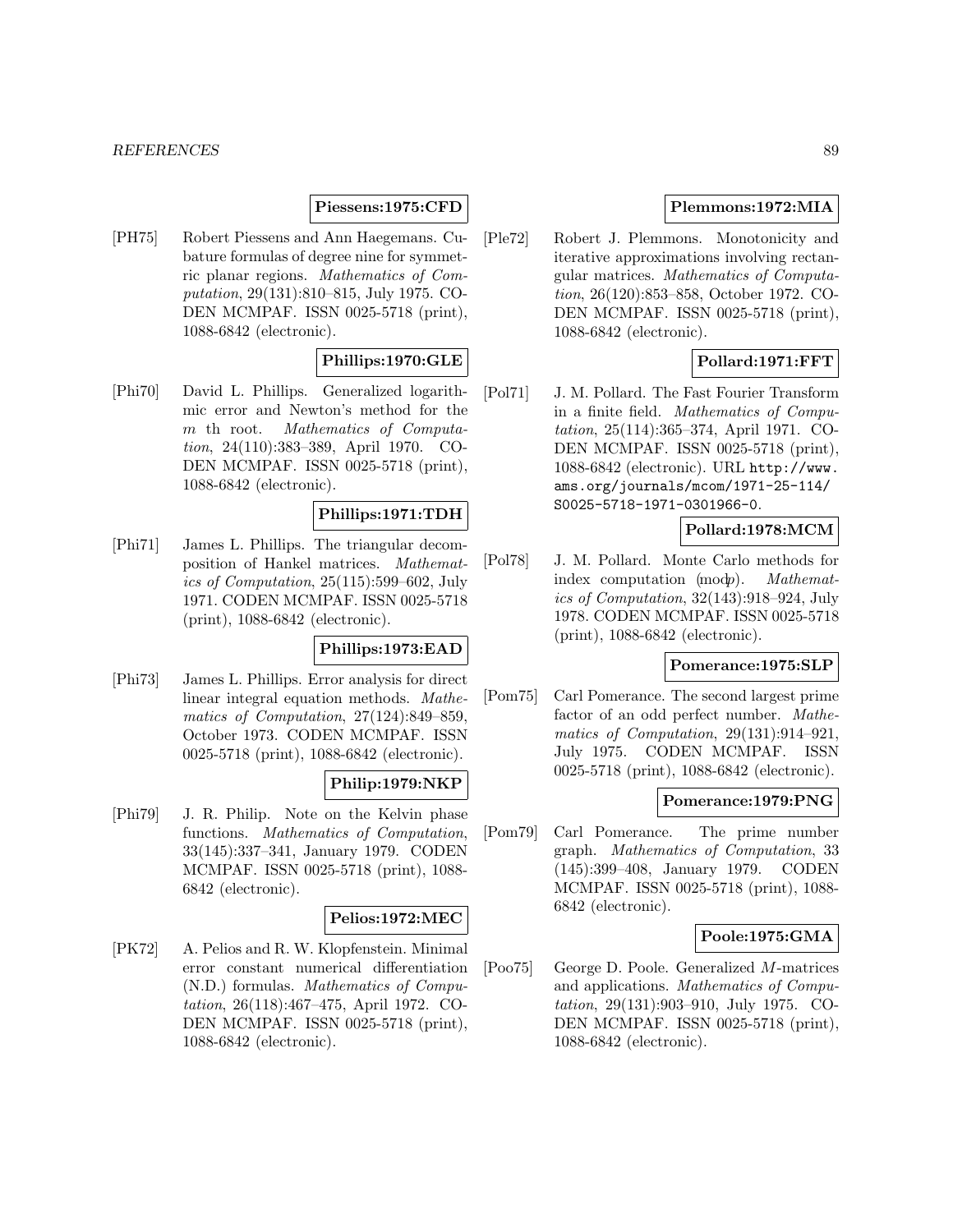#### *REFERENCES* 90

### **Penney:1974:SEC**

[PP74] David E. Penney and Carl Pomerance. A search for elliptic curves with large rank. Mathematics of Computation, 28 (127):851–853, July 1974. CODEN MCM-PAF. ISSN 0025-5718 (print), 1088-6842 (electronic).

### **Penney:1975:TEC**

[PP75] David E. Penney and Carl Pomerance. Three elliptic curves with rank at least seven. Mathematics of Computation, 29 (131):965–967, July 1975. CODEN MCM-PAF. ISSN 0025-5718 (print), 1088-6842 (electronic).

### **Plesken:1977:MFIa**

[PP77a] Wilhelm Plesken and Michael Pohst. On maximal finite irreducible subgroups of  $GL(n, \mathbb{Z})$ : I. the five and seven dimensional cases. Mathematics of Computation, 31(138):536–551, April 1977. CO-DEN MCMPAF. ISSN 0025-5718 (print), 1088-6842 (electronic).

#### **Plesken:1977:MFIb**

[PP77b] Wilhelm Plesken and Michael Pohst. On maximal finite irreducible subgroups of  $GL(n, \mathbb{Z})$ : II. the six dimensional case. Mathematics of Computation, 31(138): 552–573, April 1977. CODEN MCMPAF. ISSN 0025-5718 (print), 1088-6842 (electronic).

# **Pereyra:1977:HOF**

[PPW77] Victor Pereyra, Wlodzimierz Proskurowski, and Olof Widlund. High order fast Laplace solvers for the Dirichlet problem on general regions. Mathematics of Computation, 31(137):1–16, January 1977. CO-DEN MCMPAF. ISSN 0025-5718 (print), 1088-6842 (electronic).

# **Prothero:1974:SAO**

[PR74] A. Prothero and A. Robinson. On the stability and accuracy of one-step methods for solving stiff systems of ordinary differential equations. Mathematics of Computation, 28(125):145–162, January 1974. CODEN MCMPAF. ISSN 0025-5718 (print), 1088- 6842 (electronic).

### **Pruess:1973:SLB**

[Pru73] Steven A. Pruess. Solving linear boundary value problems by approximating the coefficients. Mathematics of Computation, 27 (123):551–561, July 1973. CODEN MCM-PAF. ISSN 0025-5718 (print), 1088-6842 (electronic).

# **Pruess:1979:AES**

[Pru79] Steven Pruess. Alternatives to the exponential spline in tension. Mathematics of Computation, 33(148):1273–1281, October 1979. CODEN MCMPAF. ISSN 0025-5718 (print), 1088-6842 (electronic).

# **Pereyra:1973:ECM**

[PS73] V. Pereyra and G. Scherer. Efficient computer manipulation of tensor products with applications to multidimensional approximation. Mathematics of Computation, 27(123):595–605, July 1973. CODEN MCMPAF. ISSN 0025-5718 (print), 1088- 6842 (electronic).

# **Pexton:1977:RTTb**

[PS77a] Robert L. Pexton and Arno D. Steiger. Roots of two transcendental equations determining the frequency spectra of standing spherical electromagnetic waves. Mathematics of Computation, 31(140):1000– 1002, October 1977. CODEN MCMPAF. ISSN 0025-5718 (print), 1088-6842 (electronic).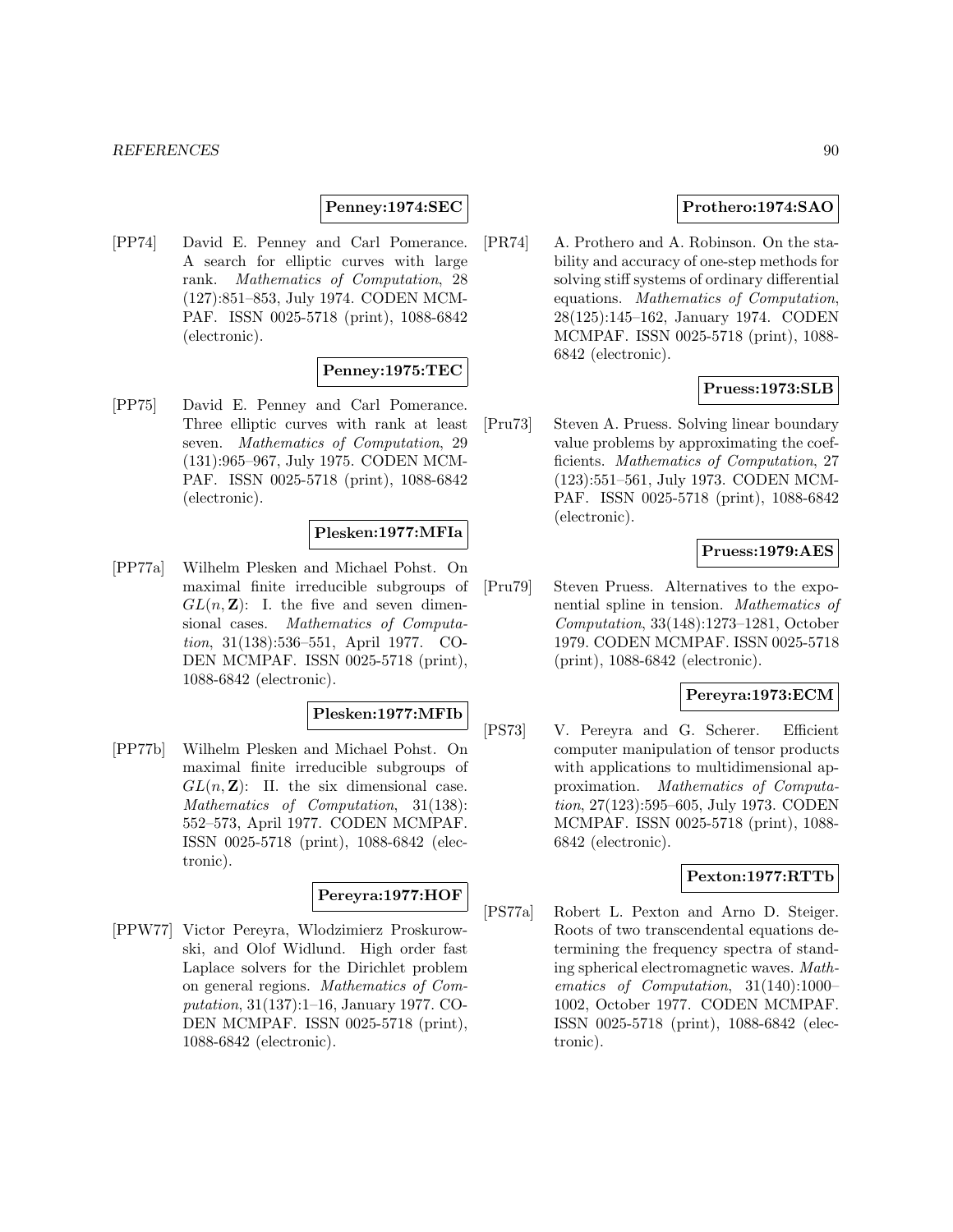#### *REFERENCES* 91

### **Pexton:1977:RTTa**

[PS77b] Robert L. Pexton and Arno D. Steiger. Roots of two transcendental equations involving spherical Bessel functions. Mathematics of Computation, 31(139):752–753, July 1977. CODEN MCMPAF. ISSN 0025-5718 (print), 1088-6842 (electronic).

# **Preparata:1977:CCF**

[PS77c] F. P. Preparata and D. V. Sarwate. Computational complexity of Fourier transforms over finite fields. Mathematics of Computation, 31(139):740–751, July 1977. CODEN MCMPAF. ISSN 0025-5718 (print), 1088-6842 (electronic).

### **Pexton:1978:RTT**

[PS78] Robert L. Pexton and Arno D. Steiger. Roots of two transcendental equations as functions of a continuous real parameter. Mathematics of Computation, 32(142): 511–518, April 1978. CODEN MCMPAF. ISSN 0025-5718 (print), 1088-6842 (electronic).

# **Parlett:1979:LAS**

[PS79a] B. N. Parlett and D. S. Scott. The Lánczos algorithm with selective orthogonalization. Mathematics of Computation, 33(145):217–238, January 1979. CODEN MCMPAF. ISSN 0025-5718 (print), 1088- 6842 (electronic).

#### **Pexton:1979:DRT**

[PS79b] Robert L. Pexton and Arno D. Steiger. Degenerate roots of three transcendental equations involving spherical Bessel functions. Mathematics of Computation, 33(147):1041–1048, July 1979. CODEN MCMPAF. ISSN 0025-5718 (print), 1088- 6842 (electronic).

# **Proskurowski:1976:NSH**

[PW76] W lodzimierz Proskurowski and Olof Widlund. On the numerical solution of Helmholtz's equation by the capacitance matrix method. Mathematics of Computation, 30(135):433–468, July 1976. CO-DEN MCMPAF. ISSN 0025-5718 (print), 1088-6842 (electronic).

### **Petschek:1979:MCF**

[PWKW79] A. G. Petschek, R. E. Williamson, W. J. Krauser, and P. C. White. Monte Carlo functional expansion calculation of free molecular flows. Mathematics of Computation, 33(146):765–777, April 1979. CO-DEN MCMPAF. ISSN 0025-5718 (print), 1088-6842 (electronic).

# **Pohst:1977:ENG**

[PZ77] Michael Pohst and Hans Zassenhaus. An effective number geometric method of computing the fundamental units of an algebraic number field. Mathematics of Computation, 31(139):754–770, July 1977. CODEN MCMPAF. ISSN 0025-5718 (print), 1088-6842 (electronic).

### **Rakotch:1975:NSE**

[Rak75] E. Rakotch. Numerical solution for eigenvalues and eigenfunctions of a Hermitian kernel and an error estimate. Mathematics of Computation, 29(131):794–805, July 1975. CODEN MCMPAF. ISSN 0025-5718 (print), 1088-6842 (electronic).

# **Rakotch:1978:IEE**

[Rak78] E. Rakotch. Improved error estimates for numerical solutions of symmetric integral equations. Mathematics of Computation, 32(142):399–404, April 1978. CO-DEN MCMPAF. ISSN 0025-5718 (print), 1088-6842 (electronic).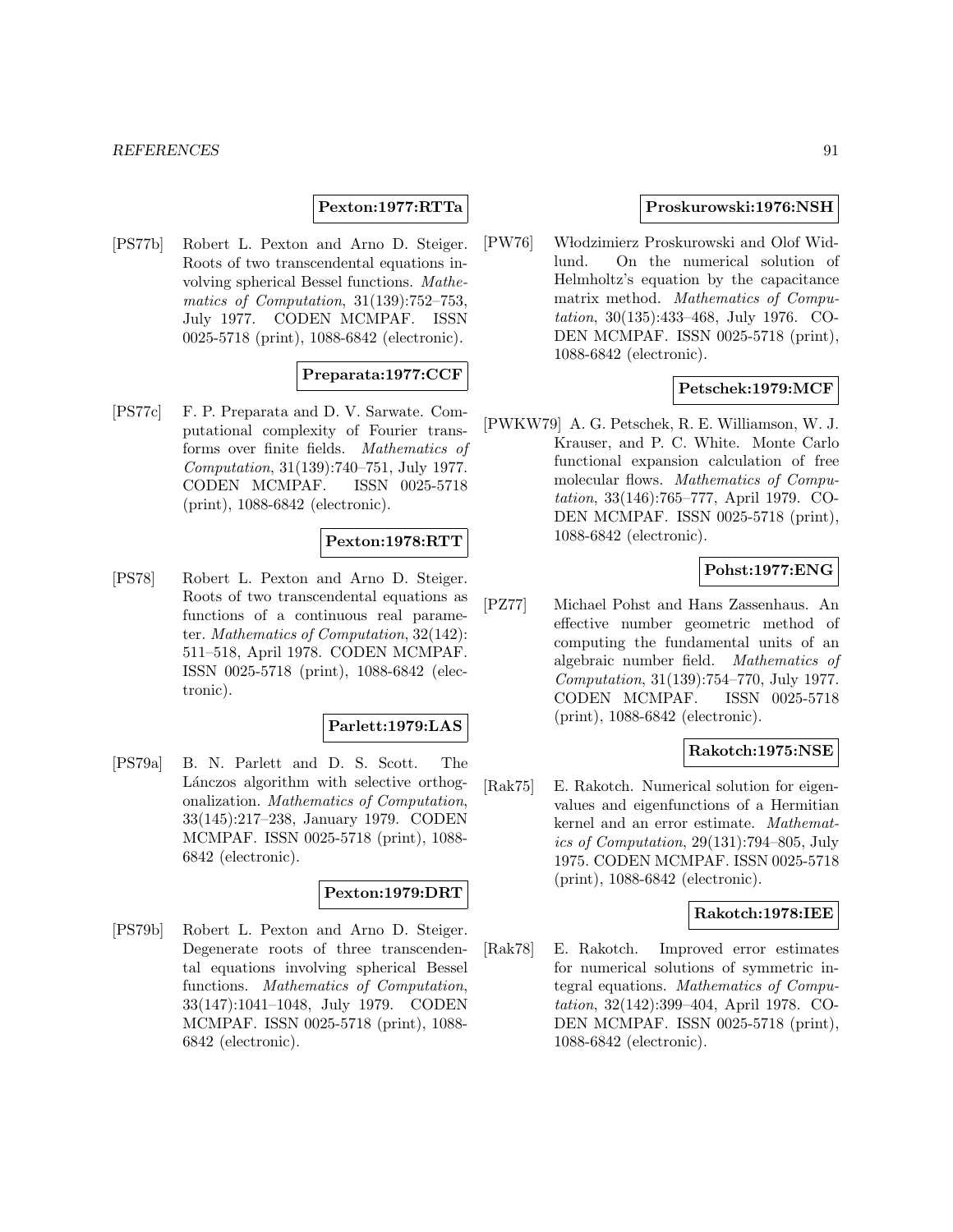# **Rall:1976:QCI**

[Ral76] L. B. Rall. A quadratically convergent iteration method for computing zeros of operators satisfying autonomous differential equations. Mathematics of Computation, 30(133):112–114, January 1976. CODEN MCMPAF. ISSN 0025-5718 (print), 1088- 6842 (electronic).

# **Ramos:1971:REA**

[Ram71] George U. Ramos. Roundoff error analysis of the Fast Fourier Transform. Mathematics of Computation, 25(116):757–768, October 1971. CODEN MCMPAF. ISSN 0025-5718 (print), 1088-6842 (electronic).

# **Rose:1973:MAF**

[RB73] Kermit Rose and Simcha Brudno. More about four biquadrates equal one biquadrate. Mathematics of Computation, 27(123):491–494, July 1973. CODEN MCMPAF. ISSN 0025-5718 (print), 1088- 6842 (electronic).

#### **Riddell:1978:SEB**

[RC78] J. Riddell and C. Chan. Some extremal 2-bases. Mathematics of Computation, 32(142):630–634, April 1978. CODEN MCMPAF. ISSN 0025-5718 (print), 1088- 6842 (electronic).

# **Reddien:1976:FDA**

[Red76] G. W. Reddien. Finite-difference approximations to singular Sturm–Liouville eigenvalue problems. Mathematics of Computation, 30(134):278–282, April 1976. CO-DEN MCMPAF. ISSN 0025-5718 (print), 1088-6842 (electronic). URL http://www. ams.org/journals/mcom/1976-30-134/ S0025-5718-1976-0403235-1.

# **Reinsch:1971:SRA**

[Rei71] Christian H. Reinsch. A stable, rational QR algorithm for the computation of the

eigenvalues of an Hermitian, tridiagonal matrix. Mathematics of Computation, 25 (115):591–597, July 1971. CODEN MCM-PAF. ISSN 0025-5718 (print), 1088-6842 (electronic).

# **Riesel:1970:SCR**

[RG70] Hans Riesel and Gunnar Gohl. Some calculations related to Riemann's prime number formula. Mathematics of Computation, 24(112):969–983, October 1970. CODEN MCMPAF. ISSN 0025-5718 (print), 1088- 6842 (electronic).

# **Rainey:1972:TCN**

[RH72] J. W. Rainey and G. J. Habetler. Tridiagonalization of completely nonnegative matrices. Mathematics of Computation, 26 (117):121–128, January 1972. CODEN MCMPAF. ISSN 0025-5718 (print), 1088- 6842 (electronic).

# **Rheinboldt:1972:BRH**

[Rhe72] W. Rheinboldt. Book review: A. S. Householder, KWIC Index for the Numerical Treatment of Nonlinear Equations, Oak Ridge National Laboratory, Oak Ridge, Tennessee, 1970, vii + 129 pp., 28 cm. Available from U. S. Department of Commerce, Springfield, Va. 22151. Price: printed copy \$3.00; microfiche \$0.65. Mathematics of Computation, 26(117):287–303, January 1972. CO-DEN MCMPAF. ISSN 0025-5718 (print), 1088-6842 (electronic). URL http:// www.ams.org/journals/mcom/1972-26- 117/S0025-5718-72-99110-7; http: //www.ams.org/journals/mcom/1972- 26-117/S0025-5718-72-99110-7/S0025- 5718-72-99110-7.pdf.

# **Rheinboldt:1976:MIC**

[Rhe76] Werner C. Rheinboldt. On measures of ill-conditioning for nonlinear equations. Mathematics of Computation, 30(133):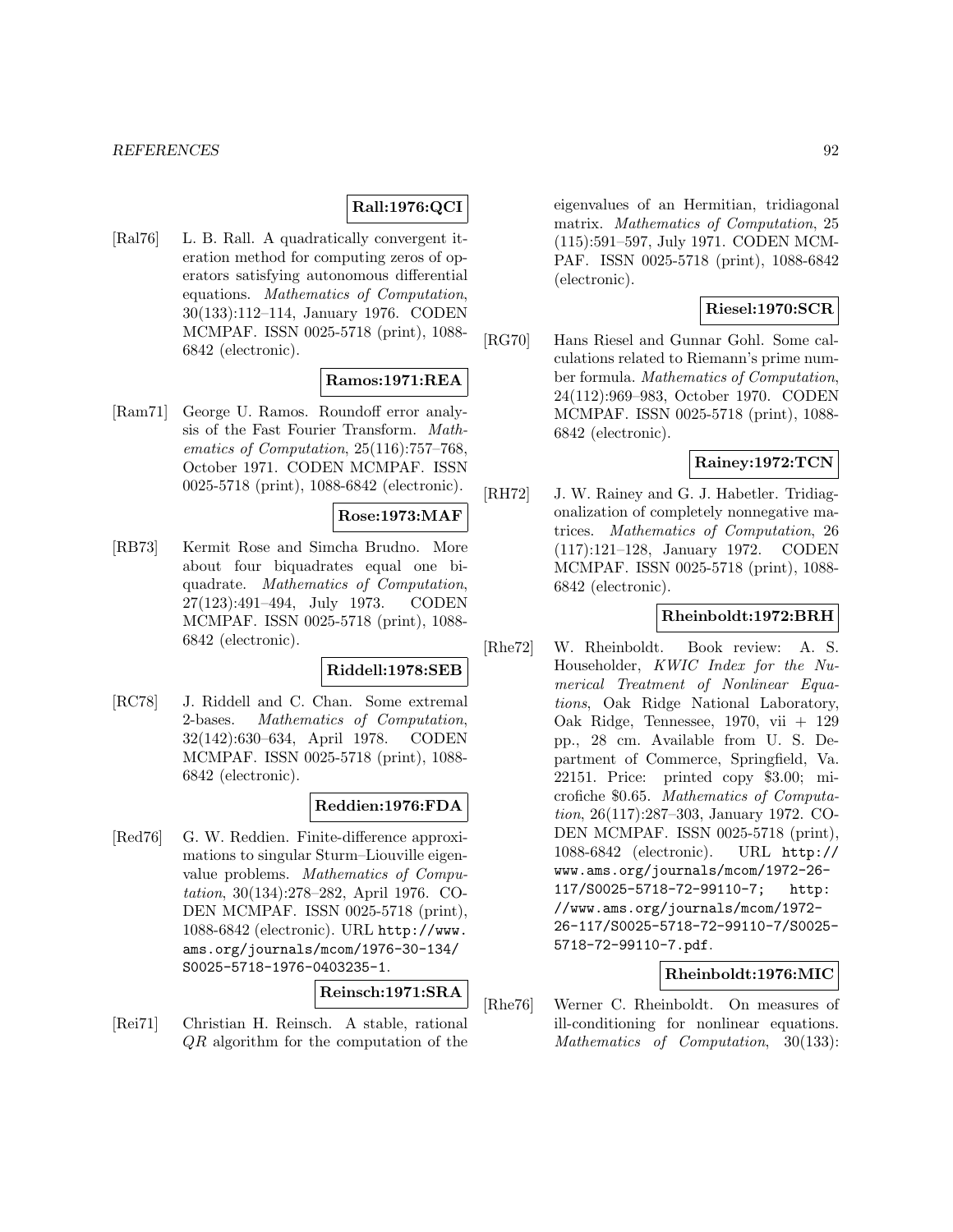104–111, January 1976. CODEN MCM-PAF. ISSN 0025-5718 (print), 1088-6842 (electronic).

### **Rice:1971:MRN**

[Ric71] John R. Rice. Matrix representations of nonlinear equation iterations–application to parallel computation. Mathematics of Computation, 25(116):639–647, October 1971. CODEN MCMPAF. ISSN 0025-5718 (print), 1088-6842 (electronic).

# **Riley:1971:HKG**

[Ril71] Robert Riley. Homomorphisms of knot groups on finite groups. Mathematics of Computation, 25(115):603–619, July 1971. CODEN MCMPAF. ISSN 0025-5718 (print), 1088-6842 (electronic).

# **Riordan:1975:DCC**

[Rio75] John Riordan. The distribution of crossings of chords joining pairs of 2n points on a circle. Mathematics of Computation, 29(129):215–222, January 1975. CODEN MCMPAF. ISSN 0025-5718 (print), 1088- 6842 (electronic).

#### **Rissanen:1973:ATD**

[Ris73] J. Rissanen. Algorithms for triangular decomposition of block Hankel and Toeplitz matrices with application to factoring positive matrix polynomials. Mathematics of Computation, 27(121):147–154, January 1973. CODEN MCMPAF. ISSN 0025-5718 (print), 1088-6842 (electronic).

# **Rabung:1970:CPR**

[RJ70] J. R. Rabung and J. H. Jordan. Consecutive power residues or nonresidues. Mathematics of Computation, 24(111):737–740, July 1970. CODEN MCMPAF. ISSN 0025-5718 (print), 1088-6842 (electronic).

# **Robertson:1971:LTP**

[Rob71] T. N. Robertson. The linear two-point boundary-value problem on an infinite interval. Mathematics of Computation, 25 (115):475–481, July 1971. CODEN MCM-PAF. ISSN 0025-5718 (print), 1088-6842 (electronic).

# **Robinson:1975:SCT**

[Rob75] Raphael M. Robinson. The structure of certain triple systems. Mathematics of Computation, 29(129):223–241, January 1975. CODEN MCMPAF. ISSN 0025-5718 (print), 1088-6842 (electronic).

# **Rosman:1971:ECA**

[Ros71a] Bernard H. Rosman. Exponential Chebyshev approximation on finite subsets of [0, 1]. Mathematics of Computation, 25 (115):575–577, July 1971. CODEN MCM-PAF. ISSN 0025-5718 (print), 1088-6842 (electronic).

# **Ross:1971:CSG**

[Ros71b] George G. Ross. On the computation of some Grunsky coefficients relevant to the Bieberbach conjecture. Mathematics of Computation, 25(116):733–741, October 1971. CODEN MCMPAF. ISSN 0025-5718 (print), 1088-6842 (electronic).

### **Rosenblatt:1975:MSS**

[Ros75] M. Rosenblatt. Multiply schemes and shuffling. Mathematics of Computation, 29 (131):929–934, July 1975. CODEN MCM-PAF. ISSN 0025-5718 (print), 1088-6842 (electronic).

# **Rosenberger:1976:UMN**

[Ros76] Gerhard Rosenberger. The uniqueness of the Markoff numbers. Mathematics of Computation, 30(134):361– 365, April 1976. CODEN MCM-PAF. ISSN 0025-5718 (print), 1088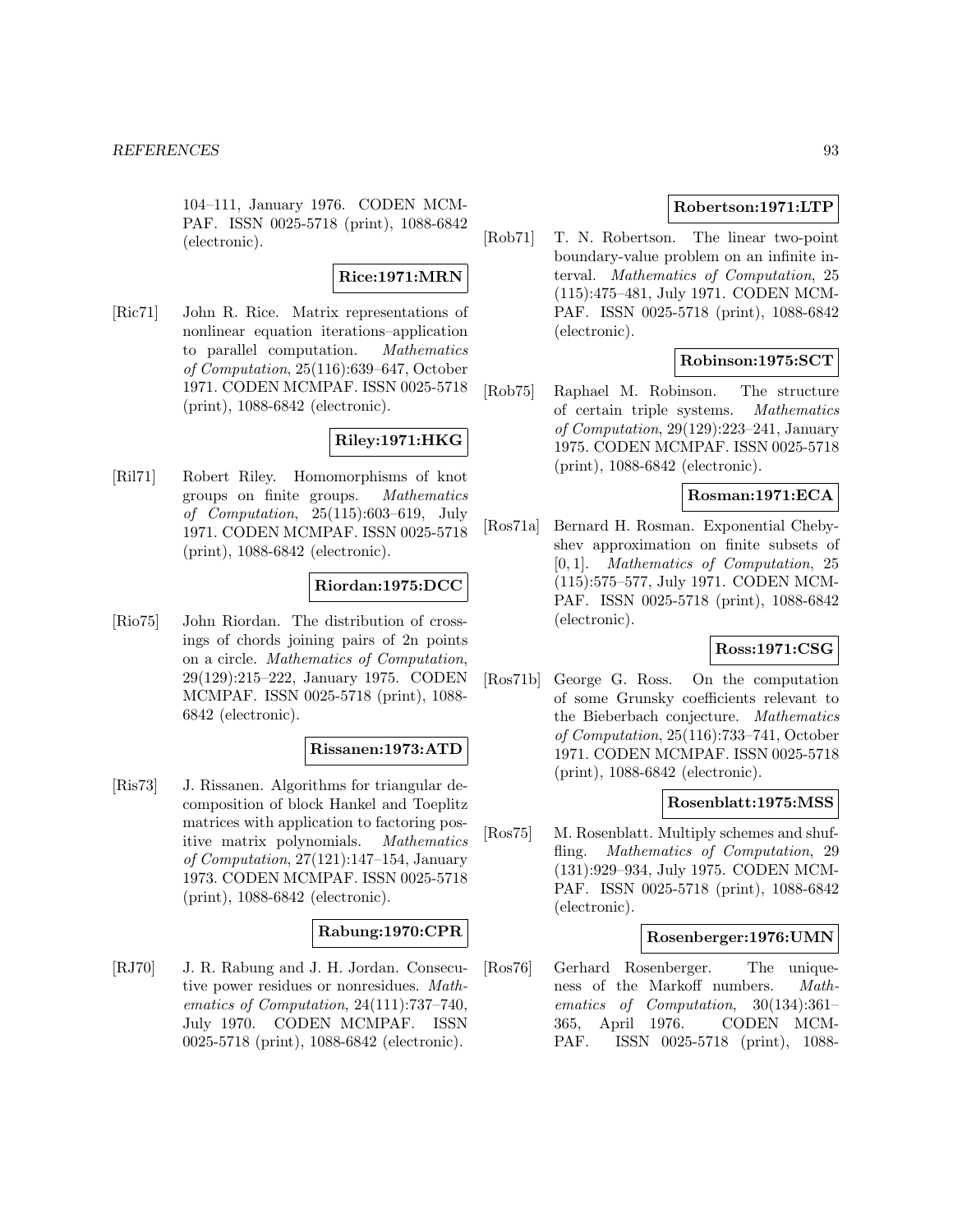6842 (electronic). URL http://www. ams.org/journals/mcom/1976-30-134/ S0025-5718-1976-0396413-1.

### **Rubin:1970:TDS**

[RP70] Ephraim L. Rubin and Stanley Preiser. Three-dimensional second-order accurate difference schemes for discontinuous hydrodynamic flows. Mathematics of Computation, 24(109):57–63, January 1970. CODEN MCMPAF. ISSN 0025-5718 (print), 1088-6842 (electronic).

# **Rosen:1971:SNE**

[RP71] D. Rosen and G. S. Patterson, Jr. Some numerical evidence concerning the uniqueness of the Markov numbers. Mathematics of Computation, 25(116):919–921, October 1971. CODEN MCMPAF. ISSN 0025-5718 (print), 1088-6842 (electronic).

### **Rabinowitz:1970:APM**

[RR70a] Philip Rabinowitz and Nira Richter. Asymptotic properties of minimal integration rules. Mathematics of Computation, 24(111):593–609, July 1970. CODEN MCMPAF. ISSN 0025-5718 (print), 1088- 6842 (electronic).

# **Rabinowitz:1970:CTI**

[RR70b] Philip Rabinowitz and Nira Richter. Chebyshev-type integration rules of minimum norm. Mathematics of Computation, 24(112):831–845, October 1970. CODEN MCMPAF. ISSN 0025-5718 (print), 1088- 6842 (electronic).

### **Rabinowitz:1970:NEC**

[RR70c] Philip Rabinowitz and Nira Richter. New error coefficients for estimating quadrature errors for analytic functions. Mathematics of Computation, 24(111):561–570, July 1970. CODEN MCMPAF. ISSN 0025-5718 (print), 1088-6842 (electronic).

# **Rosenberg:1975:LBA**

[RS75a] Ivo G. Rosenberg and Frank Stenger. A lower bound on the angles of triangles constructed by bisecting the longest side. Mathematics of Computation, 29(130): 390–395, April 1975. CODEN MCMPAF. ISSN 0025-5718 (print), 1088-6842 (electronic).

# **Rosser:1975:SBC**

[RS75b] J. Barkley Rosser and Lowell Schoenfeld. Sharper bounds for the Chebyshev functions  $\Theta(x)$  and  $\Psi(x)$ . *Mathematics* of Computation, 29(129):243–269, January 1975. CODEN MCMPAF. ISSN 0025-5718 (print), 1088-6842 (electronic).

# **Rowen:1978:SEM**

[RS78] Louis Halle Rowen and Uri Schild. A scalar expression for matrices with symplectic involution. Mathematics of Computation, 32(142):607–613, April 1978. CO-DEN MCMPAF. ISSN 0025-5718 (print), 1088-6842 (electronic).

### **Raviart:1977:PHF**

[RT77] P. A. Raviart and J. M. Thomas. Primal hybrid finite element methods for 2nd order elliptic equations. Mathematics of Computation, 31(138):391–413, April 1977. CODEN MCMPAF. ISSN 0025-5718 (print), 1088-6842 (electronic).

# **Ruhe:1974:MEP**

[Ruh74] Axel Ruhe. SOR-methods for the eigenvalue problem with large sparse matrices. Mathematics of Computation, 28 (127):695–710, July 1974. CODEN MCM-PAF. ISSN 0025-5718 (print), 1088-6842 (electronic).

# **Ruhe:1979:IAB**

[Ruh79] Axel Ruhe. Implementation aspects of band Lánczos algorithms for computation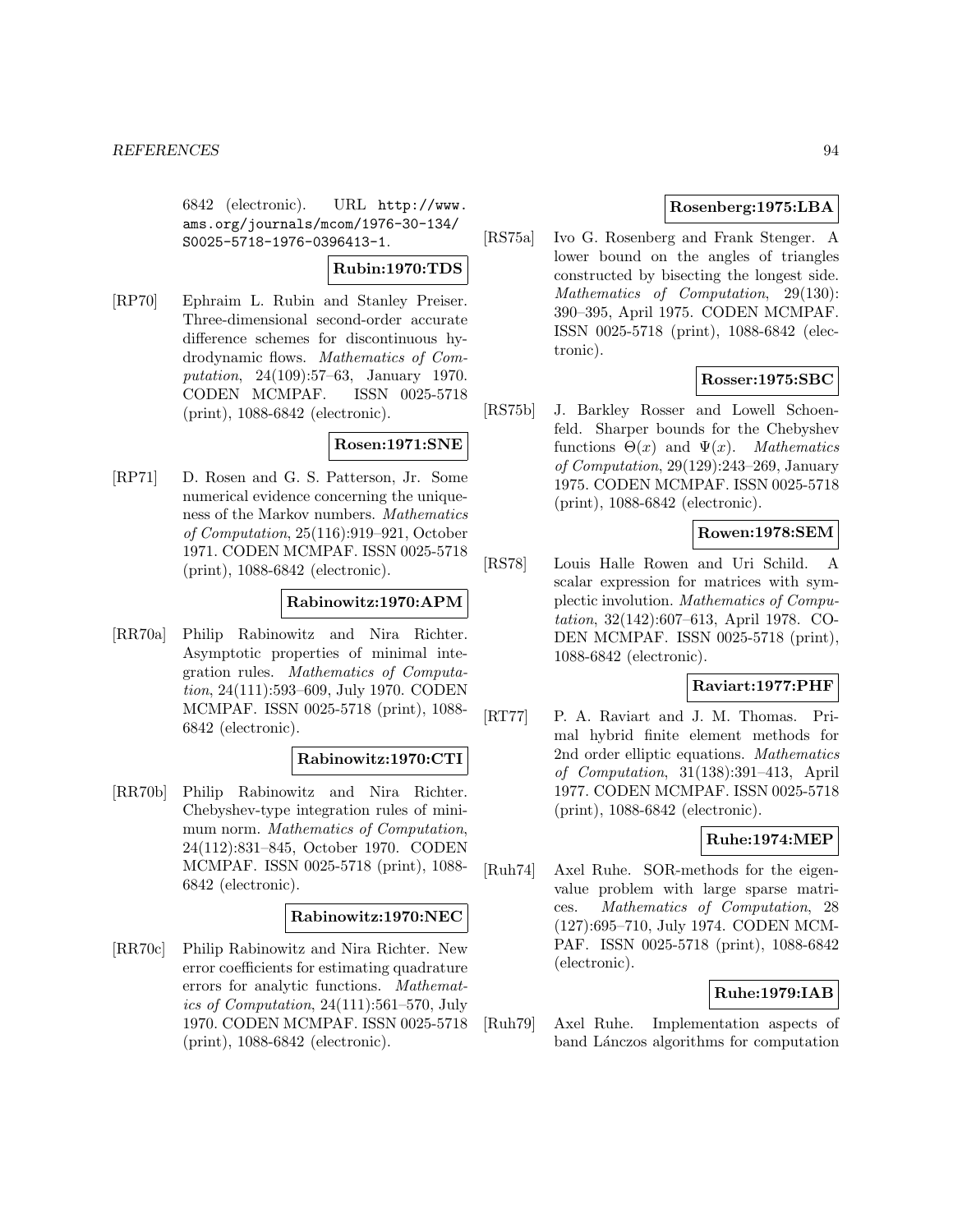of eigenvalues of large sparse symmetric matrices. Mathematics of Computation, 33(146):680–687, April 1979. CODEN MCMPAF. ISSN 0025-5718 (print), 1088- 6842 (electronic).

# **Rump:1979:PMR**

[Rum79] Siegfried M. Rump. Polynomial minimum root separation. Mathematics of Computation, 33(145):327–336, January 1979. CO-DEN MCMPAF. ISSN 0025-5718 (print), 1088-6842 (electronic).

### **Rowland:1972:ECS**

[RV72] J. H. Rowland and Y. L. Varol. Exit criteria for Simpson's compound rule. Mathematics of Computation, 26(119):699–703, July 1972. CODEN MCMPAF. ISSN 0025-5718 (print), 1088-6842 (electronic).

# **Rheinboldt:1973:SAP**

[RV73] Werner C. Rheinboldt and James S. Vandergraft. A simple approach to the Perron–Frobenius theory for positive operators on general partially-ordered finitedimensional linear spaces. Mathematics of Computation, 27(121):139–145, January 1973. CODEN MCMPAF. ISSN 0025-5718 (print), 1088-6842 (electronic).

# **Russell:1975:CGM**

[RV75] R. D. Russell and J. M. Varah. A comparison of global methods for linear two-point boundary value problems. Mathematics of Computation, 29(132):1007–1019, October 1975. CODEN MCMPAF. ISSN 0025-5718 (print), 1088-6842 (electronic).

# **S:1975:BRR**

[S.75] J. S. Book review: R. W. Hamming, Numerical Methods for Scientists and Engineers, 2nd ed., McGraw-Hill Book Co., New York, 1973, ix + 721 pp., 24 cm. Mathematics of Computation, 29(130): 648–649, May 1975. CODEN MCM-PAF. ISSN 0025-5718 (print), 1088- 6842 (electronic). URL http://www. ams.org/journals/mcom/1975-29-130/ S0025-5718-75-99678-7/S0025-5718- 75-99678-7.pdf.

# **S:1978:BRM**

[S.78] H. J. S. Book review: Martin Gutknecht, Peter Henrici, Peter Lauchli, and Hans-Rudolf Schwarz, Heinz Rutishauser: Vorlesungen Uber Numerische Mathematik Vols. 1 and 2. Mathematics of Computation, 32(142):651–652, April 1978. CO-DEN MCMPAF. ISSN 0025-5718 (print), 1088-6842 (electronic). URL https:/ /www.jstor.org/stable/pdf/2006176. pdf.

# **Sackett:1971:NSP**

[Sac71] Gary G. Sackett. Numerical solution of a parabolic free boundary problem arising in statistical decision theory. Mathematics of Computation, 25(115):425–434, July 1971. CODEN MCMPAF. ISSN 0025-5718 (print), 1088-6842 (electronic).

# **Sag:1970:CIM**

[Sag70] T. W. Sag. Chebyshev iteration methods for integral equations of the second kind. Mathematics of Computation, 24(110):341–355, April 1970. CODEN MCMPAF. ISSN 0025-5718 (print), 1088- 6842 (electronic).

# **Salkauskas:1971:EQF**

[Sal71a] K. Salkauskas. Existence of quadrature formulae with almost equal weights. Mathematics of Computation, 25(113):105–109, January 1971. CODEN MCMPAF. ISSN 0025-5718 (print), 1088-6842 (electronic).

# **Salzer:1971:FBH**

[Sal71b] Herbert E. Salzer. Formulas for bivariate hyperosculatory interpolation. Math-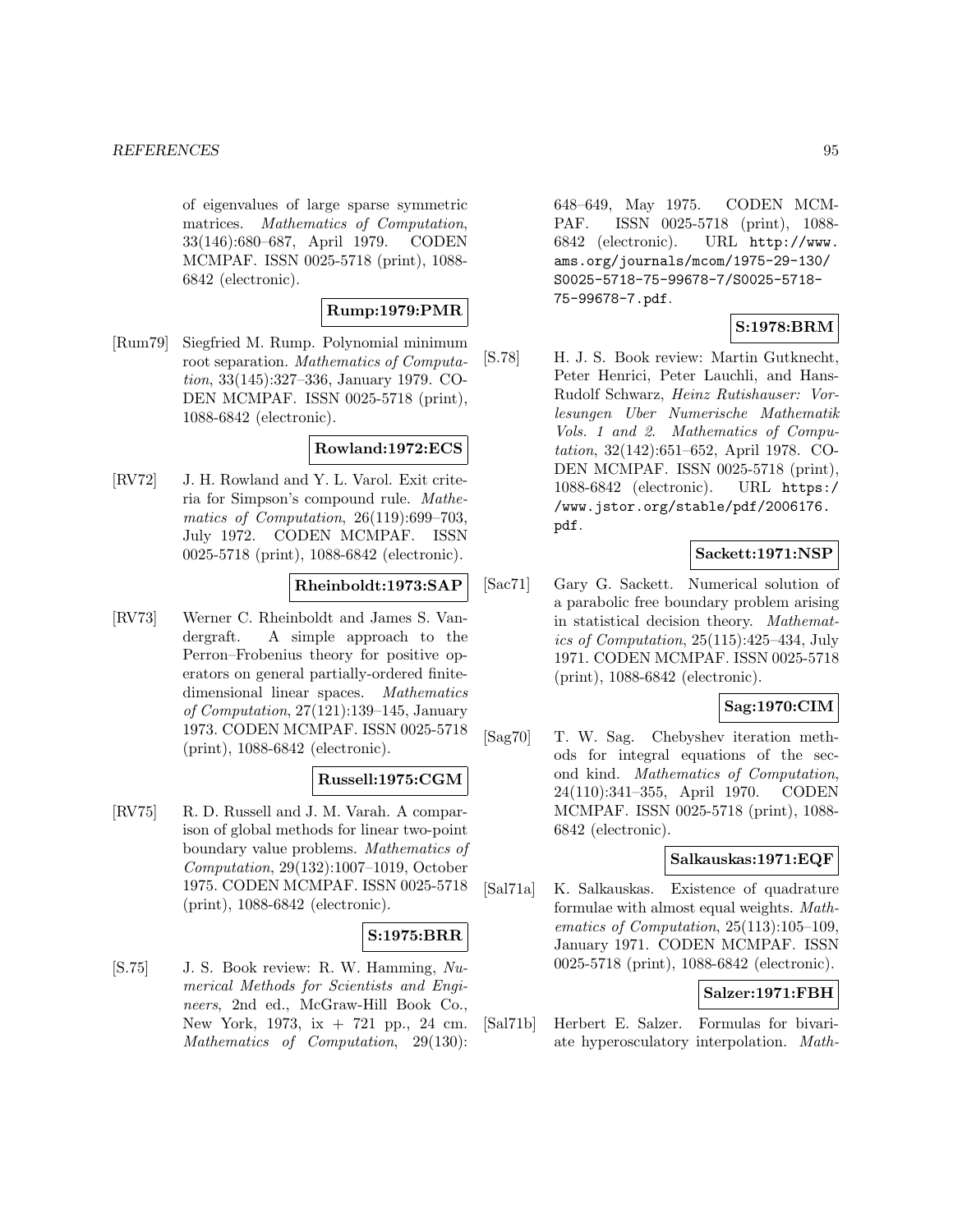ematics of Computation, 25(113):119–133, January 1971. CODEN MCMPAF. ISSN 0025-5718 (print), 1088-6842 (electronic).

#### **Salkauskas:1973:AIC**

[Sal73] K. Salkauskas. Almost-interpolatory Chebyshev quadrature. Mathematics of Computation, 27(123):645–654, July 1973. CODEN MCMPAF. ISSN 0025-5718 (print), 1088-6842 (electronic).

# **Salzer:1974:SPO**

[Sal74] Herbert E. Salzer. Some problems in optimally stable Lagrangian differentiation. Mathematics of Computation, 28 (128):1105–1115, October 1974. CODEN MCMPAF. ISSN 0025-5718 (print), 1088- 6842 (electronic).

# **Salamin:1976:CUA**

[Sal76a] Eugene Salamin. Computation of  $\pi$  using arithmetic-geometric mean. Mathematics of Computation, 30(135):565–570, July 1976. CODEN MCMPAF. ISSN 0025-5718 (print), 1088-6842 (electronic).

#### **Salzer:1976:CIS**

[Sal76b] Herbert E. Salzer. Converting interpolation series into Chebyshev series by recurrence formulas. Mathematics of Computation, 30(134):295–302, April 1976. CO-DEN MCMPAF. ISSN 0025-5718 (print), 1088-6842 (electronic). URL http://www. ams.org/journals/mcom/1976-30-134/ S0025-5718-1976-0395159-3.

### **Salzer:1977:OHC**

[Sal77] Herbert E. Salzer. Osculatory and hyperosculatory cubature formulas. Mathematics of Computation, 31(137):230–234, January 1977. CODEN MCMPAF. ISSN 0025-5718 (print), 1088-6842 (electronic).

# **Sameh:1971:JJL**

[Sam71] Ahmed H. Sameh. On Jacobi and Jacobilike algorithms for a parallel computer. Mathematics of Computation, 25(115): 579–590, July 1971. CODEN MCMPAF. ISSN 0025-5718 (print), 1088-6842 (electronic).

# **Samaddar:1974:SII**

[Sam74] S. N. Samaddar. Some integrals involving associated Legendre functions. Mathematics of Computation, 28(125):257–263, January 1974. CODEN MCMPAF. ISSN 0025-5718 (print), 1088-6842 (electronic).

#### **Sammon:1977:DLS**

[Sam77] Peter H. Sammon. A discrete least squares method. Mathematics of Computation, 31(137):60–65, January 1977. CODEN MCMPAF. ISSN 0025-5718 (print), 1088- 6842 (electronic).

# **Schlegel:1970:EIT**

[Sch70a] P. Schlegel. The explicit inverse of a tridiagonal matrix. Mathematics of Computation, 24(111):665, July 1970. CODEN MCMPAF. ISSN 0025-5718 (print), 1088- 6842 (electronic).

### **Schubert:1970:MQN**

[Sch70b] L. K. Schubert. Modification of a quasi-Newton method for nonlinear equations with a sparse Jacobian. *Mathematics* of Computation, 24(109):27–30, January 1970. CODEN MCMPAF. ISSN 0025-5718 (print), 1088-6842 (electronic).

#### **Schultz:1970:ESF**

[Sch70c] Martin H. Schultz. Elliptic spline functions and the Rayleigh–Ritz–Galerkin method. Mathematics of Computation, 24(109):65– 80, January 1970. CODEN MCMPAF. ISSN 0025-5718 (print), 1088-6842 (electronic).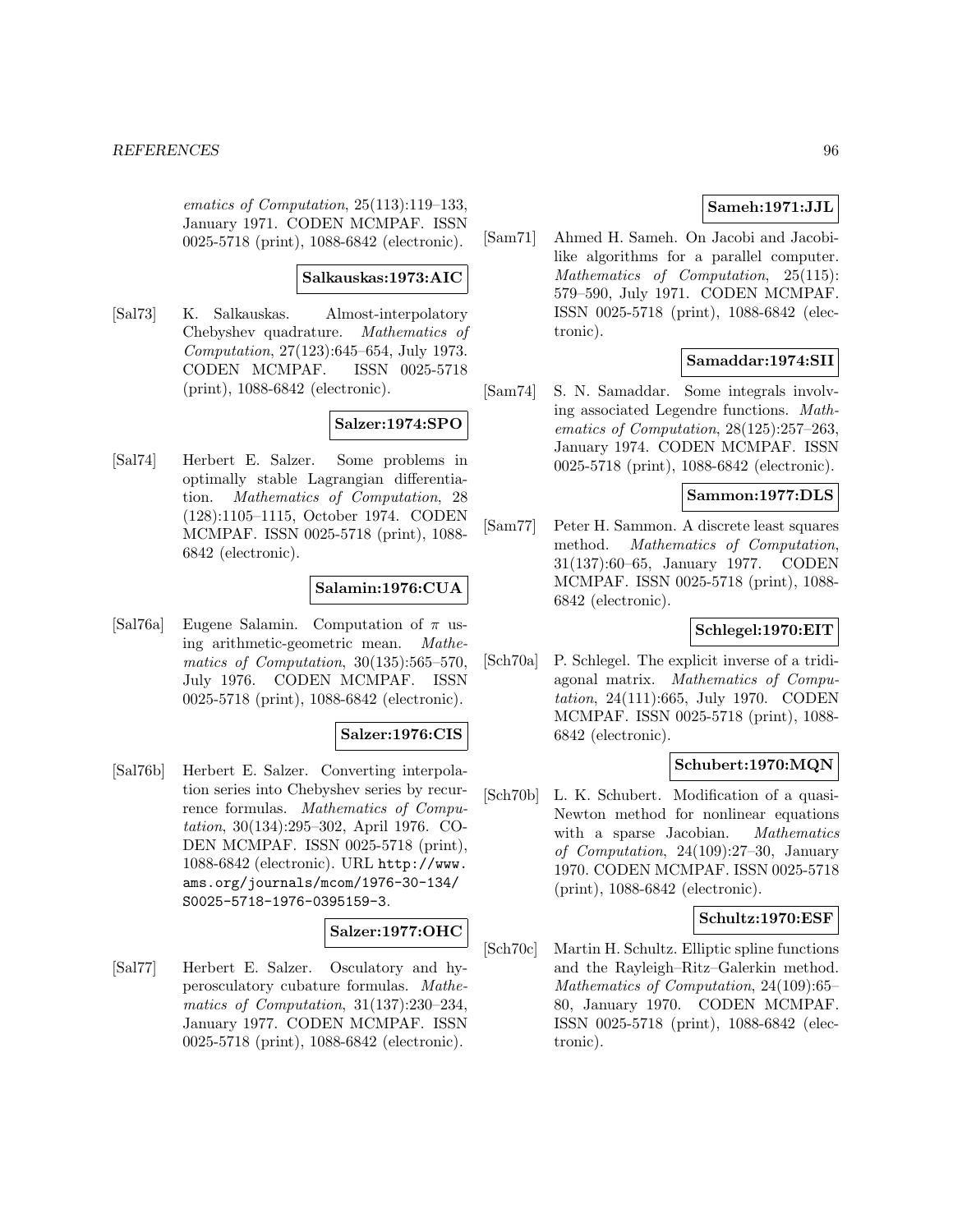#### *REFERENCES* 97

### **Schultz:1970:EBP**

[Sch70d] Martin H. Schultz. Error bounds for polynomial spline interpolation. Mathematics of Computation, 24(111):507–515, July 1970. CODEN MCMPAF. ISSN 0025-5718 (print), 1088-6842 (electronic).

# **Schatz:1974:OCR**

[Sch74] Alfred H. Schatz. An observation concerning Ritz–Galerkin methods with indefinite bilinear forms. Mathematics of Computation, 28(128):959–962, October 1974. CO-DEN MCMPAF. ISSN 0025-5718 (print), 1088-6842 (electronic).

#### **Schett:1976:PTS**

[Sch76a] Alois Schett. Properties of the Taylor series expansion coefficients of the Jacobian elliptic functions. Mathematics of Computation,  $30(133):143-147$ , January 1976. CODEN MCMPAF. ISSN 0025-5718 (print), 1088-6842 (electronic).

# **Schoenfeld:1976:SBC**

[Sch76b] Lowell Schoenfeld. Sharper bounds for the Chebyshev functions  $\theta(x)$  and  $\psi(x)$ . II. Mathematics of Computation, 30(134): 337–360, April 1976. CODEN MCM-PAF. ISSN 0025-5718 (print), 1088- 6842 (electronic). URL http://www. ams.org/journals/mcom/1976-30-134/ S0025-5718-1976-0457374-X.

#### **Schett:1977:RFT**

[Sch77] Alois Schett. Recurrence formula of the Taylor series expansion coefficients of the Jacobian elliptic functions. Mathematics of Computation, 31(140):1003–1005, October 1977. CODEN MCMPAF. ISSN 0025-5718 (print), 1088-6842 (electronic).

# **Schmidt:1978:AAT**

[Sch78a] Paul W. Schmidt. An asymptotic approximation for a type of Fourier integral. Mathematics of Computation, 32

(144):1171–1182, October 1978. CODEN MCMPAF. ISSN 0025-5718 (print), 1088- 6842 (electronic).

#### **Schmidt:1978:EI**

[Sch78b] Paul W. Schmidt. Evaluation of the integral  $\int_0^\infty$  $\frac{t^{2\alpha-1}J_{\nu}(x\sqrt{1+t^2})}{(1+t^2)^{\alpha+\beta-1}}dt$ . Mathematics of Computation, 32(141):265–269, January 1978. CODEN MCMPAF. ISSN 0025-5718 (print), 1088-6842 (electronic).

# **Schnabel:1978:MNS**

[Sch78c] Robert B. Schnabel. Minimum norm symmetric quasi-Newton updates restricted to subspaces. Mathematics of Computation, 32(143):829–837, July 1978. CODEN MCMPAF. ISSN 0025-5718 (print), 1088- 6842 (electronic).

### **Schonfelder:1978:CEE**

[Sch78d] J. L. Schonfelder. Chebyshev expansions for the error and related functions. Mathematics of Computation, 32(144):1232– 1240, October 1978. CODEN MCMPAF. ISSN 0025-5718 (print), 1088-6842 (electronic).

#### **Scott:1976:OEF**

[Sco76] Ridgway Scott. Optimal  $L^{\infty}$  estimates for the finite element method on irregular meshes. Mathematics of Computation, 30(136):681–697, October 1976. CODEN MCMPAF. ISSN 0025-5718 (print), 1088- 6842 (electronic).

#### **Scott:1979:HML**

[Sco79] D. S. Scott. How to make the Lánczos algorithm converge slowly. Mathematics of Computation, 33(145):239–247, January 1979. CODEN MCMPAF. ISSN 0025-5718 (print), 1088-6842 (electronic).

### **Sacks-Davis:1977:EES**

[SD77] R. Sacks-Davis. Error estimates for a stiff differential equation procedure. Mathe-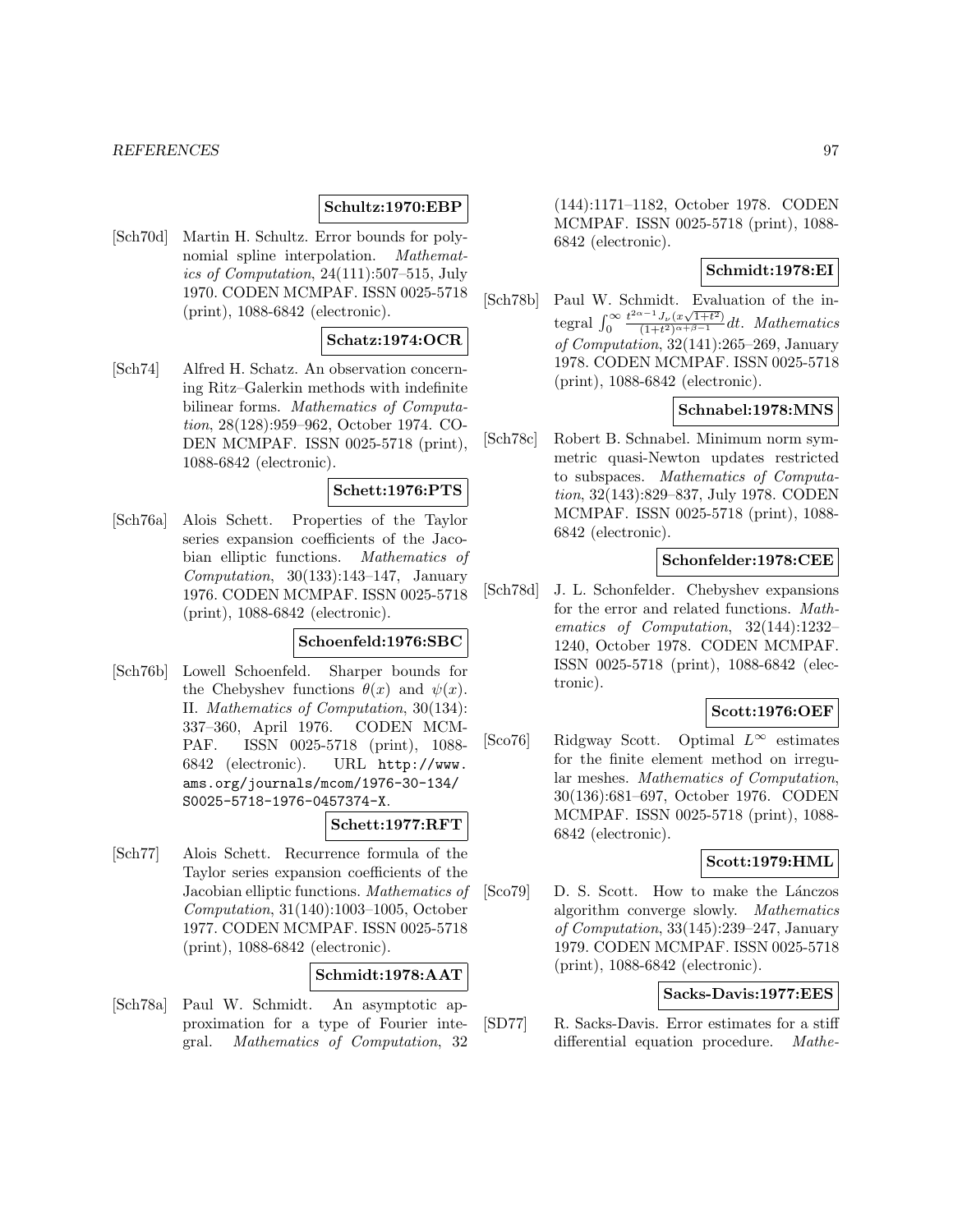matics of Computation, 31(140):939–953, October 1977. CODEN MCMPAF. ISSN 0025-5718 (print), 1088-6842 (electronic).

# **Serbin:1975:CIL**

[Ser75] Steven M. Serbin. Computational investigations of least-squares type methods for the approximate solution of boundary value problems. Mathematics of Computation, 29(131):777–793, July 1975. CODEN MCMPAF. ISSN 0025-5718 (print), 1088- 6842 (electronic).

# **Snider:1974:AAA**

[SF74] Arthur David Snider and Gary Charles Fleming. Approximation by aliasing with application to "Certaine" stiff differential equations. Mathematics of Computation, 28(126):465–473, April 1974. CODEN MCMPAF. ISSN 0025-5718 (print), 1088- 6842 (electronic).

# **Strecok:1972:HPE**

[SG72] A. J. Strecok and J. A. Gregory. High precision evaluation of the irregular Coulomb wave functions. *Mathematics of Computa*tion, 26(120):955–961, October 1972. CO-DEN MCMPAF. ISSN 0025-5718 (print), 1088-6842 (electronic).

# **Shanno:1970:CQN**

[Sha70] D. F. Shanno. Conditioning of quasi-Newton methods for function minimization. Mathematics of Computation, 24 (111):647–656, July 1970. CODEN MCM-PAF. ISSN 0025-5718 (print), 1088-6842 (electronic).

#### **Shanks:1971:CGI**

[Sha71a] Daniel Shanks. Corrigendum to: On generating infinitely many solutions of the Diophantine equation  $A^6 + B^6 +$  $C^6 = D^6 + E^6 + F^6$ , (Math. Comp. **24** (1970), 453–454) by Simcha Brudno. Mathematics of Computation, 25(114):

409, April 1971. CODEN MCM-PAF. ISSN 0025-5718 (print), 1088- 6842 (electronic). URL http://www. ams.org/journals/mcom/1971-25-114/ S0025-5718-1971-0400638-1.

# **Shanks:1971:CSS**

[Sha71b] Daniel Shanks. Corrigendum to: "Statistical study of digits of some square roots of integers in various bases" (Math. Comp. **24** (1970), 455–473) by W. A. Beyer, N. Metropolis and J. R. Neergaard. Mathematics of Computation, 25 (114):409, April 1971. CODEN MCM-PAF. ISSN 0025-5718 (print), 1088- 6842 (electronic). URL http://www. ams.org/journals/mcom/1971-25-114/ S0025-5718-1971-0400639-3.

# **Shanks:1971:GTF**

[Sha71c] Daniel Shanks. Gauss's ternary form reduction and the 2-Sylow subgroup. Mathematics of Computation, 25(116):837–853, October 1971. CODEN MCMPAF. ISSN 0025-5718 (print), 1088-6842 (electronic). See corrigendum [JS78].

# **Shampine:1973:LES**

[Sha73a] L. F. Shampine. Local extrapolation in the solution of ordinary differential equations. Mathematics of Computation, 27(121):91– 97, January 1973. CODEN MCMPAF. ISSN 0025-5718 (print), 1088-6842 (electronic).

# **Shapiro:1973:IVI**

[Sha73b] Harold N. Shapiro. Integer vectors with interprimed components. Mathematics of Computation, 27(123):455–462, July 1973. CODEN MCMPAF. ISSN 0025-5718 (print), 1088-6842 (electronic).

# **Shampine:1974:LPD**

[Sha74a] L. F. Shampine. Limiting precision in differential equation solvers. Mathematics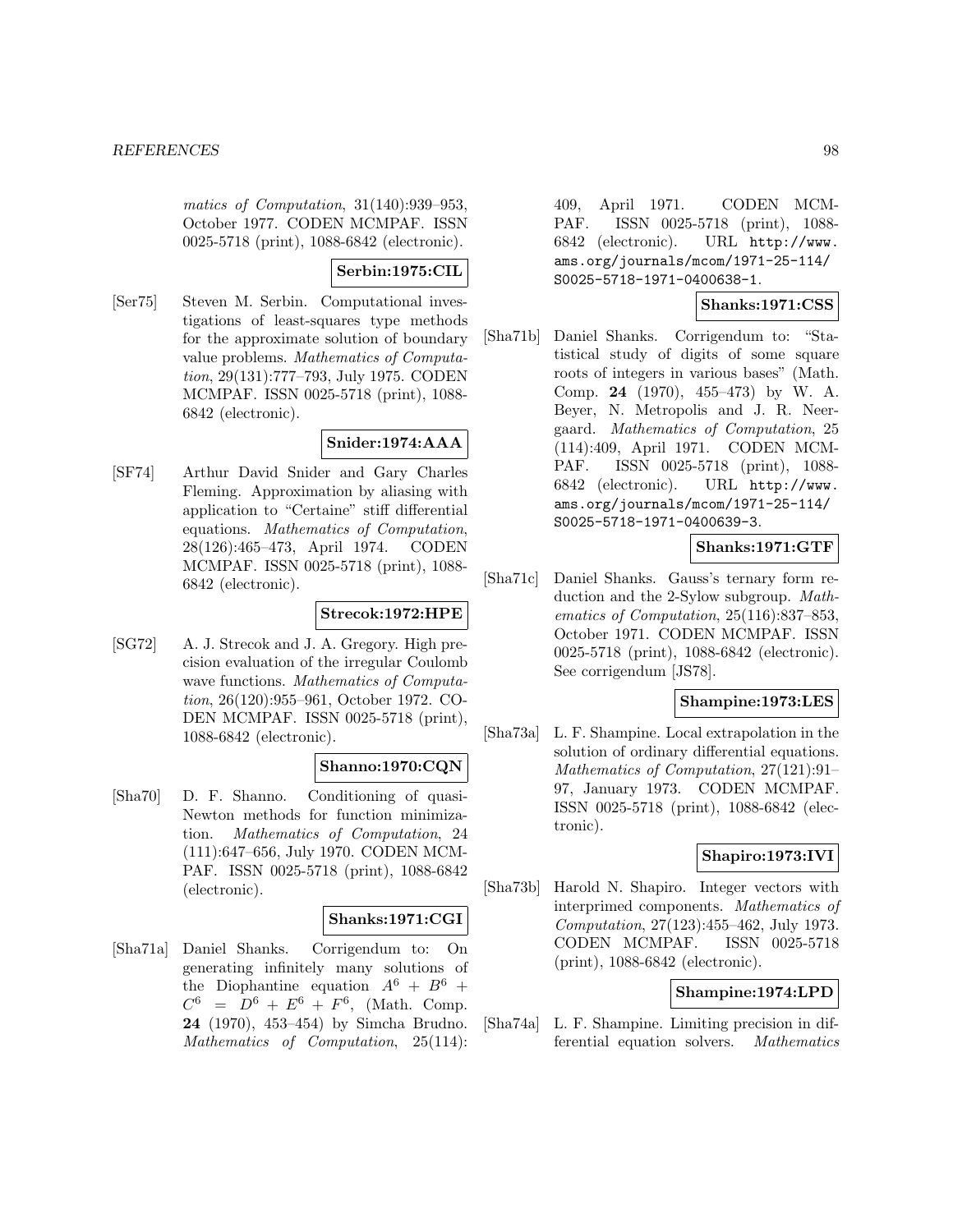of Computation, 28(125):141–144, January 1974. CODEN MCMPAF. ISSN 0025-5718 (print), 1088-6842 (electronic).

# **Shanks:1974:SCF**

[Sha74b] Daniel Shanks. The simplest cubic fields. Mathematics of Computation, 28(128): 1137–1152, October 1974. CODEN MCM-PAF. ISSN 0025-5718 (print), 1088-6842 (electronic).

**Shanks:1975:CAE**

[Sha75a] Daniel Shanks. Calculation and applications of Epstein zeta functions. Mathematics of Computation, 29(129):271–287, January 1975. CODEN MCMPAF. ISSN 0025-5718 (print), 1088-6842 (electronic).

# **Shanks:1975:CCA**

[Sha75b] Daniel Shanks. Corrigenda: Calculation and applications of Epstein zeta functions (Math. Comp. **29** (1975), 271–287). Mathematics of Computation, 29(132): 1167, October 1975. CODEN MCM-PAF. ISSN 0025-5718 (print), 1088- 6842 (electronic). URL http://www. ams.org/journals/mcom/1975-29-132/ S0025-5718-1975-0409358-4; http: //www.ams.org/journals/mcom/1975- 29-132/S0025-5718-1975-0409358-4/ S0025-5718-1975-0409358-4.pdf; https: //www.ams.org/mathscinet-getitem? mr=409358; https://www.ams.org/ mathscinet/search/authors.html?authorName= Shanks%2C%20Daniel.

# **Shapiro:1975:LF**

[Sha75c] Ralph Shapiro. Linear filtering. Mathematics of Computation, 29(132):1094– 1097, October 1975. CODEN MCMPAF. ISSN 0025-5718 (print), 1088-6842 (electronic).

# **Shanks:1976:TER**

[Sha76a] D. Shanks. Table errata: "Regular continued fractions for  $\pi$  and  $\gamma$ ", (Math. Comp. **25** (1971), 403); "Rational approximations to  $\pi$ " (ibid. **25** (1971), 387– 392) by K. Y. Choong, D. E. Daykin and C. R. Rathbone. Mathematics of Computation, 30(134):381, 1976. CO-DEN MCMPAF. ISSN 0025-5718 (print), 1088-6842 (electronic). URL http://www. ams.org/journals/mcom/1976-30-134/ S0025-5718-1976-0386215-4.

# **Shanks:1976:CGQ**

[Sha76b] Daniel Shanks. Class groups of the quadratic fields found by F. Diaz y Diaz. Mathematics of Computation, 30(133): 173–178, January 1976. CODEN MCM-PAF. ISSN 0025-5718 (print), 1088-6842 (electronic).

# **Shampine:1978:LPD**

[Sha78] L. F. Shampine. Limiting precision in differential equation solvers. II. sources of trouble and starting a code. Mathematics of Computation, 32(144):1115–1122, October 1978. CODEN MCMPAF. ISSN 0025- 5718 (print), 1088-6842 (electronic).

# **Shippee:1978:FNF**

[Shi78] D. E. Shippee. Four new factors of Fermat numbers. Mathematics of Computation, 32 (143):941, July 1978. CODEN MCMPAF. ISSN 0025-5718 (print), 1088-6842 (electronic).

# **Shreve:1974:AFT**

[Shr74] David C. Shreve.  $L^p$  approximation of Fourier transforms and certain interpolating splines. Mathematics of Computation, 28(127):779–787, July 1974. CODEN MCMPAF. ISSN 0025-5718 (print), 1088- 6842 (electronic).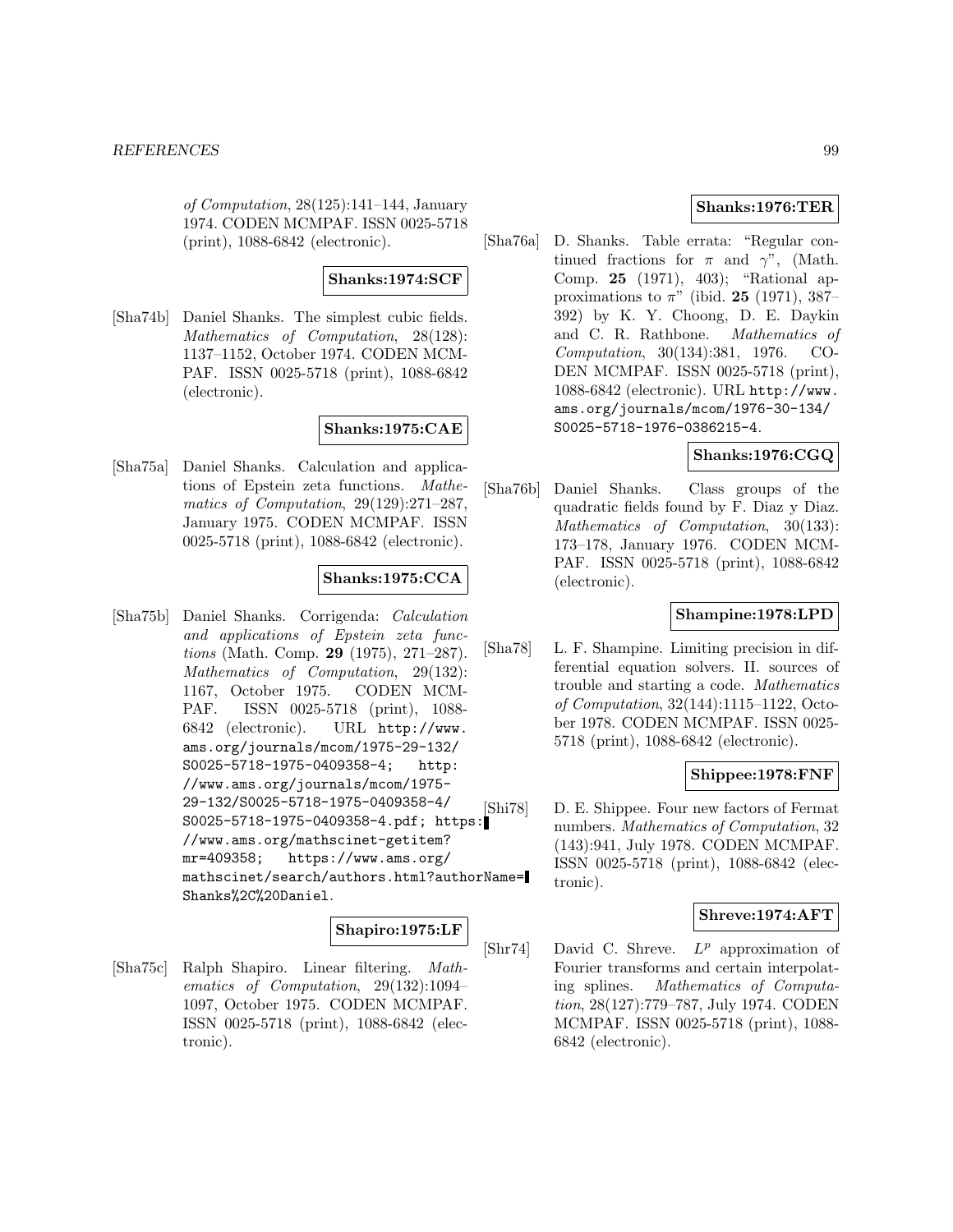# **Sidi:1977:UPA**

[Sid77] Avram Sidi. Uniqueness of Padé approximants from series of orthogonal polynomials. Mathematics of Computation, 31(139): 738–739, July 1977. CODEN MCMPAF. ISSN 0025-5718 (print), 1088-6842 (electronic).

### **Sidi:1979:CPS**

[Sid79] Avram Sidi. Convergence properties of some nonlinear sequence transformations. Mathematics of Computation, 33(145): 315–326, January 1979. CODEN MCM-PAF. ISSN 0025-5718 (print), 1088-6842 (electronic).

# **Sikorski:1979:TDA**

[Sik79] Krzysztof Sikorski. A three-dimensional analogue to the method of bisections for solving nonlinear equations. Mathematics of Computation, 33(146):722–738, April 1979. CODEN MCMPAF. ISSN 0025-5718 (print), 1088-6842 (electronic).

#### **Silvester:1970:SQF**

[Sil70] P. Silvester. Symmetric quadrature formulae for simplexes. Mathematics of Computation, 24(109):95–100, January 1970. CO-DEN MCMPAF. ISSN 0025-5718 (print), 1088-6842 (electronic).

### **Simpson:1972:EEE**

[Sim72] R. B. Simpson. Existence and error estimates for solutions of a discrete analog of nonlinear eigenvalue problems. Mathematics of Computation, 26(118):359–375, April 1972. CODEN MCMPAF. ISSN 0025-5718 (print), 1088-6842 (electronic).

### **Sincovec:1972:SEA**

[Sin72] Richard F. Sincovec. On the solution of the equations arising from collocation with cubic B-splines. Mathematics of Computation, 26(120):893–895, October 1972. CO-

DEN MCMPAF. ISSN 0025-5718 (print), 1088-6842 (electronic).

# **Shaw:1976:ACE**

[SJR76] J. K. Shaw, L. W. Johnson, and R. D. Riess. Accelerating convergence of eigenfunction expansions. Mathematics of Computation, 30(135):469–477, July 1976. CO-DEN MCMPAF. ISSN 0025-5718 (print), 1088-6842 (electronic).

### **Shanno:1970:OCQ**

[SK70] D. F. Shanno and P. C. Kettler. Optimal conditioning of quasi-Newton methods. Mathematics of Computation, 24 (111):657–664, July 1970. CODEN MCM-PAF. ISSN 0025-5718 (print), 1088-6842 (electronic).

#### **Seidman:1972:EFI**

[SK72] Thomas I. Seidman and Robert J. Korsan. Endpoint formulas for interpolatory cubic splines. Mathematics of Computation, 26(120):897–900, October 1972. CO-DEN MCMPAF. ISSN 0025-5718 (print), 1088-6842 (electronic).

#### **Skeel:1979:EFM**

[Ske79] Robert D. Skeel. Equivalent forms of multistep formulas. Mathematics of Computation, 33(148):1229–1250, October 1979. CODEN MCMPAF. ISSN 0025-5718 (print), 1088-6842 (electronic).

# **Skollermo:1975:FMN**

[Sko75] Gunilla Skollermo. A Fourier method for the numerical solution of Poisson's equation. Mathematics of Computation, 29 (131):697–711, July 1975. CODEN MCM-PAF. ISSN 0025-5718 (print), 1088-6842 (electronic).

### **Skollermo:1979:EAF**

[Skö79] Gunilla Sköllermo. Error analysis of finite difference schemes applied to hyperbolic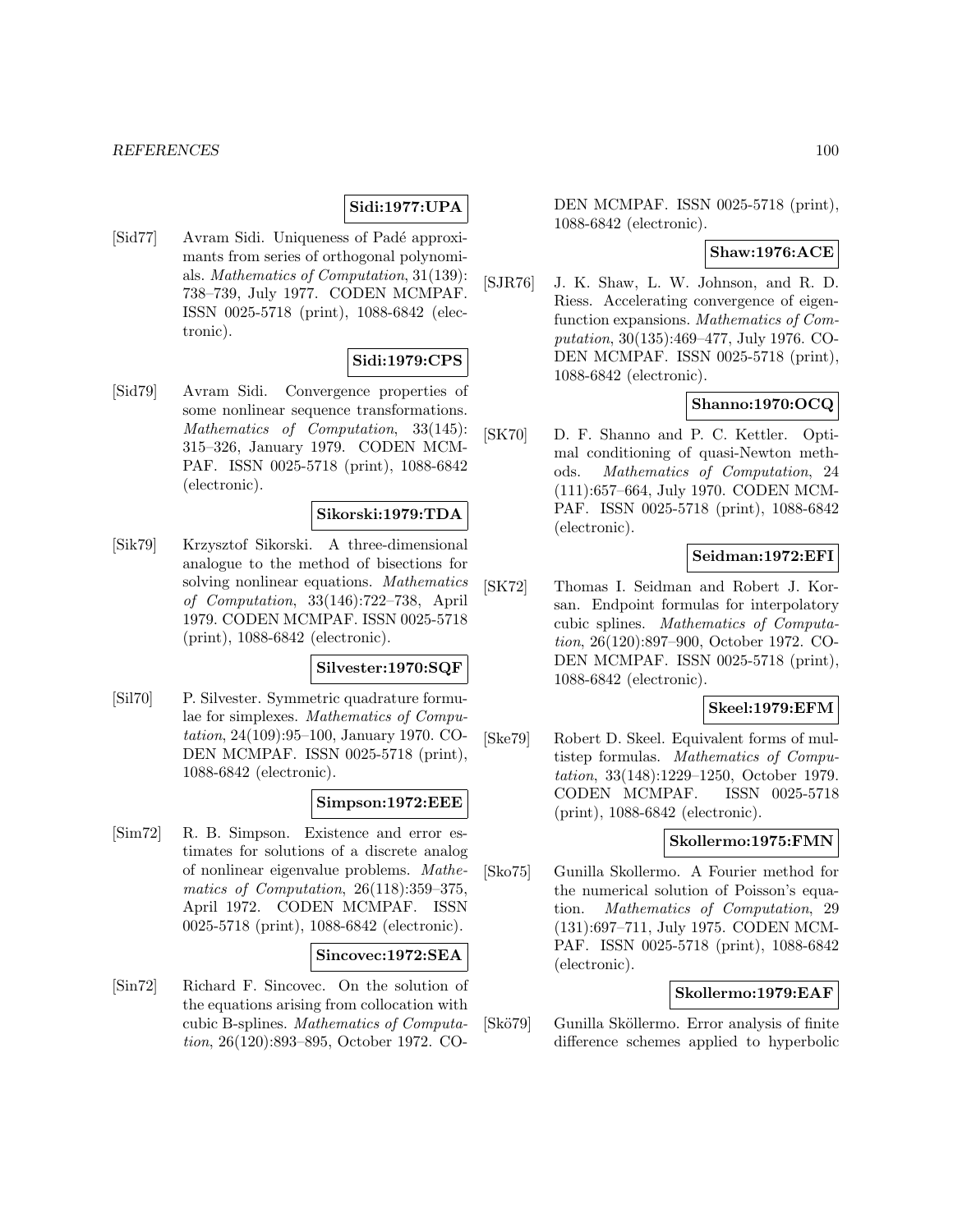initial-boundary value problems. Mathematics of Computation, 33(145):11–35, January 1979. CODEN MCMPAF. ISSN 0025-5718 (print), 1088-6842 (electronic).

# **Shanks:1972:BCR**

[SL72] Daniel Shanks and Mohan Lal. Bateman's constants reconsidered and the distribution of cubic residues. Mathematics of Computation, 26(117):265–285, January 1972. CODEN MCMPAF. ISSN 0025-5718 (print), 1088-6842 (electronic).

# **Sarkany:1974:EFM**

[SL74] E. F. Sarkany and W. Liniger. Exponential fitting of matricial multistep methods for ordinary differential equations. Mathematics of Computation, 28(128):1035–1052, October 1974. CODEN MCMPAF. ISSN 0025-5718 (print), 1088-6842 (electronic).

# **Sloan:1976:IIC**

[Slo76] Ian H. Sloan. Improvement by iteration for compact operator equations. Mathematics of Computation, 30(136):758–764, October 1976. CODEN MCMPAF. ISSN 0025-5718 (print), 1088-6842 (electronic).

# **Smyth:1978:CRI**

[Smy78] W. F. Smyth. The construction of rational iterating functions. Mathematics of Computation, 32(143):811–827, July 1978. CO-DEN MCMPAF. ISSN 0025-5718 (print), 1088-6842 (electronic).

# **Snider:1976:EAS**

[Sni76a] Arthur David Snider. Error analysis for a stiff system procedure. Mathematics of Computation, 30(134):216– 219, April 1976. CODEN MCM-PAF. ISSN 0025-5718 (print), 1088- 6842 (electronic). URL http://www. ams.org/journals/mcom/1976-30-134/ S0025-5718-1976-0398111-7.

# **Snider:1976:NAR**

[Sni76b] Arthur David Snider. Numerical applications of reflection to partial differential equations. Mathematics of Computation, 30(134):220–240, April 1976. CO-DEN MCMPAF. ISSN 0025-5718 (print), 1088-6842 (electronic).

# **Srivastava:1975:SAA**

[SP75] H. M. Srivastava and Rekha Panda. Some analytic or asymptotic confluent expansions for functions of several variables. Mathematics of Computation, 29(132): 1115–1128, October 1975. CODEN MCM-PAF. ISSN 0025-5718 (print), 1088-6842 (electronic).

# **Singh:1975:CHM**

[SPB75] Inderjit Singh, George Poole, and Thomas Boullion. A class of Hessenberg matrices with known pseudoinverse and Drazin inverse. Mathematics of Computation, 29(130):615–619, April 1975. CODEN MCMPAF. ISSN 0025-5718 (print), 1088- 6842 (electronic).

# **Spira:1971:CGF**

[Spi71] Robert Spira. Calculation of the gamma function by Stirling's formula. Mathematics of Computation, 25(114):317–322, April 1971. CODEN MCMPAF. ISSN 0025-5718 (print), 1088-6842 (electronic).

# **Spira:1973:CRD**

[Spi73] Robert Spira. Calculation of the Ramanujan  $\tau$ -Dirichlet series. *Mathematics* of Computation, 27(122):379–385, April 1973. CODEN MCMPAF. ISSN 0025-5718 (print), 1088-6842 (electronic).

# **Spira:1976:ZHZ**

[Spi76] Robert Spira. Zeros of Hurwitz zeta functions. Mathematics of Computation, 30 (136):863–866, October 1976. CODEN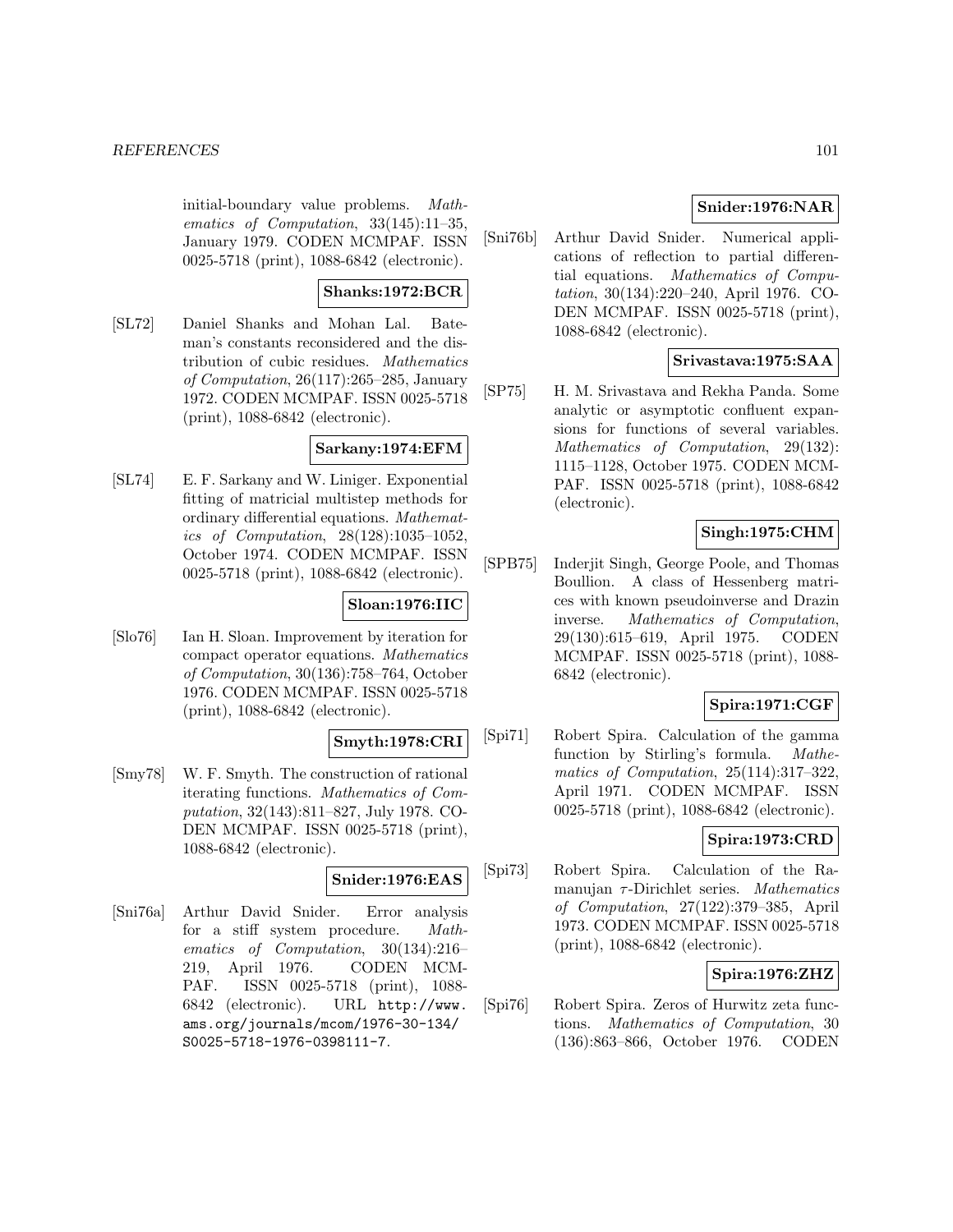MCMPAF. ISSN 0025-5718 (print), 1088- 6842 (electronic).

#### **Steiner:1976:ABF**

[SR76] Ray Steiner and Ronald Rudman. On an algorithm of Billevich for finding units in algebraic number fields. Mathematics of Computation, 30(135):598–609, July 1976. CODEN MCMPAF. ISSN 0025-5718 (print), 1088-6842 (electronic).

# **Solomon:1970:IVP**

[SS70] Alan Solomon and Faiza Solomon. The initial-value problem for the equation  $(tu_t)_t = u_{xx}$ . Mathematics of Computation, 24(111):611–620, July 1970. CODEN MCMPAF. ISSN 0025-5718 (print), 1088- 6842 (electronic).

# **Srivastava:1972:UPC**

[SS72] H. M. Srivastava and J. P. Singhal. A unified presentation of certain classical polynomials. Mathematics of Computation, 26(120):969–975, October 1972. CODEN MCMPAF. ISSN 0025-5718 (print), 1088- 6842 (electronic).

# **Shanks:1973:QFF**

[SS73] Daniel Shanks and Richard Serafin. Quadratic fields with four invariants divisible by 3. Mathematics of Computation, 27(121):183–187, January 1973. CODEN MCMPAF. ISSN 0025-5718 (print), 1088- 6842 (electronic).

# **Schoenberg:1974:SQF**

[SS74] I. J. Schoenberg and S. D. Silliman. On semicardinal quadrature formulae. Mathematics of Computation, 28(126):483–497, April 1974. CODEN MCMPAF. ISSN 0025-5718 (print), 1088-6842 (electronic).

# **Stevens:1978:CGV**

[SS78] R. S. Stevens and R. Shantaram. Computer-generated van der Waerden par-

titions. Mathematics of Computation, 32(142):635–636, April 1978. CODEN MCMPAF. ISSN 0025-5718 (print), 1088- 6842 (electronic).

# **Shampine:1970:DMN**

[ST70] L. F. Shampine and R. J. Thompson. Difference methods for nonlinear first-order hyperbolic systems of equations. Mathematics of Computation, 24(109):45–56, January 1970. CODEN MCMPAF. ISSN 0025-5718 (print), 1088-6842 (electronic).

# **Stahnke:1973:PBP**

[Sta73a] Wayne Stahnke. Primitive binary polynomials. Mathematics of Computation, 27(124):977–980, October 1973. CODEN MCMPAF. ISSN 0025-5718 (print), 1088- 6842 (electronic).

# **Stauduhar:1973:DGG**

[Sta73b] Richard P. Stauduhar. The determination of Galois groups. Mathematics of Computation, 27(124):981–996, October 1973. CODEN MCMPAF. ISSN 0025-5718 (print), 1088-6842 (electronic).

# **Stark:1975:CQF**

[Sta75] H. M. Stark. On complex quadratic fields with class-number two. Mathematics of  $Computation, 29(129):289-302, January$ 1975. CODEN MCMPAF. ISSN 0025-5718 (print), 1088-6842 (electronic).

# **Stewart:1969:LMF**

[Ste69] G. W. Stewart, III. On Lehmer's method for finding the zeros of a polynomial. Mathematics of Computation, 23(108):829–835, s24–s30, October 1969. CODEN MCM-PAF. ISSN 0025-5718 (print), 1088-6842 (electronic). See corrigendum [Ste71c].

# **Stephens:1971:FTC**

[Ste71a] N. M. Stephens. On the Feit–Thompson conjecture. Mathematics of Computation,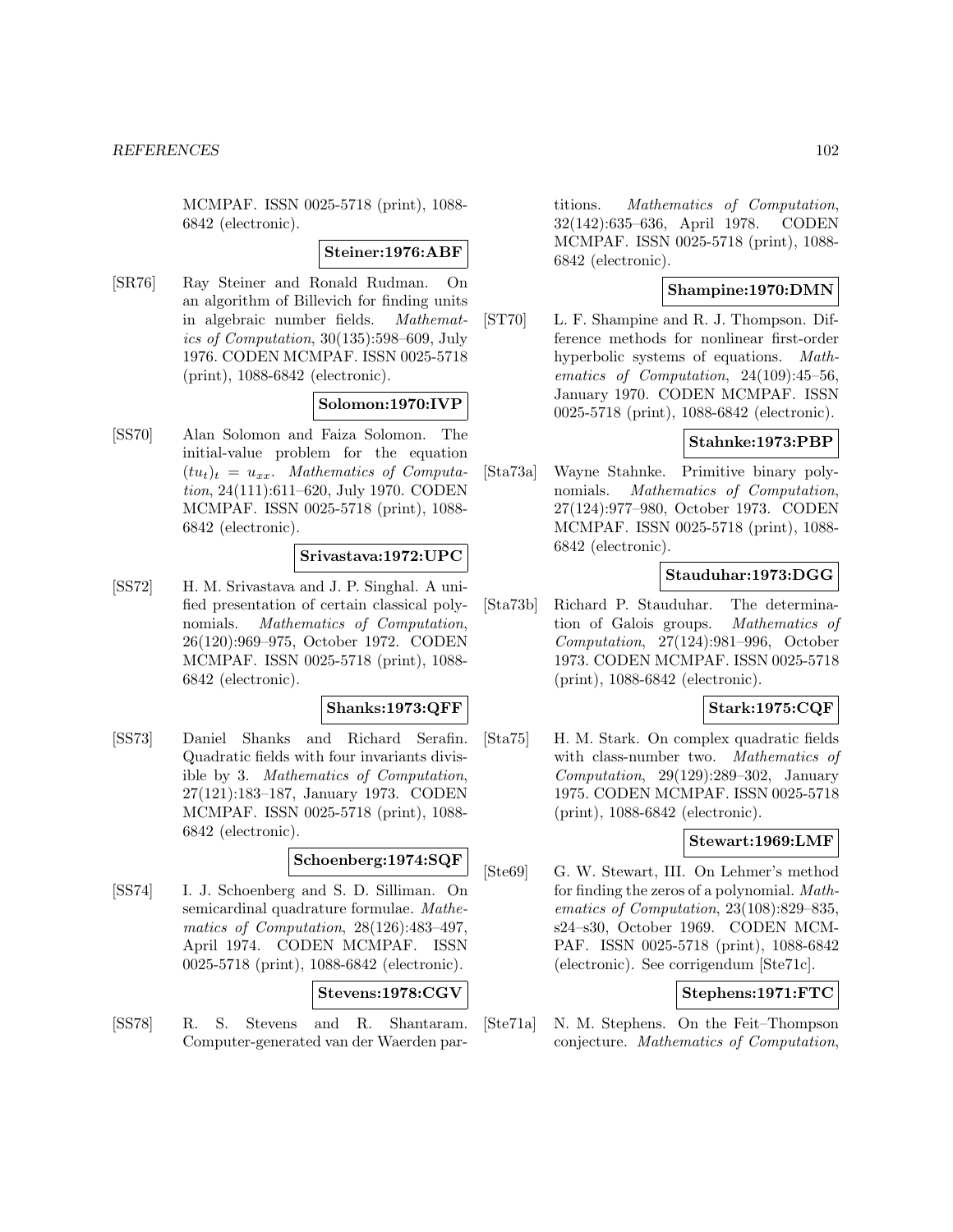25(115):625, July 1971. CODEN MCM-PAF. ISSN 0025-5718 (print), 1088-6842 (electronic).

# **Stepleman:1971:DAQ**

[Ste71b] Robert S. Stepleman. Difference analogues of quasi-linear elliptic Dirichlet problems with mixed derivatives. Mathematics of Computation, 25(114): 257–269, April 1971. CODEN MCM-PAF. ISSN 0025-5718 (print), 1088- 6842 (electronic). URL http://www. ams.org/journals/mcom/1971-25-114/ S0025-5718-1971-0303756-1.

### **Stewart:1971:CLM**

[Ste71c] G. W. Stewart, III. Corrigendum: "On Lehmer's Method for Finding the Zeros of a Polynomial". Mathematics of Computation, 25(113):203, January 1971. CODEN MCMPAF. ISSN 0025-5718 (print), 1088- 6842 (electronic). See [Ste69].

# **Stewart:1971:EAA**

[Ste71d] G. W. Stewart, III. Error analysis of the algorithm for shifting the zeros of a polynomial by synthetic division. Mathematics of Computation, 25(113):135–139, January 1971. CODEN MCMPAF. ISSN 0025-5718 (print), 1088-6842 (electronic).

# **Stewart:1974:MPE**

[Ste74] G. W. Stewart. Modifying pivot elements in Gaussian elimination. Mathematics of Computation, 28(126):537–542, April 1974. CODEN MCMPAF. ISSN 0025-5718 (print), 1088-6842 (electronic).

#### **Stewart:1975:GTG**

[Ste75] G. W. Stewart. Gershgorin theory for the generalized eigenvalue problem  $Ax =$ λBx. Mathematics of Computation, 29 (130):600–606, April 1975. CODEN MCMPAF. ISSN 0025-5718 (print), 1088- 6842 (electronic).

# **Stepleman:1976:TFO**

[Ste76] Robert S. Stepleman. Tridiagonal fourth order approximations to general two-point nonlinear boundary value problems with mixed boundary conditions. Mathematics of Computation, 30(133):92–103, January 1976. CODEN MCMPAF. ISSN 0025-5718 (print), 1088-6842 (electronic).

# **Stenger:1979:SGM**

[Ste79] Frank Stenger. A "sinc-Galerkin" method of solution of boundary value problems. Mathematics of Computation, 33(145):85– 109, January 1979. CODEN MCMPAF. ISSN 0025-5718 (print), 1088-6842 (electronic).

# **Stothers:1978:FSF**

[Sto78] W. W. Stothers. Free subgroups of the free product of cyclic groups. Mathematics of Computation, 32(144):1274–1280, October 1978. CODEN MCMPAF. ISSN 0025-5718 (print), 1088-6842 (electronic).

# **Strecok:1971:TEB**

[Str71] Anthony J. Strecok. Table errata: Handbook of mathematical functions with formulas, graphs, and mathematical tables (Nat. Bur. Standards, Washington, D. C., 1964), edited by Milton Abramowitz and Irene A. Stegun. Mathematics of Computation, 25(114):405, April 1971. CO-DEN MCMPAF. ISSN 0025-5718 (print), 1088-6842 (electronic). URL http://www. ams.org/journals/mcom/1971-25-114/ S0025-5718-1971-0415963-8.

# **Strom:1972:MRQ**

[Str72] Torsten Strom. Monotonicity in Romberg quadrature. Mathematics of Computation, 26(118):461–465, April 1972. CO-DEN MCMPAF. ISSN 0025-5718 (print), 1088-6842 (electronic).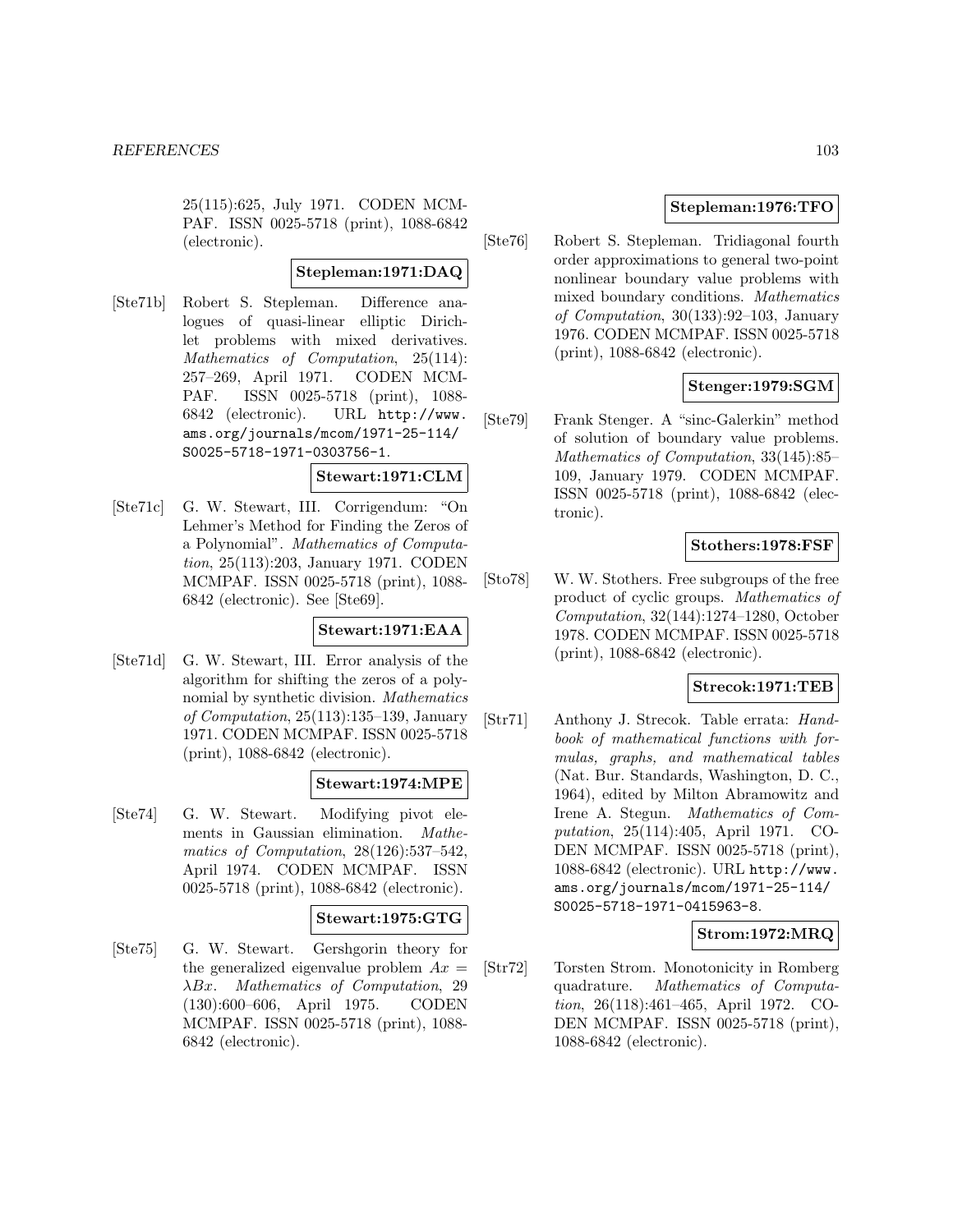### **Straus:1975:CTG**

[Str75] E. G. Straus. A combinatorial theorem in group theory. Mathematics of Computation, 29(129):303–309, January 1975. CO-DEN MCMPAF. ISSN 0025-5718 (print), 1088-6842 (electronic).

# **Streit:1976:TSM**

[Str76a] R. F. Streit. The  $T^{+m}$  transformation. Mathematics of Computation, 30 (135):503–511, July 1976. CODEN MCM-PAF. ISSN 0025-5718 (print), 1088-6842 (electronic).

# **Streit:1976:T**

[Str76b] Roland F. Streit. The  $T_{+m}$  transformation. Mathematics of Computation, 30 (135):505–511, July 1976. CODEN MCM-PAF. ISSN 0025-5718 (print), 1088-6842 (electronic).

# **Stroud:1976:SFD**

[Str76c] A. H. Stroud. Some fourth degree integration formulas for simplexes. Mathematics of Computation, 30(134):291– 294, April 1976. CODEN MCM-PAF. ISSN 0025-5718 (print), 1088- 6842 (electronic). URL http://www. ams.org/journals/mcom/1976-30-134/ S0025-5718-1976-0391484-0.

# **Stynes:1979:FCB**

[Sty79] Martin Stynes. On faster convergence of the bisection method for certain triangles. Mathematics of Computation, 33(146):717–721, April 1979. CODEN MCMPAF. ISSN 0025-5718 (print), 1088- 6842 (electronic).

# **Shampine:1971:CEE**

[SW71] L. F. Shampine and H. A. Watts. Comparing error estimators for Runge–Kutta methods. Mathematics of Computation, 25

(115):445–455, July 1971. CODEN MCM-PAF. ISSN 0025-5718 (print), 1088-6842 (electronic).

# **Sag:1973:CMN**

[SW73] T. W. Sag and J. W. Wamsley. On computing the minimal number of defining relations for finite groups. Mathematics of Computation, 27(122):361–368, April 1973. CODEN MCMPAF. ISSN 0025-5718 (print), 1088-6842 (electronic).

# **Shanks:1974:BC**

[SW74] Daniel Shanks and John W. Wrench, Jr. Brun's constant. Mathematics of Computation, 28(125):293–299, January 1974. CODEN MCMPAF. ISSN 0025-5718 (print), 1088-6842 (electronic).

# **Schatz:1977:IMN**

[SW77] A. H. Schatz and L. B. Wahlbin. Interior maximum norm estimates for finite element methods. Mathematics of Computation, 31(138):414–442, April 1977. CO-DEN MCMPAF. ISSN 0025-5718 (print), 1088-6842 (electronic).

# **Schatz:1978:MNE**

[SW78] A. H. Schatz and L. B. Wahlbin. Maximum norm estimates in the finite element method on plane polygonal domains. part 1. Mathematics of Computation, 32(141): 73–109, January 1978. CODEN MCM-PAF. ISSN 0025-5718 (print), 1088-6842 (electronic).

# **Schatz:1979:MNE**

[SW79a] A. H. Schatz and L. B. Wahlbin. Maximum norm estimates in the finite element method on plane polygonal domains. part 2, refinements. Mathematics of Computation, 33(146):465–492, April 1979. CO-DEN MCMPAF. ISSN 0025-5718 (print), 1088-6842 (electronic).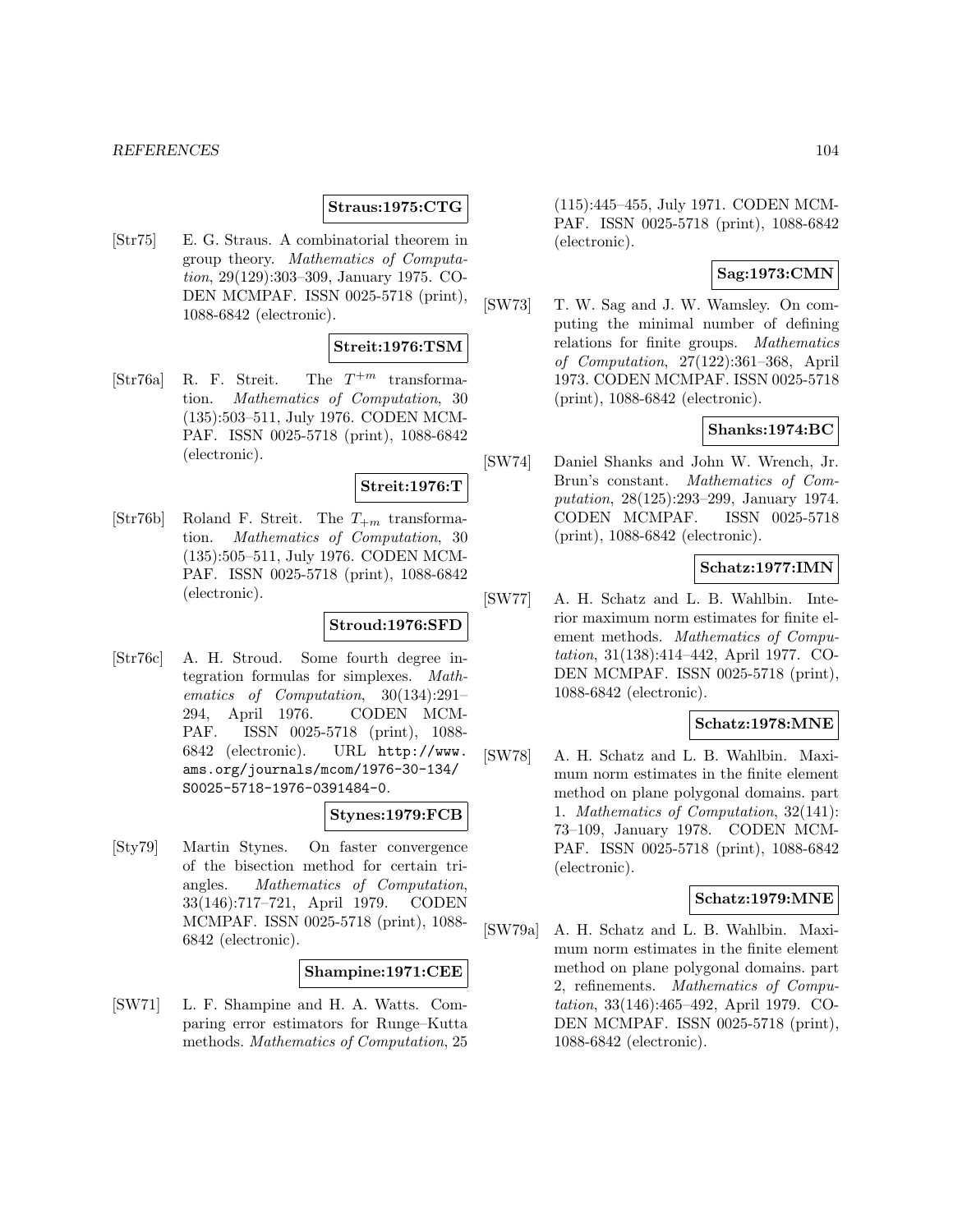# **Schmidt:1979:MAS**

[SW79b] Darrell Schmidt and Kenneth L. Wiggins. Minimax approximate solutions of linear boundary value problems. Mathematics of Computation, 33(145):139–148, January 1979. CODEN MCMPAF. ISSN 0025-5718 (print), 1088-6842 (electronic).

# **Steihaug:1979:AAE**

[SW79c] Trond Steihaug and Arne Wolfbrandt. An attempt to avoid exact Jacobian and nonlinear equations in the numerical solution of stiff differential equations. Mathematics of Computation, 33(146):521–534, April 1979. CODEN MCMPAF. ISSN 0025-5718 (print), 1088-6842 (electronic).

# **Stepleman:1979:AND**

[SW79d] R. S. Stepleman and N. D. Winarsky. Adaptive numerical differentiation. Mathematics of Computation, 33(148):1257– 1264, October 1979. CODEN MCMPAF. ISSN 0025-5718 (print), 1088-6842 (electronic).

#### **Swarztrauber:1979:PAS**

[Swa79] Paul N. Swarztrauber. A parallel algorithm for solving general tridiagonal equations. Mathematics of Computation, 33 (145):185–199, January 1979. CODEN MCMPAF. ISSN 0025-5718 (print), 1088- 6842 (electronic).

# **Takacs:1978:SBC**

[Tak78] Lajos Takács. A sum of binomial coefficients. Mathematics of Computation, 32 (144):1271–1273, October 1978. CODEN MCMPAF. ISSN 0025-5718 (print), 1088- 6842 (electronic).

### **teRiele:1973:NCD**

[te 73] H. J. J. te Riele. A note on the Catalan– Dickson conjecture. Mathematics of Computation, 27(121):189–192, January 1973.

CODEN MCMPAF. ISSN 0025-5718 (print), 1088-6842 (electronic). See corrigendum [CS73].

### **teRiele:1974:FLA**

[te 74] H. J. J. te Riele. Four large amicable pairs. Mathematics of Computation, 28 (125):309–312, January 1974. CODEN MCMPAF. ISSN 0025-5718 (print), 1088- 6842 (electronic).

# **Tuan:1972:CSE**

[TE72] P. D. Tuan and David Elliott. Coefficients in series expansions for certain classes of functions. Mathematics of Computation, 26(117):213–232, January 1972. CODEN MCMPAF. ISSN 0025-5718 (print), 1088- 6842 (electronic).

# **Temme:1975:UAE**

[Tem75] N. M. Temme. Uniform asymptotic expansions of the incomplete gamma functions and the incomplete beta function. Mathematics of Computation, 29(132):1109– 1114, October 1975. CODEN MCMPAF. ISSN 0025-5718 (print), 1088-6842 (electronic).

# **Thacher:1977:ACC**

[Tha77] Henry C. Thacher. Book review: Applied and Computational Complex Analysis, by Peter Henrici. Mathematics of Computation, 31(137):325–326, January 1977. CO-DEN MCMPAF. ISSN 0025-5718 (print), 1088-6842 (electronic). URL https:/ /www.jstor.org/stable/pdf/2005805. pdf.

#### **Thacher:1979:NBR**

[Tha79] Henry C. Thacher, Jr. New backward recurrences for Bessel functions. Mathematics of Computation, 33(146):744–764, April 1979. CODEN MCMPAF. ISSN 0025-5718 (print), 1088-6842 (electronic).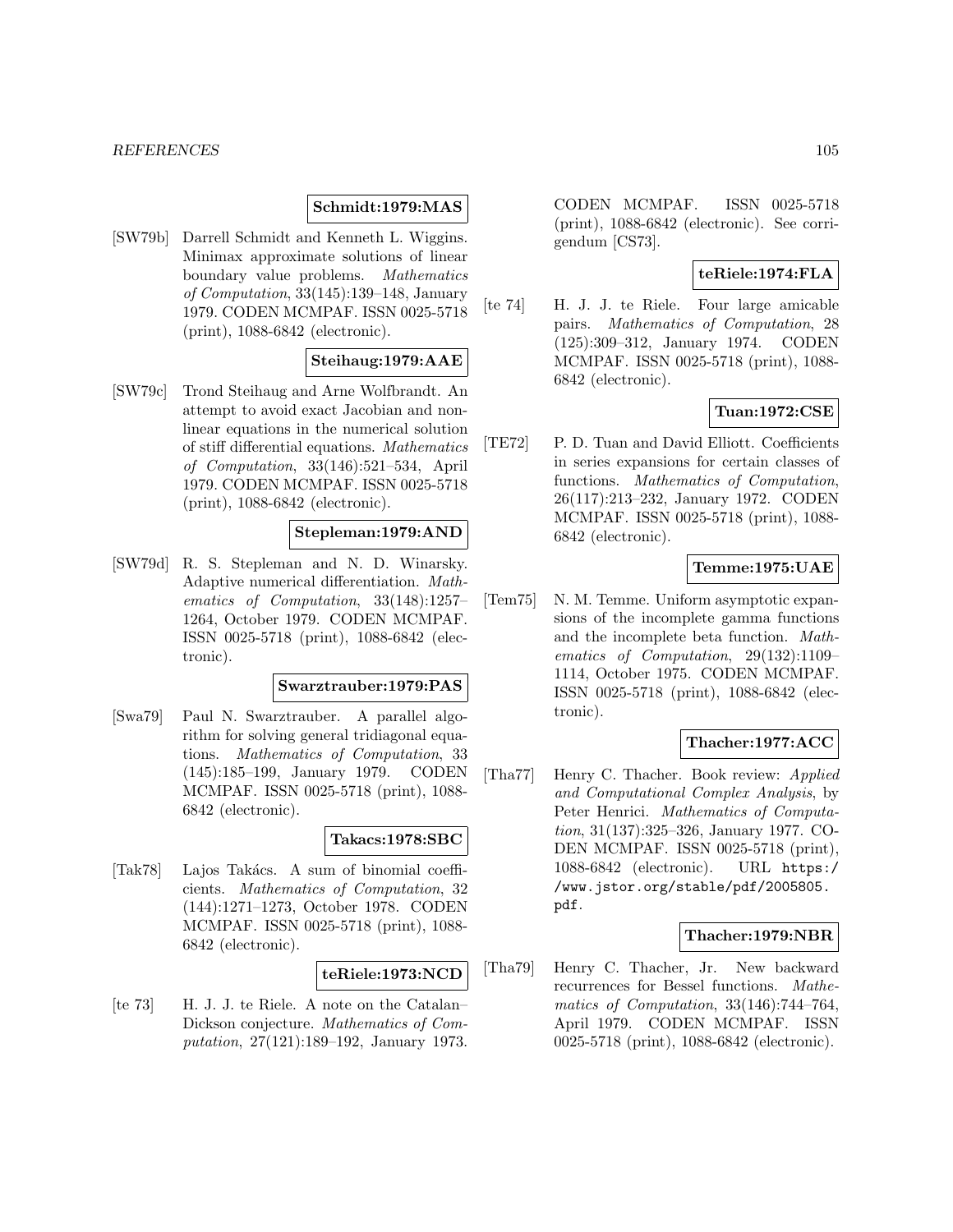#### **Thomas:1976:PIS**

[Tho76] D. H. Thomas. Pseudospline interpolation for space curves. Mathematics of Computation, 30(133):58–67, January 1976. CO-DEN MCMPAF. ISSN 0025-5718 (print), 1088-6842 (electronic).

# **Thomee:1977:HOL**

[Tho77] Vidar Thomee. High order local approximations to derivatives in the finite element method. Mathematics of Computation, 31 (139):652–660, July 1977. CODEN MCM-PAF. ISSN 0025-5718 (print), 1088-6842 (electronic).

#### **Thomee:1979:SIE**

[Tho79] Vidar Thom´ee. Some interior estimates for semidiscrete Galerkin approximations for parabolic equations. Mathematics of Computation, 33(145):37–62, January 1979. CODEN MCMPAF. ISSN 0025-5718 (print), 1088-6842 (electronic).

#### **Todenes:1970:NSD**

[Tod70] Øystein Todenes. On the numerical solution of the diffusion equation. Mathematics of Computation, 24(111):621–627, July 1970. CODEN MCMPAF. ISSN 0025-5718 (print), 1088-6842 (electronic).

# **Toint:1977:SSM**

[Toi77] Ph. L. Toint. On sparse and symmetric matrix updating subject to a linear equation. Mathematics of Computation, 31(140):954–961, October 1977. CODEN MCMPAF. ISSN 0025-5718 (print), 1088- 6842 (electronic).

# **Toint:1978:SNR**

[Toi78] Ph. L. Toint. Some numerical results using a sparse matrix updating formula in unconstrained optimization. Mathematics of Computation, 32(143):839–851, July 1978. CODEN MCMPAF. ISSN 0025-5718 (print), 1088-6842 (electronic).

# **Trench:1974:ITB**

[Tre74] William F. Trench. Inversion of Toeplitz band matrices. Mathematics of Computation, 28(128):1089–1095, October 1974. CODEN MCMPAF. ISSN 0025-5718 (print), 1088-6842 (electronic).

### **Troesch:1973:EMS**

[Tro73] B. Andreas Troesch. Elliptical membranes with smallest second eigenvalue. Mathematics of Computation, 27(124):767–772, October 1973. CODEN MCMPAF. ISSN 0025-5718 (print), 1088-6842 (electronic).

### **Troesch:1973:EEM**

[TT73] B. A. Troesch and H. R. Troesch. Eigenfrequencies of an elliptic membrane. Mathematics of Computation, 27(124):755–765, October 1973. CODEN MCMPAF. ISSN 0025-5718 (print), 1088-6842 (electronic).

# **Tuan:1971:RQR**

[Tua71] P. D. Tuan. On the remainder in quadrature rules. Mathematics of Computation, 25(116):819–826, October 1971. CODEN MCMPAF. ISSN 0025-5718 (print), 1088- 6842 (electronic).

#### **Tuckerman:1973:SPL**

[Tuc73] Bryant Tuckerman. A search procedure and lower bound for odd perfect numbers. Mathematics of Computation, 27 (124):943–949, October 1973. CODEN MCMPAF. ISSN 0025-5718 (print), 1088- 6842 (electronic).

### **Tuckerman:1977:C**

[Tuc77] Bryant Tuckerman. Corrigendum. Mathematics of Computation, 31(140):1051, October 1977. CODEN MCMPAF. ISSN 0025-5718 (print), 1088-6842 (electronic).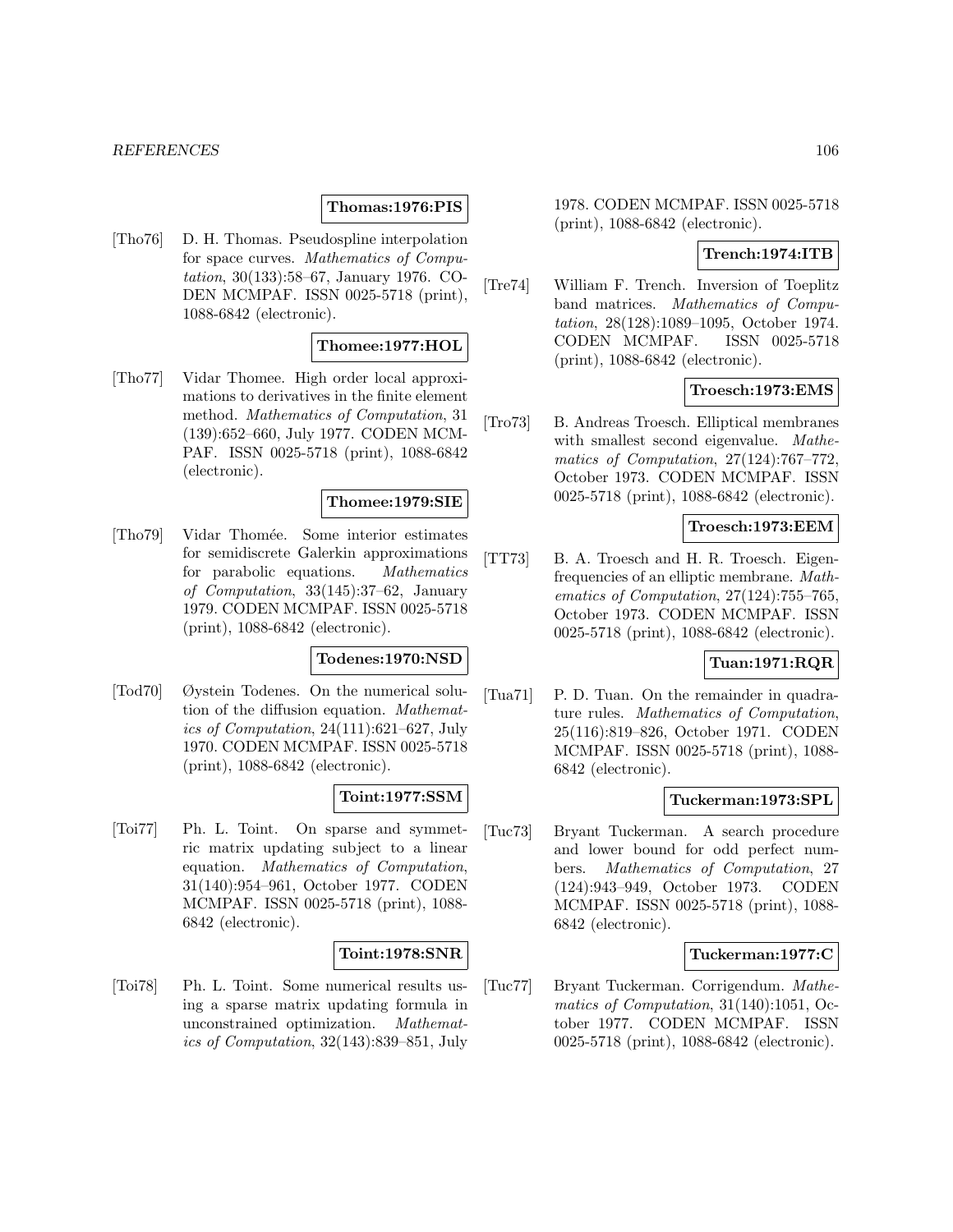### **Tung:1975:LUB**

[Tun75] S. H. Tung. On lower and upper bounds of the difference between the arithmetic and the geometric mean. Mathematics of Computation, 29(131):834–836, July 1975. CO-DEN MCMPAF. ISSN 0025-5718 (print), 1088-6842 (electronic).

### **Turkel:1973:SFD**

[Tur73] Eli Turkel. Symmetrization of the fluid dynamic matrices with applications. Mathematics of Computation, 27(124):729–736, October 1973. CODEN MCMPAF. ISSN 0025-5718 (print), 1088-6842 (electronic).

### **Turan:1975:PSM**

[Tur75] Paul Turan. Power sum method and the approximative solution of algebraic equations. Mathematics of Computation, 29 (129):311–318, January 1975. CODEN MCMPAF. ISSN 0025-5718 (print), 1088- 6842 (electronic).

# **Taylor:1974:EQP**

[TW74a] G. D. Taylor and J. Williams. Existence questions for the problem of Chebyshev approximation by interpolating rationals. Mathematics of Computation, 28 (128):1097–1103, October 1974. CODEN MCMPAF. ISSN 0025-5718 (print), 1088- 6842 (electronic).

#### **Thomee:1974:CRP**

[TW74b] Vidar Thomee and Lars Wahlbin. Convergence rates of parabolic difference schemes for non-smooth data. Mathematics of Computation, 28(125):1–13, January 1974. CODEN MCMPAF. ISSN 0025-5718 (print), 1088-6842 (electronic).

# **Usmani:1978:DVM**

[Usm78] Riaz A. Usmani. Discrete variable methods for a boundary value problem with engineering applications. Mathematics of

Computation, 32(144):1087–1096, October 1978. CODEN MCMPAF. ISSN 0025-5718 (print), 1088-6842 (electronic).

# **Vaillancourt:1970:SFS**

[Vai70] Remi Vaillancourt. On the stability of Friedrich's scheme and the modified Lax– Wendroff scheme. Mathematics of Computation, 24(112):767–770, October 1970. CODEN MCMPAF. ISSN 0025-5718 (print), 1088-6842 (electronic).

### **vanLinde:1974:HOF**

[van74] H. J. van Linde. High-order finitedifference methods for Poisson's equation. Mathematics of Computation, 28(126): 369–391, April 1974. CODEN MCMPAF. ISSN 0025-5718 (print), 1088-6842 (electronic).

# **Varah:1970:CIS**

[Var70a] J. M. Varah. Computing invariant subspaces of a general matrix when the eigensystem is poorly conditioned. Mathematics of Computation, 24(109):137–149, January 1970. CODEN MCMPAF. ISSN 0025-5718 (print), 1088-6842 (electronic).

# **Varah:1970:MNS**

[Var70b] J. M. Varah. Maximum norm stability of difference approximations to the mixed initial boundary-value problem for the heat equation. Mathematics of Computation, 24(109):31–44, January 1970. CODEN MCMPAF. ISSN 0025-5718 (print), 1088- 6842 (electronic).

### **Varah:1972:SBT**

[Var72] J. M. Varah. On the solution of blocktridiagonal systems arising from certain finite-difference equations. Mathematics of Computation, 26(120):859–868, October 1972. CODEN MCMPAF. ISSN 0025-5718 (print), 1088-6842 (electronic).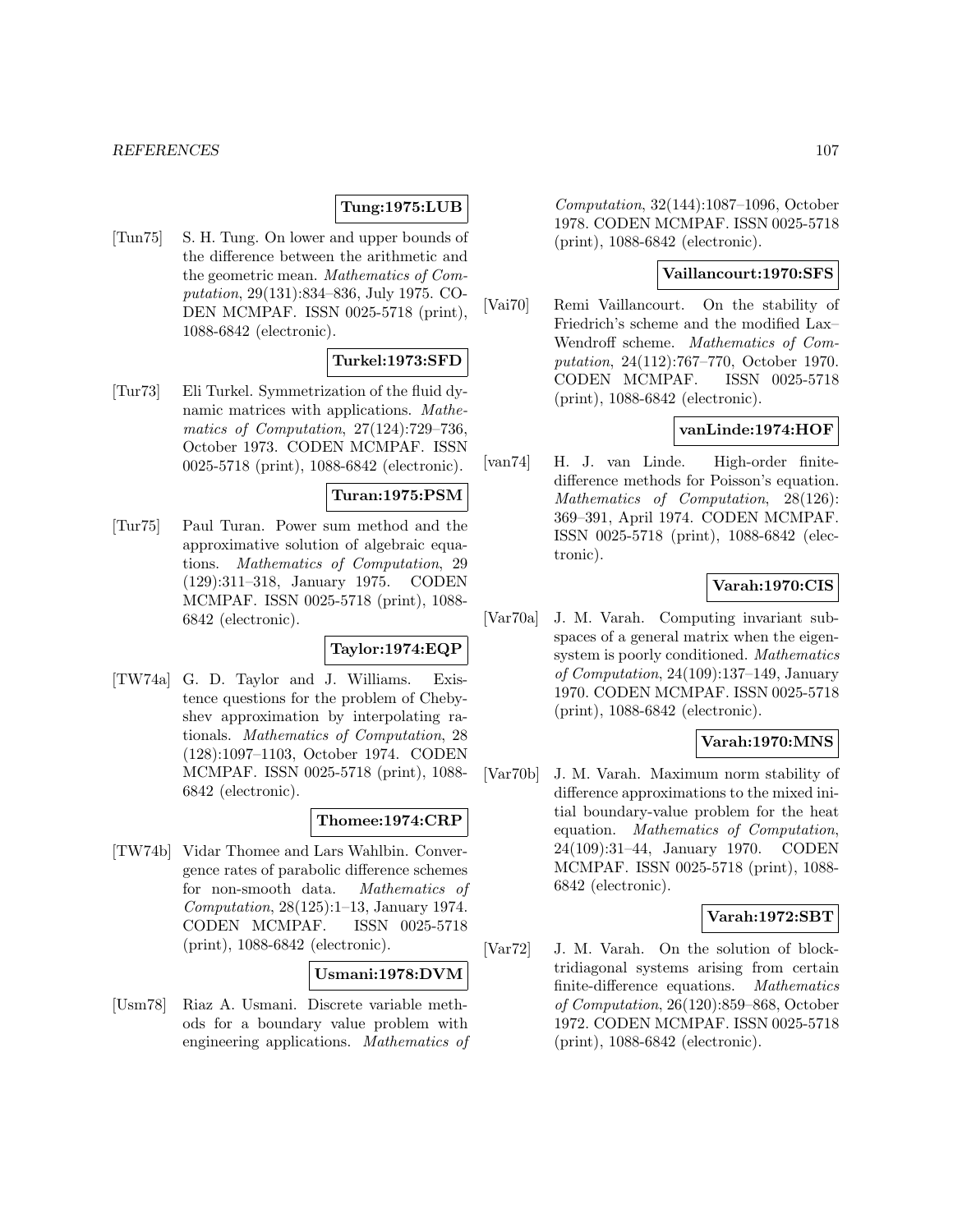#### *REFERENCES* 108

# **Varah:1974:CSN**

[Var74] James M. Varah. A comparison of some numerical methods for two-point boundary value problems. Mathematics of Computation, 28(127):743–755, July 1974. CODEN MCMPAF. ISSN 0025-5718 (print), 1088- 6842 (electronic).

# **Varah:1977:CNL**

[Var77] J. M. Varah. On the condition number of local bases for piecewise cubic polynomials. Mathematics of Computation, 31(137): 37–44, January 1977. CODEN MCMPAF. ISSN 0025-5718 (print), 1088-6842 (electronic).

### **Varah:1979:EII**

[Var79] J. M. Varah. On the efficient implementation of implicit Runge–Kutta methods. Mathematics of Computation, 33(146): 557–561, April 1979. CODEN MCMPAF. ISSN 0025-5718 (print), 1088-6842 (electronic).

#### **Vaughan:1978:GSC**

[Vau78] Theresa P. Vaughan. A generalization of the simple continued fraction algorithm. Mathematics of Computation, 32(142): 537–558, April 1978. CODEN MCMPAF. ISSN 0025-5718 (print), 1088-6842 (electronic).

# **Venit:1973:MRP**

[Ven73] Stewart Venit. Mesh refinements for parabolic equations of second order. Mathematics of Computation, 27(124):745–754, October 1973. CODEN MCMPAF. ISSN 0025-5718 (print), 1088-6842 (electronic).

### **Wagstaff:1972:FSI**

[Wag72] Samuel S. Wagstaff, Jr. On k-free sequences of integers. Mathematics of Computation, 26(119):767–771, July 1972. CO- DEN MCMPAF. ISSN 0025-5718 (print), 1088-6842 (electronic).

### **Wagstaff:1975:ZAF**

[Wag75] Samuel S. Wagstaff, Jr. Zeros of p-adic Lfunctions. Mathematics of Computation, 29(132):1138–1143, October 1975. CO-DEN MCMPAF. ISSN 0025-5718 (print), 1088-6842 (electronic).

# **Wagstaff:1978:IP**

[Wag78] Samuel S. Wagstaff, Jr. The irregular primes to 125000. Mathematics of Computation, 32(142):583–591, April 1978. CO-DEN MCMPAF. ISSN 0025-5718 (print), 1088-6842 (electronic).

# **Wagstaff:1979:GLP**

[Wag79a] Samuel S. Wagstaff, Jr. Greatest of the least primes in arithmetic progressions having a given modulus. *Mathematics* of Computation, 33(147):1073–1080, July 1979. CODEN MCMPAF. ISSN 0025-5718 (print), 1088-6842 (electronic).

#### **Wagstaff:1979:SNE**

[Wag79b] Samuel S. Wagstaff, Jr. Solution of Nathanson's exponential congruence. Mathematics of Computation, 33(147): 1097–1100, July 1979. CODEN MCM-PAF. ISSN 0025-5718 (print), 1088-6842 (electronic).

### **Wahlbin:1975:MGP**

[Wah75] Lars Wahlbin. A modified Galerkin procedure with Hermite cubics for hyperbolic problems. Mathematics of Computation, 29(132):978–984, October 1975. CODEN MCMPAF. ISSN 0025-5718 (print), 1088- 6842 (electronic).

# **Wall:1972:DBE**

[Wal72] Charles R. Wall. Density bounds for Euler's function. Mathematics of Computation, 26(119):779–783, July 1972. CODEN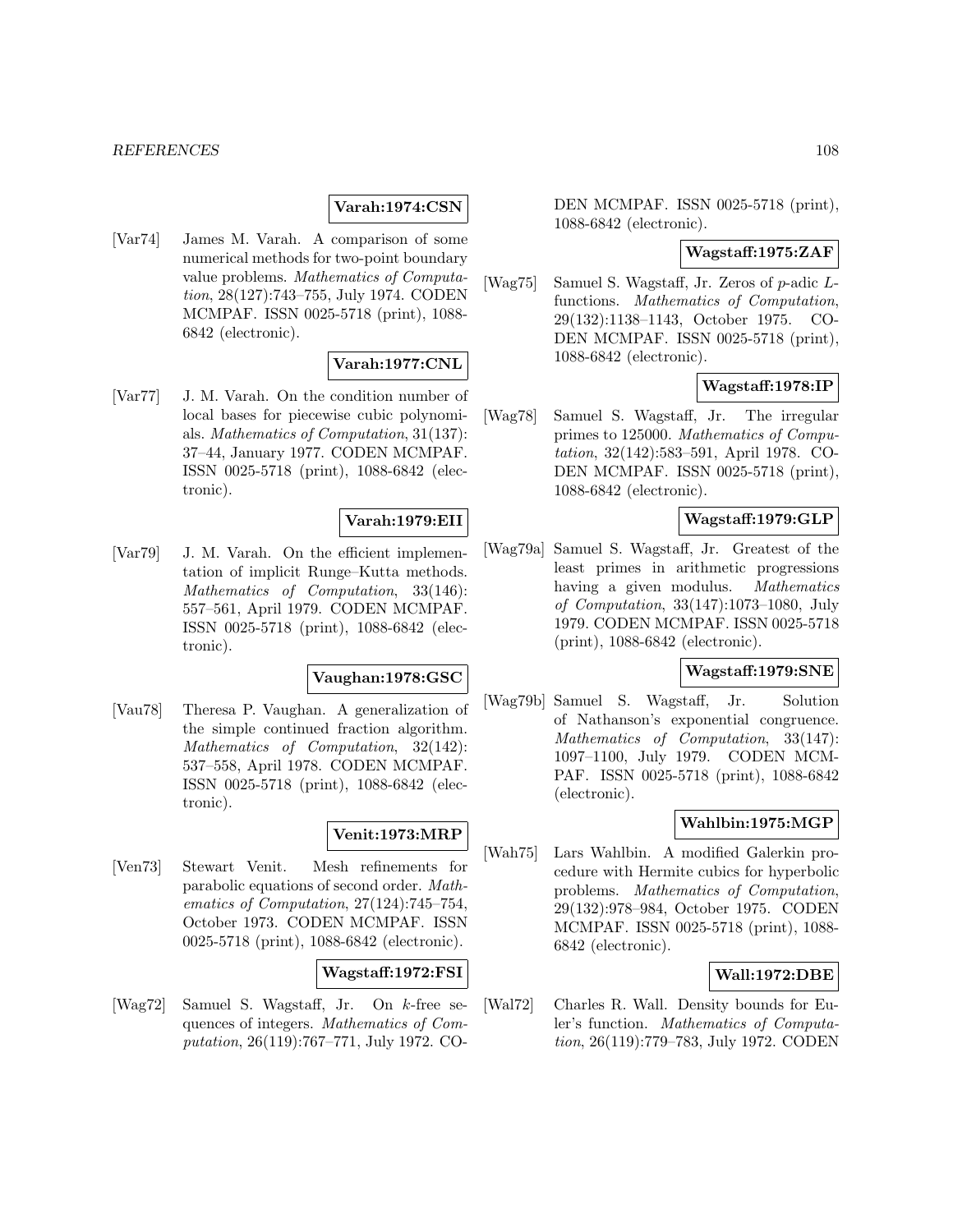MCMPAF. ISSN 0025-5718 (print), 1088- 6842 (electronic).

**Walker:1978:IS**

[Wal78] P. L. Walker. On an integral summable to  $2\xi(s)/s(s-1)$ . Mathematics of Computation, 32(144):1311–1316, October 1978. CODEN MCMPAF. ISSN 0025-5718 (print), 1088-6842 (electronic).

# **Wang:1976:FMP**

[Wan76] Paul S. Wang. Factoring multivariate polynomials over algebraic number fields. Mathematics of Computation, 30(134): 324–336, April 1976. CODEN MCM-PAF. ISSN 0025-5718 (print), 1088- 6842 (electronic). URL http://www. ams.org/journals/mcom/1976-30-134/ S0025-5718-1976-0568283-X.

## **Wang:1978:IMP**

[Wan78] Paul S. Wang. An improved multivariate polynomial factoring algorithm. Mathematics of Computation, 32(144):1215– 1231, October 1978. CODEN MCMPAF. ISSN 0025-5718 (print), 1088-6842 (electronic).

### **Ward:1976:AHM**

[War76] Robert C. Ward. The QR algorithm and Hyman's method on vector computers. Mathematics of Computation, 30(133): 132–142, January 1976. CODEN MCM-PAF. ISSN 0025-5718 (print), 1088-6842 (electronic).

#### **Watson:1973:CBL**

[Wat73] G. A. Watson. The calculation of best linear one-sided  $L^p$  approximations. Mathematics of Computation, 27(123):607–620, July 1973. CODEN MCMPAF. ISSN 0025-5718 (print), 1088-6842 (electronic).

#### **Watanabe:1978:BIO**

[Wat78] Daniel S. Watanabe. Block implicit onestep methods. Mathematics of Computation, 32(142):405–414, April 1978. CO-DEN MCMPAF. ISSN 0025-5718 (print), 1088-6842 (electronic).

#### **Williams:1976:CTE**

[WB76] H. C. Williams and J. Broere. A computational technique for evaluating  $L(1, chi)$ and the class number of a real quadratic field. Mathematics of Computation, 30 (136):887–893, October 1976. CODEN MCMPAF. ISSN 0025-5718 (print), 1088- 6842 (electronic).

#### **Williams:1979:CRU**

[WB79] H. C. Williams and P. A. Buhr. Calcu-Let in the regulator of  $Q(\sqrt{D})$  by use of the nearest integer continued fraction algorithm. Mathematics of Computation, 33(145):369–381, January 1979. CODEN MCMPAF. ISSN 0025-5718 (print), 1088- 6842 (electronic).

### **Warming:1975:DSS**

[WBH75] R. F. Warming, Richard M. Beam, and B. J. Hyett. Diagonalization and simultaneous symmetrization of the gas-dynamic matrices. Mathematics of Computation, 29 (132):1037–1045, October 1975. CODEN MCMPAF. ISSN 0025-5718 (print), 1088- 6842 (electronic).

#### **Wall:1972:DBS**

[WCJ72] Charles R. Wall, Phillip L. Crews, and Donald B. Johnson. Density bounds for the sum of divisors function. Mathematics of Computation, 26(119):773–777, July 1972. CODEN MCMPAF. ISSN 0025-5718 (print), 1088-6842 (electronic).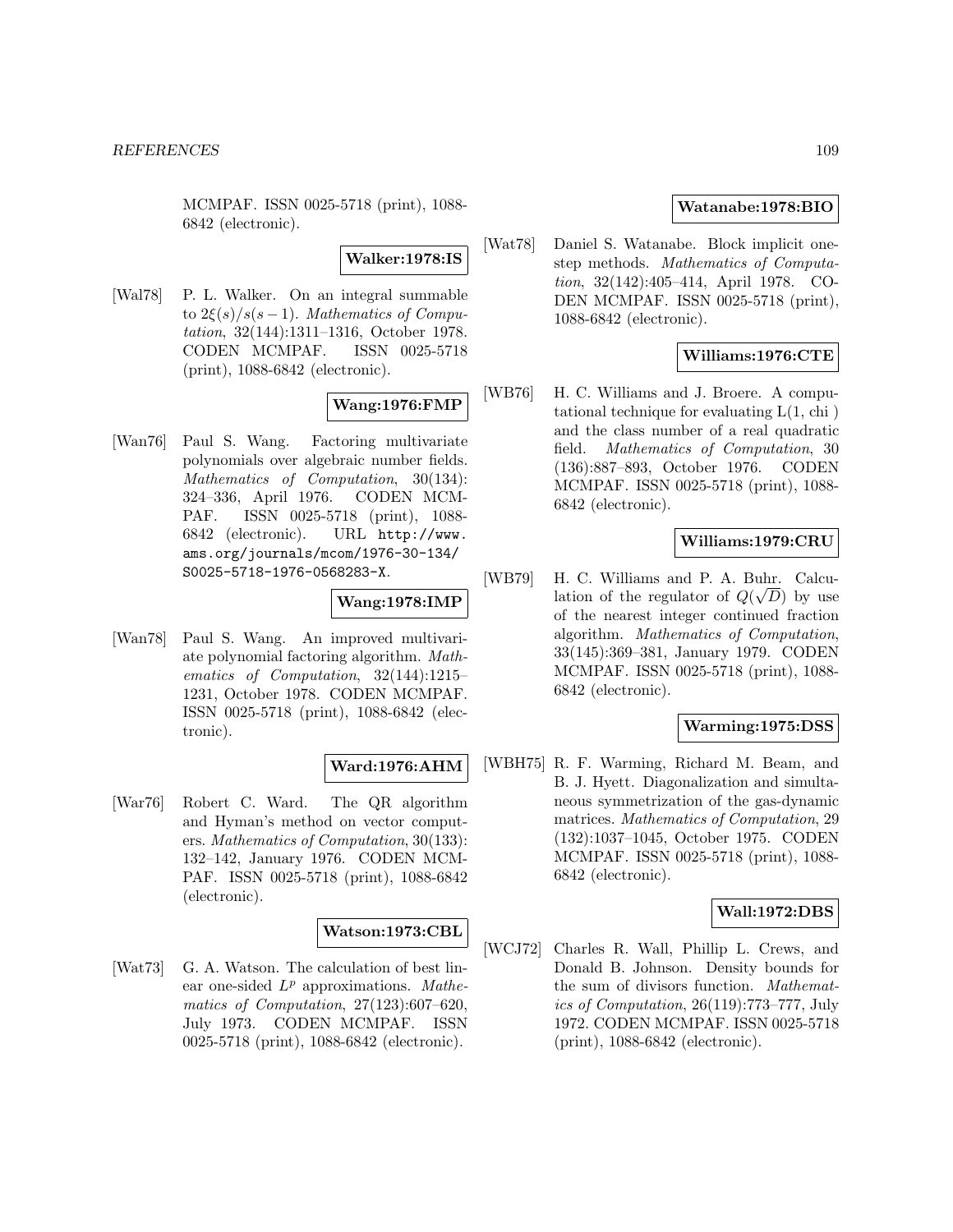#### *REFERENCES* 110

### **Williams:1974:CSA**

[Wd74] Jack Williams and Frank de Hoog. A class of A-stable advanced multistep methods. Mathematics of Computation, 28 (125):163–177, January 1974. CODEN MCMPAF. ISSN 0025-5718 (print), 1088- 6842 (electronic).

# **Webb:1973:NRW**

[Web73] William A. Webb. Numerical results for Waring's problem in  $GF[q, x]$ . Mathematics of Computation, 27(121):193–196, January 1973. CODEN MCMPAF. ISSN 0025-5718 (print), 1088-6842 (electronic).

#### **Weinstein:1972:UAT**

[Wei72a] S. E. Weinstein. Uniform approximation through partitioning. Mathematics of Computation, 26(118):493–503, April 1972. CODEN MCMPAF. ISSN 0025-5718 (print), 1088-6842 (electronic).

# **Weiss:1972:PIG**

[Wei72b] Richard Weiss. Product integration for the generalized Abel equation. Mathematics of Computation, 26(117):177–190, January 1972. CODEN MCMPAF. ISSN 0025-5718 (print), 1088-6842 (electronic).

# **Weintraub:1974:CPL**

[Wei74a] Sol Weintraub. A compact prime listing. Mathematics of Computation, 28 (127):855–857, July 1974. CODEN MCM-PAF. ISSN 0025-5718 (print), 1088-6842 (electronic).

### **Weiss:1974:AIR**

[Wei74b] Richard Weiss. The application of implicit Runge–Kutta and collocation methods to boundary-value problems. Mathematics of Computation, 28(126):449–464, April 1974. CODEN MCMPAF. ISSN 0025-5718 (print), 1088-6842 (electronic).

## **Weinberger:1975:SZD**

[Wei75a] Peter J. Weinberger. On small zeros of Dirichlet L-functions. Mathematics of Computation, 29(129):319–328, January 1975. CODEN MCMPAF. ISSN 0025-5718 (print), 1088-6842 (electronic).

# **Weiss:1975:BDA**

[Wei75b] Richard Weiss. Bifurcation in difference approximations to two-point boundary value problems. Mathematics of Computation, 29(131):746–760, July 1975. CO-DEN MCMPAF. ISSN 0025-5718 (print), 1088-6842 (electronic).

### **Weintraub:1977:SPA**

[Wei77] Sol Weintraub. Seventeen primes in arithmetic progression. Mathematics of Computation, 31(140):1030, October 1977. CO-DEN MCMPAF. ISSN 0025-5718 (print), 1088-6842 (electronic).

### **Watanabe:1974:IFO**

[WF74] Daniel S. Watanabe and J. Richard Flood. An implicit fourth order difference method for viscous flows. Mathematics of Computation, 28(125):27–32, January 1974. CO-DEN MCMPAF. ISSN 0025-5718 (print), 1088-6842 (electronic).

### **Williams:1977:CS**

[WH77] H. C. Williams and R. Holte. Computation of the solution of  $x^3 + Dy^3 = 1$ . Mathematics of Computation, 31(139):778–785, July 1977. CODEN MCMPAF. ISSN 0025-5718 (print), 1088-6842 (electronic).

# **Williams:1978:SOP**

[WH78] H. C. Williams and R. Holte. Some observations on primality testing. Mathematics of Computation, 32(143):905–917, July 1978. CODEN MCMPAF. ISSN 0025-5718 (print), 1088-6842 (electronic).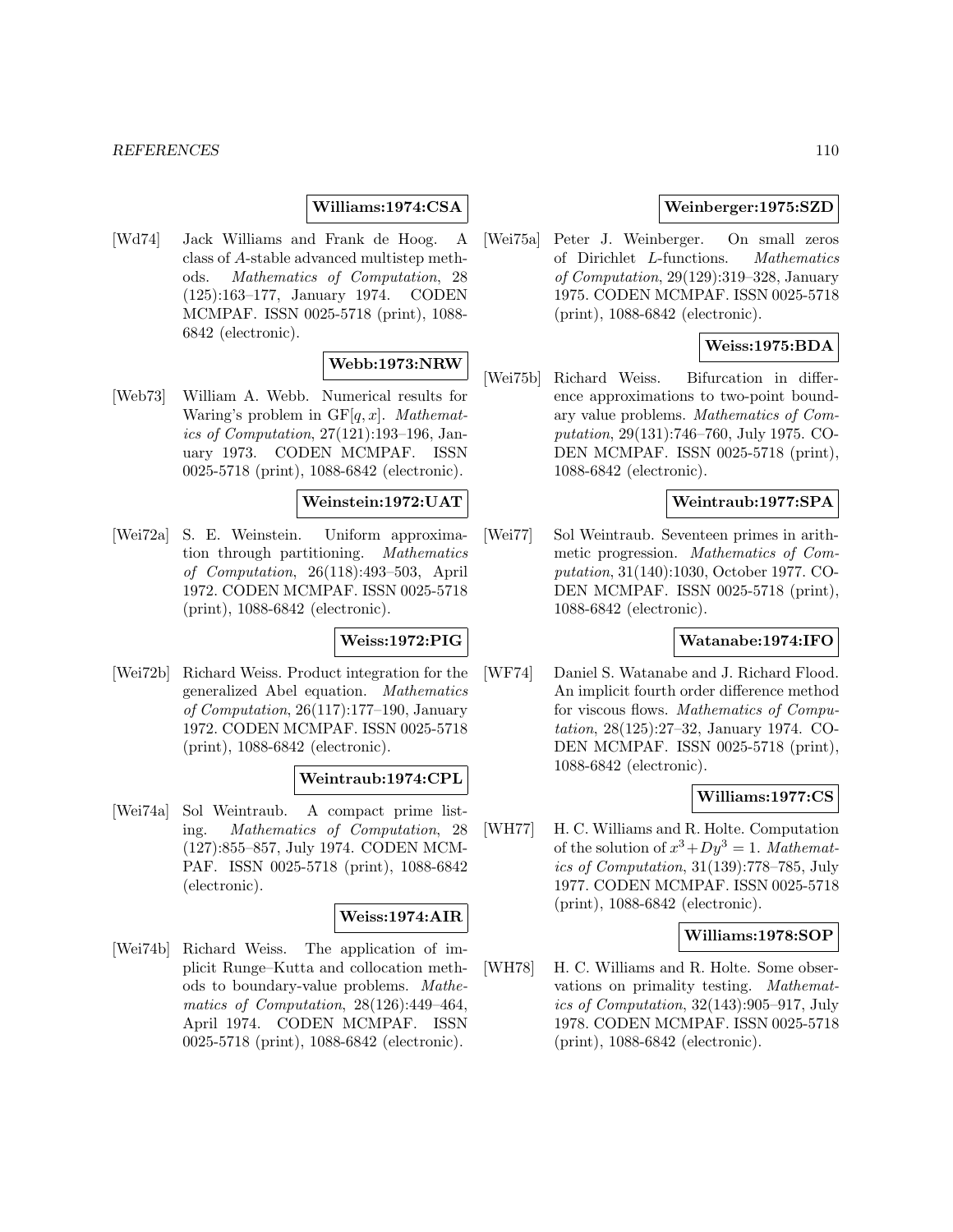#### *REFERENCES* 111

#### **Widlund:1971:ESP**

[Wid71] Olof B. Widlund. On the effects of scaling of the Peaceman–Rachford method. Mathematics of Computation, 25(113):33– 41, January 1971. CODEN MCMPAF. ISSN 0025-5718 (print), 1088-6842 (electronic).

# **Wiederholt:1976:SMM**

[Wie76] Lawrence F. Wiederholt. Stability of multistep methods for delay differential equations. Mathematics of Computation, 30(134):283–290, April 1976. CO-DEN MCMPAF. ISSN 0025-5718 (print), 1088-6842 (electronic). URL http://www. ams.org/journals/mcom/1976-30-134/ S0025-5718-1976-0398132-4.

#### **Wilson:1970:DLS**

[Wil70] M. Wayne Wilson. Discrete least squares and quadrature formulas. Mathematics of Computation, 24(110):271–282, April 1970. CODEN MCMPAF. ISSN 0025-5718 (print), 1088-6842 (electronic).

#### **Williams:1972:NCA**

[Wil72] Jack Williams. Numerical Chebyshev approximation by interpolating rationals. Mathematics of Computation, 26(117): 199–206, January 1972. CODEN MCM-PAF. ISSN 0025-5718 (print), 1088-6842 (electronic).

### **Williams:1974:QPP**

[Wil74] Kenneth S. Williams. A quadratic partition of primes  $\equiv 1 \pmod{7}$ . Mathematics of Computation, 28(128):1133–1136, October 1974. CODEN MCMPAF. ISSN 0025-5718 (print), 1088-6842 (electronic).

### **Wilhelmsen:1976:NPA**

[Wil76a] Don R. Wilhelmsen. A nearest point algorithm for convex polyhedral cones and applications to positive linear approximation.

Mathematics of Computation, 30(133):48– 57, January 1976. CODEN MCMPAF. ISSN 0025-5718 (print), 1088-6842 (electronic).

### **Willett:1976:CS**

[Wil76b] Michael Willett. Characteristic msequences. Mathematics of Computation, 30(134):306–311, April 1976. CO-DEN MCMPAF. ISSN 0025-5718 (print), 1088-6842 (electronic). URL http://www. ams.org/journals/mcom/1976-30-134/ S0025-5718-1976-0389863-0.

### **Williams:1976:ECQ**

[Wil76c] Kenneth S. Williams. Explicit criteria for quintic residuacity. Mathematics of Computation, 30(136):847–853, October 1976. CODEN MCMPAF. ISSN 0025-5718 (print), 1088-6842 (electronic).

### **Williams:1977:CPC**

[Wil77] H. C. Williams. Certain pure cubic fields with class-number one. Mathematics of Computation, 31(138):578–580, April 1977. CODEN MCMPAF. ISSN 0025-5718 (print), 1088-6842 (electronic). See errata [Wil79].

### **Williams:1978:SPI**

[Wil78] H. C. Williams. Some primes with interesting digit patterns. Mathematics of Computation, 32(144):1306–1310, October 1978. CODEN MCMPAF. ISSN 0025-5718 (print), 1088-6842 (electronic).

### **Williams:1979:ECP**

[Wil79] H. C. Williams. Errata: "Certain pure cubic fields with class-number one" [Math. Comp. **31** (1977), no. 138, 578–580, MR **55** #5578]. Mathematics of Computation, 33(146):847–848, April 1979. CO-DEN MCMPAF. ISSN 0025-5718 (print), 1088-6842 (electronic). See [Wil77].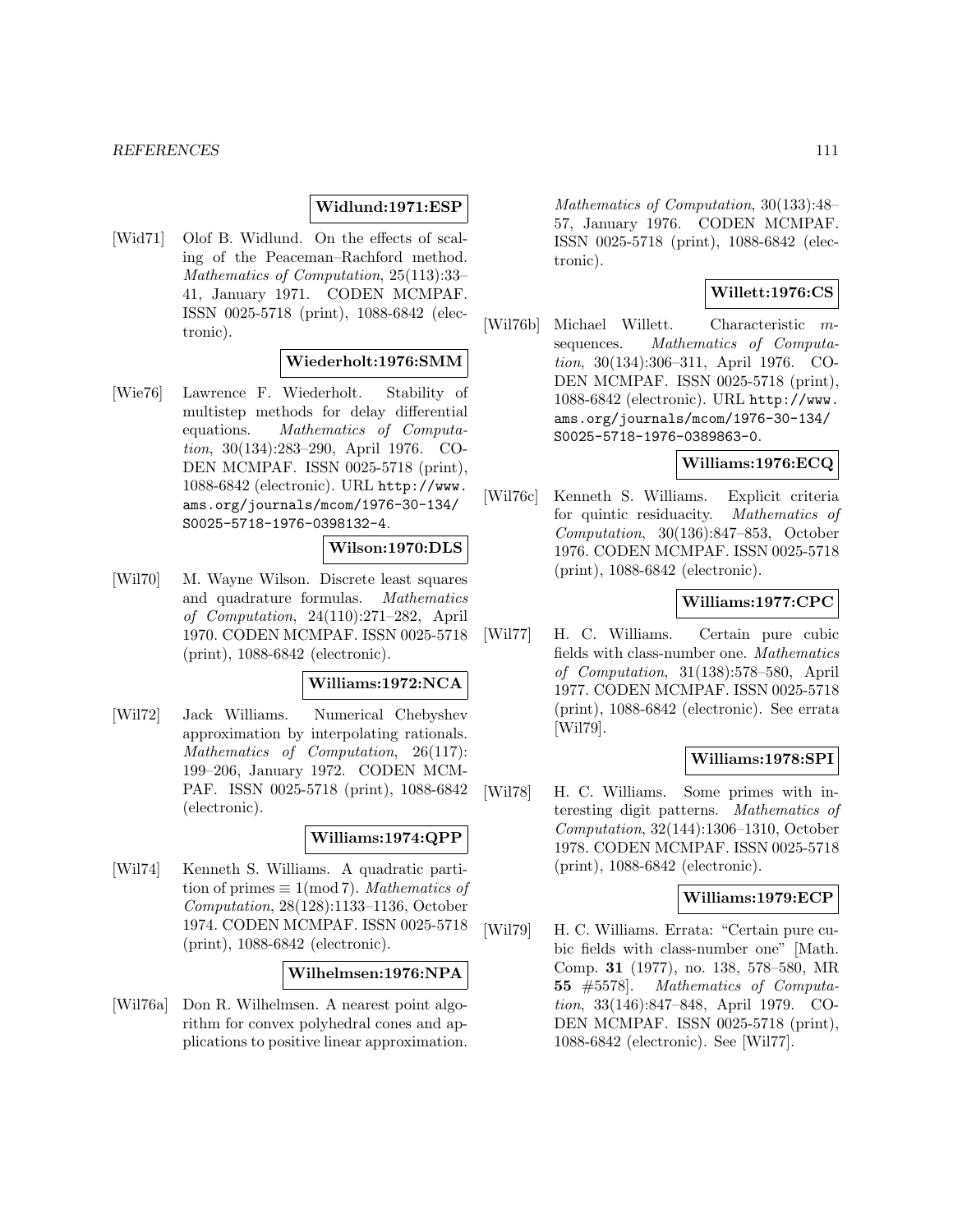### **Wimp:1962:PEB**

[Wim62] Jet Wimp. Polynomial expansions of Bessel functions and some associated functions. Mathematics of Computation, 16 (80):446–458, October 1962. CODEN MCMPAF. ISSN 0025-5718 (print), 1088-6842 (electronic). See corrigendum [Wim72a].

# **Wimp:1972:CPE**

[Wim72a] Jet Wimp. Corrigendum: Polynomial expansions of Bessel functions and some associated functions (Math. Comp. **16** (1962), 446–458). Mathematics of Computation, 26(117):309, January 1972. CO-DEN MCMPAF. ISSN 0025-5718 (print), 1088-6842 (electronic). URL http://www. ams.org/journals/mcom/1972-26-117/ S0025-5718-1972-0400659-X; http: //www.ams.org/journals/mcom/1972- 26-117/S0025-5718-1972-0400659-X/ S0025-5718-1972-0400659-X.pdf; https: //www.ams.org/mathscinet-getitem? mr=400659; https://www.ams.org/ mathscinet/search/authors.html?authorName= Wimp%2C%20Jet. See [Wim62].

### **Wimp:1972:STM**

[Wim72b] Jet Wimp. Some transformations of monotone sequences. Mathematics of Computation,  $26(117):251-254$ , January 1972. CODEN MCMPAF. ISSN 0025-5718 (print), 1088-6842 (electronic).

### **Wimp:1975:DDP**

[Wim75] Jet Wimp. Differential-difference properties of hypergeometric polynomials. Mathematics of Computation, 29(130):577–581, April 1975. CODEN MCMPAF. ISSN 0025-5718 (print), 1088-6842 (electronic).

### **Winslow:1970:BID**

[Win70] Leon Winslow. "best" interpolation, differentiation, and integration approximations on the Hardy space  $H^2$ . Mathematics of Computation, 24(111):523–527, July 1970. CODEN MCMPAF. ISSN 0025-5718 (print), 1088-6842 (electronic).

### **Winograd:1978:CDF**

[Win78] S. Winograd. On computing the discrete Fourier transform. Mathematics of Computation, 32(141):175–199, January 1978. CODEN MCMPAF. ISSN 0025-5718 (print), 1088-6842 (electronic).

### **Williams:1976:DPU**

[WJ76a] H. C. Williams and J. S. Judd. Determination of the primality of  $N$  by using factors of  $N^2 \pm 1$ . Mathematics of Computation, 30(133):157–172, January 1976. CODEN MCMPAF. ISSN 0025-5718 (print), 1088- 6842 (electronic).

### **Williams:1976:SAP**

[WJ76b] H. C. Williams and J. S. Judd. Some algorithms for prime testing using generalized Lehmer functions. Mathematics of Computation, 30(136):867–886, October 1976. CODEN MCMPAF. ISSN 0025-5718 (print), 1088-6842 (electronic).

### **Wolfe:1975:DRA**

[Wol75] Jerry M. Wolfe. Discrete rational  $L_p$  approximation. Mathematics of Computation, 29(130):540–548, April 1975. CO-DEN MCMPAF. ISSN 0025-5718 (print), 1088-6842 (electronic).

### **Wong:1973:AEL**

[Won73] R. Wong. An asymptotic expansion of  $W_{k,m}(z)$  with large variable and parameters. Mathematics of Computation, 27(122):429–436, April 1973. CODEN MCMPAF. ISSN 0025-5718 (print), 1088- 6842 (electronic).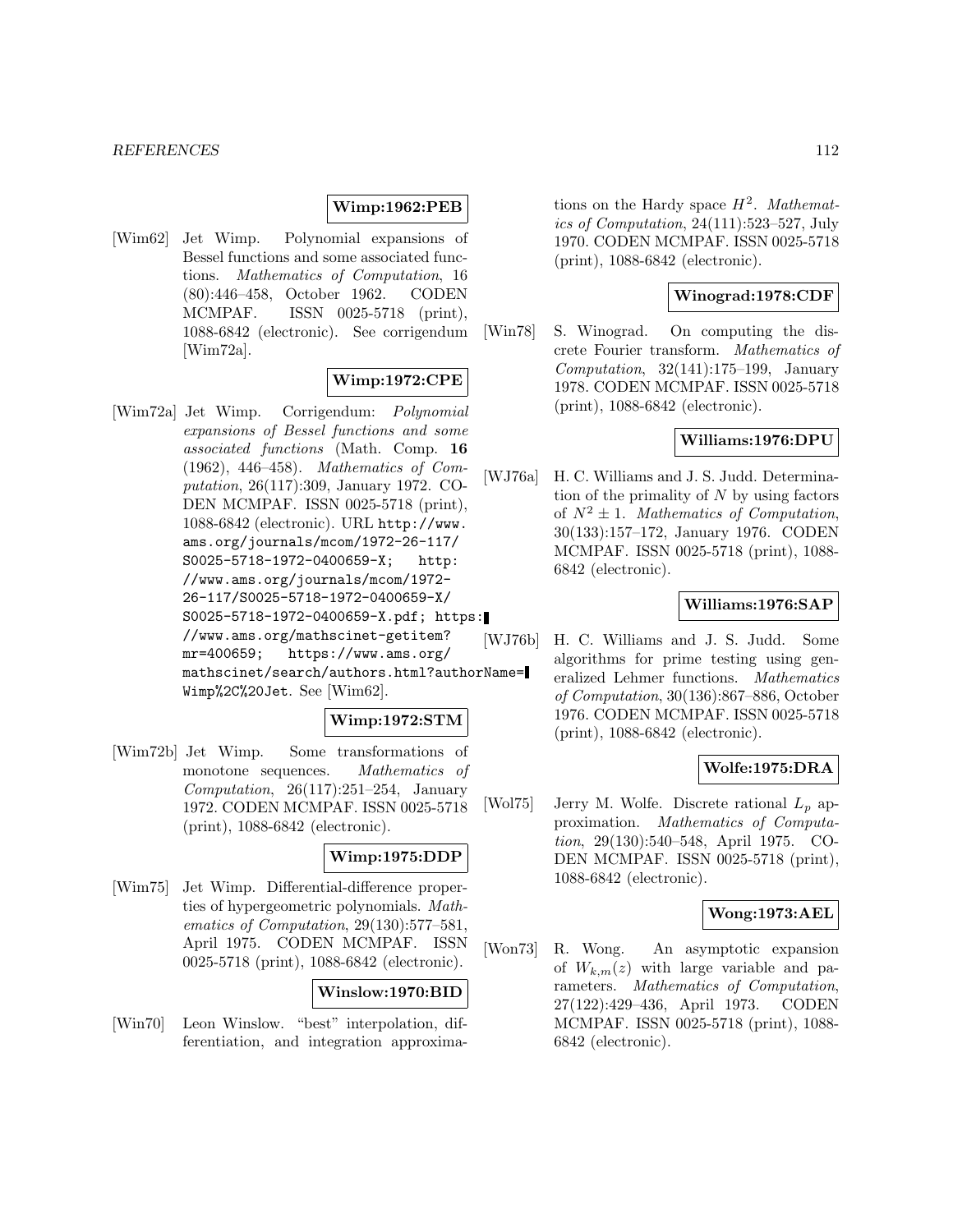## **Wong:1975:LTN**

[Won75] R. Wong. On Laplace transforms near the origin. Mathematics of Computation, 29(130):573–576, April 1975. CODEN MCMPAF. ISSN 0025-5718 (print), 1088- 6842 (electronic).

### **Wong:1971:SEI**

[WR71] R. Wong and E. Rosenbloom. Series expansions of  $W_{k,m}(z)$  involving parabolic cylinder functions. Mathematics of Computation, 25(116):783–787, October 1971. CODEN MCMPAF. ISSN 0025-5718 (print), 1088-6842 (electronic).

#### **Wang:1975:FMP**

[WR75] Paul S. Wang and Linda Preiss Rothschild. Factoring multivariate polynomials over the integers. Mathematics of Computation, 29(131):935–950, July 1975. CO-DEN MCMPAF. ISSN 0025-5718 (print), 1088-6842 (electronic).

# **Wrench:1973:ECT**

[Wre73] John W. Wrench. Erratum: Concerning Two Series for the Gamma Function. Mathematics of Computation, 27 (123):681–682, July 1973. CODEN MCM-PAF. ISSN 0025-5718 (print), 1088-6842 (electronic).

# **Wrigge:1973:EII**

[Wri73] H. S. Wrigge. An elliptic integral identity. Mathematics of Computation, 27 (124):839–840, October 1973. CODEN MCMPAF. ISSN 0025-5718 (print), 1088- 6842 (electronic).

# **Williams:1979:SPF**

[WS79a] H. C. Williams and E. Seah. Some primes of the form  $\frac{a^n-1}{a-1}$ . Mathematics of Computation, 33(148):1337–1342, October 1979. CODEN MCMPAF. ISSN 0025-5718 (print), 1088-6842 (electronic).

# **Williams:1979:NCN**

[WS79b] H. C. Williams and Daniel Shanks. A note on class-number one in pure cubic fields. Mathematics of Computation, 33 (148):1317–1320, October 1979. CODEN MCMPAF. ISSN 0025-5718 (print), 1088- 6842 (electronic).

# **Wunderlich:1973:GPL**

[Wun73] M. C. Wunderlich. On the Gaussian primes on the line  $IM(X) = 1$ . Mathematics of Computation, 27(122):399–400, April 1973. CODEN MCMPAF. ISSN 0025-5718 (print), 1088-6842 (electronic).

### **Wuytack:1975:ORI**

[Wuy75] Luc Wuytack. On the osculatory rational interpolation problem. Mathematics of Computation, 29(131):837–843, July 1975. CODEN MCMPAF. ISSN 0025-5718 (print), 1088-6842 (electronic).

# **Williams:1972:SPN**

[WZ72] H. C. Williams and C. R. Zarnke. Some prime numbers of the forms  $2A3^n + 1$  and  $2A3^n - 1$ . Mathematics of Computation, 26(120):995–998, October 1972. CODEN MCMPAF. ISSN 0025-5718 (print), 1088- 6842 (electronic).

#### **Wolkowicz:1978:CBA**

[WZ78] H. Wolkowicz and S. Zlobec. Calculating the best approximate solution of an operator equation. Mathematics of Computation, 32(144):1183–1213, October 1978. CODEN MCMPAF. ISSN 0025-5718 (print), 1088-6842 (electronic).

# **Yang:1971:HMC**

[Yan71] C. H. Yang. On Hadamard matrices constructible by circulant submatrices. Mathematics of Computation, 25(113):181–186, January 1971. CODEN MCMPAF. ISSN 0025-5718 (print), 1088-6842 (electronic).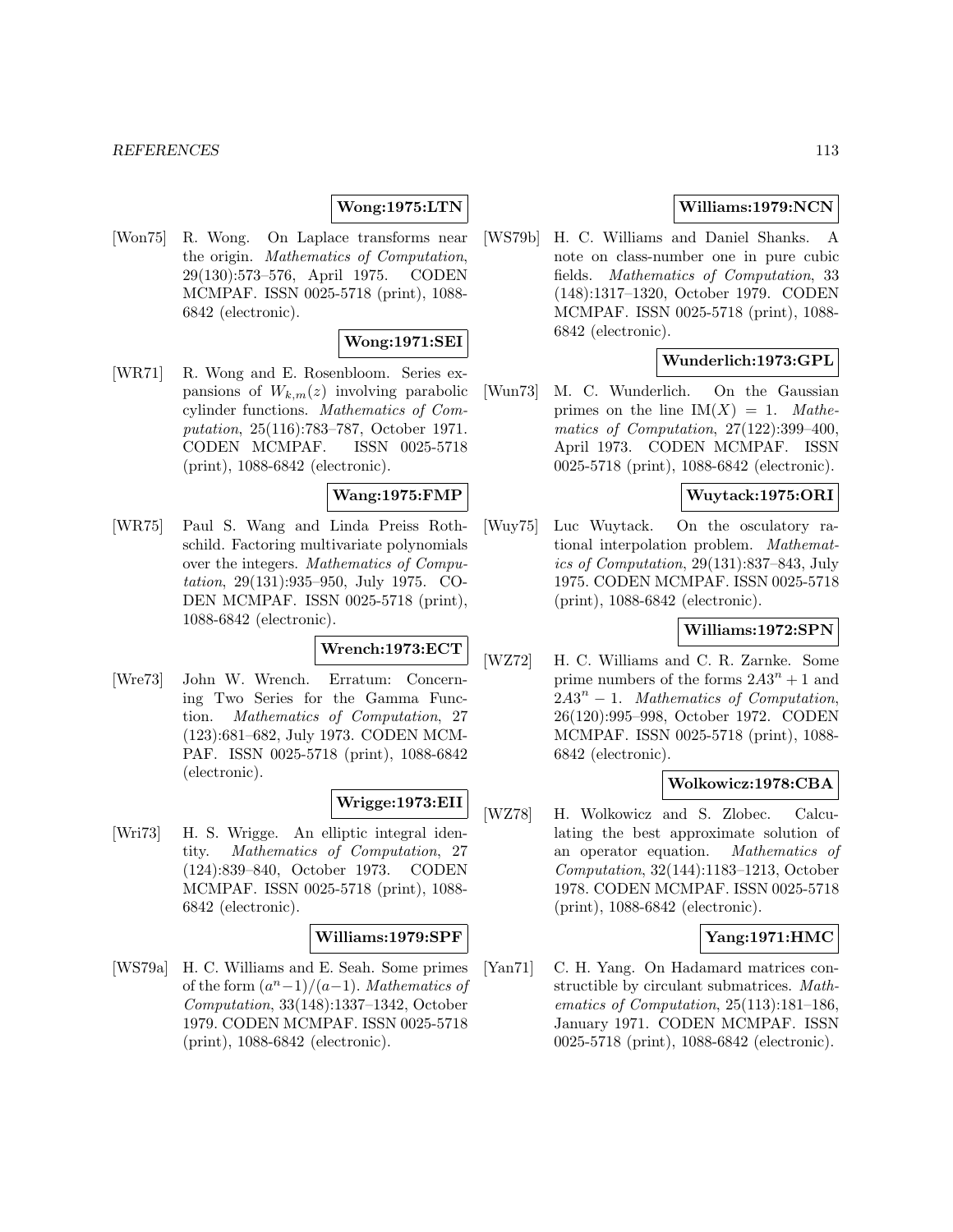#### *REFERENCES* 114

#### **Yang:1976:MBM**

[Yan76] C. H. Yang. Maximal binary matrices and sum of two squares. Mathematics of Computation, 30(133):148–153, January 1976. CODEN MCMPAF. ISSN 0025-5718 (print), 1088-6842 (electronic).

#### **Yang:1979:HMF**

[Yan79] C. H. Yang. Hadamard matrices, finite sequences, and polynomials defined on the unit circle. Mathematics of Computation, 33(146):688–693, April 1979. CO-DEN MCMPAF. ISSN 0025-5718 (print), 1088-6842 (electronic).

#### **Young:1970:CPS**

[You70] David M. Young. Convergence properties of the symmetric and unsymmetric successive overrelaxation methods and related methods. Mathematics of Computation, 24(112):793–807, October 1970. CODEN MCMPAF. ISSN 0025-5718 (print), 1088- 6842 (electronic).

#### **Zwas:1971:TFO**

[ZA71] Gideon Zwas and Saul Abarbanel. Third and fourth order accurate schemes for hyperbolic equations of conservation law form. Mathematics of Computation, 25 (114):229–236, April 1971. CODEN MCMPAF. ISSN 0025-5718 (print), 1088- 6842 (electronic). URL http://www. ams.org/journals/mcom/1971-25-114/ S0025-5718-1971-0303766-4.

# **Zaremba:1976:CPG**

[Zar76] S. K. Zaremba. On Cartesian products of good lattices. Mathematics of Computation, 30(135):546–552, July 1976. CODEN MCMPAF. ISSN 0025-5718 (print), 1088- 6842 (electronic).

#### **Zassenhaus:1978:RHF**

[Zas78] Hans Zassenhaus. A remark on the Hensel factorization method. Mathematics

of Computation, 32(141):287–292, January 1978. CODEN MCMPAF. ISSN 0025-5718 (print), 1088-6842 (electronic).

### **Zill:1970:SEI**

[ZC70] D. G. Zill and B. C. Carlson. Symmetric elliptic integrals of the third kind. Mathematics of Computation, 24(109):199–214, January 1970. CODEN MCMPAF. ISSN 0025-5718 (print), 1088-6842 (electronic).

# **Zakian:1978:TCF**

[ZE78] V. Zakian and M. J. Edwards. Tabulation of constants for full grade  $I_{MN}$  approximants. Mathematics of Computation, 32(142):519–531, April 1978. CO-DEN MCMPAF. ISSN 0025-5718 (print), 1088-6842 (electronic).

#### **Zlamal:1974:FEM**

[Zla74] Milos Zlamal. Finite element methods for parabolic equations. Mathematics of Computation, 28(126):393–404, April 1974. CODEN MCMPAF. ISSN 0025-5718 (print), 1088-6842 (electronic).

#### **Zlamal:1975:FEM**

[Zla75] Milos Zlamal. Finite element multistep discretizations of parabolic boundary value problems. Mathematics of Computation, 29(130):350–359, April 1975. CODEN MCMPAF. ISSN 0025-5718 (print), 1088- 6842 (electronic).

# **Zlamal:1978:SRI**

[Zla78] Milos Zlamal. Superconvergence and reduced integration in the finite element method. Mathematics of Computation, 32 (143):663–685, July 1978. CODEN MCM-PAF. ISSN 0025-5718 (print), 1088-6842 (electronic).

# **Zajta:1975:CCF**

[ZP75] A. J. Zajta and W. Pandikow. Conversion of continued fractions into power series.